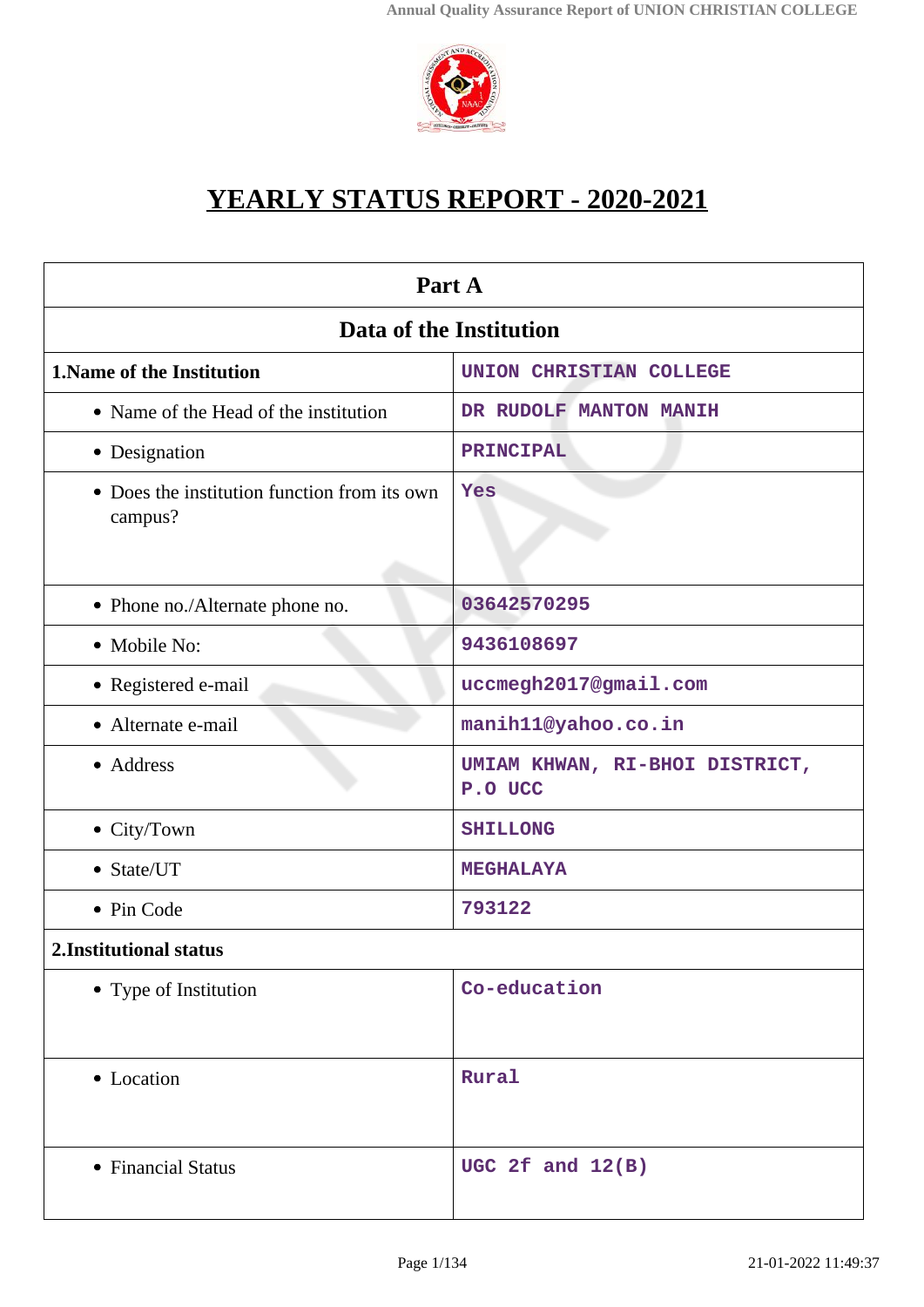| • Name of the Affiliating University                                                                              |                            |                       | <b>NORTH EASTERN HILLS UNIVERSITY</b>                                                 |                                                    |  |               |        |             |
|-------------------------------------------------------------------------------------------------------------------|----------------------------|-----------------------|---------------------------------------------------------------------------------------|----------------------------------------------------|--|---------------|--------|-------------|
| • Name of the IQAC Coordinator                                                                                    |                            |                       | MR BANSHAIKUPAR LYNGDOH MAWLONG                                                       |                                                    |  |               |        |             |
| $\bullet$ Phone No.                                                                                               |                            |                       | 03642570295                                                                           |                                                    |  |               |        |             |
| • Alternate phone No.                                                                                             |                            |                       |                                                                                       | 8974206428                                         |  |               |        |             |
| • Mobile                                                                                                          |                            |                       |                                                                                       | 7421979516                                         |  |               |        |             |
|                                                                                                                   | • IQAC e-mail address      |                       |                                                                                       | ucc_iqac@hotmail.com                               |  |               |        |             |
|                                                                                                                   | • Alternate e-mail address |                       |                                                                                       | ban1787@hotmail.com                                |  |               |        |             |
| 3. Website address (Web link of the AQAR<br>(Previous Academic Year)                                              |                            |                       | https://www.uccollegemeghalaya.ac<br><u>.in/public/iqac/aqar/AQAR_2019-20</u><br>.pdf |                                                    |  |               |        |             |
| 4. Whether Academic Calendar prepared<br>during the year?                                                         |                            |                       |                                                                                       | Yes                                                |  |               |        |             |
| • if yes, whether it is uploaded in the<br>Institutional website Web link:                                        |                            |                       |                                                                                       |                                                    |  |               |        |             |
| <b>5. Accreditation Details</b>                                                                                   |                            |                       |                                                                                       |                                                    |  |               |        |             |
| Cycle                                                                                                             | Grade                      | <b>CGPA</b>           |                                                                                       | Year of<br>Accreditation                           |  | Validity from |        | Validity to |
| Cycle 3                                                                                                           | B                          |                       | 2.5                                                                                   | 2021                                               |  | 13/09/2021    |        | 12/09/2026  |
| Cycle 2                                                                                                           | в                          |                       | 2.68                                                                                  | 2012                                               |  | 10/03/2012    |        | 10/03/2017  |
| Cycle 1                                                                                                           | в                          |                       | 72.80                                                                                 | 2004                                               |  | 04/11/2004    |        | 04/11/2009  |
| <b>6.Date of Establishment of IQAC</b>                                                                            |                            |                       | 01/02/2005                                                                            |                                                    |  |               |        |             |
| 7. Provide the list of funds by Central / State Government<br>UGC/CSIR/DBT/ICMR/TEQIP/World Bank/CPE of UGC etc., |                            |                       |                                                                                       |                                                    |  |               |        |             |
| Institutional/Depa<br>rtment /Faculty                                                                             | Scheme                     | <b>Funding Agency</b> |                                                                                       | Year of award<br>with duration                     |  |               | Amount |             |
| <b>BANSHAIKUPAR</b><br><b>LYNGDOH</b><br><b>MAWLONG</b>                                                           | <b>RESEARCH</b>            |                       |                                                                                       | <b>NATIONAL</b><br><b>PEOPLE'S</b><br><b>PARTY</b> |  | 2020          |        | 160000      |
| 8. Whether composition of IQAC as per latest<br><b>NAAC</b> guidelines                                            |                            |                       | Yes                                                                                   |                                                    |  |               |        |             |
| • Upload latest notification of formation of<br><b>IQAC</b>                                                       |                            |                       | No File Uploaded                                                                      |                                                    |  |               |        |             |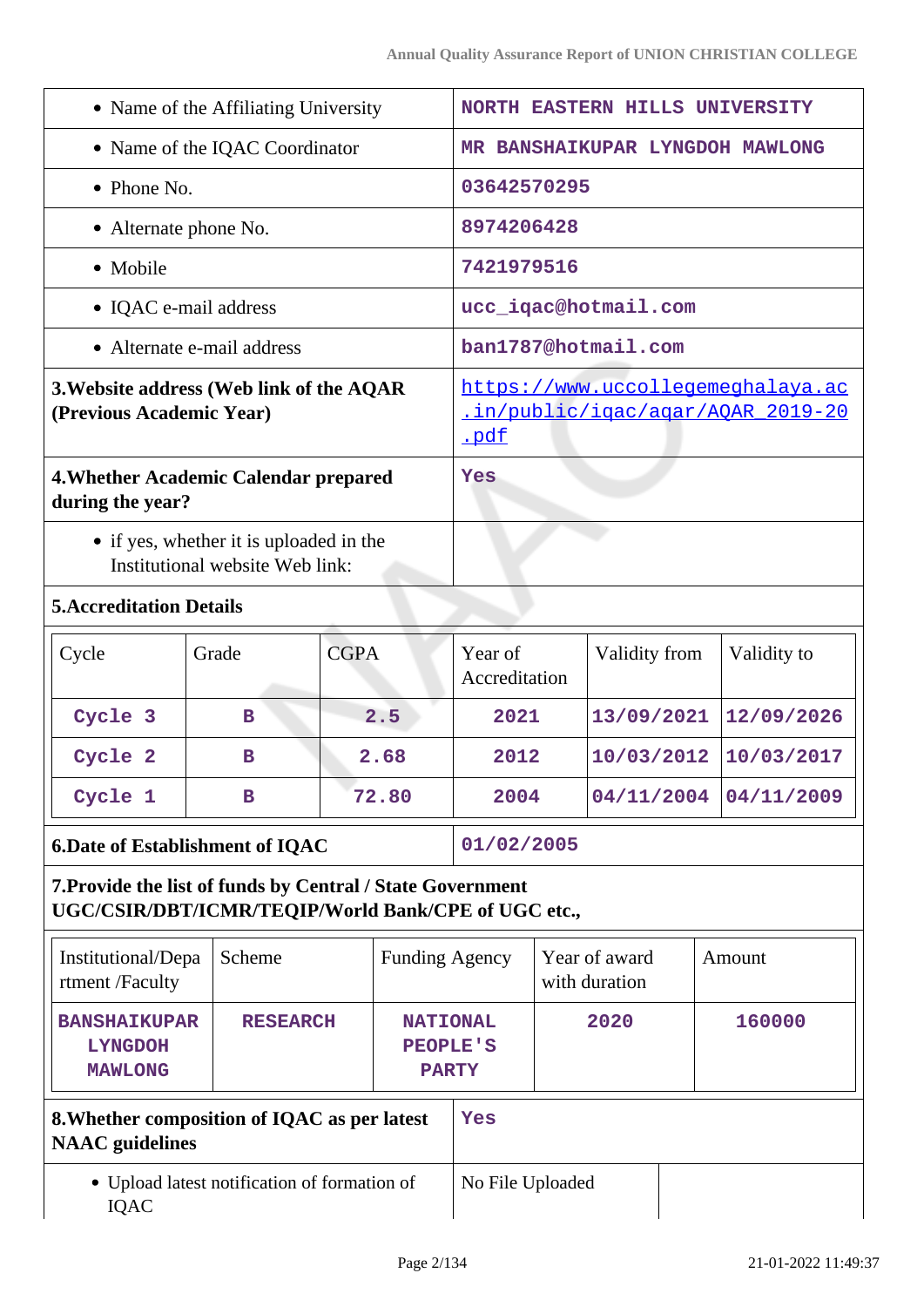| 9. No. of IQAC meetings held during the year                                                                                                                             | 04                                                                                        |  |  |  |  |
|--------------------------------------------------------------------------------------------------------------------------------------------------------------------------|-------------------------------------------------------------------------------------------|--|--|--|--|
| • Were the minutes of IQAC meeting(s) and<br>Yes<br>compliance to the decisions have been<br>uploaded on the institutional website?                                      |                                                                                           |  |  |  |  |
| • If No, please upload the minutes of the<br>meeting(s) and Action Taken Report                                                                                          | <b>View File</b>                                                                          |  |  |  |  |
| 10. Whether IQAC received funding from any<br>of the funding agency to support its activities<br>during the year?                                                        | <b>No</b>                                                                                 |  |  |  |  |
| • If yes, mention the amount                                                                                                                                             |                                                                                           |  |  |  |  |
|                                                                                                                                                                          | 11. Significant contributions made by IQAC during the current year (maximum five bullets) |  |  |  |  |
| IIQA SUBMITTED ON 11/12/2020                                                                                                                                             |                                                                                           |  |  |  |  |
| <b>SSR SUBMITTED ON JANUARY 2021</b>                                                                                                                                     |                                                                                           |  |  |  |  |
| NATIONAL WEBINAR ON WOMEN THE SPACES<br>THEY<br><b>INHABITS</b>                                                                                                          |                                                                                           |  |  |  |  |
| INTERNATIONAL WEBINAR CLIMATE CHANGE AND AGRICULTURE IN NORTHEAST<br><b>INDIA</b>                                                                                        |                                                                                           |  |  |  |  |
| NATIONAL WEBINAR ON RECENT ADVANCES IN NANOMATERIALS BASED<br>PESTICIDES SENSOR                                                                                          |                                                                                           |  |  |  |  |
| 12. Plan of action chalked out by the IQAC in the beginning of the Academic year towards<br>Quality Enhancement and the outcome achieved by the end of the Academic year |                                                                                           |  |  |  |  |
| Plan of Action                                                                                                                                                           | Achievements/Outcomes                                                                     |  |  |  |  |
| <b>3RD CYCLE NAAC PREPARATION</b>                                                                                                                                        | IIQA AND SSR SUBMITTED TO NAAC<br>ON DECEMBER 2020 AND JANUARY<br>2021 RESPECTIVELY       |  |  |  |  |
| ORGANISATION OF WEBINAR                                                                                                                                                  | ORGANISED 7 WEBINAR FROM<br>DIFFERENT DEPARTMENT FOR THE<br><b>SESSION 2020-2021</b>      |  |  |  |  |
| 13. Whether the AQAR was placed before<br>statutory body?                                                                                                                | <b>No</b>                                                                                 |  |  |  |  |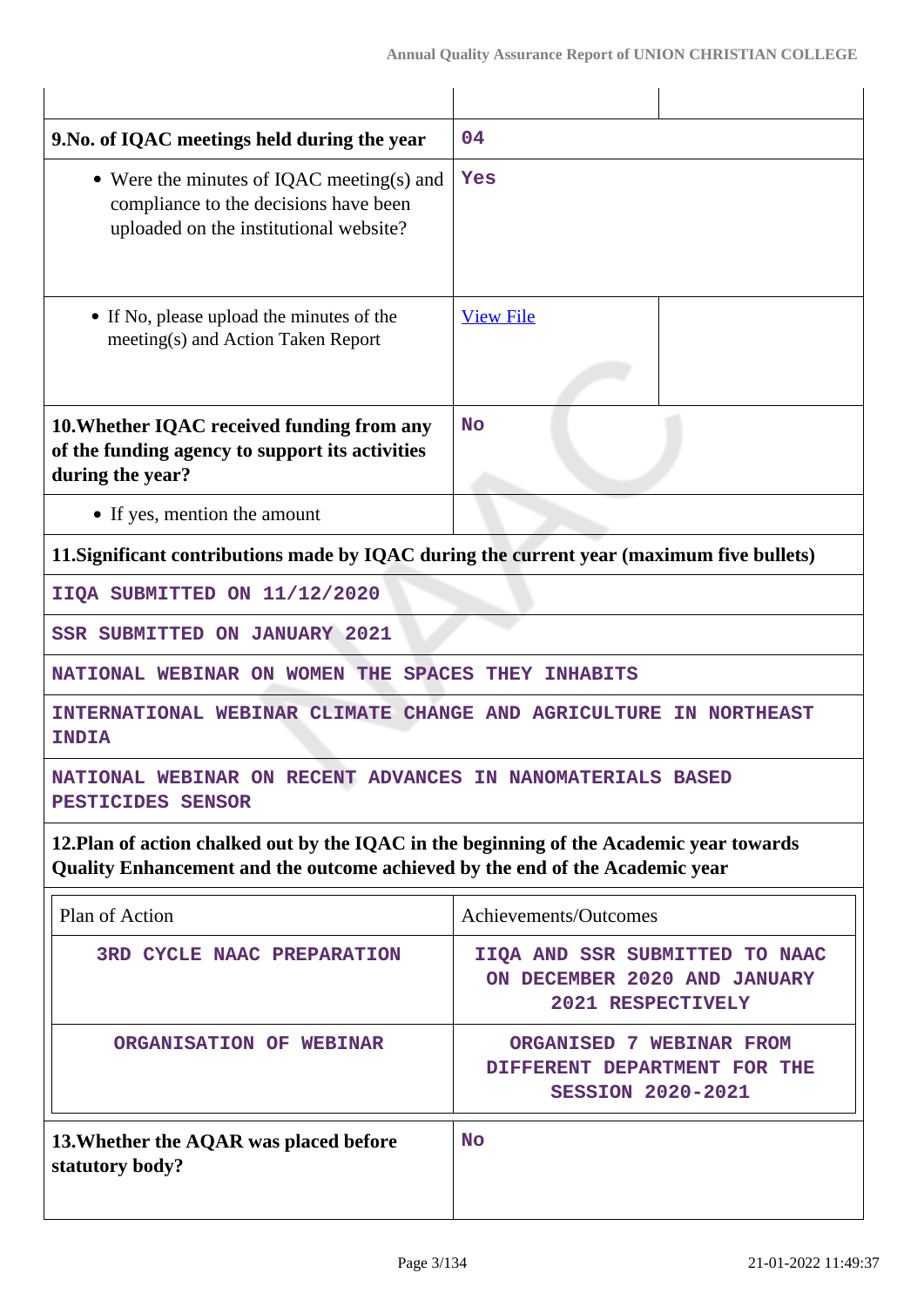| • Name of the statutory body                      |                       |
|---------------------------------------------------|-----------------------|
| Name                                              | Date of meeting $(s)$ |
| Nil                                               | Nil                   |
| 14. Whether institutional data submitted to AISHE |                       |
| Year                                              | Date of Submission    |
| 2019-2020                                         | 19/01/2020            |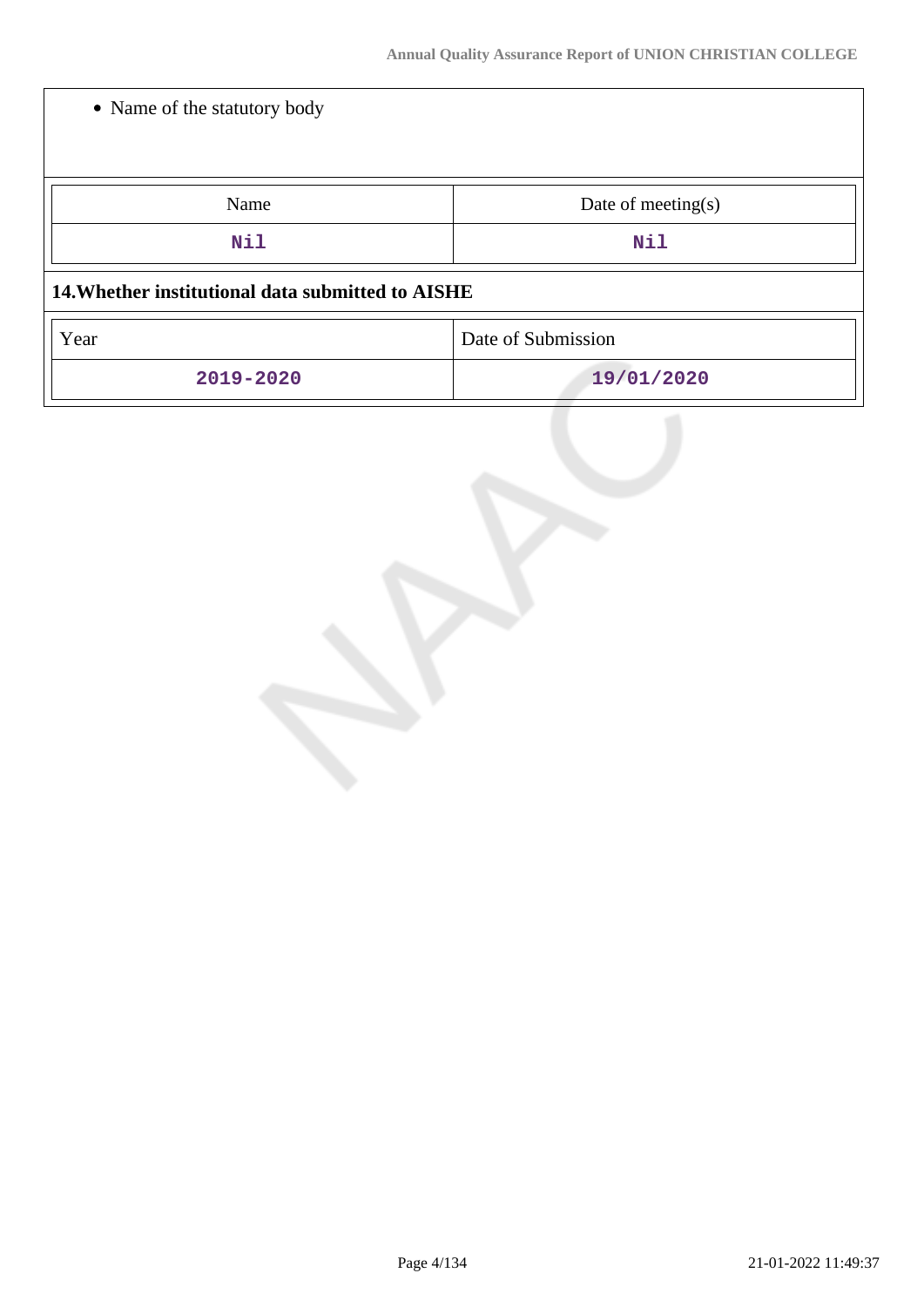| <b>Extended Profile</b>                                                                             |           |                  |
|-----------------------------------------------------------------------------------------------------|-----------|------------------|
| 1.Programme                                                                                         |           |                  |
| 1.1 Number of courses offered by the institution across all<br>programs during the year             |           | 14               |
| <b>File Description</b><br>Data Template                                                            | Documents | View File        |
| 2.Student                                                                                           |           |                  |
| 2.1 Number of students during the year                                                              |           | 891              |
| <b>File Description</b><br>Data Template                                                            | Documents | No File Uploaded |
| 2.2 Number of seats earmarked for reserved category as per GOI/<br>State Govt. rule during the year |           | 832              |
| <b>File Description</b><br>Data Template                                                            | Documents | No File Uploaded |
| 2.3 Number of outgoing/final year students during the year                                          |           | 276              |
| <b>File Description</b><br>Data Template                                                            | Documents | View File        |
| 3. Academic                                                                                         |           |                  |
| 3.1 Number of full time teachers during the year                                                    |           | 63               |
| <b>File Description</b><br>Data Template                                                            | Documents | No File Uploaded |
| 3.2 Number of Sanctioned posts during the year                                                      |           | 41               |
| <b>File Description</b><br>Data Template                                                            | Documents | View File        |
| 4.Institution                                                                                       |           |                  |
| 4.1 Total number of Classrooms and Seminar halls                                                    |           | 37               |
| 4.2 Total expenditure excluding salary during the year (INR in<br>lakhs)                            |           | 15129.883        |
| 4.3 Total number of computers on campus for academic purposes                                       |           | 52               |

## **Part B**

### **CURRICULAR ASPECTS**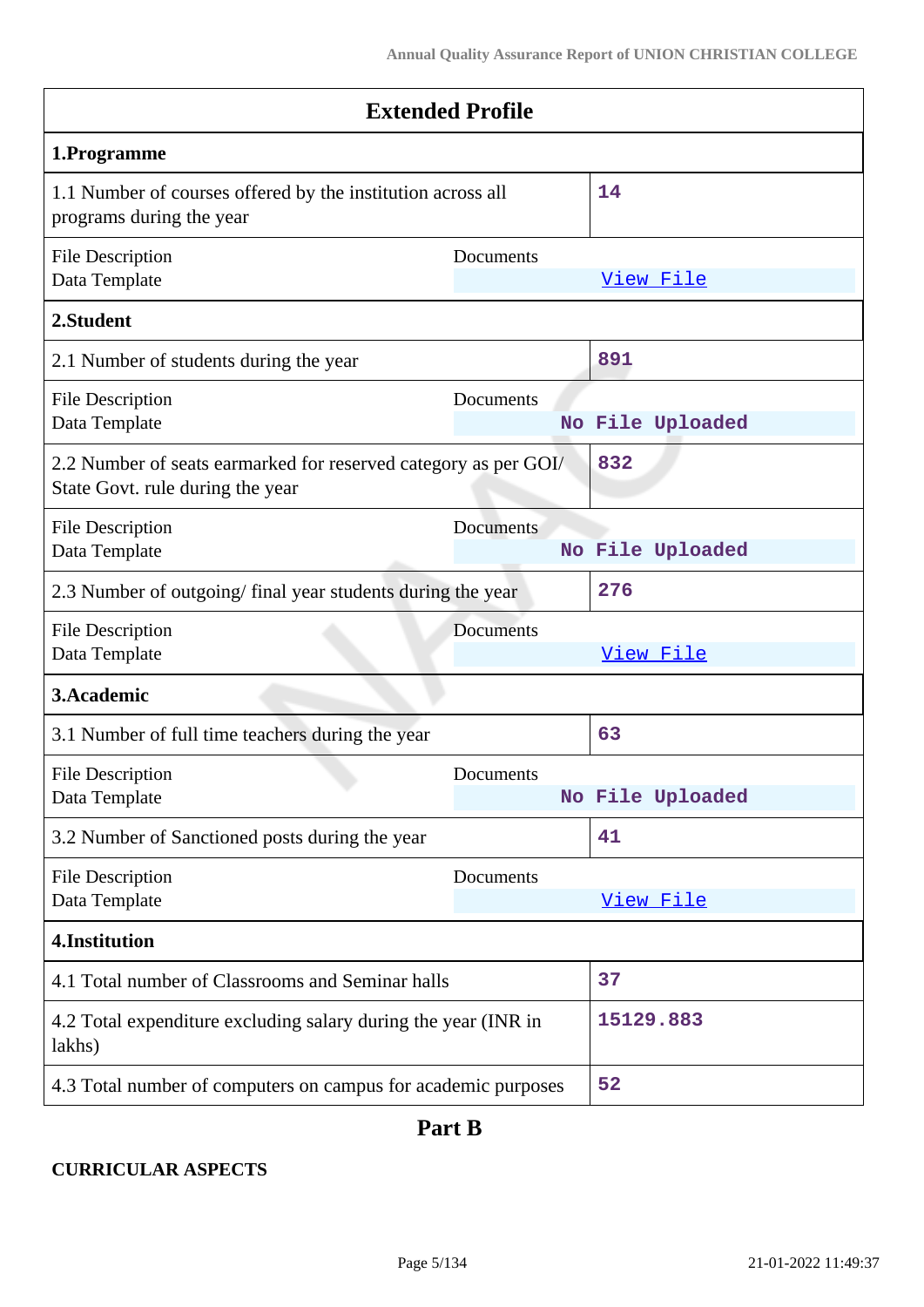#### **1.1 - Curricular Planning and Implementation**

1.1.1 - The Institution ensures effective curriculum delivery through a well planned and documented process

- **Union Christian College, being an affiliated college, does not have the freedom to develop its own curriculum. Even so, efforts are made, within the limitations of the prescribed framework, to complement the curriculum wherever felt to be necessary. This task is left to the initiative of departments via Departmental Seminar, Orientation programs, Modular Syllabus and Projects.**
- **Efforts are made to ensure that the curriculum is implemented efficiently and innovatively. This includes a wide variety of things from the recruitment of faculty, work culture, institutional vision, supervision and review through departmental meetings –Student-Faculty-Committee meetings as well as the Principal's meeting with departments. Through a series of research projects and field trips, the students are encouraged to develop a research interest at the undergraduate level.**

| <b>File Description</b>                | Documents        |
|----------------------------------------|------------------|
| Upload relevant supporting<br>document | No File Uploaded |
| Link for Additional information        | <b>Nil</b>       |

1.1.2 - The institution adheres to the academic calendar including for the conduct of Continuous Internal Evaluation (CIE)

**The college follows the curriculum framed by the university. Under the semester system the college fulfilled the timely delivery of the program through Online classes, webinar, workshop, internal evaluation, assignment and project, practical's and experiments are conducted whenever it is feasible in an online mode.**

**The Student Academic Calendar highlighting the evaluation process and other relevant information are published at the beginning of the academic year. The Student Academic calendar is made available to every student at the time of registration. Any modifications in the evaluation parameters, mode of evaluation, etc are informed to the students by College authorities as and when applicable. The course evaluation process is very transparent and every student is given an opportunity to go through evaluated answer sheets (for internal examinations).**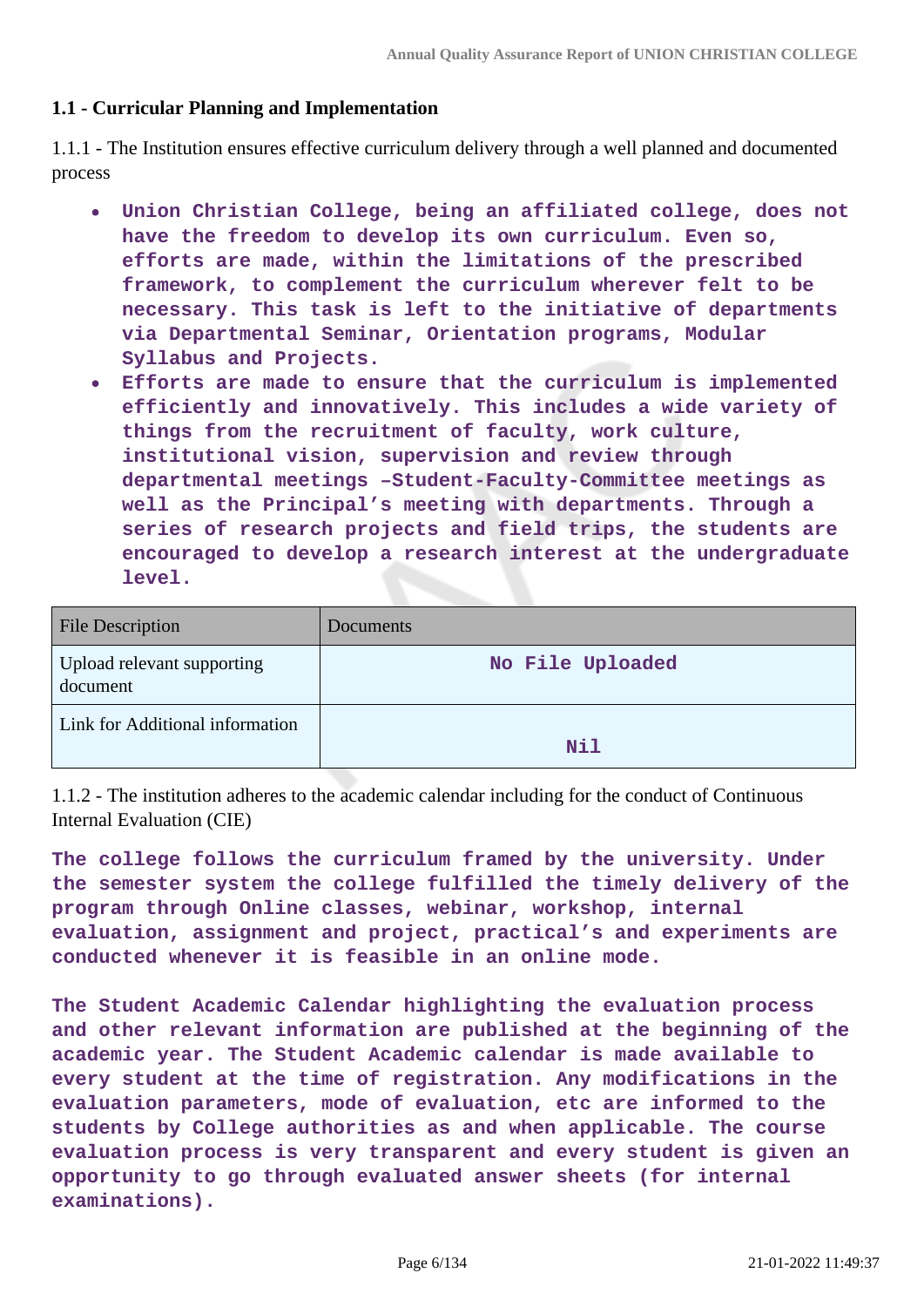| <b>File Description</b>                 | Documents                             |
|-----------------------------------------|---------------------------------------|
| Upload relevant supporting<br>documents | No File Uploaded                      |
| Link for Additional information         | https://www.uccollegemeghalaya.ac.in/ |

**1.1.3 - Teachers of the Institution participate in C. Any 2 of the above following activities related to curriculum development and assessment of the affiliating University and/are represented on the following academic bodies during the year. Academic council/BoS of Affiliating University Setting of question papers for UG/PG programs Design and Development of Curriculum for Add on/ certificate/ Diploma Courses Assessment /evaluation process of the affiliating University**

| <b>File Description</b>                                                                                         | Documents        |
|-----------------------------------------------------------------------------------------------------------------|------------------|
| Details of participation of<br>teachers in various<br>bodies/activities provided as a<br>response to the metric | View File        |
| Any additional information                                                                                      | No File Uploaded |

### **1.2 - Academic Flexibility**

**1.2.1 - Number of Programmes in which Choice Based Credit System (CBCS)/ elective course system has been implemented**

#### **1.2.1.1 - Number of Programmes in which CBCS/ Elective course system implemented**

### **14**

| <b>File Description</b>                                    | <b>Documents</b> |
|------------------------------------------------------------|------------------|
| Any additional information                                 | No File Uploaded |
| Minutes of relevant Academic<br>Council/BOS meetings       | No File Uploaded |
| Institutional data in prescribed<br>format (Data Template) | View File        |

#### **1.2.2 - Number of Add on /Certificate programs offered during the year**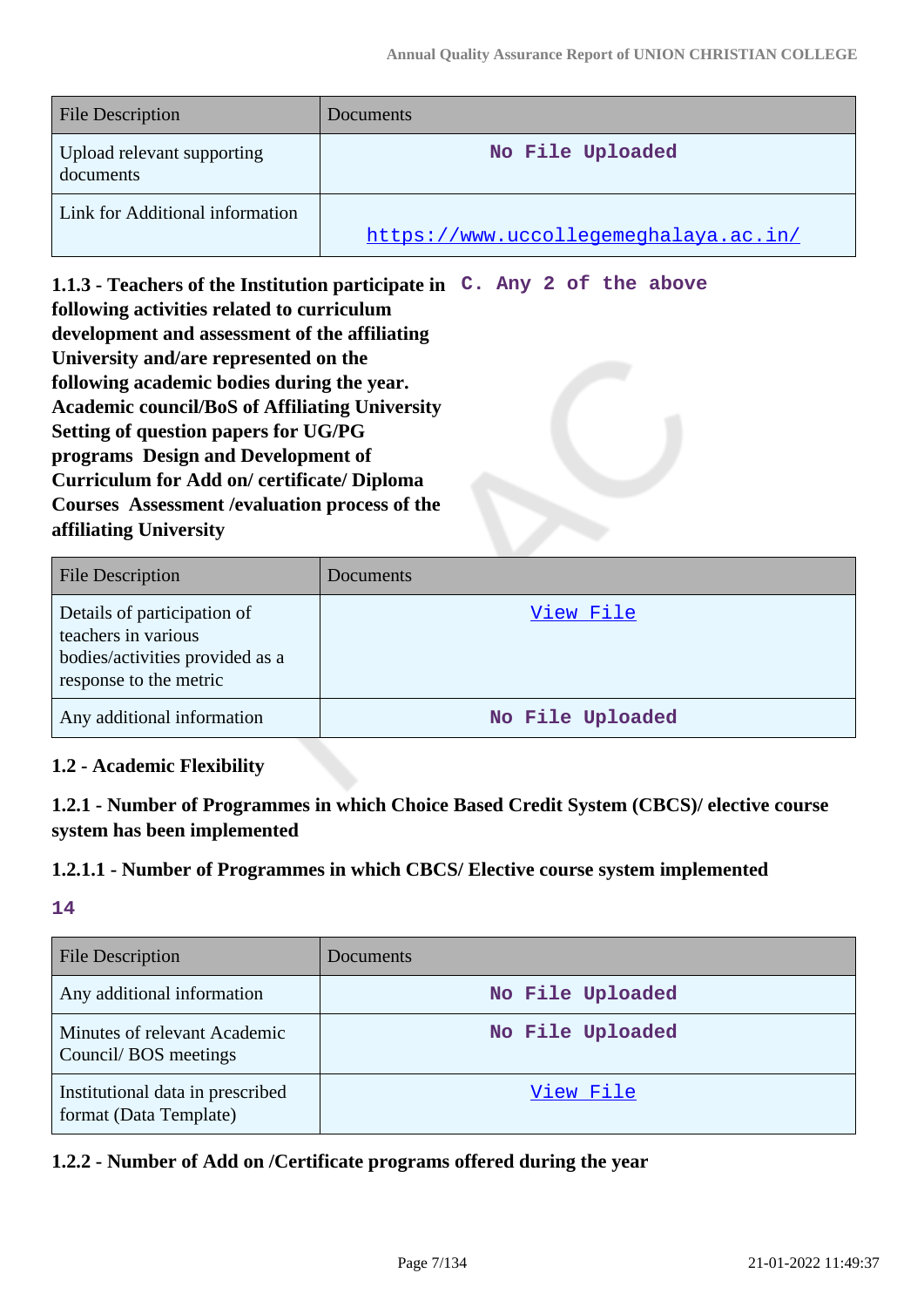### **1.2.2.1 - How many Add on /Certificate programs are added during the year. Data requirement for year: (As per Data Template)**

**0**

| <b>File Description</b>                                                       | Documents        |
|-------------------------------------------------------------------------------|------------------|
| Any additional information                                                    | No File Uploaded |
| Brochure or any other document<br>relating to Add on /Certificate<br>programs | No File Uploaded |
| List of Add on /Certificate<br>programs (Data Template)                       | No File Uploaded |

**1.2.3 - Number of students enrolled in Certificate/ Add-on programs as against the total number of students during the year**

**0**

**1.2.3.1 - Number of students enrolled in subject related Certificate or Add-on programs during the year**

**0**

| <b>File Description</b>                                                                   | Documents        |
|-------------------------------------------------------------------------------------------|------------------|
| Any additional information                                                                | No File Uploaded |
| Details of the students enrolled in<br>Subjects related to<br>certificate/Add-on programs | No File Uploaded |

#### **1.3 - Curriculum Enrichment**

1.3.1 - Institution integrates crosscutting issues relevant to Professional Ethics, Gender, Human Values, Environment and Sustainability into the Curriculum

- **1. Department of Chemistry organised a National Level Webinar on "Recent Advances in Nanomaterials Based Pesticides Sensor" on 04.12.2020, where, Dr. N. Vasimalai, Assistant Professor Dept. of Chemistry, B. S. Abdur Rahman Crescent Institute of Science and Technology, Chennai were the Resource Person**
- **2. Department of Geography organised an International Webinar Climate Change and Agriculture in North East India on 07.01.2021, where, Dr. Bremly W B Lyngdoh, Founder and CEO of Worldview ImpactCo-Founder of Global Youth Action Network were the Resource Person**
- **3. Department of Economics Dept & Commerce Dept, in Collaboration Agency- ICAI, Kolkata. a National Webinar on Sustainable**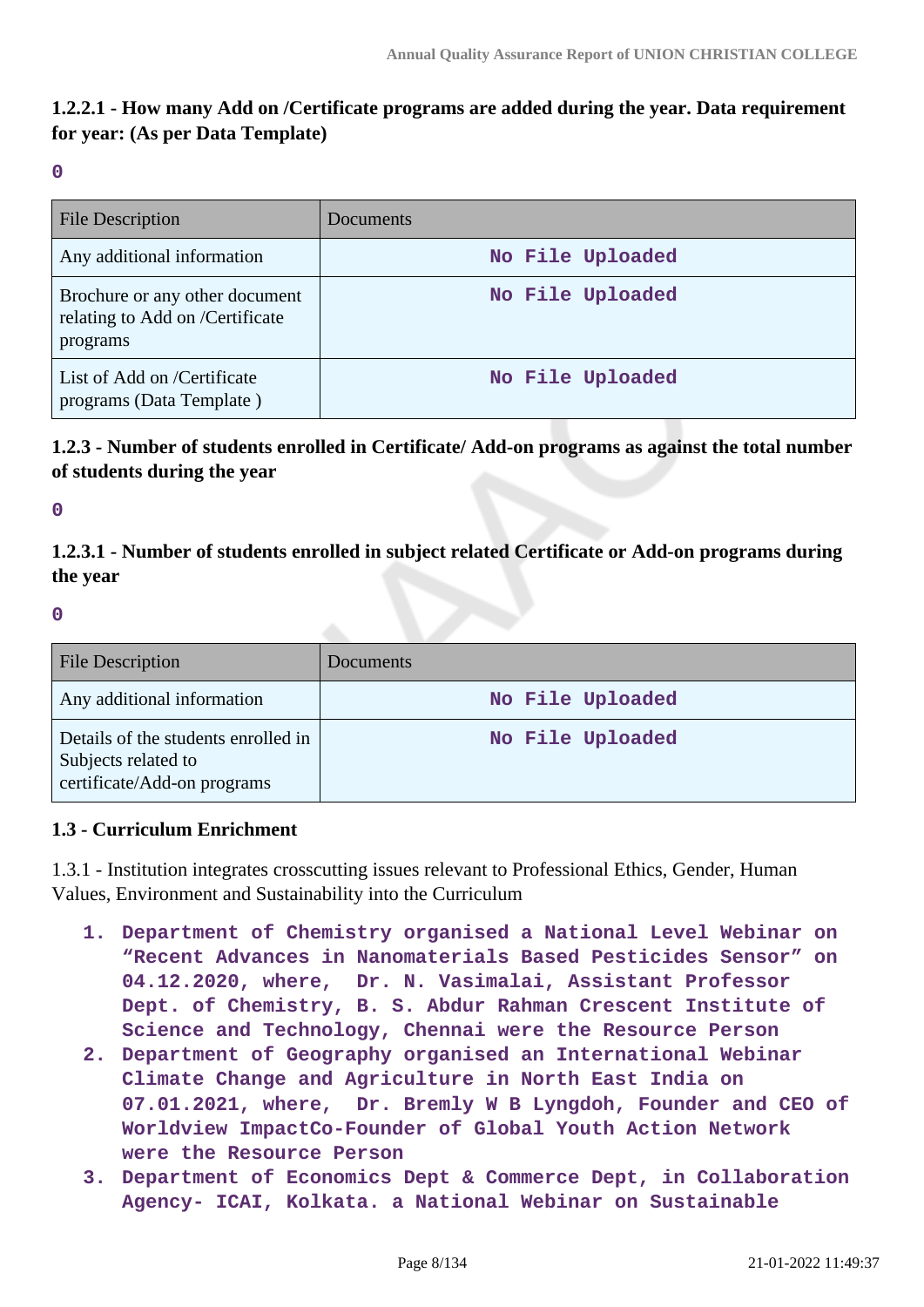**Development: Battling Environmental Problems through Systematic Lockdown on 16.01.2021, where, Prof. Utpal Kumar De (Economics Dept.,NEHU) CA Rajendra Kumar Vyas (ICAI) Prof Abhik Gupta (Assam University) CA Hari Ram Agarwal (ICAI) were the Resource Person**

- **4. Dept. of History organised Webinar Lecture Series on "Exploring New Dynamics and Methodologies in the Studies of History' 14.12.2020,19.12.2020, 11.01.2021, 18.01.2021, 22.01.2021 & 05.02.2021, where Dr. Danny Burke, National university of Ireland Dr. Tejas Madan Garge, Director, Directorate of Archaeology and Museum, Maharashtra Prof. Rajib Handique, Deptt. History, Guwahati University Ms. Pallavee Gokhale, Research Fellow at the Indian Institute of Science Education and Research, Pune Dr. Binayak Dutta, Deptt. Of Hidstory NEHU. Prof. Banrida. T. Langstieh, Deptt. Anthropology, NEHU were the Resource person.**
- **5. Dept. of History organised International Webinar on "The Austro-Asiatic and The Trans Himalayan Language" on 12.02.2021, where, Prof. George Van Driem, University of Bern, Netherland were the Resource Person**
- **6. Dept. of History in Collaboration with NSS Unit Commemoration of 75th Anniversary of India's Freedom Struggle on 12.03.2021 where Mr. R.S. Wahlang, Mr. A.B.S KharkongorMrs. P. Kharsyntiew, were the Resource Person**
- **7. Physics Dept. organised National Webinar On "Wireless Communication & 5G" on 30.01.2021 where Prof. Ratnajit Bhattacharjee, Dept. of Electronics and Engineering , IIT Guwahati. were the Resource Person**
- **8. Webinar On Cancer Prevention and Healthy Lifestyle Time: Sep 30, 2020, 11:00 AM in collaboration with Sanjeevani Life Beyond Cancer (SLBC)**
- **9. Women Cell, Union Christian College organised a National Webinar/ Women and the spaces they inhabit on 11/12/2020 10.00 A.M. to 4.30 P.M where Prof. Esther Syiem Deptt of English, NEHU Shillong Dr. Pushpesh Kumar Deptt of Sociology, University of Hyderabad Smt. Anindita Ghosh Deptt of English, University of Delhi Dr. Doma T. Bhutia Additional Advocate General, Sikkim were the Resource Person along with the following PANNELIST Smt. Janessaline M. Pyngrope, Rev. Kyrsoibor Pyrtuh, DR.Namami Sharma, Dr. Gracious M. temsen, Dr. Anjali Das, Smt. Supriya Das (IPS), Smt. WeidamonKharnaior**
- **10. Women Cell, Union Christian College observed International Women's Day on March 8 2021 Resource Person where Ms. Ibansiewdor Lyngdoh, Asst. Professor, Economics Dept, Ms. Longnam Kharpuri, Asst, Professor, English Dept, Ms.**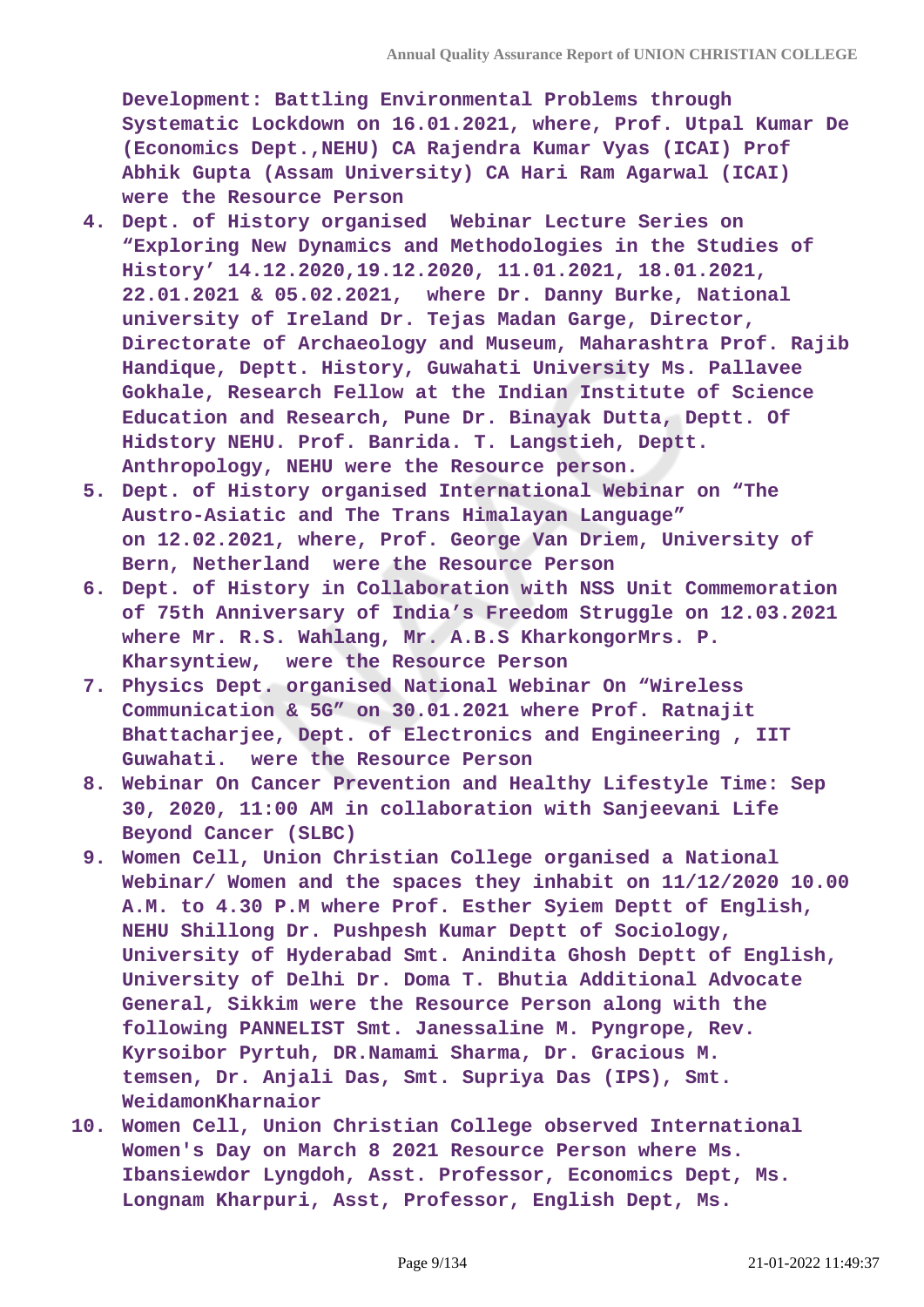### **Phidariing Kharsyntiew, ANO NCC Girls' Battalion, UCC, Ms. B. R. Lyngdoh, Convenor, Women Cell, UCC were the Resourse Person**

| <b>File Description</b>                                                                                                                                                   | Documents        |
|---------------------------------------------------------------------------------------------------------------------------------------------------------------------------|------------------|
| Any additional information                                                                                                                                                | No File Uploaded |
| Upload the list and description of<br>courses which address the<br>Professional Ethics, Gender,<br>Human Values, Environment and<br>Sustainability into the<br>Curriculum | View File        |

### **1.3.2 - Number of courses that include experiential learning through project work/field work/internship during the year**

#### **5**

| <b>File Description</b>                                                                                                  | Documents        |
|--------------------------------------------------------------------------------------------------------------------------|------------------|
| Any additional information                                                                                               | No File Uploaded |
| Programme / Curriculum/<br>Syllabus of the courses                                                                       | View File        |
| Minutes of the Boards of Studies/<br>Academic Council meetings with<br>approvals for these courses                       | No File Uploaded |
| MoU's with relevant<br>organizations for these courses, if<br>any                                                        | No File Uploaded |
| Number of courses that include<br>experiential learning through<br>project work/field<br>work/internship (Data Template) | View File        |

### **1.3.3 - Number of students undertaking project work/field work/ internships**

| <b>File Description</b>                                                                                             | Documents        |
|---------------------------------------------------------------------------------------------------------------------|------------------|
| Any additional information                                                                                          | No File Uploaded |
| List of programmes and number<br>of students undertaking project<br>work/field work//internships<br>(Data Template) | View File        |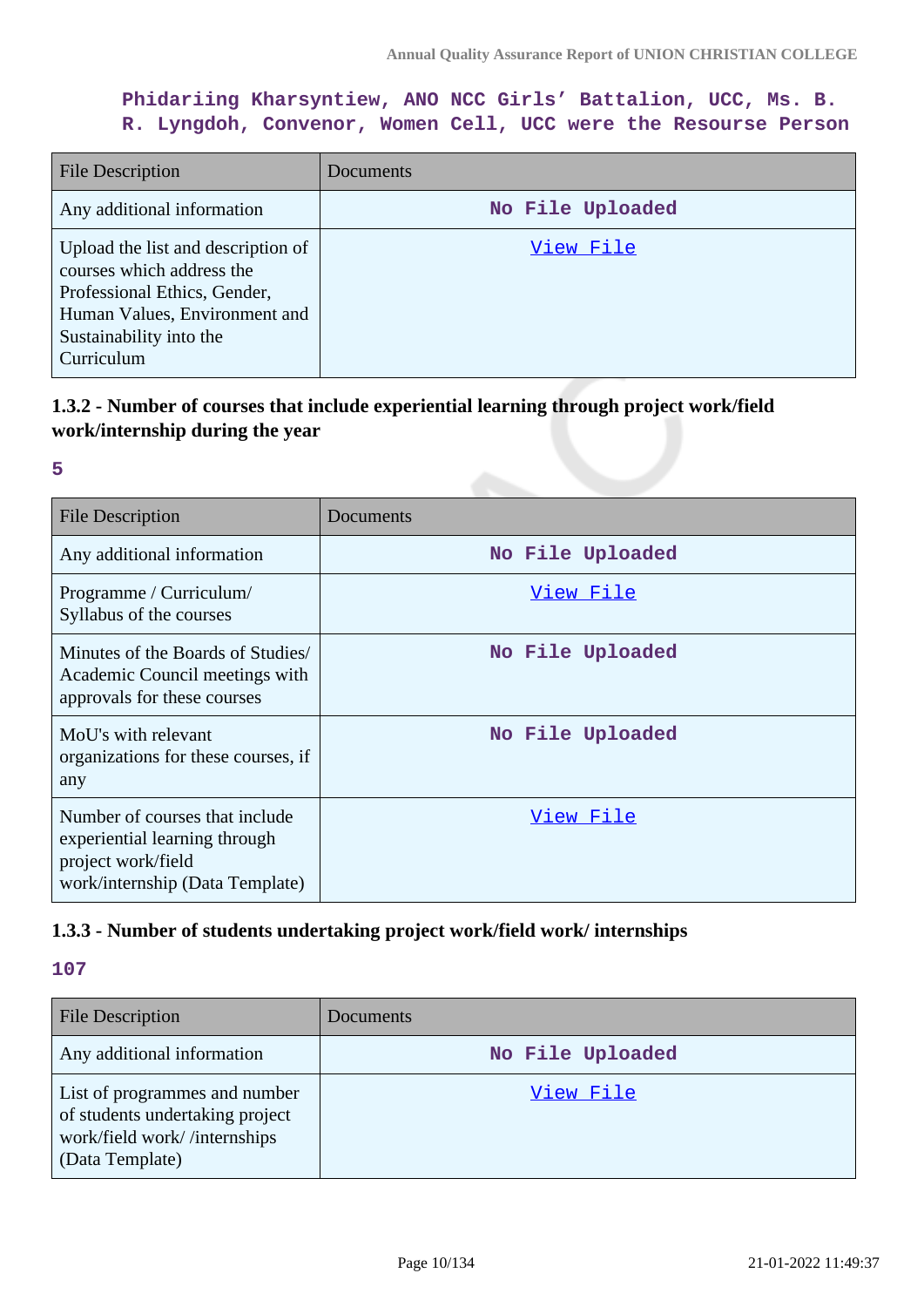### **1.4 - Feedback System**

### **1.4.1 - Institution obtains feedback on the syllabus and its transaction at the institution from the following stakeholders Students Teachers Employers Alumni**

#### **C. Any 2 of the above**

| File Description                                                                                                                                                 | Documents        |
|------------------------------------------------------------------------------------------------------------------------------------------------------------------|------------------|
| URL for stakeholder feedback<br>report                                                                                                                           | View File        |
| Action taken report of the<br>Institution on feedback report as<br>stated in the minutes of the<br>Governing Council, Syndicate,<br>Board of Management (Upload) | No File Uploaded |
| Any additional<br>information(Upload)                                                                                                                            | No File Uploaded |

#### **1.4.2 - Feedback process of the Institution may be classified as follows C. Feedback collected and analyzed**

| <b>File Description</b>              | Documents                                    |
|--------------------------------------|----------------------------------------------|
| Upload any additional<br>information | View File                                    |
| URL for feedback report              |                                              |
|                                      | https://www.uccollegemeghalaya.ac.in/public/ |
|                                      | igac/others/STUDENTS%20FEEDBACK%202020-21.pd |
|                                      |                                              |

#### **TEACHING-LEARNING AND EVALUATION**

#### **2.1 - Student Enrollment and Profile**

#### **2.1.1 - Enrolment Number Number of students admitted during the year**

#### **2.1.1.1 - Number of sanctioned seats during the year**

| <b>File Description</b>                    | <b>Documents</b> |
|--------------------------------------------|------------------|
| Any additional information                 | No File Uploaded |
| Institutional data in prescribed<br>format | View File        |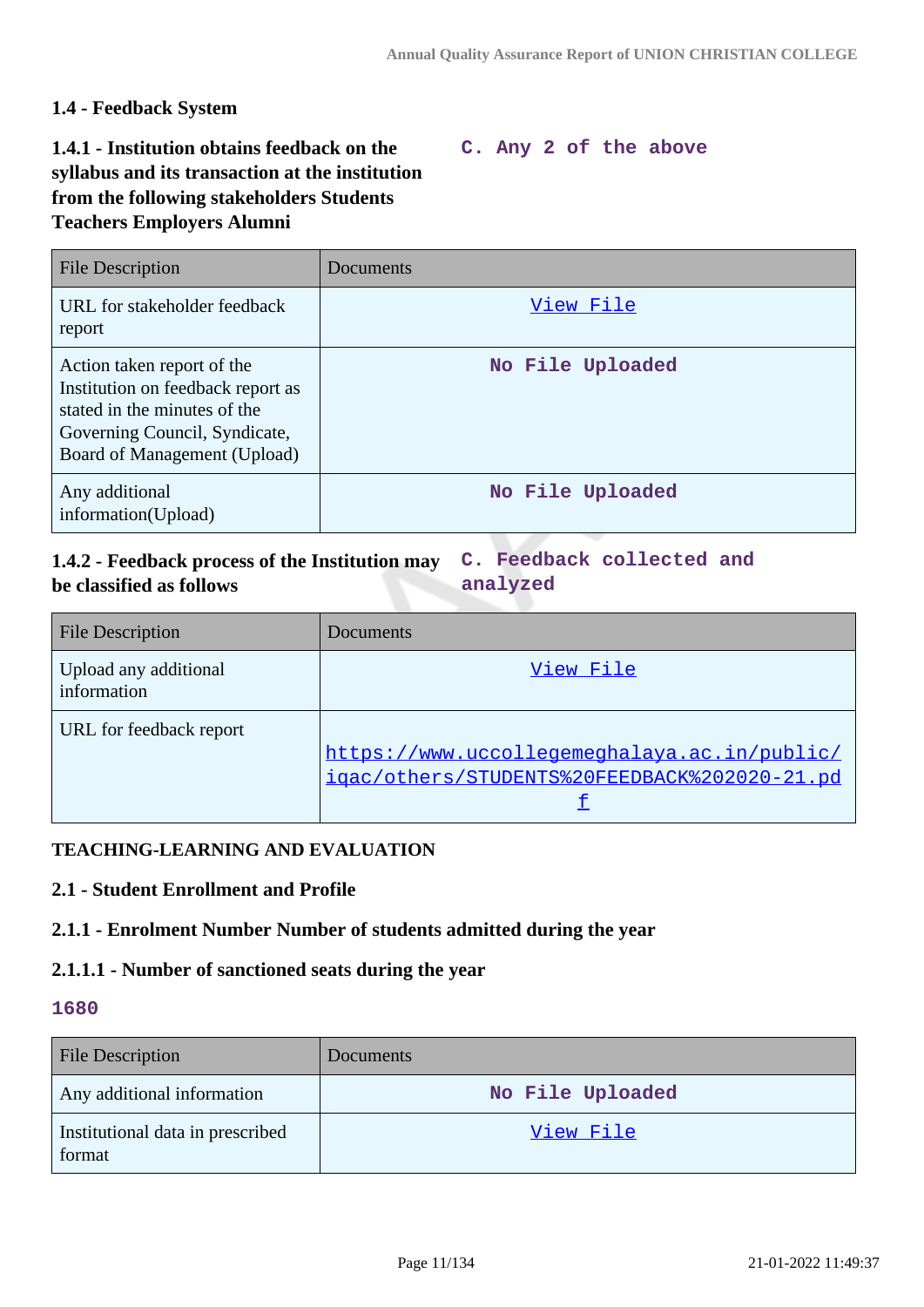**2.1.2 - Number of seats filled against seats reserved for various categories (SC, ST, OBC, Divyangjan, etc. as per applicable reservation policy during the year (exclusive of supernumerary seats)**

### **2.1.2.1 - Number of actual students admitted from the reserved categories during the year**

**873**

| <b>File Description</b>                                          | <b>Documents</b> |
|------------------------------------------------------------------|------------------|
| Any additional information                                       | No File Uploaded |
| Number of seats filled against<br>seats reserved (Data Template) | <u>View File</u> |

#### **2.2 - Catering to Student Diversity**

2.2.1 - The institution assesses the learning levels of the students and organizes special Programmes for advanced learners and slow learners

**The Institution assesses the learning levels of all admitted students in relation to advanced learners and slow learners through:**

- **Internal test (Online for the Session 2020-2021)**  $\bullet$
- **Performance in assignment (Online for the Session 2020-2021)**
- **Through practical (Online for the Session 2020-2021)**  $\bullet$

**Special Program for Slow Learner**

- **If a student is found deficient, or is a slow learner,**  $\bullet$ **immediate measures through tutorial and remedial classes are introduced to ensure that the student is raised to the required bar.**
- **Departmental Seminar, group discussion, where student is taught by student themselves.**
- **Projects, audio visual learning were organized by some department**
- **access to library (departmental and central library),**  $\bullet$ **INFLIBNET.**
- **Students also interact regularly with teachers outside the**  $\bullet$ **classroom either individually or in groups to address their course related or other general problems.**
- **The college also provides the research opportunities to**  $\bullet$ **undergraduate students which strengthen the basic knowledge of the student and prepare them not only to face the present course work but also guide them to choose future career options.**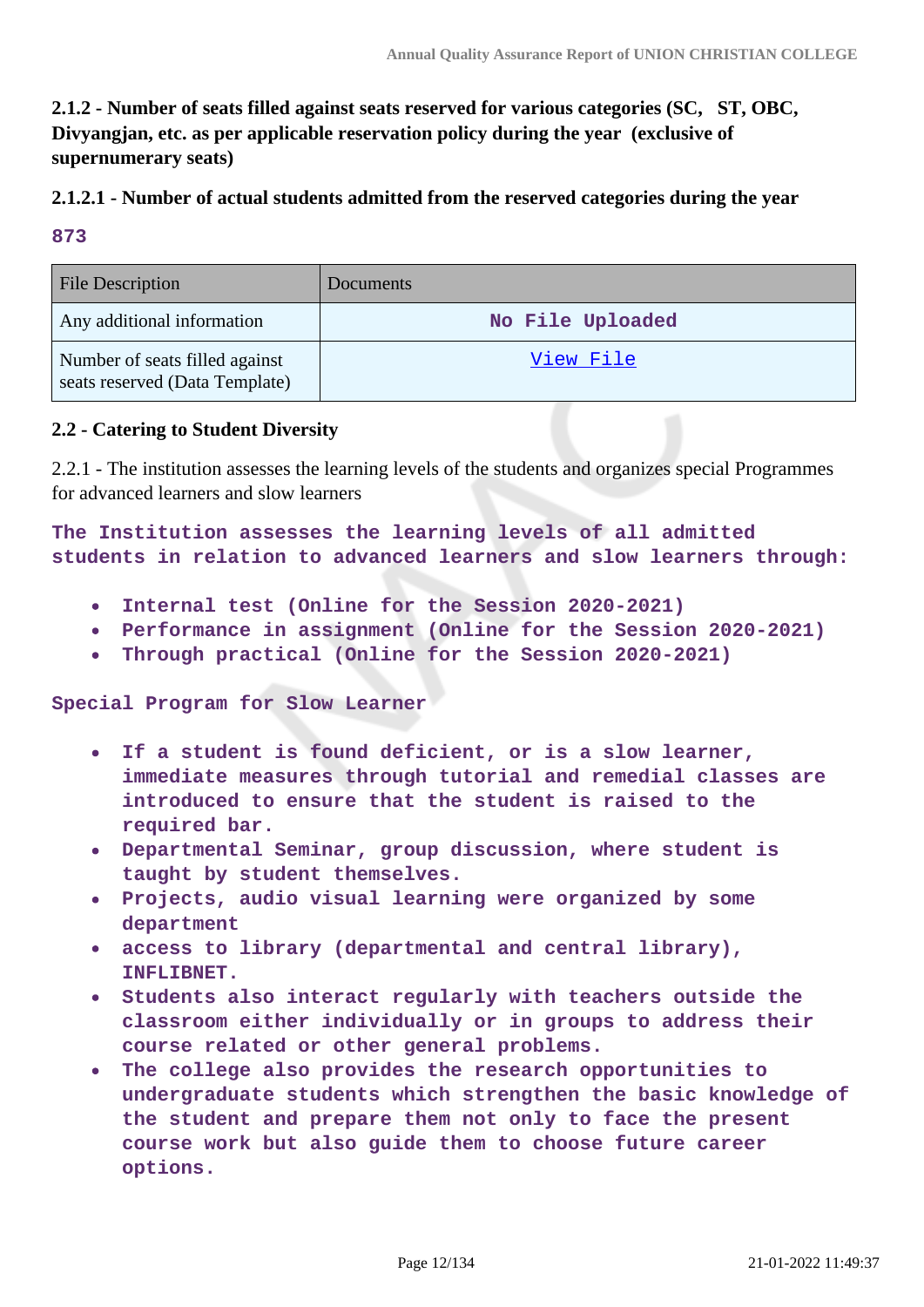**Special Program for Advanced Learner**

**The College through Departmental Projects by respective departments provides support to advanced learners.** 

| <b>File Description</b>              | Documents        |
|--------------------------------------|------------------|
| Link for additional Information      | <b>Nil</b>       |
| Upload any additional<br>information | No File Uploaded |

#### **2.2.2 - Student- Full time teacher ratio (Data for the latest completed academic year)**

| Number of Students | Number of Teachers |
|--------------------|--------------------|
| 891                |                    |

| <b>File Description</b>    | <b>Documents</b> |
|----------------------------|------------------|
| Any additional information | View File        |

#### **2.3 - Teaching- Learning Process**

2.3.1 - Student centric methods, such as experiential learning, participative learning and problem solving methodologies are used for enhancing learning experiences

**One of the clear emphases in the academic vision of the college is the need to respect the talent and independence of the student. The foremost factor in ensuring academic performance of the highest order is a robust academic 'environment'.**

- **There are department which have prescribed field project as**  $\bullet$ **per their syllabus i.e. Chemistry, Botany, Zoology, Geography, Nutrition, Commerce which involved lots of experiential learning where students go to the field interact with the people and come up with the report**
- **Other department like Economics, Education, History, Political science, English used to take students for study tour to enable students to understand the reality of what has been taught in the classroom.**
- **Different Certificate Course/Workshop related to the syllabus were introduced but due to the Pandamic (Covid-19) following Certificate Courses was postponed for the session**
- **Geographical Information System and Remote Sensing short term**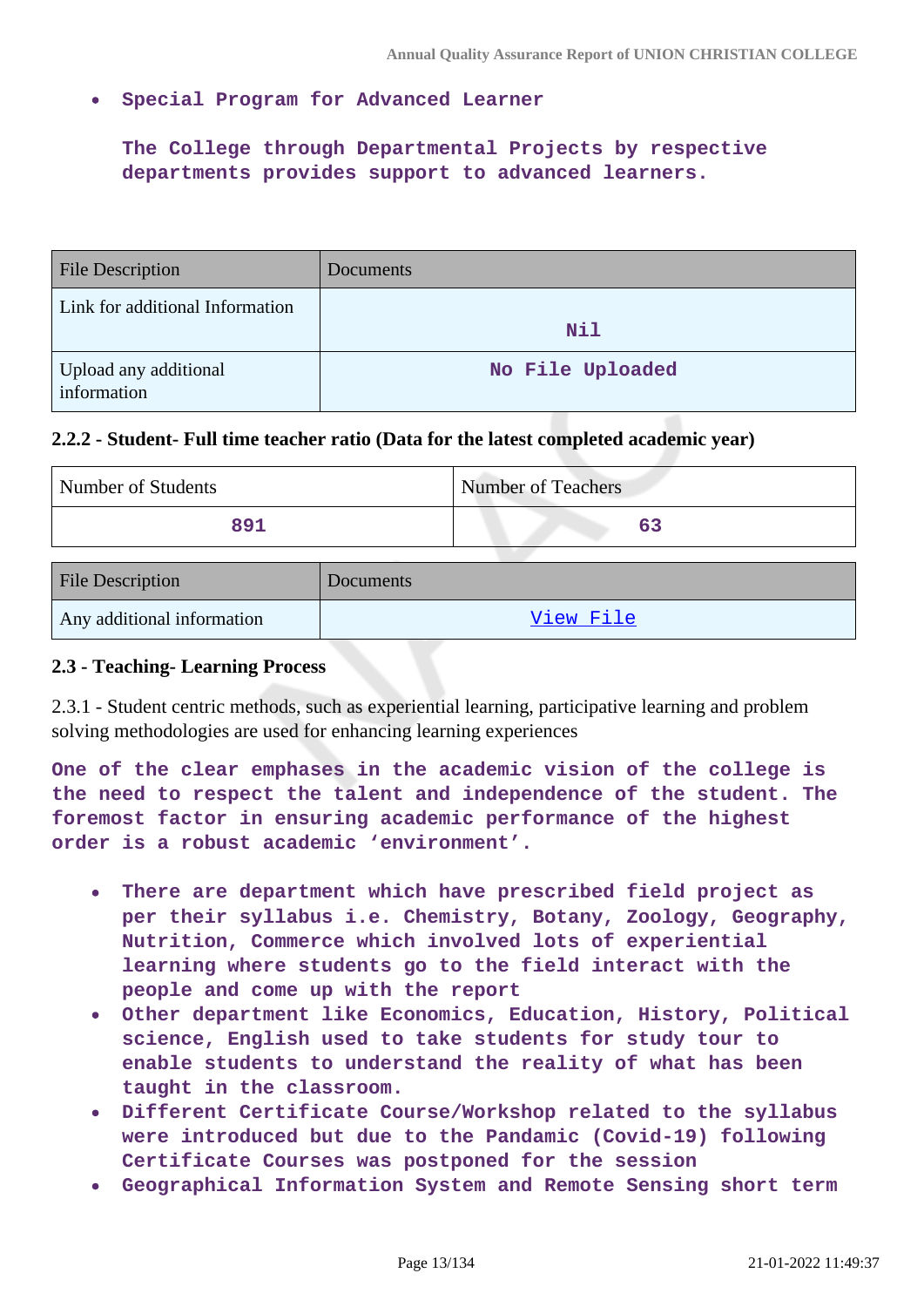**course were introduced for all the students.**

- **Department of Zoology took initiative to conduct Apiculture program where training was given to students.**
- **Department of Botany took initiative to conduct Mushroom Cultivation Program and training was given to students.**
- **Department of English conducted Physical Theatre Workshop where performance and panel discussion was involved.**
- **Workshop on Rhetoric and Prosody was organized by English Department.**
- **Engaging the students in the topic of Folklore through Seminar**
- **Engaging artistic abilities of the students by encouraging contribution to department wall magazine.**
- **Language lab was set-up to help the students.**

**Students were engaged in problem solving methodologies through preparation of dissertation, practical and field visits**

| <b>File Description</b>              | <b>Documents</b> |
|--------------------------------------|------------------|
| Upload any additional<br>information | No File Uploaded |
| Link for additional information      | Nil              |

2.3.2 - Teachers use ICT enabled tools for effective teaching-learning process. Write description in maximum of 200 words

- **100% of the staff in the college use ICT tools effectively in the teaching learning process**
- **The college has 16 enabled ICT classroom and 8 smart-classroom**
- **The college has separate Wi-Fi unit for Administrative, Science and Arts Academic block**
- **The college has e-learning resources from INFLIBNET**
- **The staff of the college attend orientation course; refresher**  $\bullet$ **course to strengthen their knowledge on ICT, since the course give them exposure on MOOCs, MOODLE, GOOGLECLASS.**
- **The college use social media through WhatsApp, twitter, Instagram, Facebook to interact with the students.**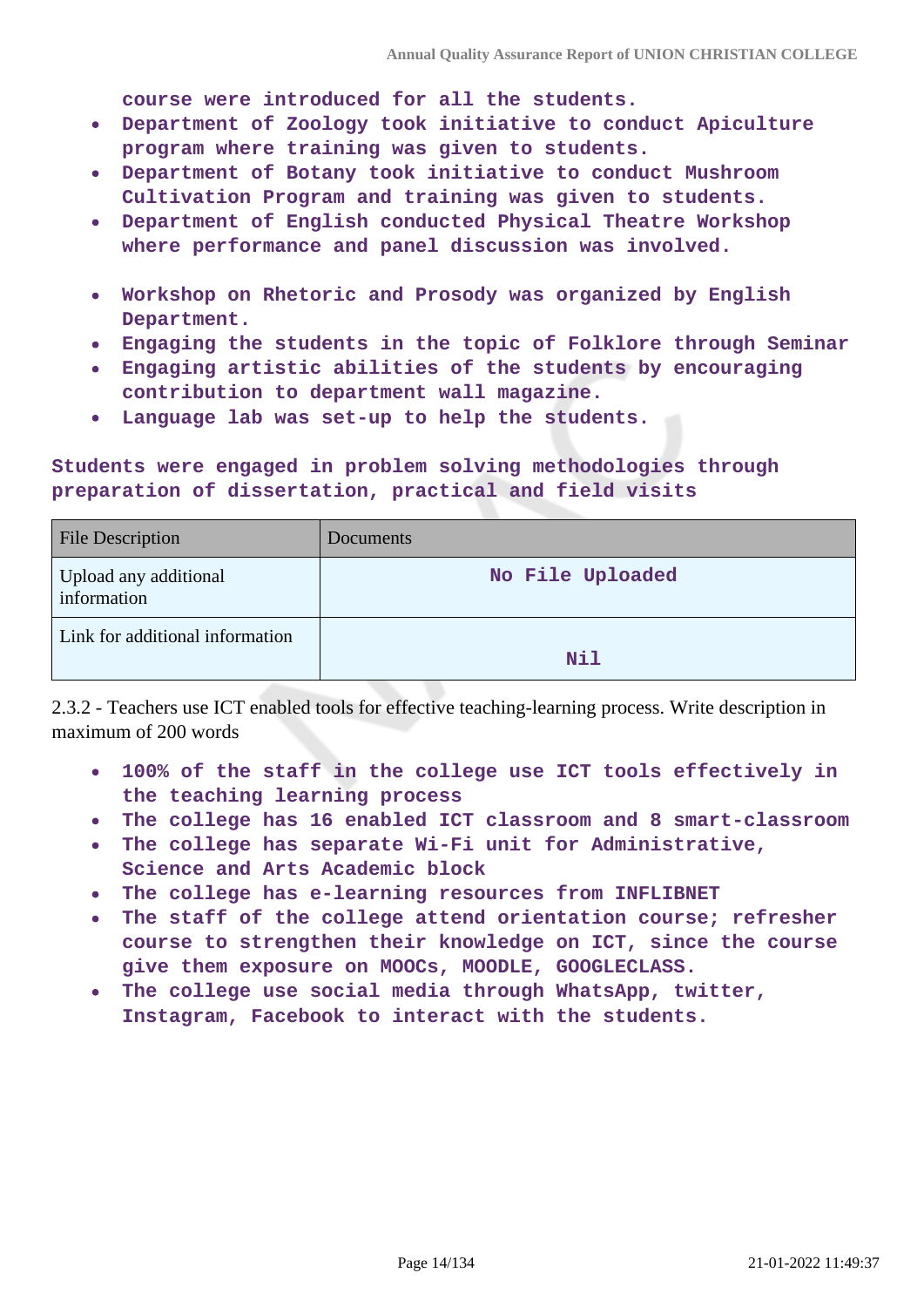| <b>File Description</b>                                                                                    | Documents |
|------------------------------------------------------------------------------------------------------------|-----------|
| Upload any additional<br>information                                                                       | View File |
| Provide link for webpage<br>describing the ICT enabled tools<br>for effective teaching-learning<br>process | Nil       |

### **2.3.3 - Ratio of mentor to students for academic and other related issues (Data for the latest completed academic year )**

### **2.3.3.1 - Number of mentors**

#### **63**

| <b>File Description</b>                                                   | Documents        |
|---------------------------------------------------------------------------|------------------|
| Upload, number of students<br>enrolled and full time teachers on<br>roll. | View File        |
| Circulars pertaining to assigning<br>mentors to mentees                   | No File Uploaded |
| mentor/mentee ratio                                                       | View File        |

### **2.4 - Teacher Profile and Quality**

### **2.4.1 - Number of full time teachers against sanctioned posts during the year**

#### **63**

| <b>File Description</b>                                             | Documents        |
|---------------------------------------------------------------------|------------------|
| Full time teachers and sanctioned<br>posts for year (Data Template) | View File        |
| Any additional information                                          | No File Uploaded |
| List of the faculty members<br>authenticated by the Head of HEI     | View File        |

**2.4.2 - Number of full time teachers with Ph. D. / D.M. / M.Ch. /D.N.B Superspeciality / D.Sc. / D.Litt. during the year (consider only highest degree for count)**

**2.4.2.1 - Number of full time teachers with Ph. D. / D.M. / M.Ch. /D.N.C Superspeciality / D.Sc. / D.Litt. during the year**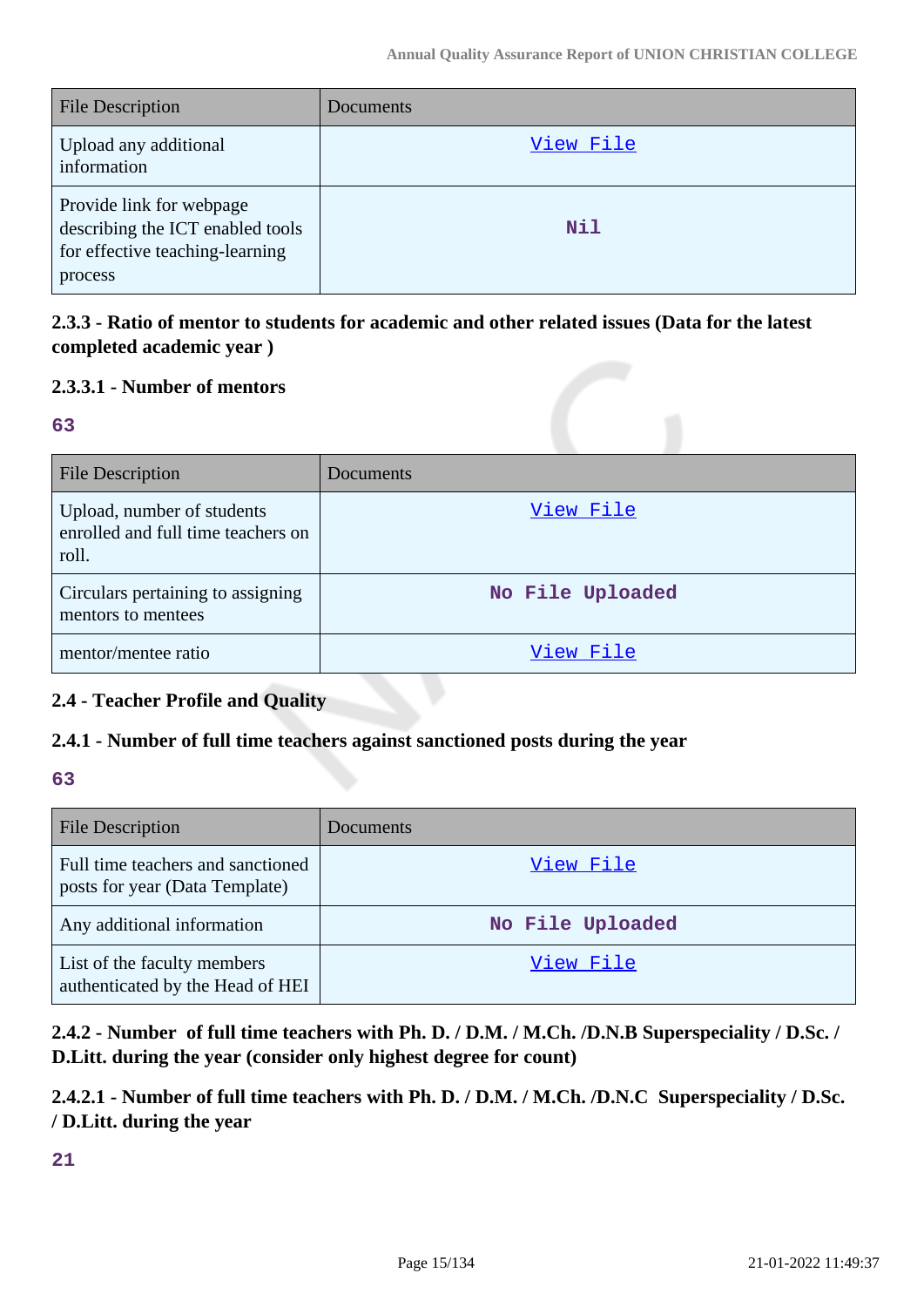| <b>File Description</b>                                                                                                                                                          | <b>Documents</b> |
|----------------------------------------------------------------------------------------------------------------------------------------------------------------------------------|------------------|
| Any additional information                                                                                                                                                       | No File Uploaded |
| List of number of full time<br>teachers with Ph. D. / D.M. /<br>M.Ch./ D.N.B Super specialty /<br>D.Sc. / D.Litt. and number of full<br>time teachers for year(Data<br>Template) | View File        |

**2.4.3 - Number of years of teaching experience of full time teachers in the same institution (Data for the latest completed academic year)**

#### **2.4.3.1 - Total experience of full-time teachers**

#### **848**

| <b>File Description</b>                                                                                 | Documents        |
|---------------------------------------------------------------------------------------------------------|------------------|
| Any additional information                                                                              | No File Uploaded |
| List of Teachers including their<br>PAN, designation, dept. and<br>experience details(Data<br>Template) | View File        |

#### **2.5 - Evaluation Process and Reforms**

2.5.1 - Mechanism of internal assessment is transparent and robust in terms of frequency and mode. Write description within 200 words.

**Student Academic Calendar highlighting the evaluation process and other relevant information are published at the beginning of the academic year. The Student Academic Policy is made available to every student at the time of registration. Any modifications in the evaluation parameters, mode of evaluation, etc are informed to the students by College authorities as and when applicable. The course evaluation process is very transparent and every student is given an opportunity to go through evaluated answer sheets (for internal examinations). The Detailed rules and regulation of the College pertaining to assessment and evaluation is also clearly spelled out in the Prospectus which was issued to all students at the beginning of every semester.**

**Under the new semester system which was introduced in 2015, evaluation has undergone a sea change. To assess the academic performance of students, a continuous evaluation system is followed which include Assignments, tests and final examination.**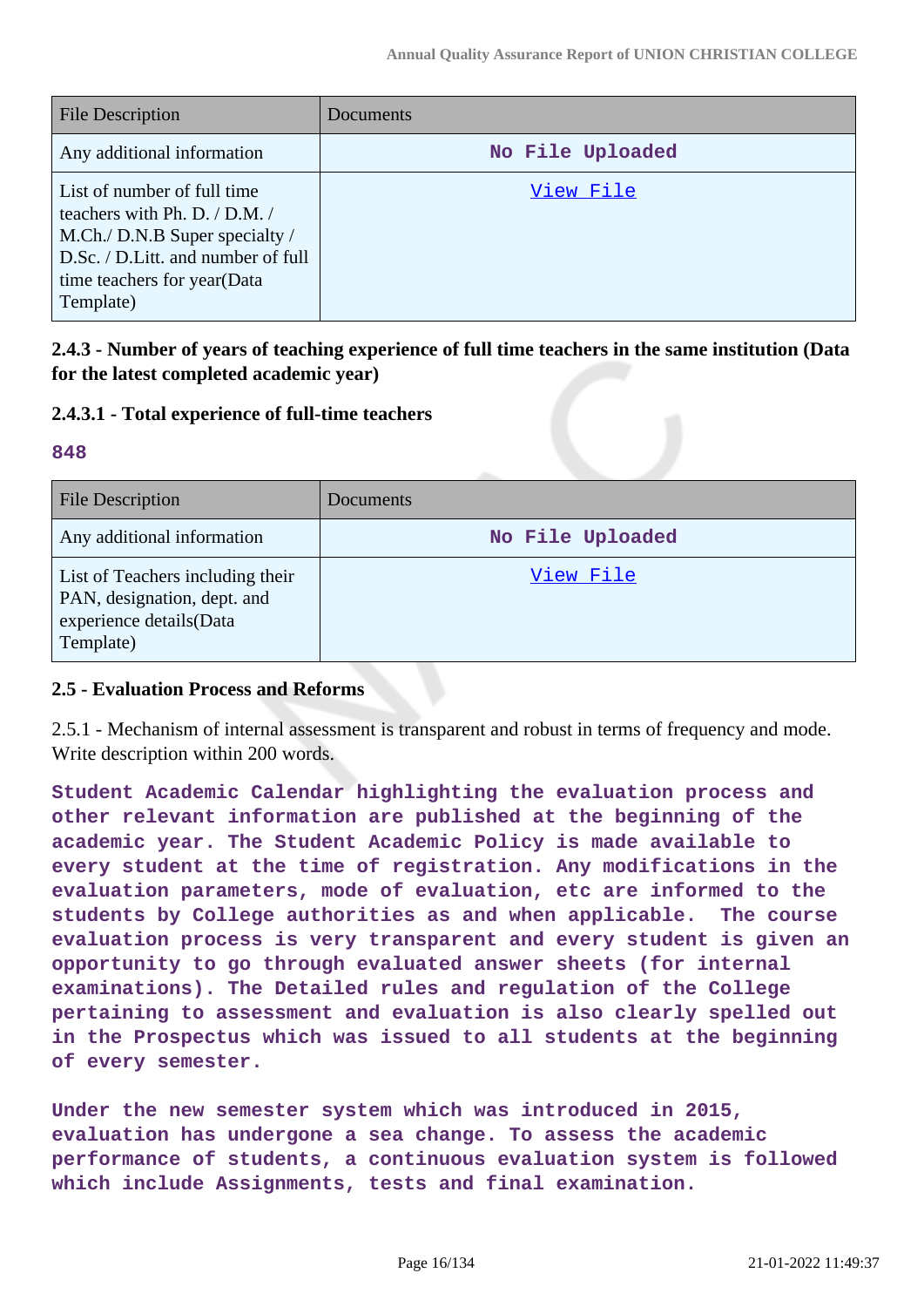**Method of Assessment:**

- **1. Internal Assessment (Tests, Assignments, Projects, Field Trips)- 25 Marks.**
- **2. External Assessment (conducted by the affiliating university) - 75 Marks**

**Internal assessment performance are discussed with the students regularly.**

| <b>File Description</b>         | Documents                                    |
|---------------------------------|----------------------------------------------|
| Any additional information      | No File Uploaded                             |
| Link for additional information |                                              |
|                                 | https://www.uccollegemeghalaya.ac.in/examina |
|                                 | tion                                         |

2.5.2 - Mechanism to deal with internal examination related grievances is transparent, time- bound and efficient

**The college has an elaborate internal assessment system- tests, class tests and assignments, Students seminar where the student's performance is consistently monitored. The Department of Examinations maintains and processes the evaluation data and prepares statistical data. The data is handed out to individual departments for discussion and critical assessment. Students are invited to bring to notice any discrepancy in the evaluation process and/or outcome.**

**The Examination Regulations Manual is also handed over to all the teachers every year which clearly spells out various processes and role of each functionary in the evaluation process. The IQAC through the Academic Calendar monitors that the evaluation process is carried out on time**

| <b>File Description</b>         | Documents                                    |
|---------------------------------|----------------------------------------------|
| Any additional information      | No File Uploaded                             |
| Link for additional information |                                              |
|                                 | https://www.uccollegemeghalaya.ac.in/examina |
|                                 | tion                                         |

#### **2.6 - Student Performance and Learning Outcomes**

2.6.1 - Teachers and students are aware of the stated Programme and course outcomes of the Programmes offered by the institution.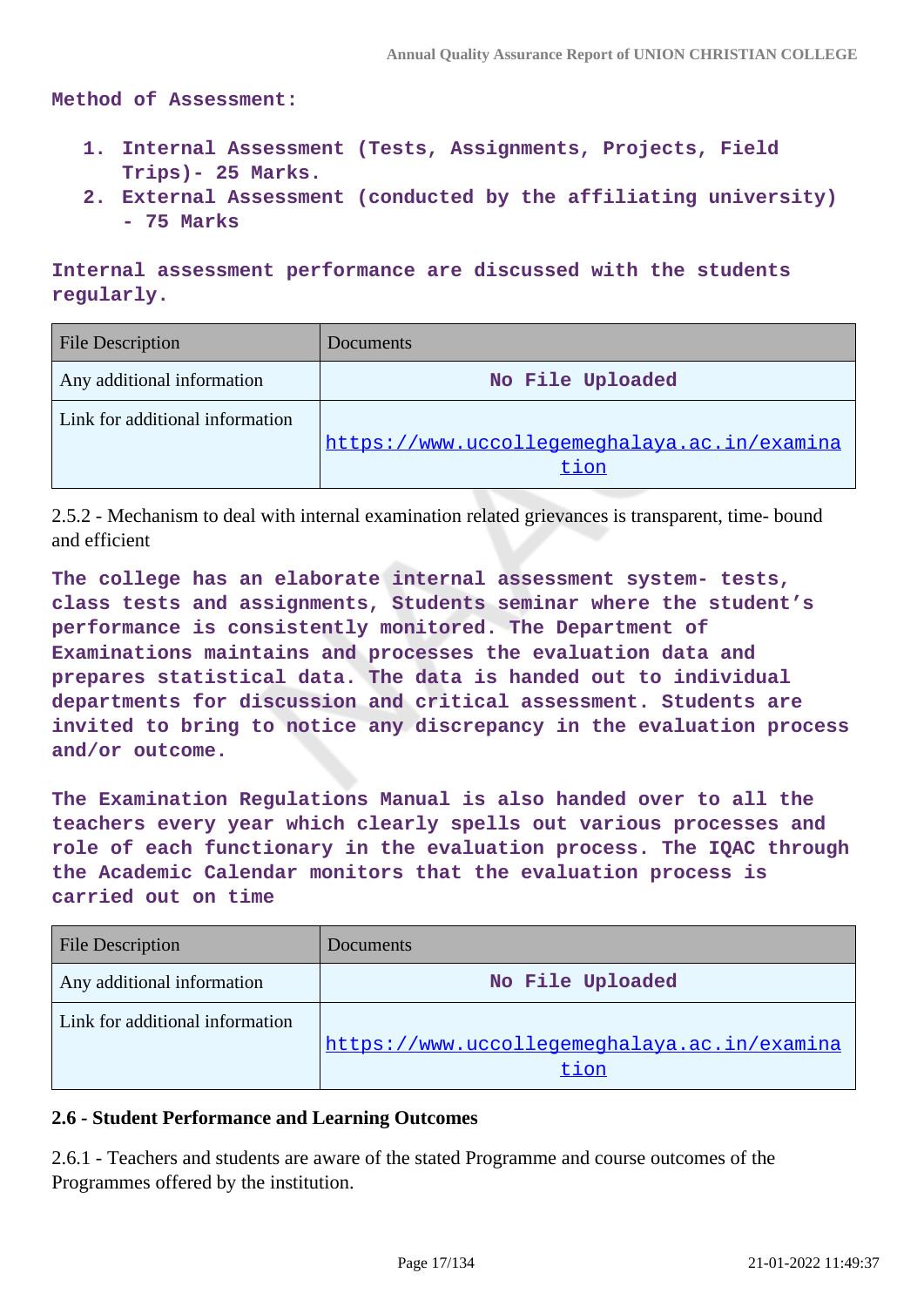**The programmme outcomes and course outcomes are spelled out in the prospectus and the same are brief to the students at the beginning of every semester.**

| <b>File Description</b>                                 | Documents        |
|---------------------------------------------------------|------------------|
| Upload any additional<br>information                    | View File        |
| Paste link for Additional<br>information                | Nil              |
| Upload COs for all courses<br>(exemplars from Glossary) | No File Uploaded |

2.6.2 - Attainment of Programme outcomes and course outcomes are evaluated by the institution.

**Attainment of Programme outcomes and course outcomes are evaluated by the institution is evaluated in the form of examination- internal which consist of projects, assignments, tests, practicals, etc and Final external examination.**

| <b>File Description</b>                  | <b>Documents</b> |
|------------------------------------------|------------------|
| Upload any additional<br>information     | No File Uploaded |
| Paste link for Additional<br>information | Nil              |

#### **2.6.3 - Pass percentage of Students during the year**

**2.6.3.1 - Total number of final year students who passed the university examination during the year**

| File Description                                                                                                            | Documents                                                                                  |
|-----------------------------------------------------------------------------------------------------------------------------|--------------------------------------------------------------------------------------------|
| Upload list of Programmes and<br>number of students passed and<br>appeared in the final year<br>examination (Data Template) | View File                                                                                  |
| Upload any additional<br>information                                                                                        | No File Uploaded                                                                           |
| Paste link for the annual report                                                                                            | https://www.uccollegemeghalaya.ac.in/public/<br>igac/reports/Annual%20Report%202020-21.pdf |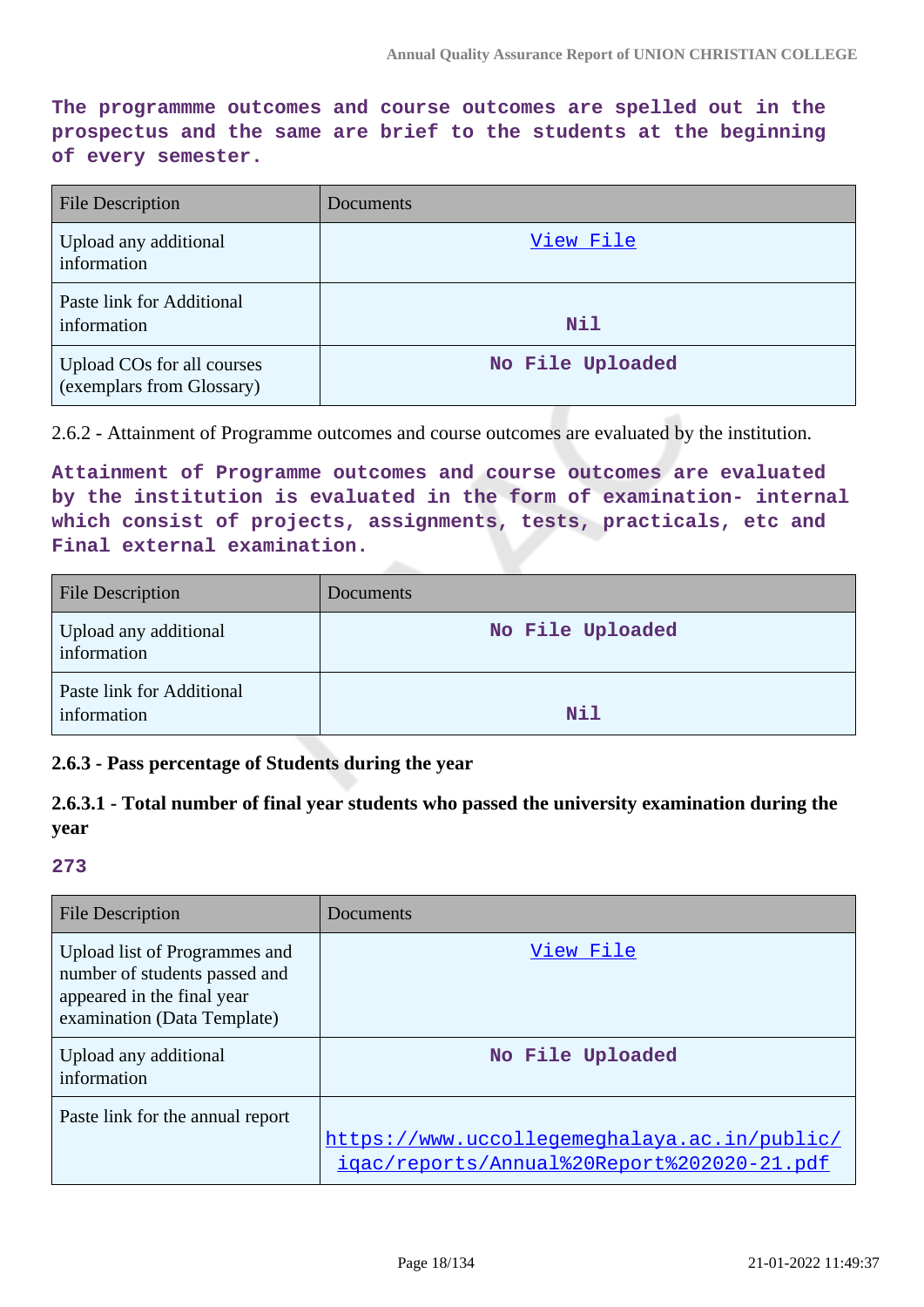### **2.7 - Student Satisfaction Survey**

**2.7.1 - Student Satisfaction Survey (SSS) on overall institutional performance (Institution may design its own questionnaire) (results and details need to be provided as a weblink)**

[https://www.uccollegemeghalaya.ac.in/public/iqac/others/SSS%202020-2](https://www.uccollegemeghalaya.ac.in/public/iqac/others/SSS%202020-21.pdf) [1.pdf](https://www.uccollegemeghalaya.ac.in/public/iqac/others/SSS%202020-21.pdf)

#### **RESEARCH, INNOVATIONS AND EXTENSION**

#### **3.1 - Resource Mobilization for Research**

**3.1.1 - Grants received from Government and non-governmental agencies for research projects / endowments in the institution during the year (INR in Lakhs)**

**3.1.1.1 - Total Grants from Government and non-governmental agencies for research projects / endowments in the institution during the year (INR in Lakhs)**

#### **1.6**

| <b>File Description</b>                                                              | Documents        |
|--------------------------------------------------------------------------------------|------------------|
| Any additional information                                                           | No File Uploaded |
| e-copies of the grant award<br>letters for sponsored research<br>projects/endowments | View File        |
| List of endowments / projects<br>with details of grants (Data<br>Template)           | View File        |

**3.1.2 - Number of departments having Research projects funded by government and non government agencies during the year**

### **3.1.2.1 - Number of departments having Research projects funded by government and nongovernment agencies during the year**

| File Description                                                 | Documents        |
|------------------------------------------------------------------|------------------|
| List of research projects and<br>funding details (Data Template) | View File        |
| Any additional information                                       | No File Uploaded |
| Supporting document from<br><b>Funding Agency</b>                | No File Uploaded |
| Paste link to funding agency<br>website                          | Nil              |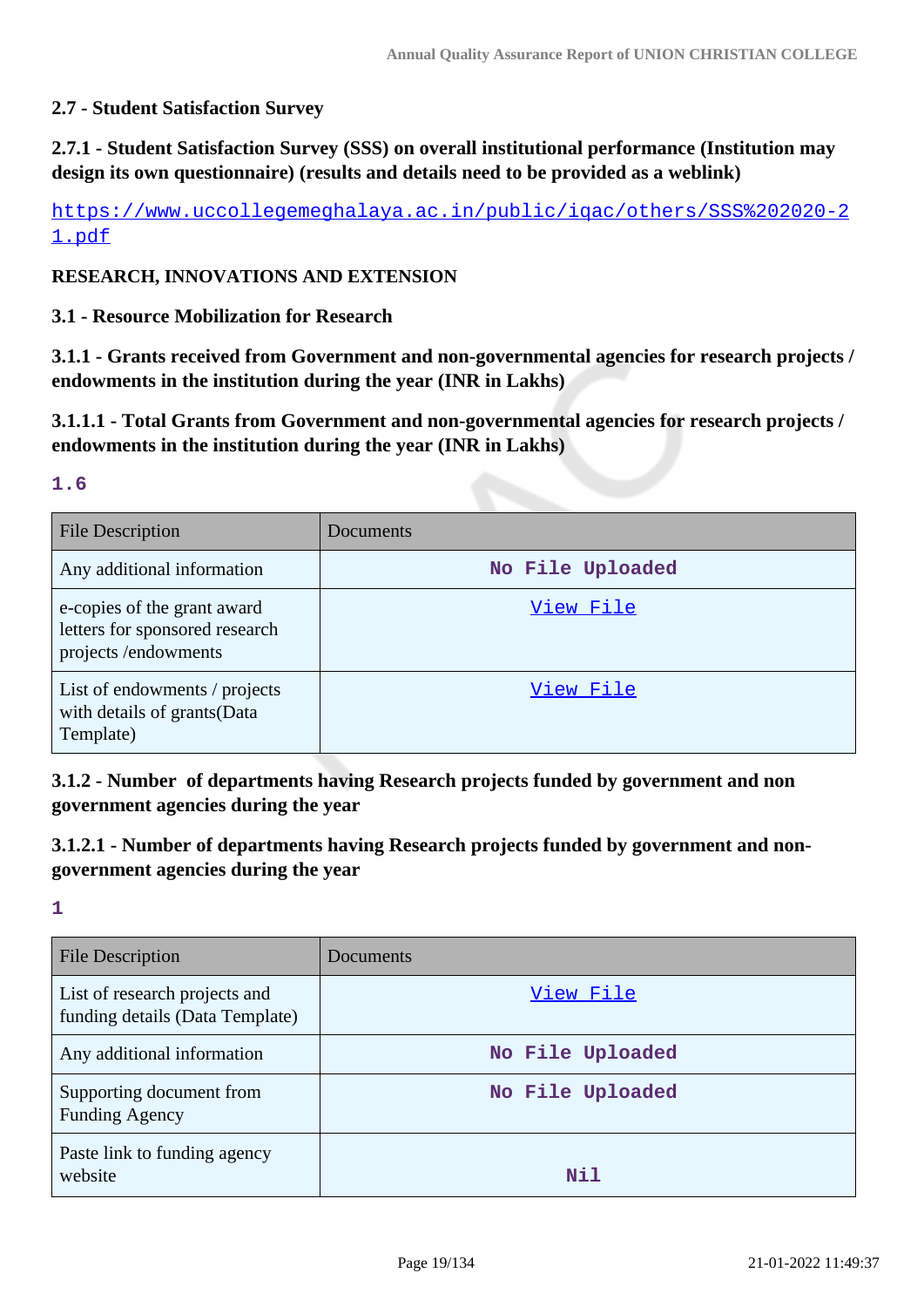### **3.1.3 - Number of Seminars/conferences/workshops conducted by the institution during the year**

## **3.1.3.1 - Total number of Seminars/conferences/workshops conducted by the institution during the year**

#### **12**

| <b>File Description</b>                                              | Documents        |
|----------------------------------------------------------------------|------------------|
| Report of the event                                                  | View File        |
| Any additional information                                           | No File Uploaded |
| List of workshops/seminars<br>during last 5 years (Data<br>Template) | View File        |

### **3.2 - Research Publications and Awards**

**3.2.1 - Number of papers published per teacher in the Journals notified on UGC website during the year**

### **3.2.1.1 - Number of research papers in the Journals notified on UGC website during the year**

**5**

| <b>File Description</b>                                                                                     | Documents        |
|-------------------------------------------------------------------------------------------------------------|------------------|
| Any additional information                                                                                  | No File Uploaded |
| List of research papers by title,<br>author, department, name and<br>year of publication (Data<br>Template) | View File        |

**3.2.2 - Number of books and chapters in edited volumes/books published and papers published in national/ international conference proceedings per teacher during the year**

**3.2.2.1 - Total number of books and chapters in edited volumes/books published and papers in national/ international conference proceedings during the year**

**8**

| <b>File Description</b>                                                      | Documents        |
|------------------------------------------------------------------------------|------------------|
| Any additional information                                                   | No File Uploaded |
| List books and chapters edited<br>volumes/books published (Data<br>Template) | View File        |

### **3.3 - Extension Activities**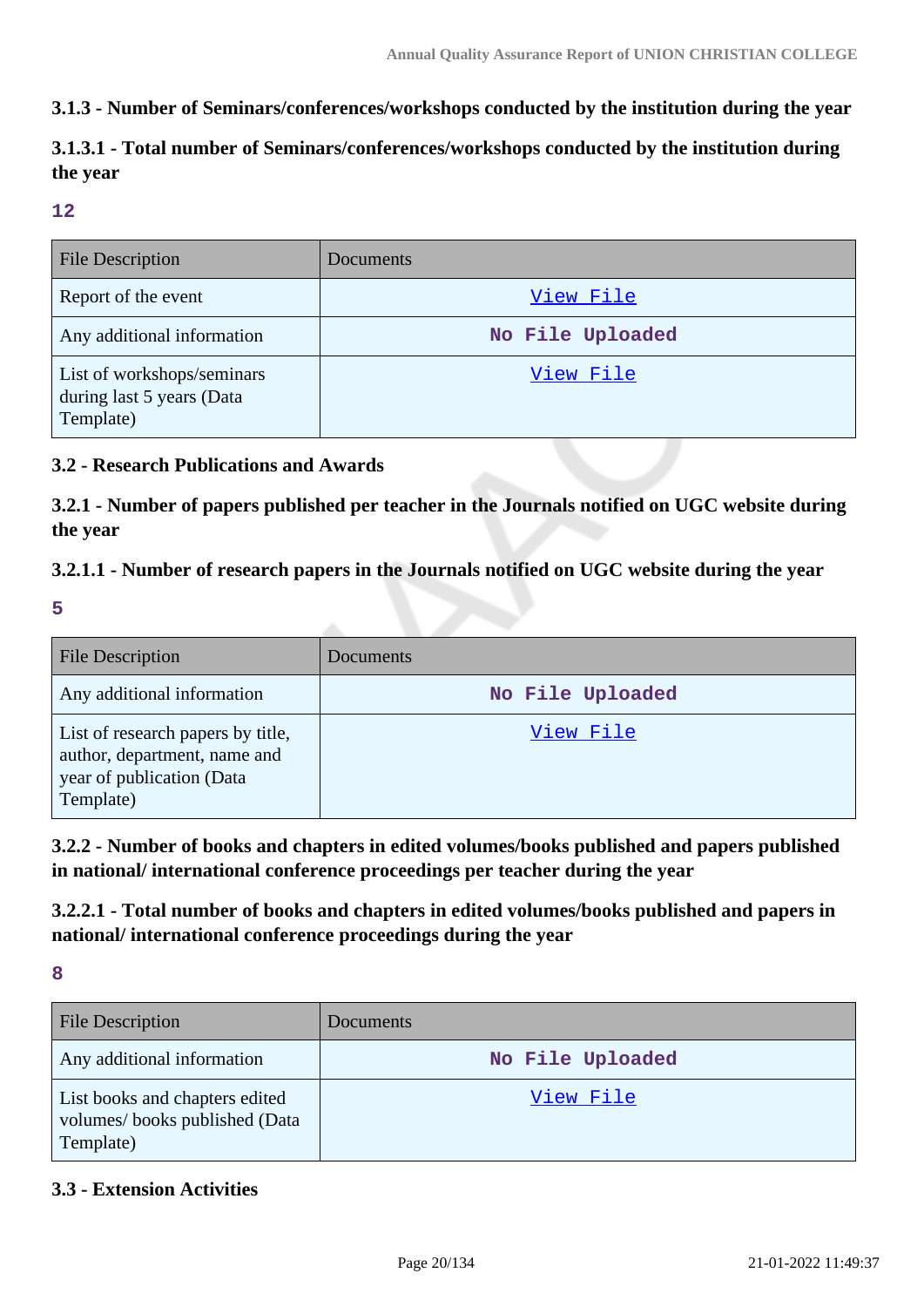3.3.1 - Extension activities are carried out in the neighborhood community, sensitizing students to social issues, for their holistic development, and impact thereof during the year

- **1. On 29th March,2021 we conducted two programmes in the college campus where more than 70 NSS Volunteers and two Programme Officer Mr. K. Sarma and Mr. A. B.Kharkongor participated in the Awareness Programme on Covid-19 Protocols & Cleaning Drive programme.**
- **2. From 17/05/2021 to 21/05/2021 Programme officers and NSS volunteers along with the college authority for the Covid 19 vaccination Drive programme where 168 persons (students, staff and family members) were vaccinated in Umsning PHC, RiBhoi District.**
- **3. On 18/06/2021 we conducted a Tree Plantation programme where 20 NSS volunteers and 18 staff members including Programme officer were present. That day we planted 180 saplings in the college campus**
- **4. On 21/06/2021 "International Yoga Day" we conducted "Yoga at home Programme" where many staff members and volunteers participated from their respective home**
- **5. On 26/06/2021 we conducted "International Day Against Drug Abuse and Illicit Trafficking programme" in the college campus where 25 NSS volunteers participated.**
- **6. On 15th August,2020 NSS UCC Unit conducted two programmes, Flag Hosting Programme & Fit India programme.**
- **7. Hand Sanitizer was made in the College Chemistry Lab as per WHO Guidelines and it was given to students and workers and nearby Villages ASHA wqorker**
- **8. The College has also contributed ?1,25,000/- (Rupees One lakh and Twenty-Five Thousand Only) to the Meghalaya Chief Minister's Relief Fund on 6th April 2020**
- **9. Essential Supplies and dry rations were arranged distributed to all the stranded students and families of Casual Workers**

| <b>File Description</b>                  | Documents                            |
|------------------------------------------|--------------------------------------|
| Paste link for additional<br>information | http://www.uccollegemeghalaya.ac.in/ |
| Upload any additional<br>information     | View File                            |

**3.3.2 - Number of awards and recognitions received for extension activities from government / government recognized bodies during the year**

**3.3.2.1 - Total number of awards and recognition received for extension activities from Government/ government recognized bodies during the year**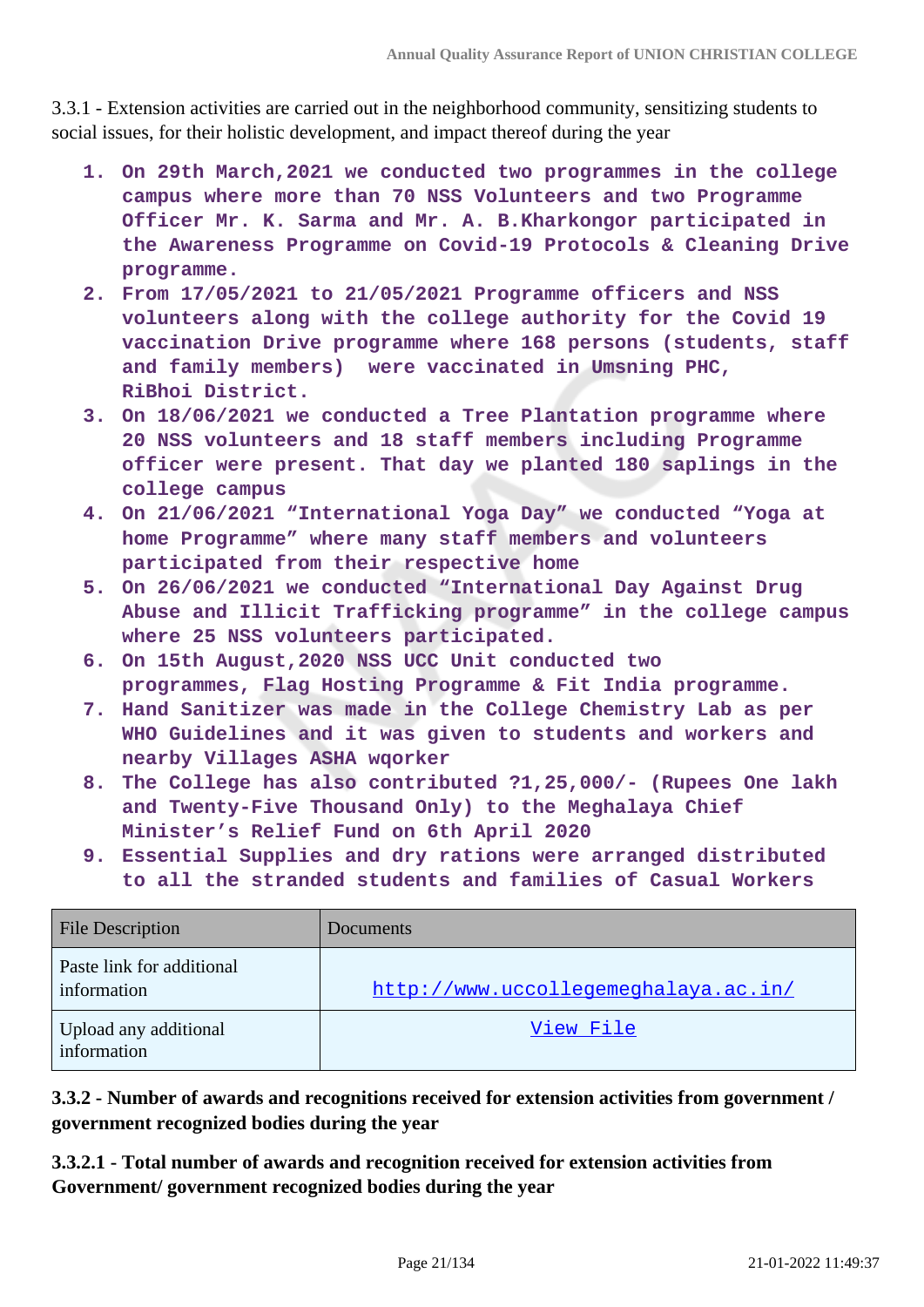**0**

| <b>File Description</b>                                                       | Documents        |
|-------------------------------------------------------------------------------|------------------|
| Any additional information                                                    | No File Uploaded |
| Number of awards for extension<br>activities in last 5 year(Data<br>Template) | No File Uploaded |
| e-copy of the award letters                                                   | No File Uploaded |

**3.3.3 - Number of extension and outreach programs conducted by the institution through NSS/NCC/Red cross/YRC etc., ( including the programmes such as Swachh Bharat, AIDS awareness, Gender issues etc. and/or those organized in collaboration with industry, community and NGOs ) during the year**

**3.3.3.1 - Number of extension and outreach Programs conducted in collaboration with industry, community and Non- Government Organizations through NSS/ NCC/ Red Cross/ YRC etc., during the year**

**11**

| File Description                                                                                                              | <b>Documents</b> |
|-------------------------------------------------------------------------------------------------------------------------------|------------------|
| Reports of the event organized                                                                                                | View File        |
| Any additional information                                                                                                    | No File Uploaded |
| Number of extension and<br>outreach Programmes conducted<br>with industry, community etc for<br>the last year (Data Template) | View File        |

**3.3.4 - Number of students participating in extension activities at 3.3.3. above during the year**

**3.3.4.1 - Total number of Students participating in extension activities conducted in collaboration with industry, community and Non- Government Organizations through NSS/ NCC/ Red Cross/ YRC etc., during the year**

| <b>File Description</b>                                                                              | <b>Documents</b> |
|------------------------------------------------------------------------------------------------------|------------------|
| Report of the event                                                                                  | No File Uploaded |
| Any additional information                                                                           | No File Uploaded |
| Number of students participating<br>in extension activities with Govt.<br>or NGO etc (Data Template) | View File        |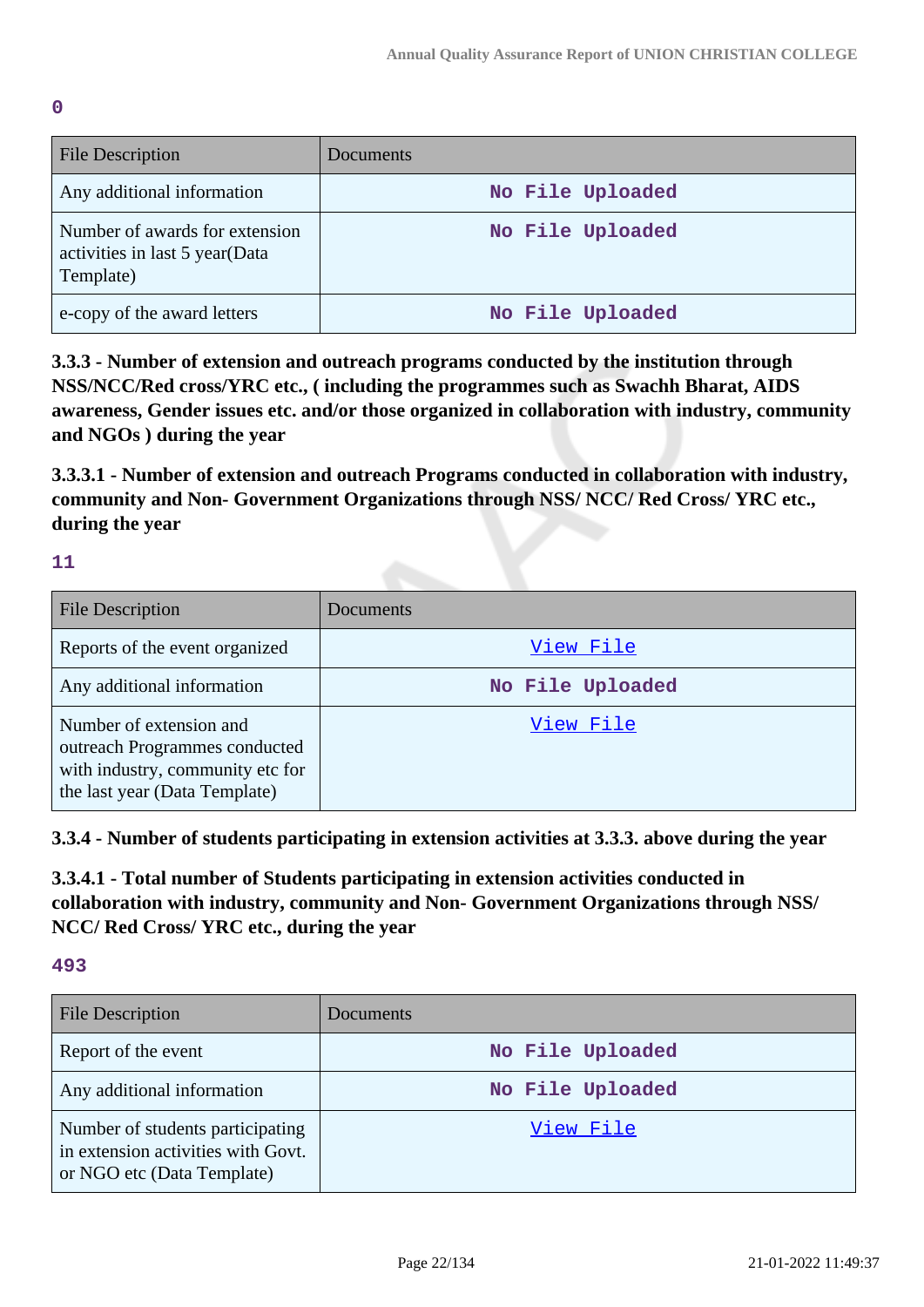### **3.4 - Collaboration**

### **3.4.1 - The Institution has several collaborations/linkages for Faculty exchange, Student exchange, Internship, Field trip, On-the- job training, research etc during the year**

#### **0**

| <b>File Description</b>                                                               | Documents        |
|---------------------------------------------------------------------------------------|------------------|
| e-copies of linkage related<br>Document                                               | No File Uploaded |
| Details of linkages with<br>institutions/industries for<br>internship (Data Template) | No File Uploaded |
| Any additional information                                                            | No File Uploaded |

**3.4.2 - Number of functional MoUs with national and international institutions, universities, industries, corporate houses etc. during the year**

**3.4.2.1 - Number of functional MoUs with Institutions of national, international importance, other universities, industries, corporate houses etc. during the year**

**1**

| File Description                                                                                                                    | Documents        |
|-------------------------------------------------------------------------------------------------------------------------------------|------------------|
| e-Copies of the MoUs with<br>institution./industry/corporate<br>houses                                                              | View File        |
| Any additional information                                                                                                          | No File Uploaded |
| Details of functional MoUs with<br>institutions of national,<br>international importance, other<br>universities etc during the year | View File        |

#### **INFRASTRUCTURE AND LEARNING RESOURCES**

#### **4.1 - Physical Facilities**

4.1.1 - The Institution has adequate infrastructure and physical facilities for teaching- learning. viz., classrooms, laboratories, computing equipment etc.

**Creation and enhancement of infrastructural facilities for improving the teaching-learning process, and extending maximum possible educational amenities to its growing strength of learners is the primary objective of the Institution. With the increase in strength, as per requirement, the institution approaches the University Grants Commission (UGC) for approval of additional funds. Additional funds**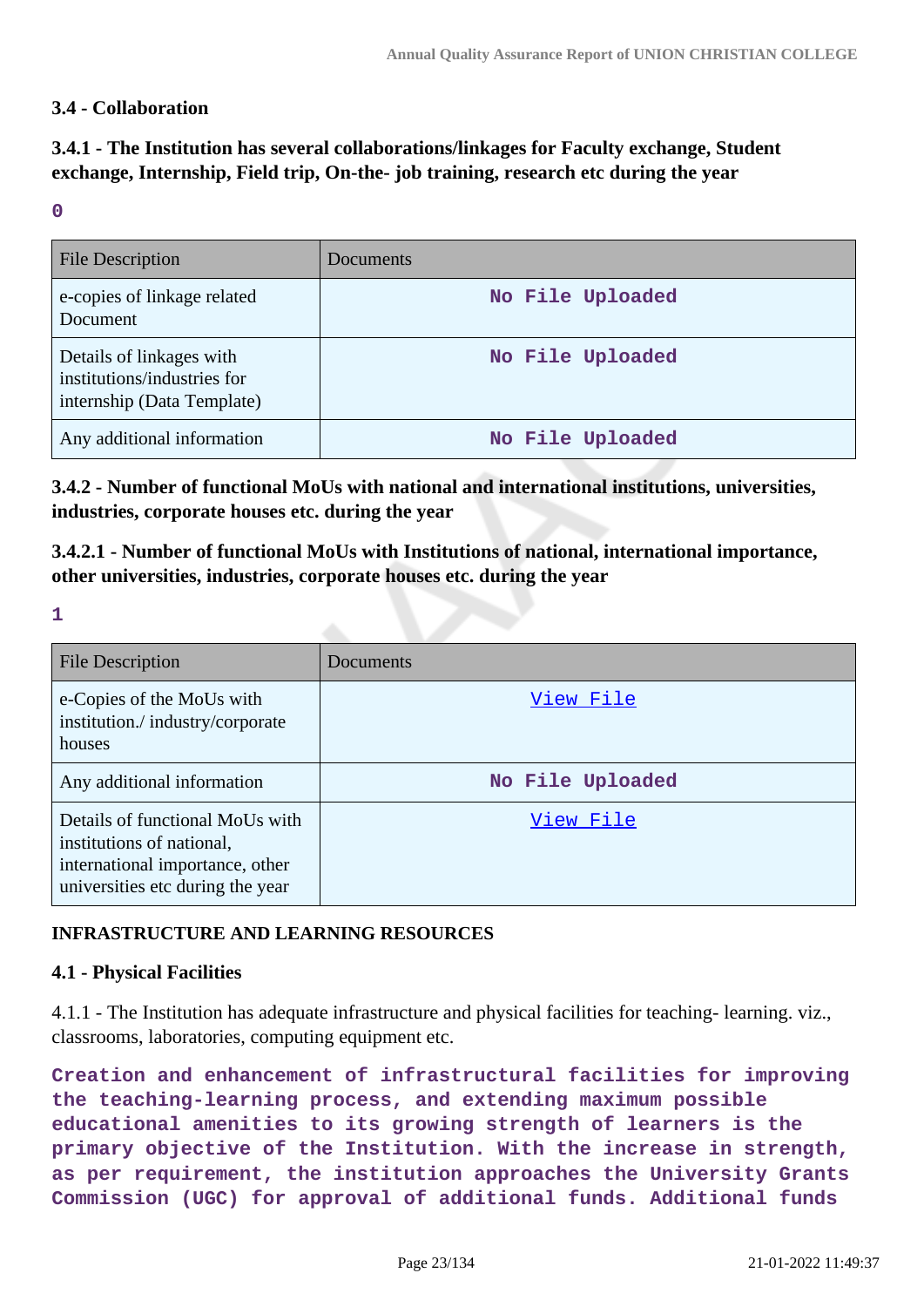**at times are also obtained from other sources such as RUSA Fund Ministry of Human Resource and Development, the Govt. of Meghalaya and other govt. agencies. The College has instituted its internal Building Committee and Finance Committee for smooth and systematic creation and enhancement of infrastructure in the institution. The Building Committee consists of the Principal of the College, representative from the Governing Body and the Architect/Engineer Consultant (s). To optimize utilization of the existing resources, some of the resources are shared across departments. For example, the college has an upgraded computer lab which is shared between departments for optimal utilization. Extensive planning for physical infrastructure is made by the Building Committee and administration department in phased manner. Strategic plan of the university takes into consideration the new academic programmes to be started in a specific time period and infrastructure requirements. Elaborate presentation is then made to the Governing body for approval and construction is then carried out as per the college policy.**

**? Classrooms: The College has spacious classrooms for all the three streams-Arts, Science and Commerce.**

**? ICT enabled Classrooms: The Science departments have smart classrooms to facilitate efficient teaching and learning with fully equipped sophisticated technological gadgets.**

**? ICT Learning Spaces: The College has its Central Library with internet facility, Science Departmental Library and a Digital Lab with LCD projectors and internet connectivity.**

**? Seminar Halls: The College has its own Auditorium to facilitate and host seminars and other conferences without many difficulties. It also has a Conference Room to host any Closed-group Colloquium.**

**? Tutorial spaces: The College has its own Digital Classroom for any tutorial classes for the students.**

**? Laboratories: The College Science Laboratories are equipped with state of the art facilities. The College also has a dedicated Laboratory for Geography Department.**

**? Herbal Park: The College has also created its own Herbal Park where endemic and rare plant species are planted and maintained.**

**? Equipments: The College is also equipped with latest equipments like Computer technology, Projectors, etc for enhanced learning.**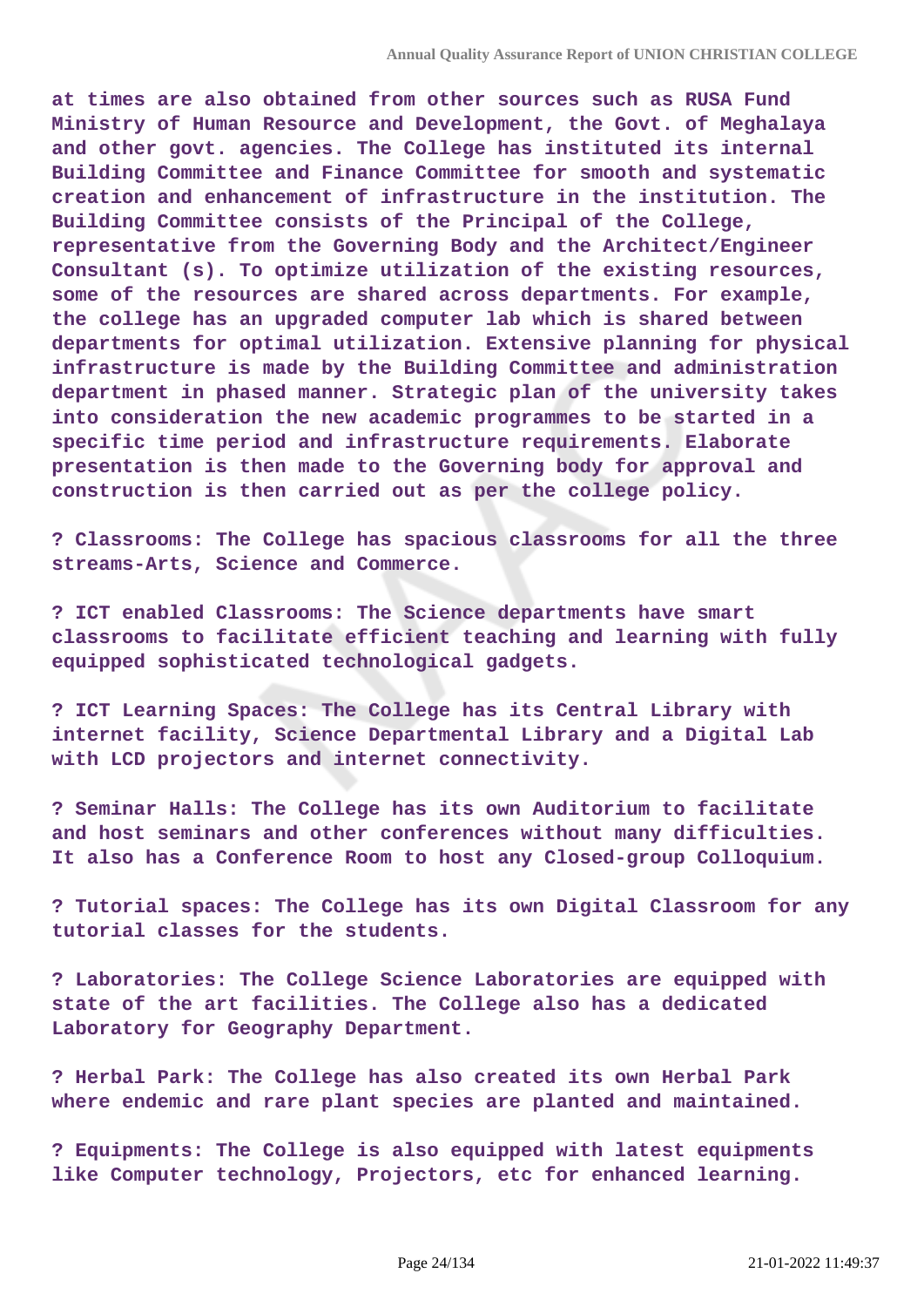| <b>File Description</b>                  | Documents  |
|------------------------------------------|------------|
| Upload any additional<br>information     | View File  |
| Paste link for additional<br>information | <b>Nil</b> |

4.1.2 - The Institution has adequate facilities for cultural activities, sports, games (indoor, outdoor), gymnasium, yoga centre etc.

- **SPORTS INFRASTRUCTURE: The College has the following facilities:**
- **1. Multi-purpose Indoor stadium facilities**
- **2. Swimming pool**
- **3. Outdoor stadium**
- **4. Gymnasium**
- **5. Basketball Court**
- **6. Volleyball Court**
- **7. Football Ground with Spectators Gallery**
- **Centre for Cultural Activities: Auditorium**
- **Other Facilities:**
- **1. ATM**
- **2. Post office**
- **3. Health Dispensary**
- **4. Stationery Shops.**
- **5. Bus Transport and Ambulance Service.**
- **6. Cafeteria. Extended facility beyond working hours**
- **7. Residential facilities for teaching and non-teaching staff**
- **National Cadet Corps NCC: The College has an NCC Army wings for both boys and girls under Meghalaya NCC Battalion which extends support to the NCC in all their activities.**
- **National Service Schemes NSS: The College extends support to the NSS in all their activities and upholds the motto of the NSS "Not Me But You".**
- **HALLS OF RESIDENCE FOR STUDENTS**

**Boys' Hostel: The College has Six boys hostel.**

- **1. High Hall**
- **2. Windham Hall**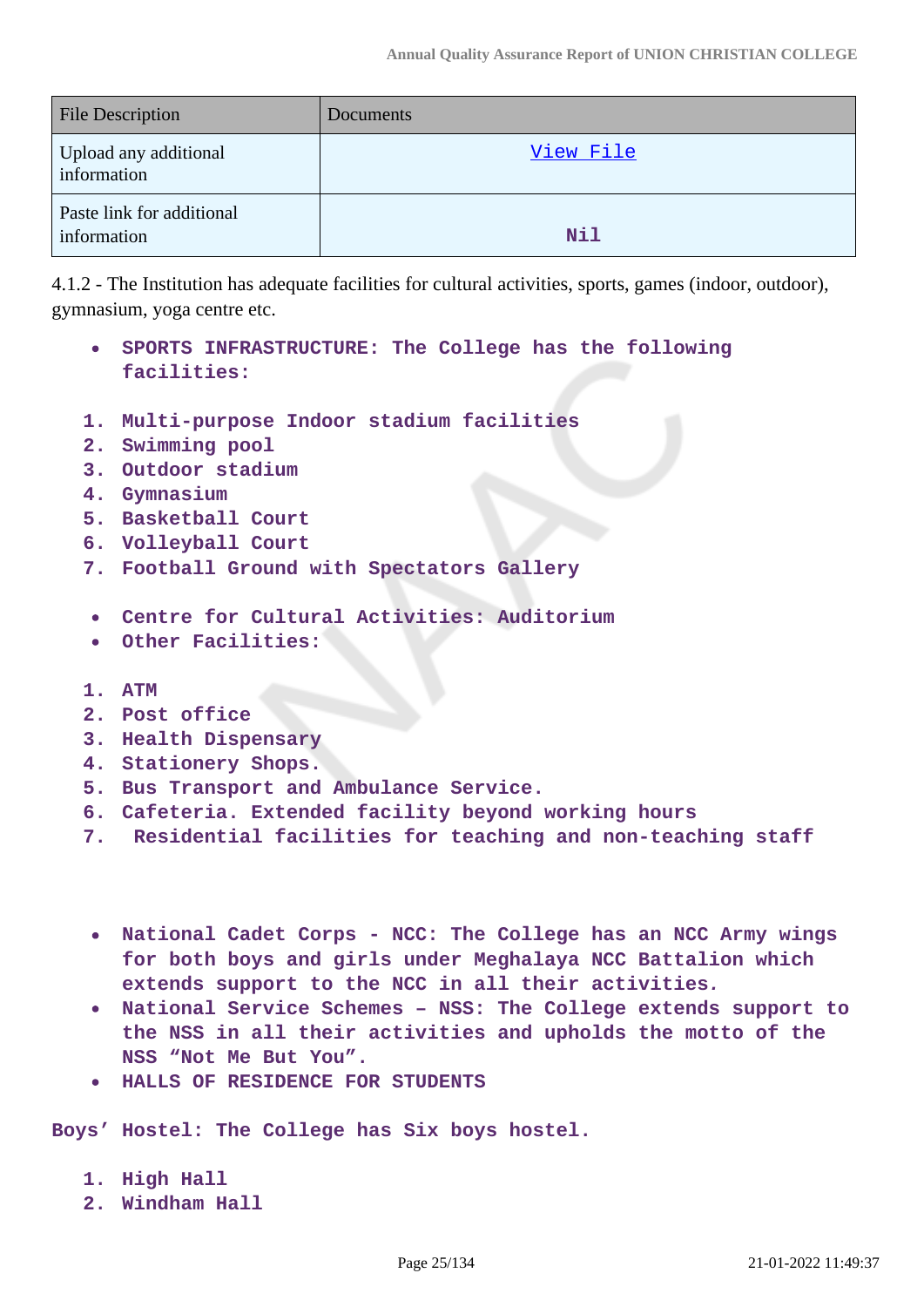- **3. Dr. Sword's Memorial Hostel 4. Dr. Taylor's Memorial Hostel 5. Stanley Hall Memorial Hostel**
- **6. Austin John International Boys' Hostel**

**Girls Hostel: The College has five girls hostels:**

- **1. Eldora**
- **2. Main Building**
- **3. International Girls' Hostel**
- **4. Science Building**
- **5. New Building.**
- **6. T.R. Das Memorial Hostel**

| <b>File Description</b>                  | Documents  |
|------------------------------------------|------------|
| Upload any additional<br>information     | View File  |
| Paste link for additional<br>information | <b>Nil</b> |

**4.1.3 - Number of classrooms and seminar halls with ICT- enabled facilities such as smart class, LMS, etc.**

**24**

#### **4.1.3.1 - Number of classrooms and seminar halls with ICT facilities**

#### **24**

| <b>File Description</b>                                                                                   | Documents |
|-----------------------------------------------------------------------------------------------------------|-----------|
| Upload any additional<br>information                                                                      | View File |
| Paste link for additional<br>information                                                                  | Nil       |
| <b>Upload Number of classrooms</b><br>and seminar halls with ICT<br>enabled facilities (Data<br>Template) | View File |

**4.1.4 - Expenditure, excluding salary for infrastructure augmentation during the year (INR in Lakhs)**

**4.1.4.1 - Expenditure for infrastructure augmentation, excluding salary during the year (INR in lakhs)**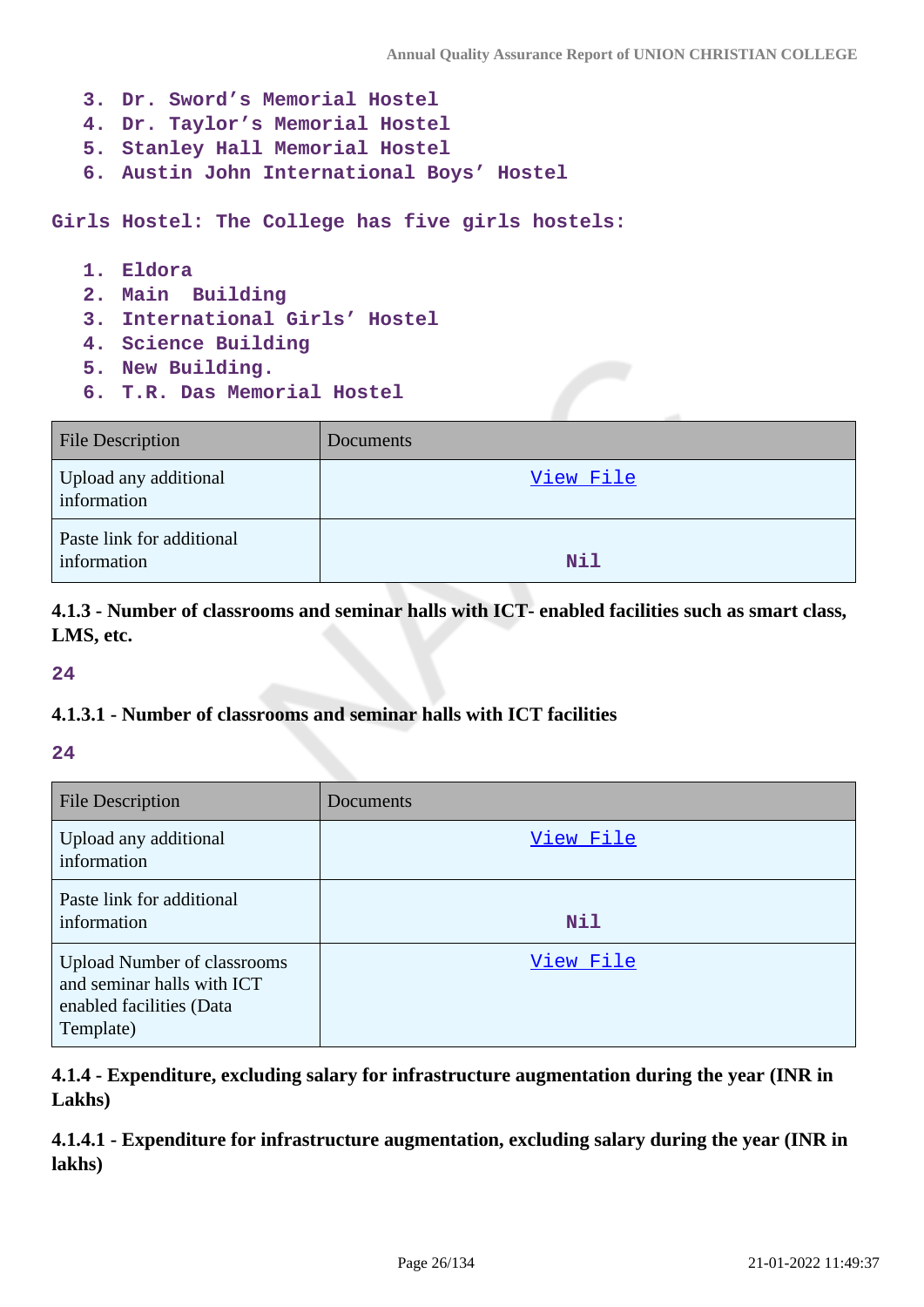#### **1137.264**

| <b>File Description</b>                                                                            | Documents        |
|----------------------------------------------------------------------------------------------------|------------------|
| Upload any additional<br>information                                                               | No File Uploaded |
| Upload audited utilization<br>statements                                                           | View File        |
| <b>Upload Details of budget</b><br>allocation, excluding salary<br>during the year (Data Template) | View File        |

#### **4.2 - Library as a Learning Resource**

4.2.1 - Library is automated using Integrated Library Management System (ILMS)

- **Total area of the library (in Sq. Mts.): 900 Sq. Mts.**
- **Total seating capacity: 200.**
- **Working hours (on working days, on holidays, before examination days, during examination days, during vacation):**
- **Monday to Friday: 10:00 AM- 5 PM.**
- **Saturday: 10:00 AM- 1 PM.**
- **Layout of the library:**
- **Reading carrels.**
- **Digital Library**
- **Lounge Area.**
- **Xerox facility.**
- **Back Volume Facility.**
- **IT Facility**  $\bullet$
- **Periodical and Magazine Sections.**
- **Archive Section.**
- **Conference Room**
- **CCTV**

**Initiatives that have been implemented:** 

- **Internet facility**
- **Earn While You Learn Scheme for students coming from economically weaker sections**
- **Book Bank and Dept. Book facilities are provided**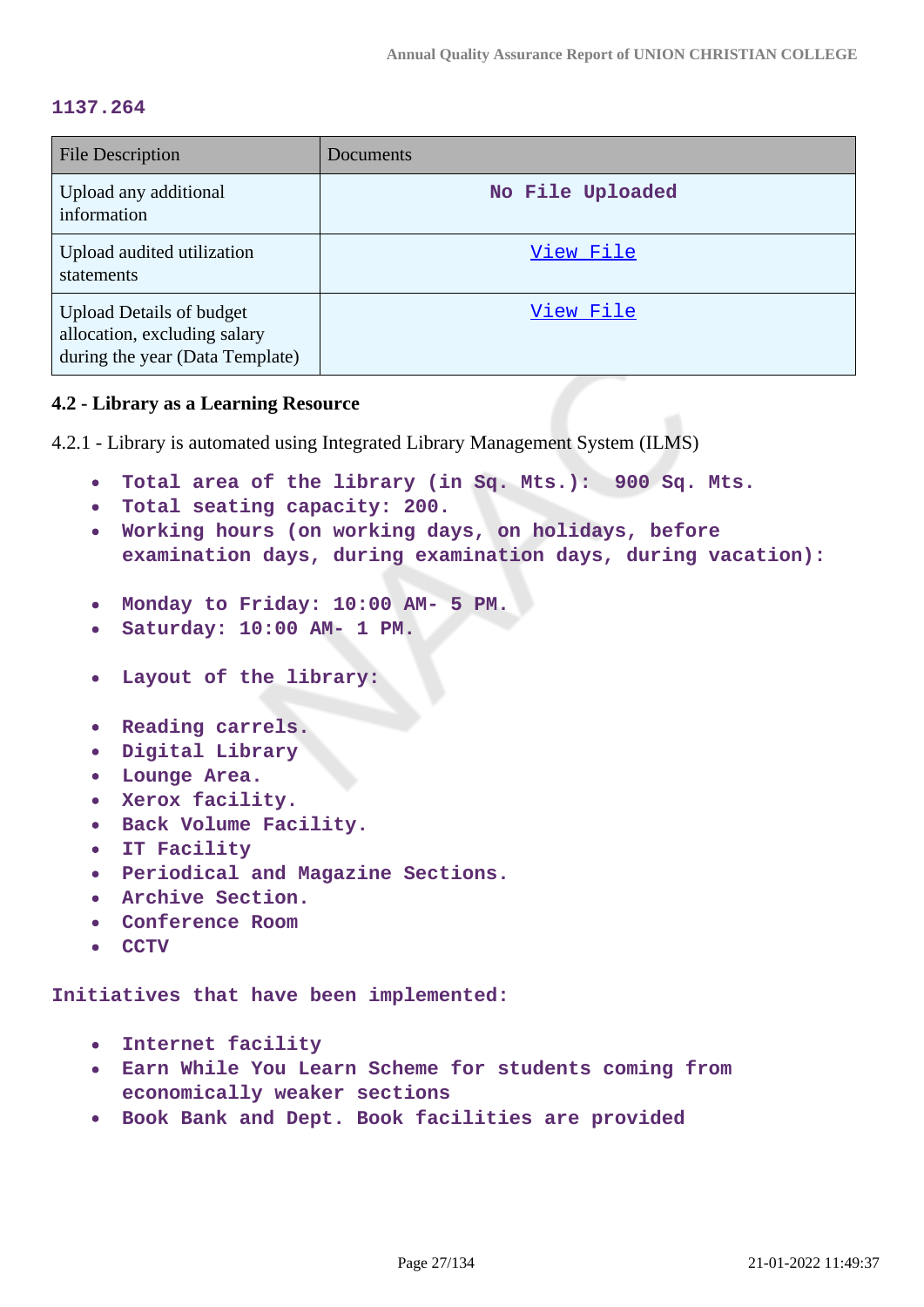#### **Name of ILMS software:KOHA**

- **Nature of automation: Partially**
- **Version: 18.11.00.000**
- **Year of Automation: 2006**  $\bullet$

| <b>File Description</b>                  | Documents        |
|------------------------------------------|------------------|
| Upload any additional<br>information     | No File Uploaded |
| Paste link for Additional<br>Information | Nil              |

**4.2.2 - The institution has subscription for the following e-resources e-journals e-ShodhSindhu Shodhganga Membership e-A. Any 4 or more of the above**

**books Databases Remote access toe-resources**

| <b>File Description</b>                                                                                       | <b>Documents</b> |
|---------------------------------------------------------------------------------------------------------------|------------------|
| Upload any additional<br>information                                                                          | No File Uploaded |
| Details of subscriptions like e-<br>journals, e-Shodh Sindhu,<br>Shodhganga Membership etc<br>(Data Template) | View File        |

**4.2.3 - Expenditure for purchase of books/e-books and subscription to journals/e- journals during the year (INR in Lakhs)**

**4.2.3.1 - Annual expenditure of purchase of books/e-books and subscription to journals/ejournals during the year (INR in Lakhs)**

**0**

| <b>File Description</b>                                                                                                       | Documents        |
|-------------------------------------------------------------------------------------------------------------------------------|------------------|
| Any additional information                                                                                                    | No File Uploaded |
| Audited statements of accounts                                                                                                | No File Uploaded |
| Details of annual expenditure for<br>purchase of books/e-books and<br>journals/e- journals during the<br>year (Data Template) | No File Uploaded |

**4.2.4 - Number per day usage of library by teachers and students ( foot falls and login data for online access) (Data for the latest completed academic year)**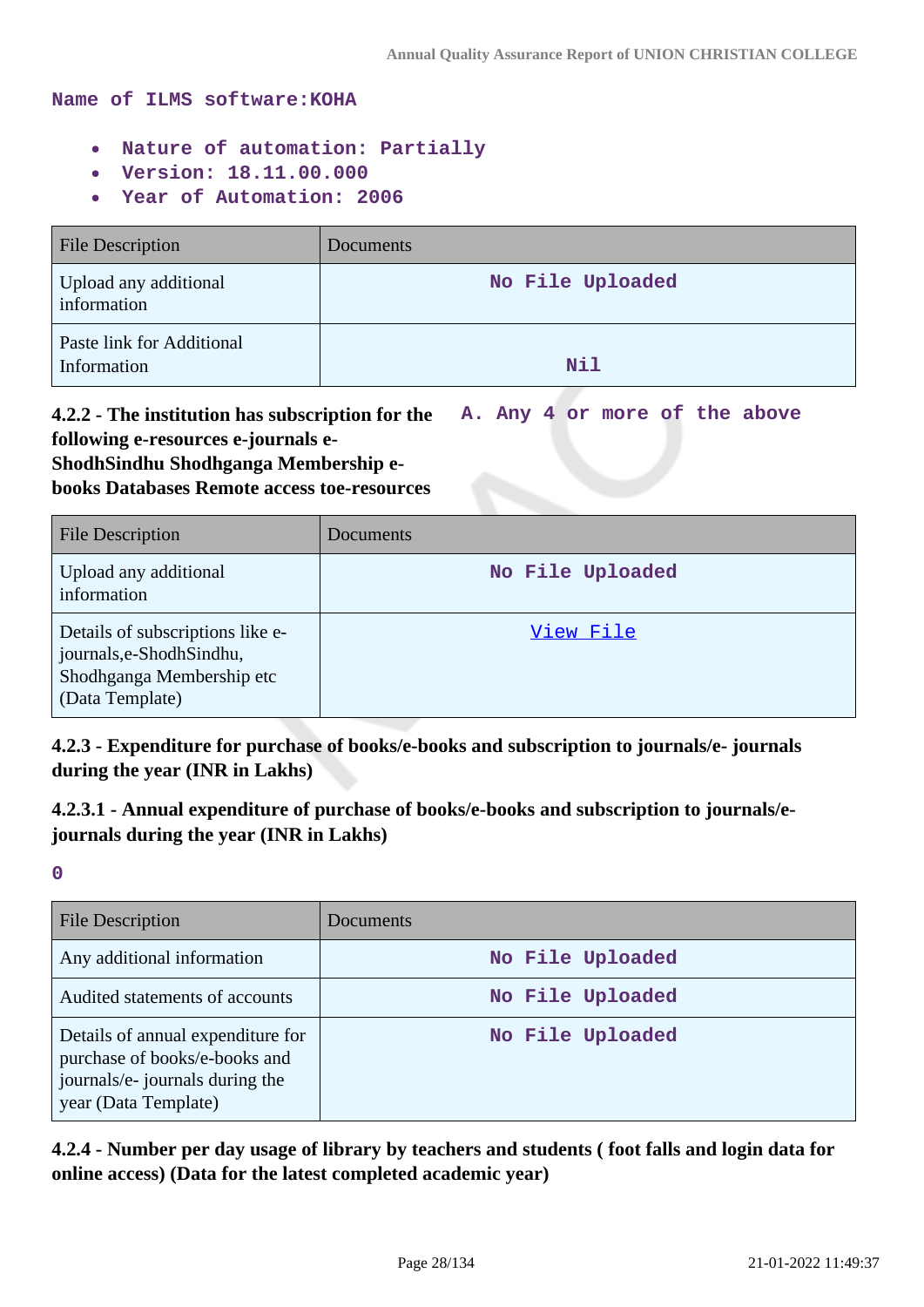### **4.2.4.1 - Number of teachers and students using library per day over last one year**

**0**

| <b>File Description</b>                              | <b>Documents</b> |
|------------------------------------------------------|------------------|
| Any additional information                           | No File Uploaded |
| Details of library usage by<br>teachers and students | No File Uploaded |

#### **4.3 - IT Infrastructure**

4.3.1 - Institution frequently updates its IT facilities including Wi-Fi

**The IT infrastructure requires regular up gradation to keep pace with the changing technology and to provide state of the art facilities to the students. The College prudently plans and implements strategies for up-gradation. The measures and actions plans taken are as follows:**

- **Enhancement of online transaction facilities: Fully Online Admission Portal with Razor pay/SB Collect Payment Gateway**
- **Inter departmental office communication system: Office Intercom**
- **Modernized surveillance system: CCTV**
- **Partially Wi-Fi enabled campus: Administrative Building and Arts Academic Block & Science Academic Block**
- **Number of classrooms with LCD facilities: 24**
- **Number of classrooms with Wi-Fi/LAN facilities:24**
- **Number of smart classrooms:6**
- **Number of seminar halls with ICT facilities: 24**
- **Introduction of the Language Lab w.e.f 2018-19 onwards**
- **Augmentation of Computer no in 2019-20- 15 New Desktop were purchased through RUSA Fund**
- **LAN facility: LAN facility is provided to the**
- **1. Administrative Offices**
- **2. Library Offices**
- **3. IQAC**
- **4. Examination Department**
- **5. Digital Lab**
- **6. Digital Classroom.**
- **7. Arts Academic Block**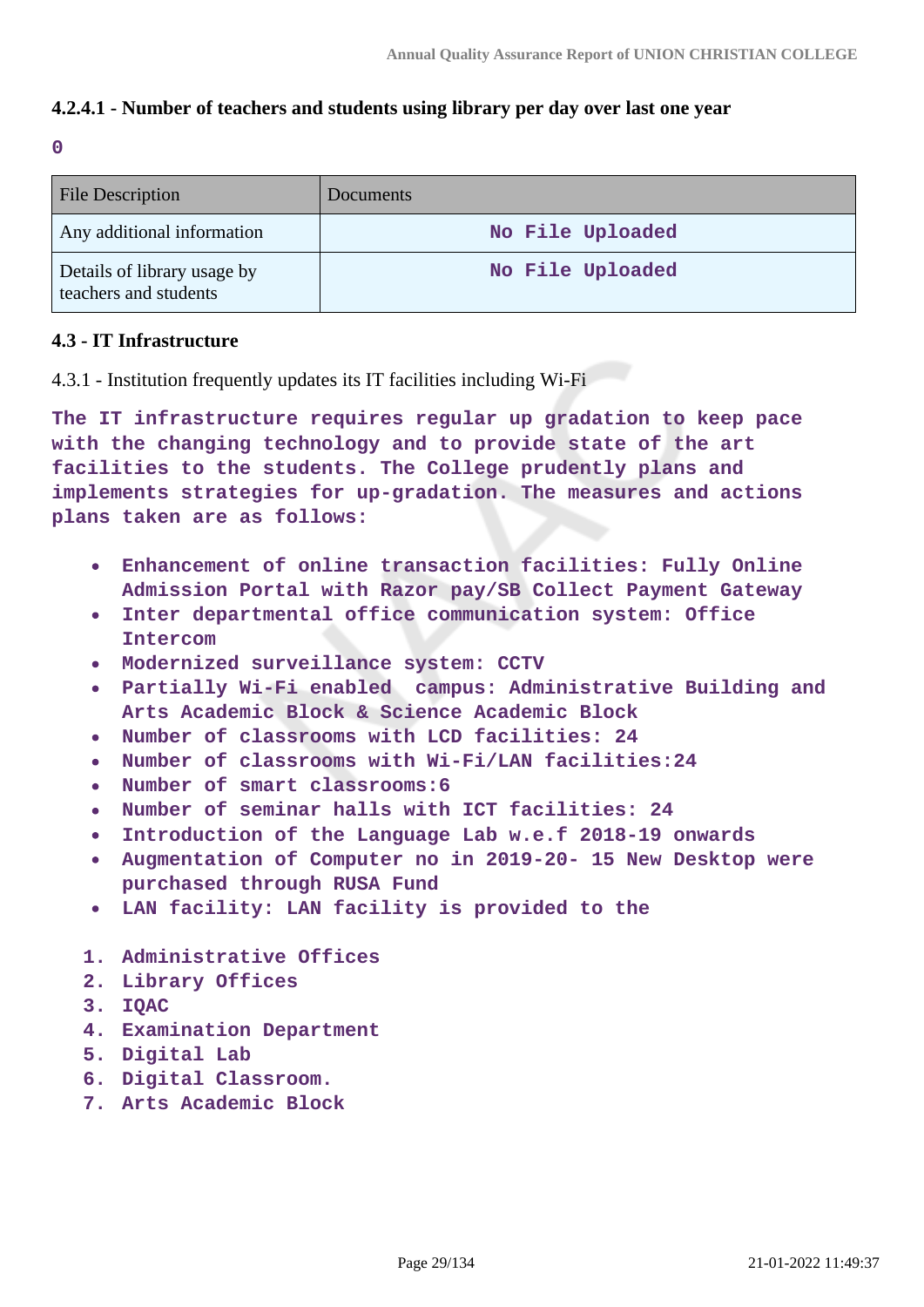| File Description                         | <b>Documents</b> |
|------------------------------------------|------------------|
| Upload any additional<br>information     | No File Uploaded |
| Paste link for additional<br>information | Nil              |

### **4.3.2 - Number of Computers**

**71**

| <b>File Description</b>              | Documents <sup>1</sup> |
|--------------------------------------|------------------------|
| Upload any additional<br>information | No File Uploaded       |
| Student – computer ratio             | View File              |

#### **4.3.3 - Bandwidth of internet connection in the Institution B. 30 - 50MBPS**

| <b>File Description</b>                                                        | <b>Documents</b> |
|--------------------------------------------------------------------------------|------------------|
| Upload any additional<br>Information                                           | No File Uploaded |
| Details of available bandwidth of<br>internet connection in the<br>Institution | View File        |

### **4.4 - Maintenance of Campus Infrastructure**

**4.4.1 - Expenditure incurred on maintenance of infrastructure (physical and academic support facilities) excluding salary component during the year (INR in Lakhs)**

**4.4.1.1 - Expenditure incurred on maintenance of infrastructure (physical facilities and academic support facilities) excluding salary component during the year (INR in lakhs)**

#### **2928.035**

| File Description                                                                                                               | Documents        |
|--------------------------------------------------------------------------------------------------------------------------------|------------------|
| Upload any additional<br>information                                                                                           | No File Uploaded |
| Audited statements of accounts.                                                                                                | No File Uploaded |
| Details about assigned budget<br>and expenditure on physical<br>facilities and academic support<br>facilities (Data Templates) | View File        |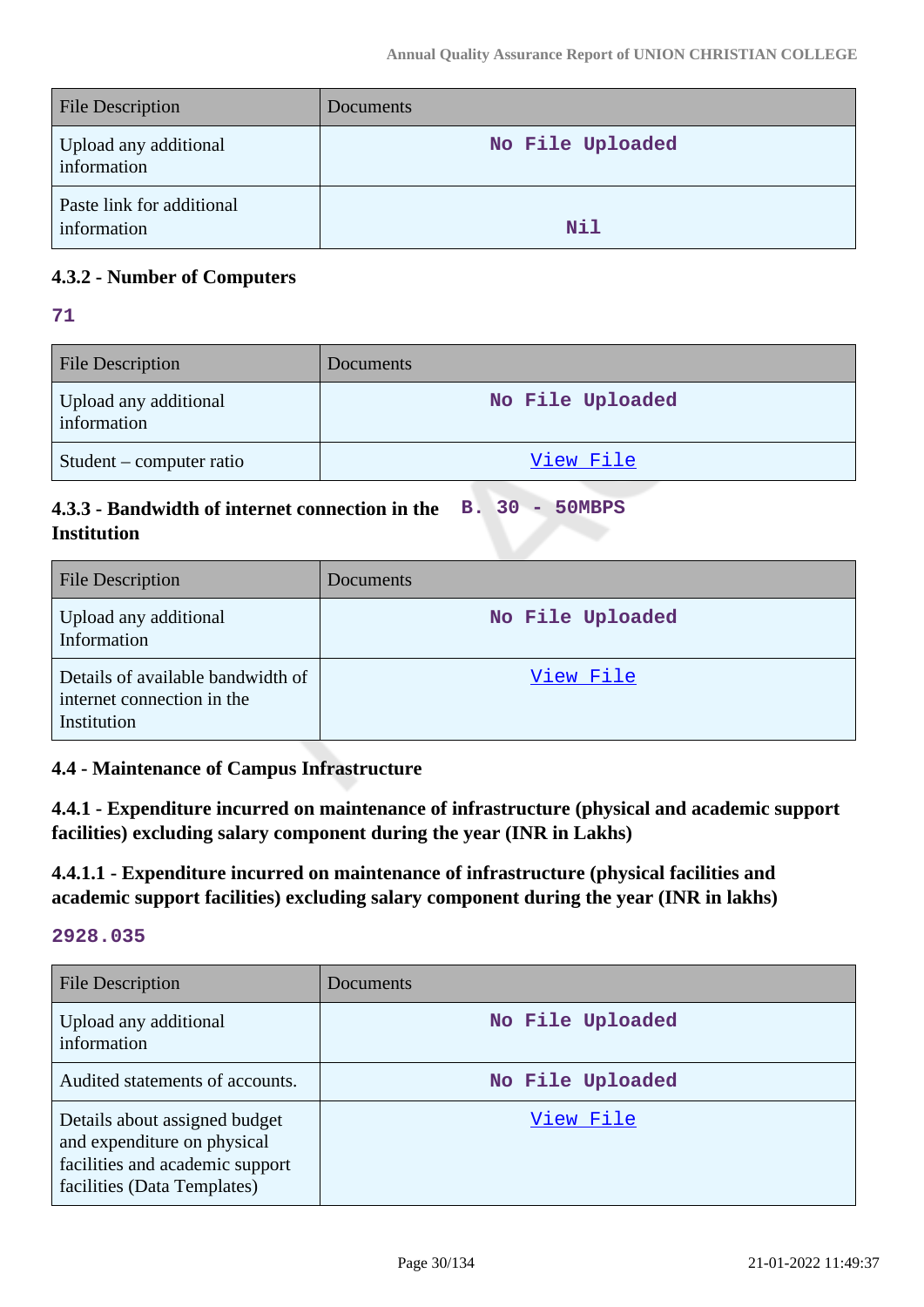4.4.2 - There are established systems and procedures for maintaining and utilizing physical, academic and support facilities - laboratory, library, sports complex, computers, classrooms etc.

**The Policy of maintenance and optimal utilization of the physical infrastructure available is clearly spelled out in the constitution of the various cells under the College Management and under the IQAC.**

**Physical Infrastructure: The Physical Infrastructure of the institution is looked after by the Building Committee. The Building committee meets regularly to chart out plans to augmentation of the physical infrastructure in the campus. Creation and enhancement of infrastructural facilities for improving the teaching-learning process, and extending maximum possible educational amenities to its growing strength of learners is the primary objective of the Institution. With the increase in strength, as per requirement, the institution approaches the University Grants Commission (UGC), RUSA for approval of additional funds. Additional funds at times are also obtained from other sources such as the Govt. of Meghalaya and other govt. agencies. The College has instituted its internal Building Committee and Finance Committee for smooth and systematic creation and enhancement of infrastructure in the institution. The Building Committee consists of the Principal of the College, representative from the Governing Body and the Architect/Engineer Consultant (s).**

**To optimize utilization of the existing resources, some of the resources are shared across departments. For example, the college has an upgraded computer lab which is shared between departments for optimal utilization.**

**Extensive planning for physical infrastructure is made by the Building Committee and administration department in phased manner. Strategic plan of the university takes into consideration the new academic programmes to be started in a specific time period and infrastructure requirements. Elaborate presentation is then made to the Governing body for approval and construction is then carried out as per the college policy.**

**Campus maintenance: The estate office of the college under the supervision of the Estate in-charge is responsible for the maintenance and upkeep of the infrastructure, facilities and equipments of the college. The Estate offices reports on matters pertaining to college and residence to the Principal on a regular basis. Maintenance of infrastructure & equipment**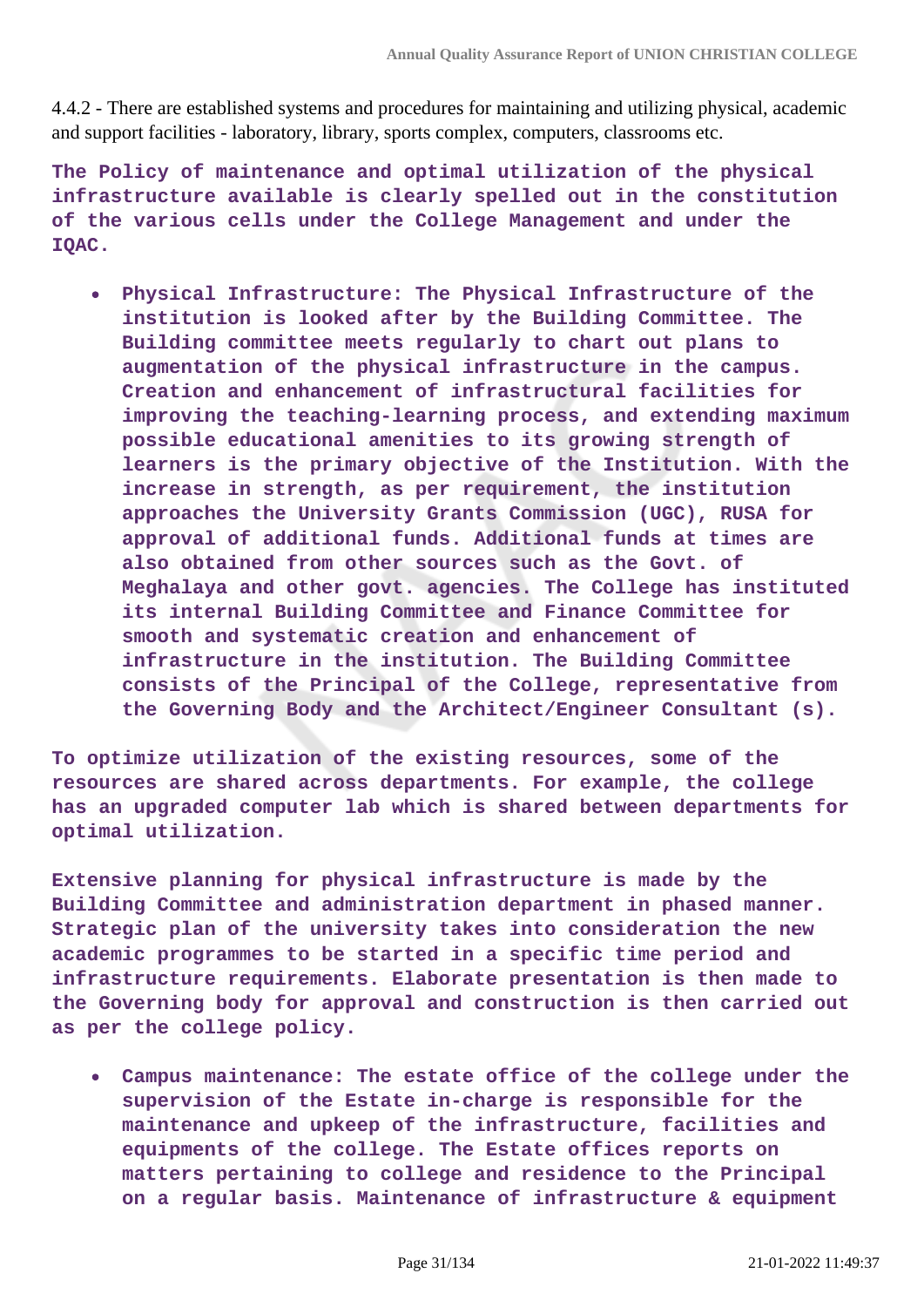**is under the supervision of technical services (contractual). The housekeeping & security services supervised by Estate and Administration Department of the College look after the security of all the equipments and instruments.**

**The estate office of the college conducts regular inspection (once every quarter) to oversee the maintenance of the various equipments and instruments.**

**The campus specific steps taken are: -**

- **1. Regular Inspection of the Equipments and Instruments.**
- **2. The College also employ a full-time Electrician to oversee the maintenance of Electrical works within the Campus**
- **3. 24x7 Security are put in place to check theft and damage to College Property.**
- **4. The College has a regular Supply of safe drinking water. Aquaguard are also installed in most of the buildings.**
- **5. The College has three generators at its disposal to provide uninterrupted electricity to the campus.**
- **6. The College has its own Workshop for the storage of equipments and repair works.**
- **IT Maintenance: The maintenance of the IT infrastructure of the institution lies with the duly constituted IT cell. The IT cell consist of a Chairman and a member, both are from IT back grounds. The IT cell performs the following functions:**
- **1. Maintenance and Update of the College Website**
- **2. Maintenance and repair of all IT equipment**

**3. Conduct of regular IT Audit**

- **Academic Quality Monitoring: The monitoring of the academic performance of students and teachers is carried by the IQAC. The following are the actions plan taken by the IQAC to improve academic performance:**
- **1. Regular and periodic assessment of staff and student's attendance.**
- **2. Augmentation of ICT facilities for teaching-learning**
- **Maintenance of Laboratories is regularly undertaken by the Laboratories assistants of the department concerned in consultation with the Head of the Department.**
- **The Library Committee looked after the requirements of the library infrastructure, conduct of library orientation**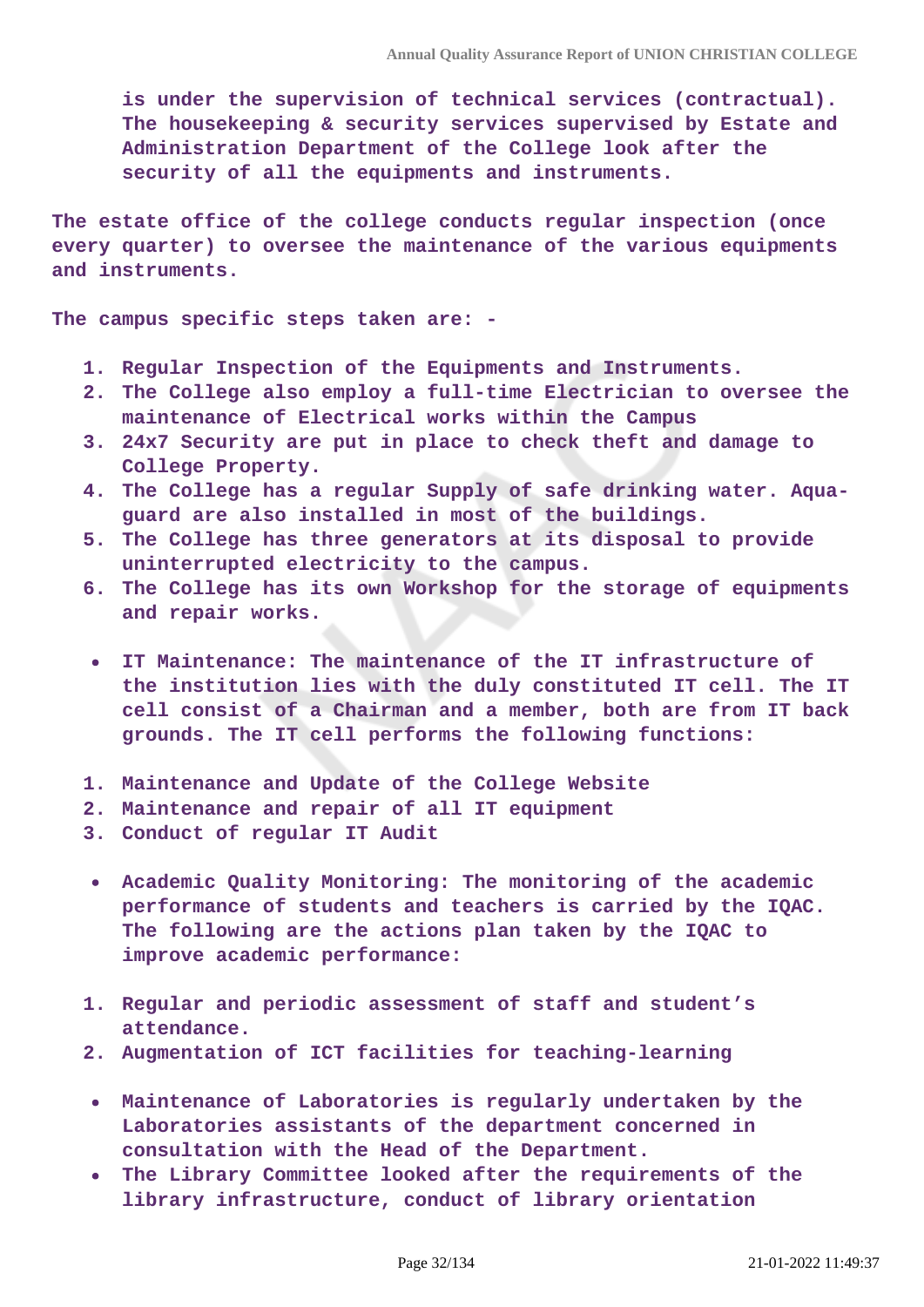**programs, book fairs and the maintenance of the library as a whole.**

| <b>File Description</b>                  | Documents        |
|------------------------------------------|------------------|
| Upload any additional<br>information     | No File Uploaded |
| Paste link for additional<br>information | Nil              |

#### **STUDENT SUPPORT AND PROGRESSION**

#### **5.1 - Student Support**

**5.1.1 - Number of students benefited by scholarships and free ships provided by the Government during the year**

**5.1.1.1 - Number of students benefited by scholarships and free ships provided by the Government during the year**

#### **472**

| File Description                                                                                                                | Documents        |
|---------------------------------------------------------------------------------------------------------------------------------|------------------|
| Upload self attested letter with<br>the list of students sanctioned<br>scholarship                                              | View File        |
| Upload any additional<br>information                                                                                            | No File Uploaded |
| Number of students benefited by<br>scholarships and free ships<br>provided by the Government<br>during the year (Data Template) | View File        |

**5.1.2 - Number of students benefitted by scholarships, free ships etc. provided by the institution / non- government agencies during the year**

**5.1.2.1 - Total number of students benefited by scholarships, free ships, etc provided by the institution / non- government agencies during the year**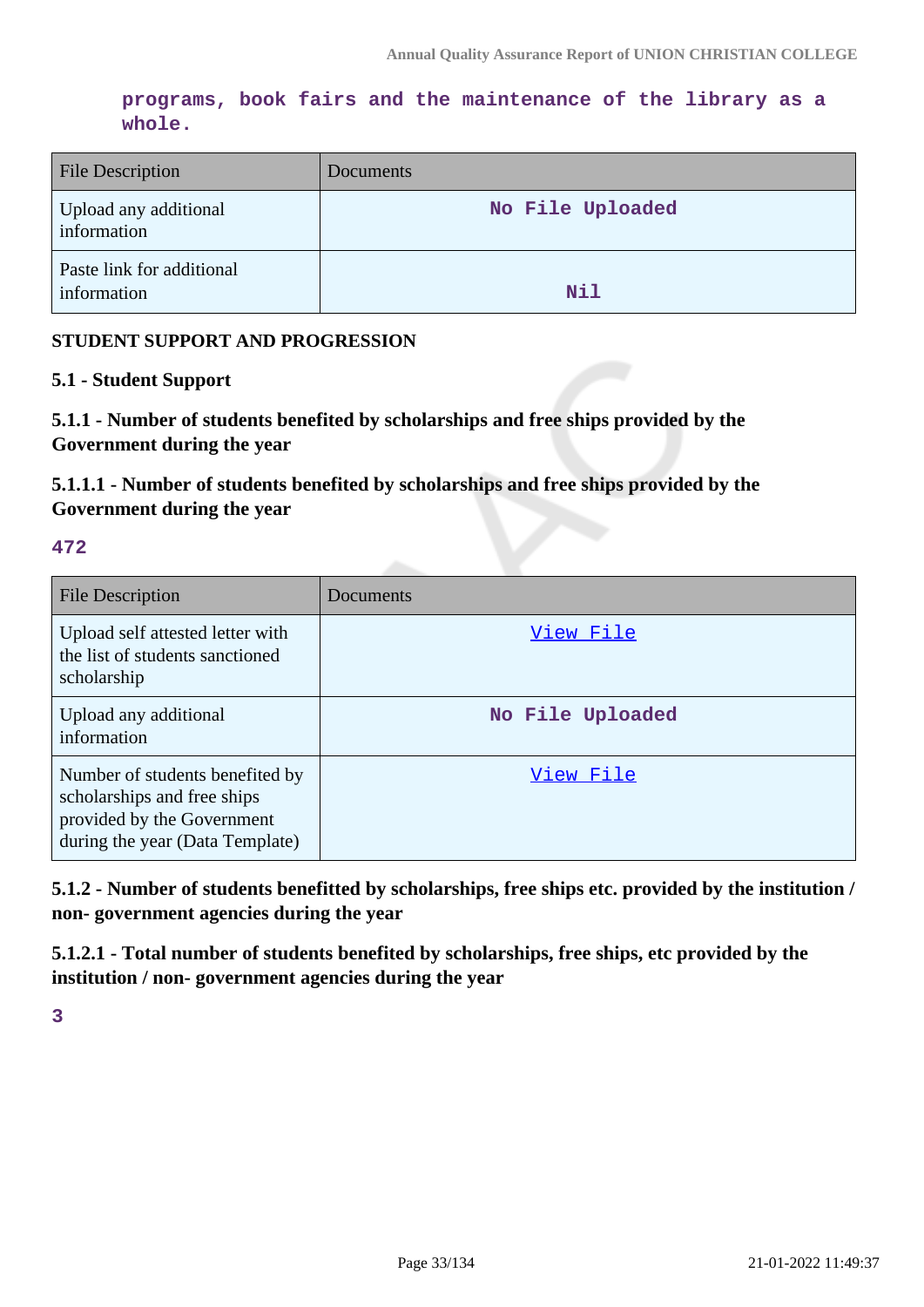**D. 1 of the above**

| <b>File Description</b>                                                                                                                       | Documents        |
|-----------------------------------------------------------------------------------------------------------------------------------------------|------------------|
| Upload any additional<br>information                                                                                                          | No File Uploaded |
| Number of students benefited by<br>scholarships and free ships<br>institution / non-government<br>agencies in last 5 years (Date<br>Template) | View File        |

**5.1.3 - Capacity building and skills enhancement initiatives taken by the institution include the following: Soft skills Language and communication skills Life skills (Yoga, physical fitness, health and hygiene) ICT/computing skills**

| <b>File Description</b>                                                                 | Documents                                                    |
|-----------------------------------------------------------------------------------------|--------------------------------------------------------------|
| Link to institutional website                                                           | https://www.uccollegemeghalaya.ac.in/student<br>services#nss |
| Any additional information                                                              | No File Uploaded                                             |
| Details of capability building and<br>skills enhancement initiatives<br>(Data Template) | View File                                                    |

**5.1.4 - Number of students benefitted by guidance for competitive examinations and career counseling offered by the institution during the year**

**Nil**

**5.1.4.1 - Number of students benefitted by guidance for competitive examinations and career counseling offered by the institution during the year**

| <b>File Description</b>                                                                                                                 | Documents        |
|-----------------------------------------------------------------------------------------------------------------------------------------|------------------|
| Any additional information                                                                                                              | No File Uploaded |
| Number of students benefited by<br>guidance for competitive<br>examinations and career<br>counseling during the year (Data<br>Template) | View File        |

**5.1.5 - The Institution has a transparent A. All of the above**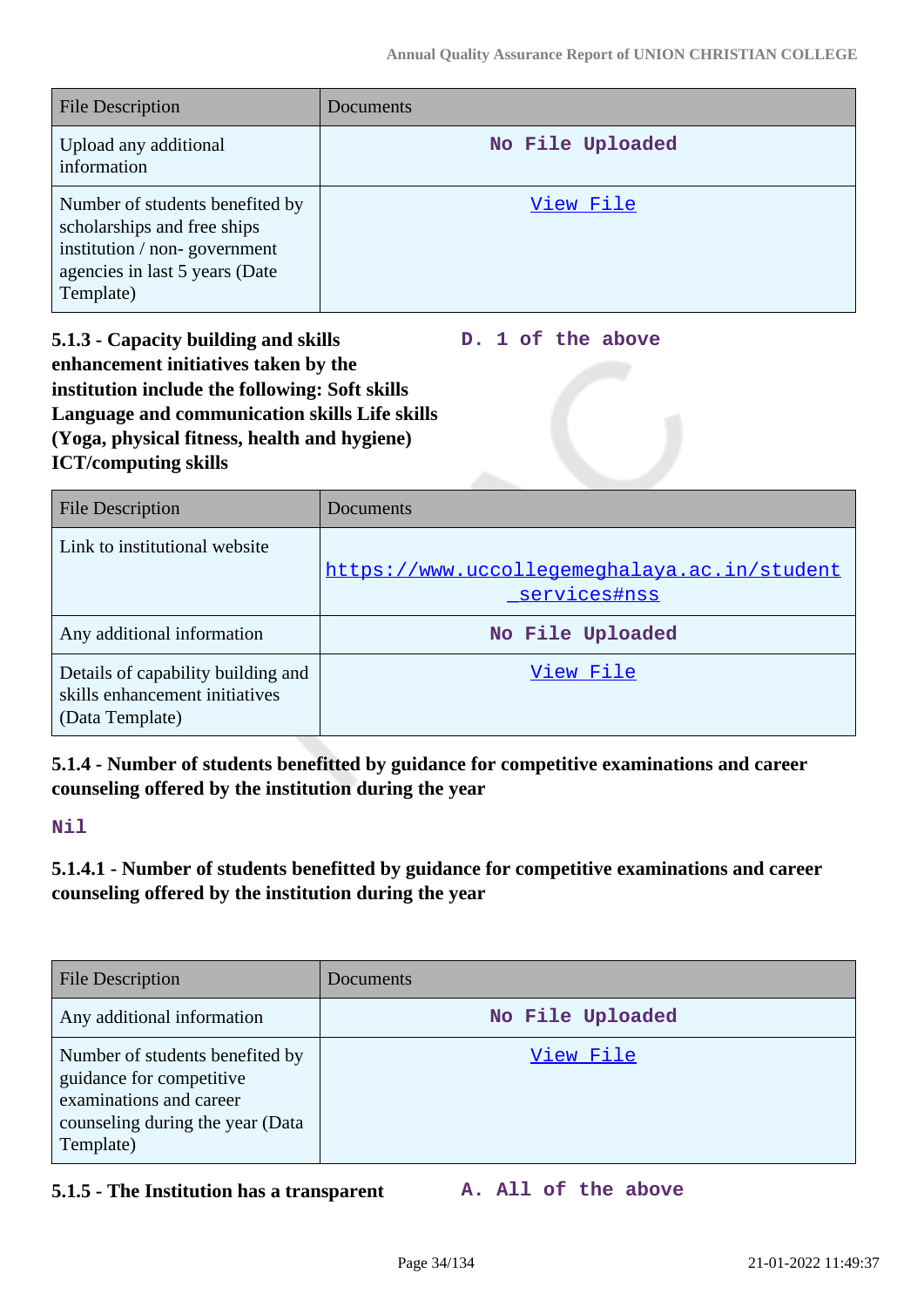**mechanism for timely redressal of student grievances including sexual harassment and ragging cases Implementation of guidelines of statutory/regulatory bodies Organization wide awareness and undertakings on policies with zero tolerance Mechanisms for submission of online/offline students' grievances Timely redressal of the grievances through appropriate committees**

| <b>File Description</b>                                                                                                                  | Documents        |
|------------------------------------------------------------------------------------------------------------------------------------------|------------------|
| Minutes of the meetings of<br>student redressal committee,<br>prevention of sexual harassment<br>committee and Anti Ragging<br>committee | View File        |
| Upload any additional<br>information                                                                                                     | No File Uploaded |
| Details of student grievances<br>including sexual harassment and<br>ragging cases                                                        | View File        |

#### **5.2 - Student Progression**

#### **5.2.1 - Number of placement of outgoing students during the year**

#### **5.2.1.1 - Number of outgoing students placed during the year**

#### **0**

| <b>File Description</b>                  | Documents        |
|------------------------------------------|------------------|
| Self-attested list of students<br>placed | View File        |
| Upload any additional<br>information     | No File Uploaded |

### **5.2.2 - Number of students progressing to higher education during the year**

### **5.2.2.1 - Number of outgoing student progression to higher education**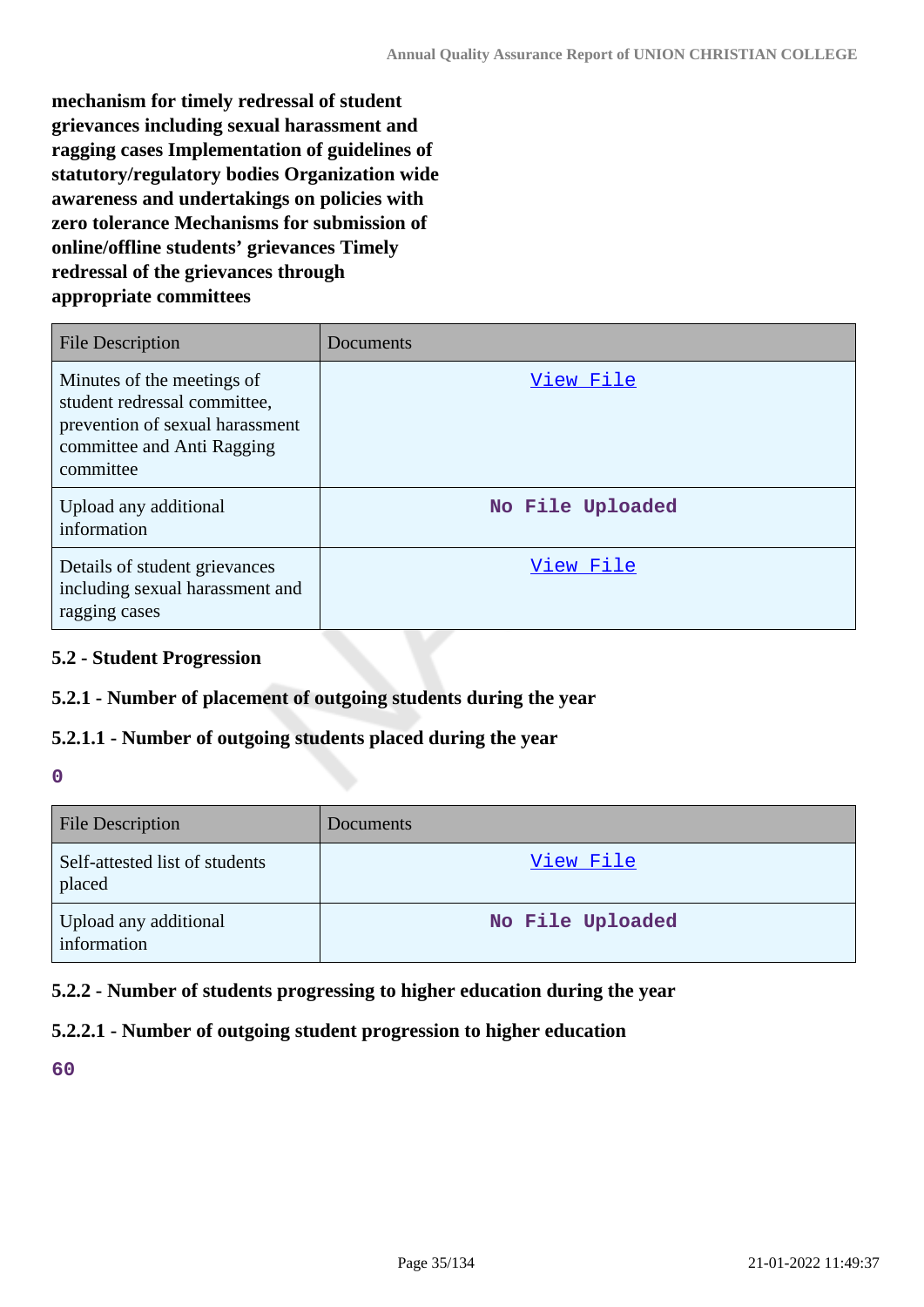| <b>File Description</b>                               | Documents        |
|-------------------------------------------------------|------------------|
| Upload supporting data for<br>student/alumni          | View File        |
| Any additional information                            | No File Uploaded |
| Details of student progression to<br>higher education | View File        |

**5.2.3 - Number of students qualifying in state/national/ international level examinations during the year (eg: JAM/CLAT/GATE/ GMAT/CAT/GRE/ TOEFL/ Civil Services/State government examinations)**

**5.2.3.1 - Number of students qualifying in state/ national/ international level examinations (eg: JAM/CLAT/NET/ SLET/ GATE/ GMAT/CAT/GRE/ TOEFL/ Civil Services/ State government examinations) during the year**

**0**

| <b>File Description</b>                | Documents        |
|----------------------------------------|------------------|
| Upload supporting data for the<br>same | View File        |
| Any additional information             | No File Uploaded |

#### **5.3 - Student Participation and Activities**

**5.3.1 - Number of awards/medals for outstanding performance in sports/cultural activities at university/state/national / international level (award for a team event should be counted as one) during the year**

**5.3.1.1 - Number of awards/medals for outstanding performance in sports/cultural activities at university/state/ national / international level (award for a team event should be counted as one) during the year.**

| File Description                                                                                                                                                                     | Documents        |
|--------------------------------------------------------------------------------------------------------------------------------------------------------------------------------------|------------------|
| e-copies of award letters and<br>certificates                                                                                                                                        | No File Uploaded |
| Any additional information                                                                                                                                                           | No File Uploaded |
| Number of awards/medals for<br>outstanding performance in<br>sports/cultural activities at univer<br>sity/state/national/international<br>level (During the year) (Data<br>Template) | View File        |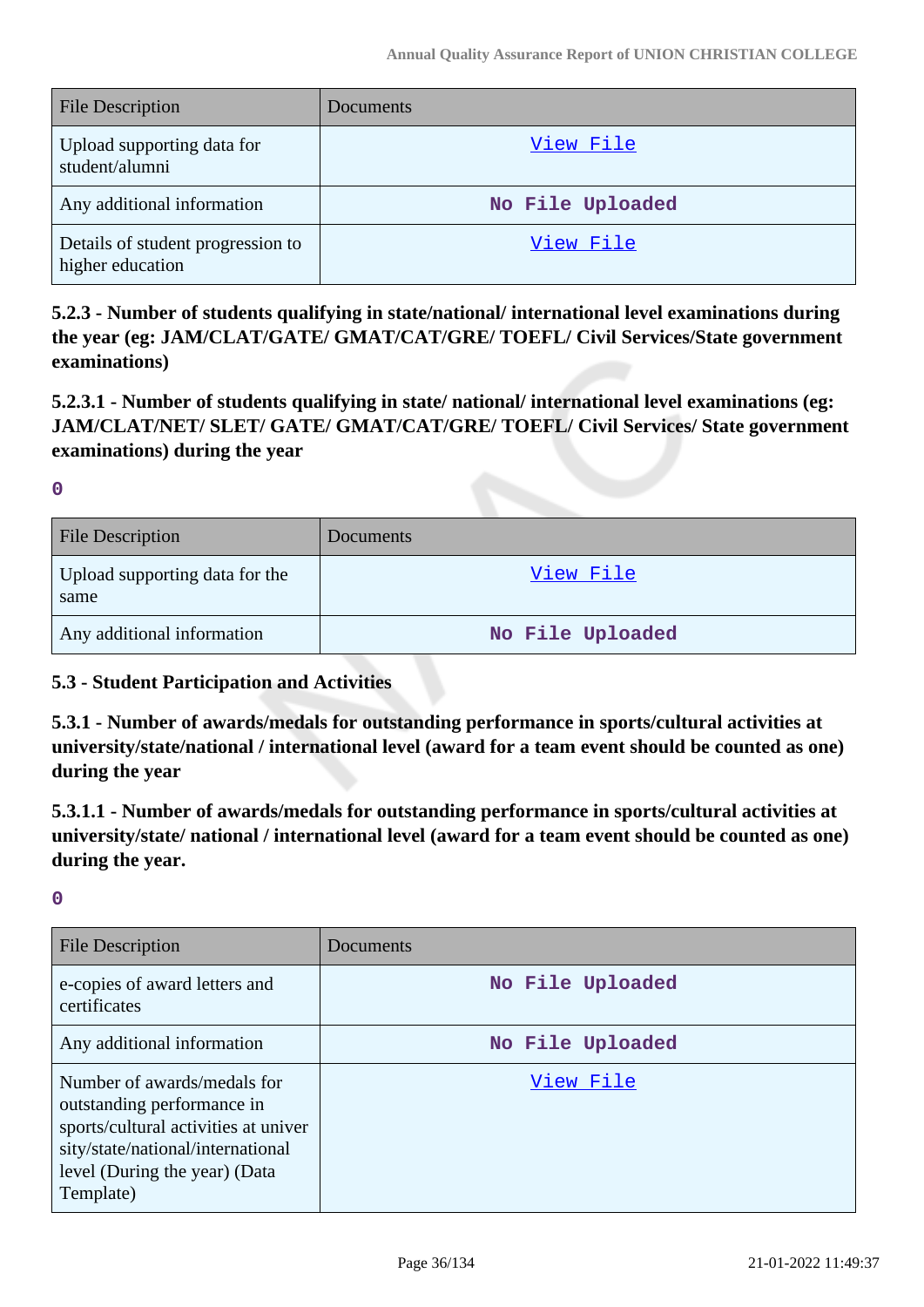5.3.2 - Institution facilitates students' representation and engagement in various administrative, cocurricular and extracurricular activities (student council/ students representation on various bodies as per established processes and norms )

```
1. NSS Unit: The NSS in Unit organizes different programs
throughout the year. The List of program includes: Fit India programme.
                                                     Commemoration of
                                                     Struggle 
                                                     Awareness Program
                                                     Cleaning Drive pro
                                                     cleaning drive with
                                                     Covid 19 vaccinat
                                                     Tree Plantation p
                                                     International Yoga
                                                     International Day
```
- **2. College Chapel Online Annual Retreat: The Chapel Committee organized the College Annual Retreat 28th and 29thNovember,2020 for students . The theme of the retreat was Coping Life in Difficult Times, Personal Growth, Mental Health, Career and Calling**
- **The Chapel Committee initiated this first Relief & Second Fund in the month of September & December reapectively 2020 Amount to Rs 169140/-**

**3. College Relief Essential Supplies were distributed to all the 52 stranded students and families of Casual Workers.**

**4. The College Dispensary organised Health awareness on COVID was conducted for students and Staffs by Dr. W. Manner on the 16th of March 2020.**

**.**

| <b>File Description</b>                  | Documents |
|------------------------------------------|-----------|
| Paste link for additional<br>information | Nil       |
| Upload any additional<br>information     | View File |

**Trafficking program**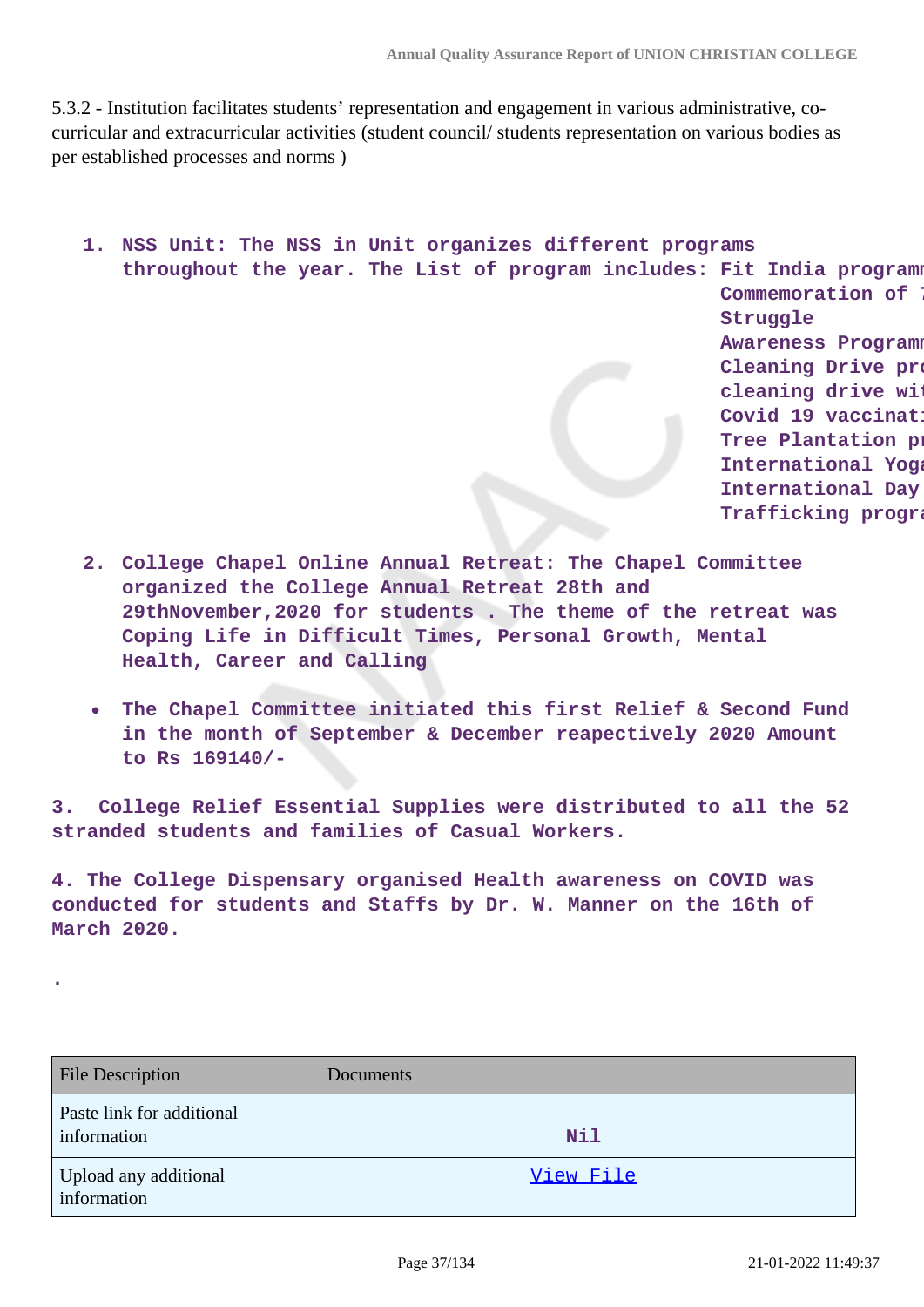**5.3.3 - Number of sports and cultural events/competitions in which students of the Institution participated during the year (organized by the institution/other institutions)**

**5.3.3.1 - Number of sports and cultural events/competitions in which students of the Institution participated during the year**

|   | P. |          |   |  |
|---|----|----------|---|--|
|   | ٠  |          |   |  |
|   |    |          |   |  |
| I |    | ۰.<br>۰. | ı |  |

| <b>File Description</b>                                                                                                                                                                                | Documents        |
|--------------------------------------------------------------------------------------------------------------------------------------------------------------------------------------------------------|------------------|
| Report of the event                                                                                                                                                                                    | No File Uploaded |
| Upload any additional<br>information                                                                                                                                                                   | No File Uploaded |
| Number of sports and cultural<br>events/competitions in which<br>students of the Institution<br>participated during the year<br>(organized by the<br>institution/other institutions<br>(Data Template) | View File        |

# **5.4 - Alumni Engagement**

5.4.1 - There is a registered Alumni Association that contributes significantly to the development of the institution through financial and/or other support services

### **ALUMNI ASSOCIATION**

**The College being residential in nature has a close bond between students and teachers. This relationship within the campus creates an opportunity to identify oneself as students and teachers with the sense of belonging to Union Christian College. Thus Alumni Association provides the platform for developing this relationship between the past and the present. Alumni members also support the College from time to time whenever the need arises.**

- **President- Dr. Sunil Pio**
- **Vice-president- Dr. (Mrs). Fenella Nonglait**
- **Secretary- Mr. Bijoy A. Sangma**
- **Treasurer Dr. (Mrs). M. C. Daimari**

| <b>File Description</b>                  | Documents                                                     |
|------------------------------------------|---------------------------------------------------------------|
| Paste link for additional<br>information | https://www.uccollegemeghalaya.ac.in/student<br>corner#alumni |
| Upload any additional<br>information     | No File Uploaded                                              |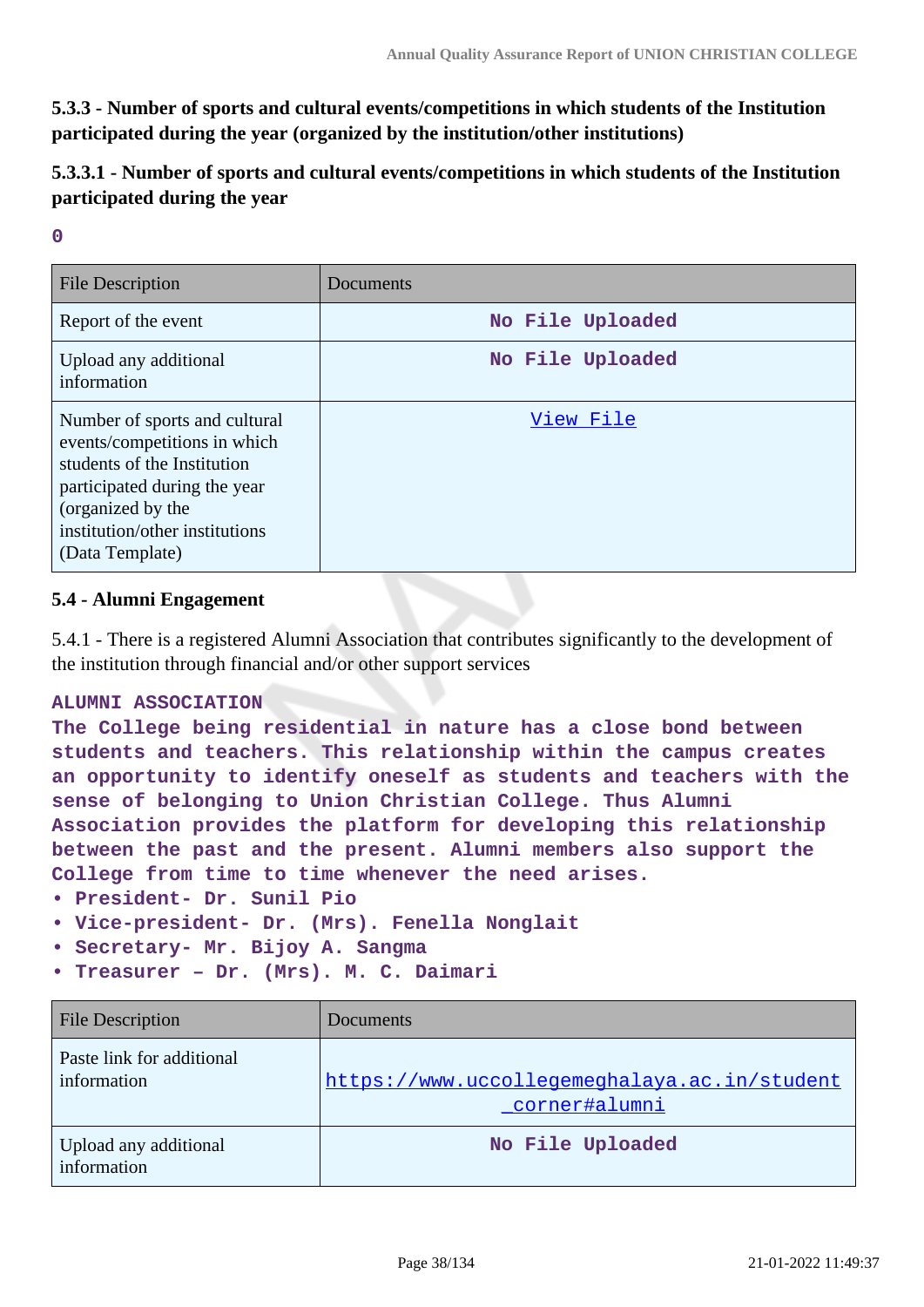#### **5.4.2 - Alumni contribution during the year (INR in Lakhs) E. <1Lakhs**

| <b>File Description</b>              | Documents |
|--------------------------------------|-----------|
| Upload any additional<br>information | View File |

# **GOVERNANCE, LEADERSHIP AND MANAGEMENT**

# **6.1 - Institutional Vision and Leadership**

6.1.1 - The governance of the institution is reflective of and in tune with the vision and mission of the institution

**A. Vision and Mission statement of the Institution**

**Union Christian College conducts its programs and activities guided by overarching Vision, Mission, Core value statements. All are revisited periodically and revised, if necessary.**

### **VISION STATEMENT:**

- **To develop credible professionals with social concern,**  $\bullet$ **reaching out to the nation as innovative leaders and serving the needy with commitment, divine grace and power.**
- **Empowering our students to fulfil their academic and professional passion that is diverse, welcoming and inclusive of all students, faculty and staff. It also seeks to attract and serve students from diverse social, economic and ethnic backgrounds.**

#### **MISSION STATEMENT:**

- **To provide a holistic and enabling environment of study to young men and women hailing from diverse demographies.**
- **Facilitate the acquisition of knowledge, understanding,**  $\bullet$ **critical thinking, and problem-solving abilities for all students.**
- **To consistently upgrade its teaching-learning process and to**  $\bullet$ **provide faculty with opportunities and resources for dissemination and production of innovative knowledge.**
- **To nurture students through discipline, character building and human interaction on the campus through the mentoring system.**
- **To maintain a level of standard and excellence in all programs**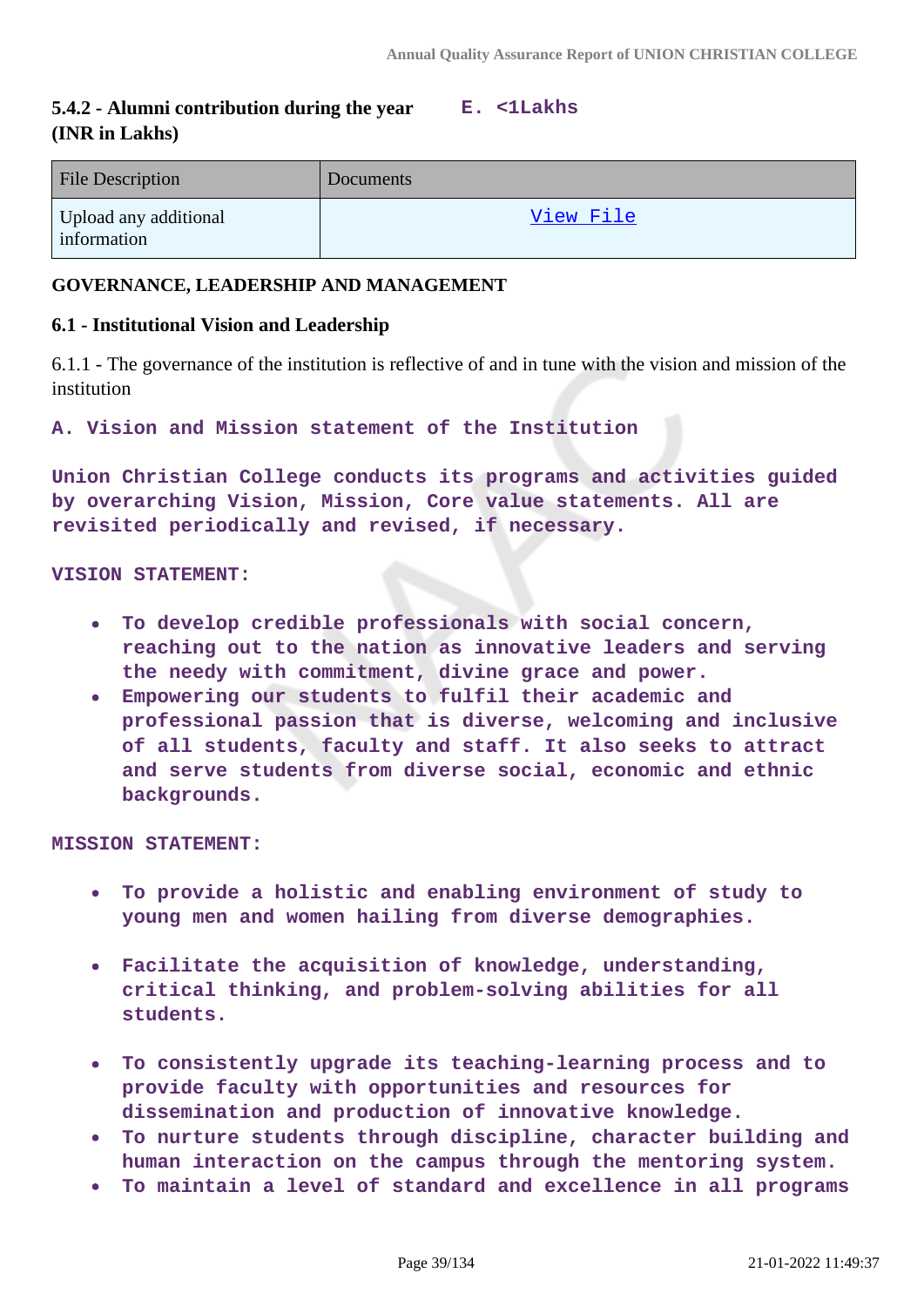**that will give them state-wide, national and international significance.**

- **To expand the range of disciplines/subjects available to students at the under-graduate level.**
- **To incorporate value-added, vocational and add-on courses in**  $\bullet$ **its curriculum.**
- **To introduce post-graduate programmes in a phased manner.**
- **To continue to enhance its extension activities and outreach**  $\bullet$ **programmes.**

### **B. Core Values:**

- $\bullet$ **Academic excellence and quality teaching**
- **Professional leadership and integrity.**
- **Social responsibility and collaboration.**
- **Equity and social justice.**
- **Mutual respect and honouring of diverse cultures and ethnicity.**
- **Financial stability and accountability.**

#### **C. Nature of Governance:**

**It follows a democratic and participatory mode of governance with all stakeholders participating actively in its administration. The Governing Body delegates authority to the Principal/Secretary who, in turn share it with the different levels of functionaries in the college. The Heads of Departments, the Conveners of various committees and cells along with the staff representatives on higher decision-making bodies play an important role in determining the institutional policies and implementing the same.**

**D. Perspective/Strategic Plan:**

 **By taking into consideration above mentioned aspects, the institution has a Perspective/Strategic Plan in place to help it develop in a systematic, well-thought-out and phased manner.**

#### **(i) Effective Governance**

- **Application for grants from government and non-government sources.**
- **Application for more substantive posts from the State Government.**
- **Achievement of national and international recognition in the form of grants and awards.**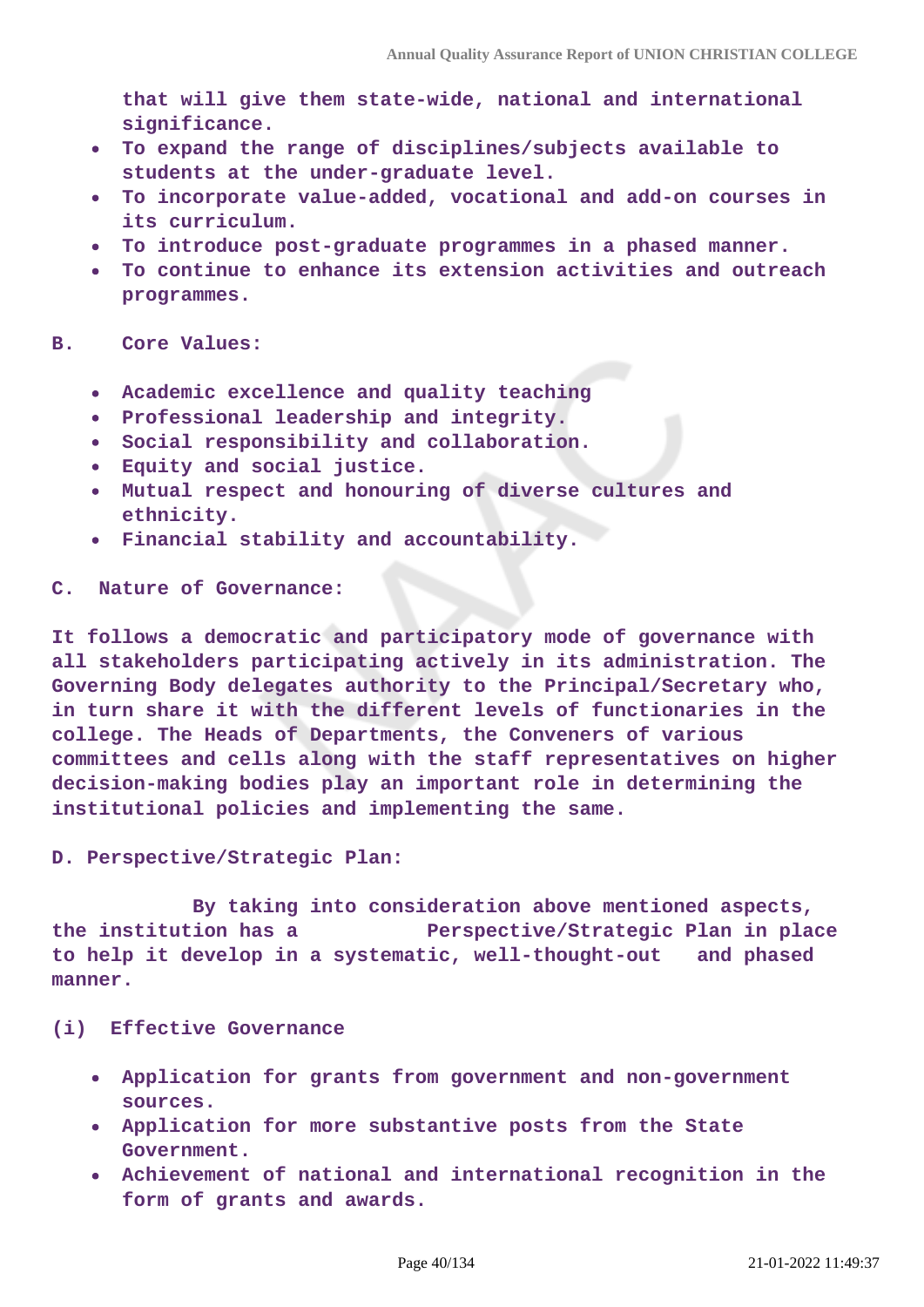- **Mobilization of funds and projects through the alumnae and other stakeholders.**
- **(ii) Teaching and Learning process**
	- **ICT-based teaching and learning**
	- **Inculcating a Value System among the Students**  $\bullet$
	- **Developing requisite competencies amongst students of the College.**
	- **To maintain continuously good academic performances**
	- **Providing various Vocational courses which will help in increasing their practical knowledge and to make students more employable.**
	- **To develop a comprehensive system of student mentoring and student support.**
	- **Conducting basic computer courses like DTP, Tally etc. through Equity programs and Skill India Scheme.**
	- **Conducting Career guidance courses, Soft Skill and personality development programmes.**
	- **Organize Study tours for students of respective departments.**
	- **Introduction of new subjects at the under-graduate level.**
	- **Improvement of the Scope and Profile of the Teaching-Learning**  $\bullet$ **Experience through greater use of ICT and other innovative means.**
	- **Application for Post-Graduate Courses.**
	- **Provide state of art library facilities and language lab.**
	- **Partnering with Research Institutes.**

**(iii) Strengthening the Infrastructure**

- **Extension of available area through horizontal and vertical expansion to accommodate more ICT enabled classrooms, laboratories, auditoria, staff rooms etc.**
- **Renovations to revive the ageing infrastructure of the institution like the Boys and Girls refectories, Health centre, common rooms and Gymnasium, etc.**
- **Development of Guest houses, campus Shopping hub for college students.**
- **The use of Solar and renewable energy for campus street lights, water harvesting, solid waste management and maintenance of Green and eco-friendly campus etc.**

**E. Participation of Teachers in Decision-Making Bodies.**

 $\bullet$ **Teachers discharge an important role in implementing the vision and mission of the college and to that end play a**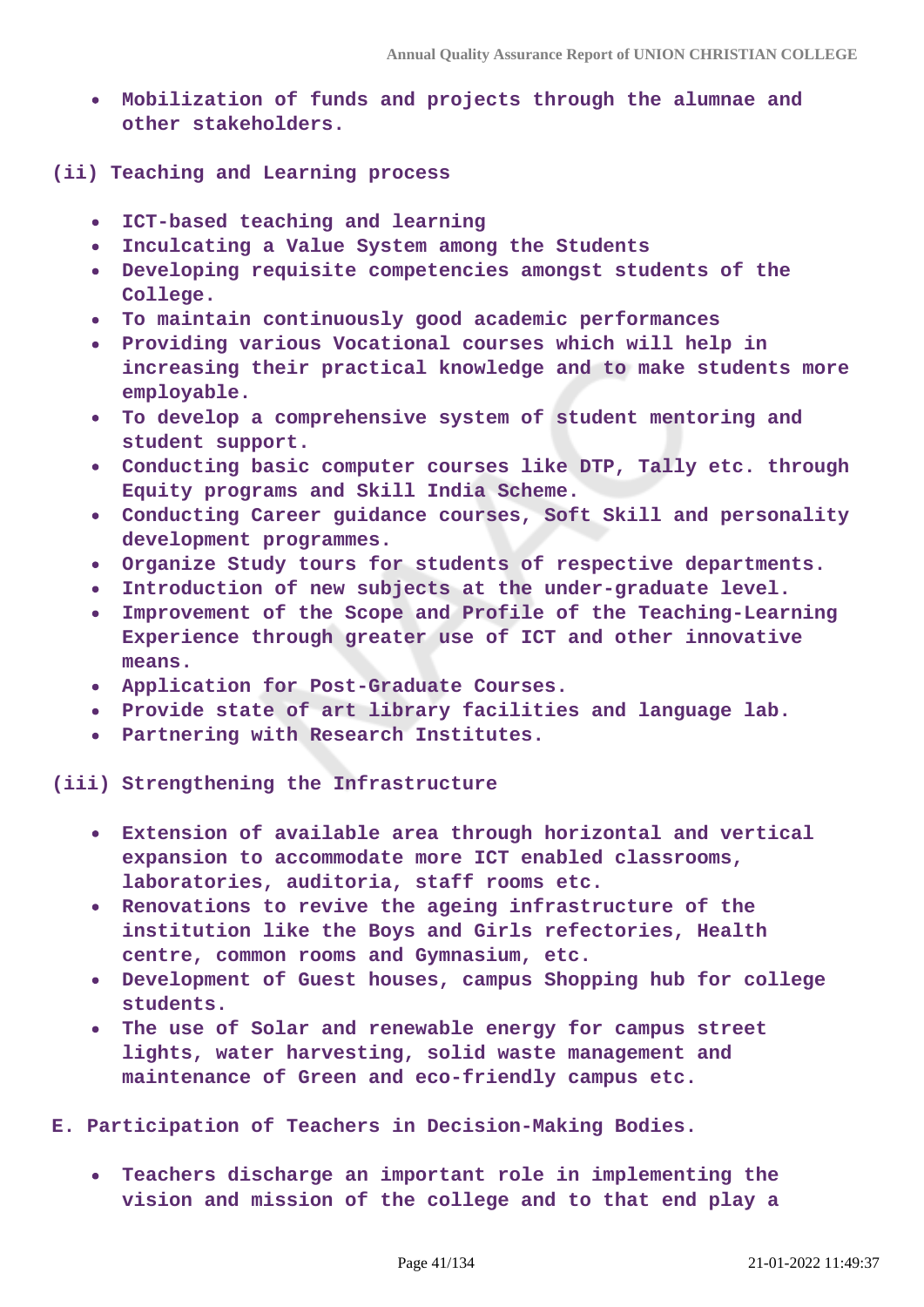**proactive part in the decision-making process. Teachers influence the institutional polity through the Academic Teachers & Staff Council, through their representatives on the Governing Body, the Planning Committee, Finance Committee, the Building cum Campus Development Committee, Sports Committee and the Hostel & Wardens Committee of the college.**

- **Heads of Departments enjoy considerable administrative and**  $\bullet$ **academic autonomy in running their disciplinary units within the college and in their respective department. They determine admission criteria, marks cut-offs, examination modalities, journal themes, library practices, various teaching learning innovations and other academic priorities.**
- **Teachers are members and conveners of the various committees that are constituted for the day-to-day functioning of the college. Some of these committees are the Academic Council, the IQAC, the Examination Committee, the Admission Committee, the Library Committee, the Journal & Publication Committee etc.**
- **Additionally, teachers discharge their responsibility and plays and active role as motivators and spearheads of cultural and socially conscious activities in the institution by steering the NSS unit, the NCC, the Students Representative council, SCMI, the Women Cell, the Environment Club, the Dramatic & Theatrical Club, Staff Centre and other laudable cells and societies.**
- **Teachers, through their involvements and interaction on these bodies are able to contribute in a significant way to the participatory ethos of the institution.**

| <b>File Description</b>                  | Documents                                                |
|------------------------------------------|----------------------------------------------------------|
| Paste link for additional<br>information | https://www.uccollegemeghalaya.ac.in/about_u<br><u>ន</u> |
| Upload any additional<br>information     | No File Uploaded                                         |

6.1.2 - The effective leadership is visible in various institutional practices such as decentralization and participative management.

**The Union Christian College functions in a well-structured and defined manner to ensure participative management at all levels of decision making guided by its Constitution and Bye laws. The Governing Body gives extensive delegation of authority and flexibility to the Principal to control the administrative and academic duties. The Principal delegates the responsibilities to the**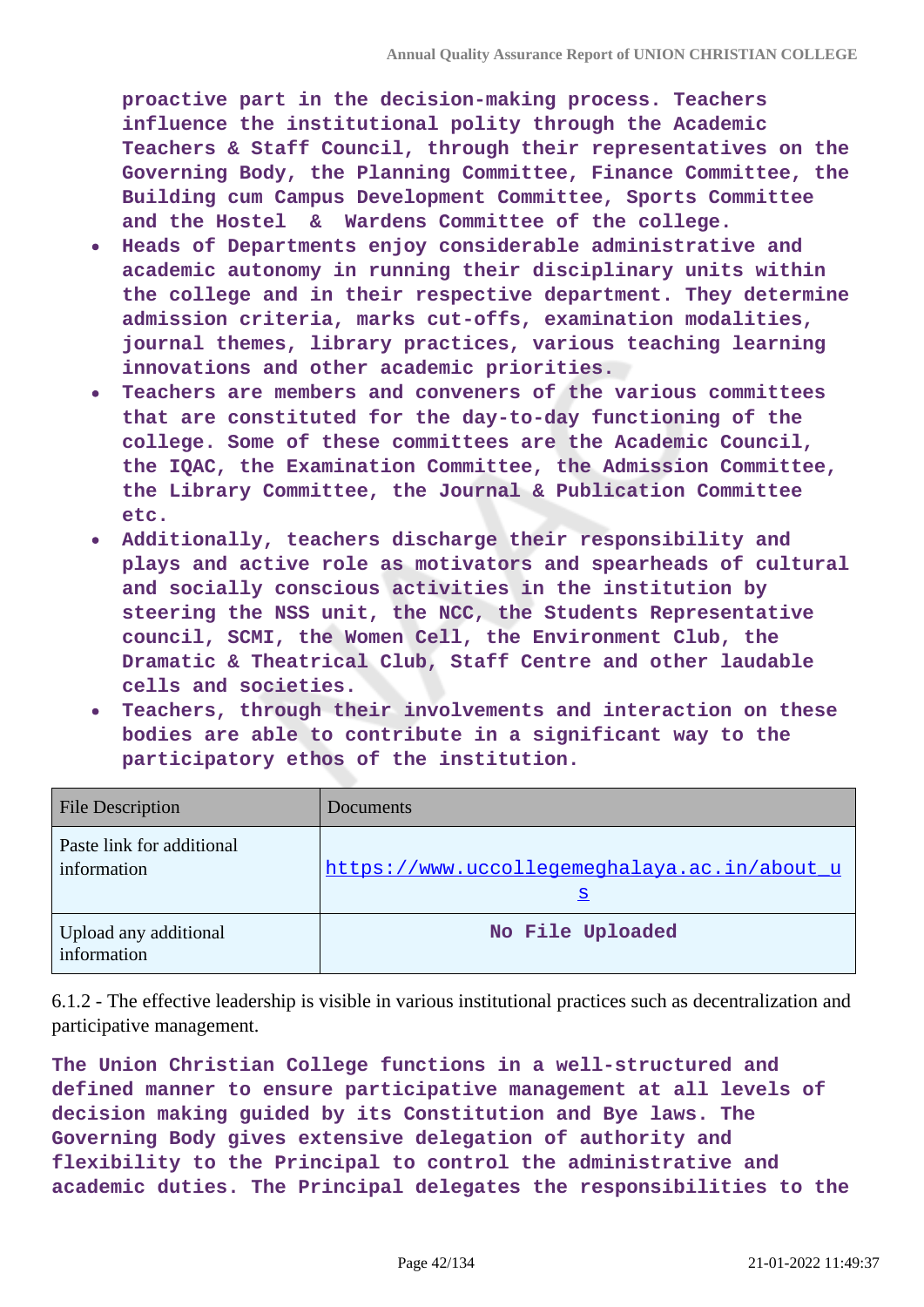**faculties of the various departments in the college.**

**6.1.2 Case Study showing Decentralization and Participative management:**

**The role in which Faculties participate in the Management Process:**

- **The Faculties participate in administrative as well as in**  $\bullet$ **academic improvement. They constitutes the College Planning Committee, the IQAC and other statutory Committees which continuously work for development of the college.**
- **In the beginning of academic year, all faculty members**  $\bullet$  . **conduct a meeting under the Academic staff council and discuss the smooth functioning of the institution. Various committees are constituted and responsibilities are assigned to them.**
- **Every faculty member is involved in the various academic and administrative or other statutory and non-statutory committee. The Committees report to the Principal about the planning and implementation of the decision.**
- **Head of the Department which are mostly the senior faculties oversees the teaching plan of his/her department members and in convening the departmental meetings where the programmes for the entire term are decided.**
- **He/She in consultation with his/her department colleagues oversees the paper-setting, moderation, evaluation, marks submission of all internal and practical examinations of the department and determines the admission criteria of the students.**
- **He/She is at liberty to introduce innovative measures for the welfare of his/her students. For instance, the English department has the Erudite club and Dramatic Club, the Science departments the Science Academic Society, etc.**
- **Faculties often takes the lead in planning seminars, workshops, career counseling sessions, departmental excursions, inter department and inter-college exercises.**

**The following committees where the faculties are involved in the participatory management which are integral for the growth and development of the institution and informs their functioning at every level.**

 **Statutory Committees:**

- **1. Governing Body**
- **2. Executive Committee**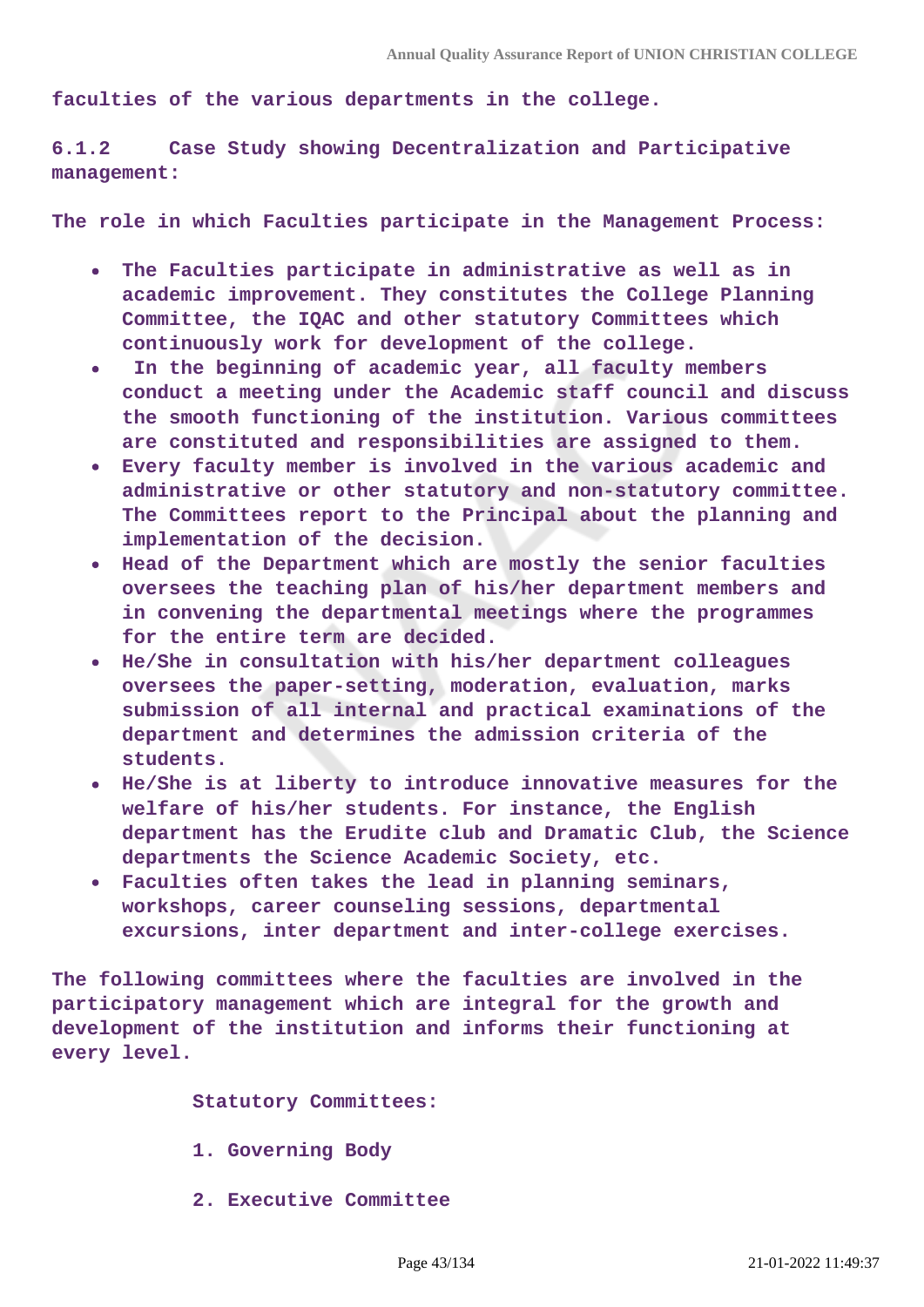- **3. Finance Committee**
- **4. Building cum Campus development committee**
- **5. Selection cum Screening Committee**
- **6. Academic Staff Council**
- **7. Academic Advisory Committee**
- **8. Purchase and Accounts Committee**
- **9. Budget Appraisal Committee**
- **10. Library Committee**
- **11. Discipline Committee**
- **12. Sports Committee**
- **13. Mess Committee**
- **14. Estate and Workshop Committee**
- **15. Dispensary Committee**
- **16. Student`s Residence and Wardens Committee**
- **17. IQAC Committee**
- **18. Chapel Committee**
- **19. Wardens Committee**
- **20. Examination Committee**

**Non-statutory committees with terms of reference under IQAC:**

**i. Career Counseling Cell** 

- **To conduct coaching classes for competitive exams.**
- **To conduct career guidance classes.**
- **ii. Placement Cell:** 
	- **To conduct Workshop/ placement mock interviews for final**  $\bullet$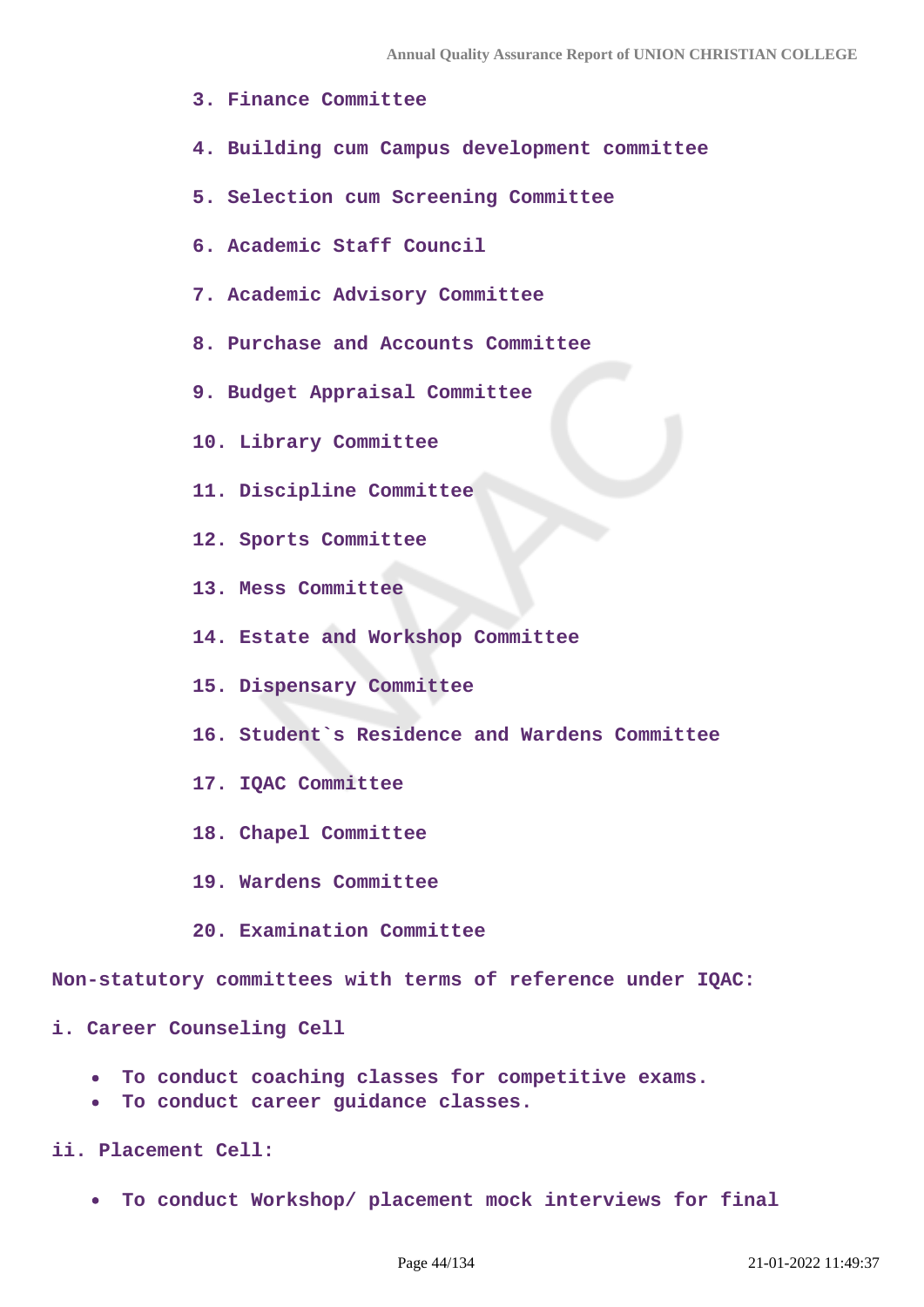**semester students.**

**To collaborate with outside agencies specializing in placement for such workshops.**

**iii. Research and Publication Cell:** 

- **To encourage in-house research projects.**
- **To assist the staffs in publication of their research works.**  $\bullet$

**iv. Seminar & Program Committee:** 

- **To facilitate the conduct of Seminars/Conferences by the depts.**
- **To supervise the overall organisation of such seminars.**

**v. Grievance Redressal Cell:** 

- **To resolve the complaints, feedback and other grievances of**  $\bullet$ **the students community.**
- **The members of the Grievance Redressal Cell meet every quarter to review the complaints, if any and suggest appropriate modes of action.**
- **vi. Prospectus Committee:**
	- **To prepare and publish the prospectus as per relevant guidelines.**

**vii. Alumni Association:** 

- **To organise the Alumni Association.**
- **To connect with the alumni of the colleges via. Social media and other platforms.**
- **To collect information regarding the placement of the alumni.**  $\bullet$

**Other Committees & Cells:**

- **(i) Transport Cell**
- **(ii) RUSA Equity management Cell**
- **(iii) Women cell**
- **(iv) IT Cell**
- **(v) Sexual Harassment cell**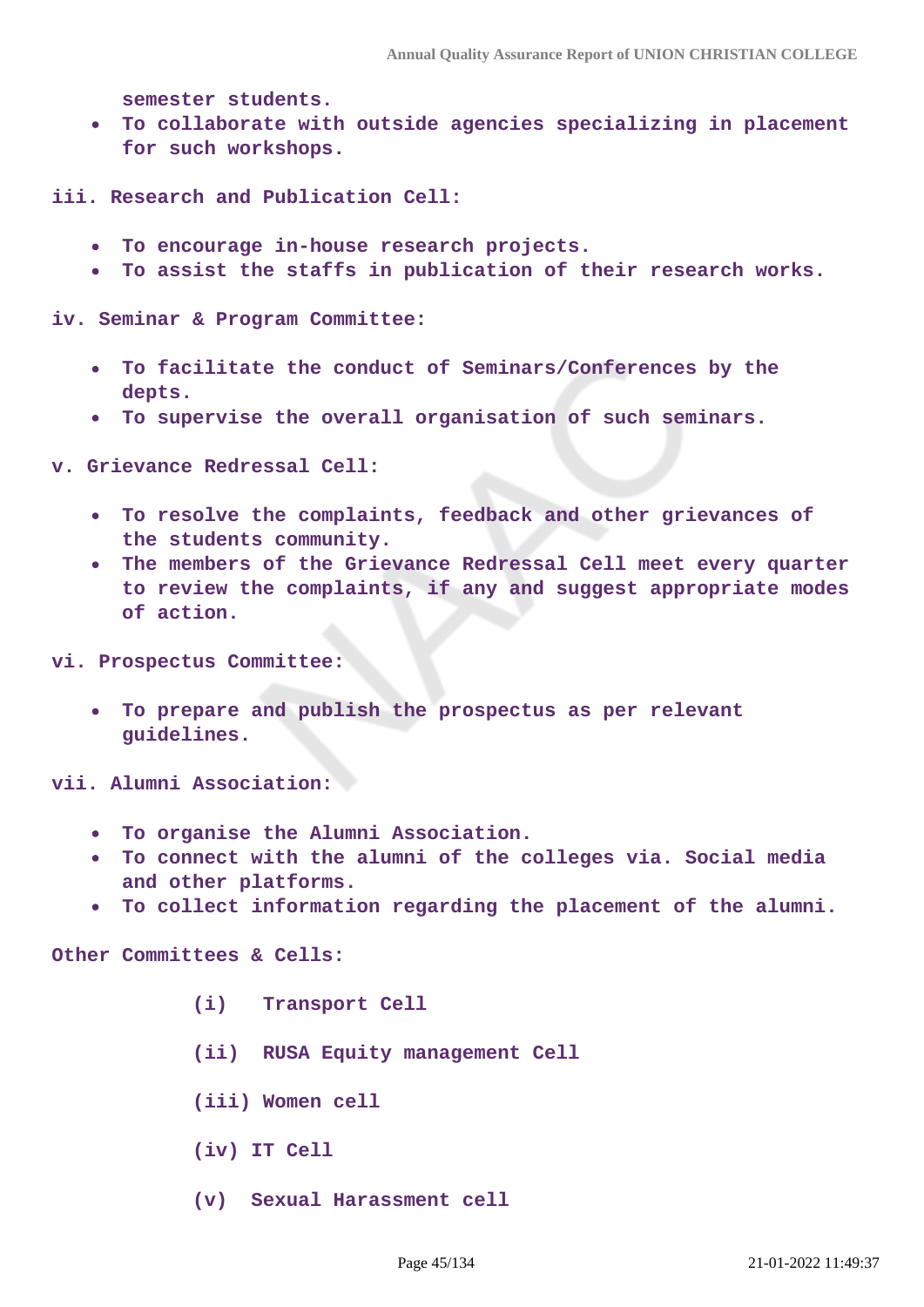**(vi) Vigilance Cell**

 **(vii) AISHE Cell**

 **(viii) Anti Ragging Cell**

#### **Organisational Committees:**

- **(i) National Service Scheme (NSS)**
- **(ii) National Cadet Corps (NCC)**
- **(iii) Students Representative Council (SRC)**
- **(iv) SCMI UCC Unit**
- **(v) Science Academic Society**
- **(vi) Staff Association**
- **(vii) MCTA UCC Unit**
- **(viii) MCENTA UCC Unit**
- **(ix) Alumni Association**

#### **Campus Clubs:**

- **(i) Dramatic Clubs**
- **(ii) Erudite Clubs**
- **(iii) Staff Centre**

**The Constitution of all these Statutory and non-statutory Committees consisting of members from various segment/students/ stakeholders under the leadership of Faculty members, clearly indicates the decentralised and participative work culture incorporated within the ambit of the Union Christian College Constitution and Bye laws.**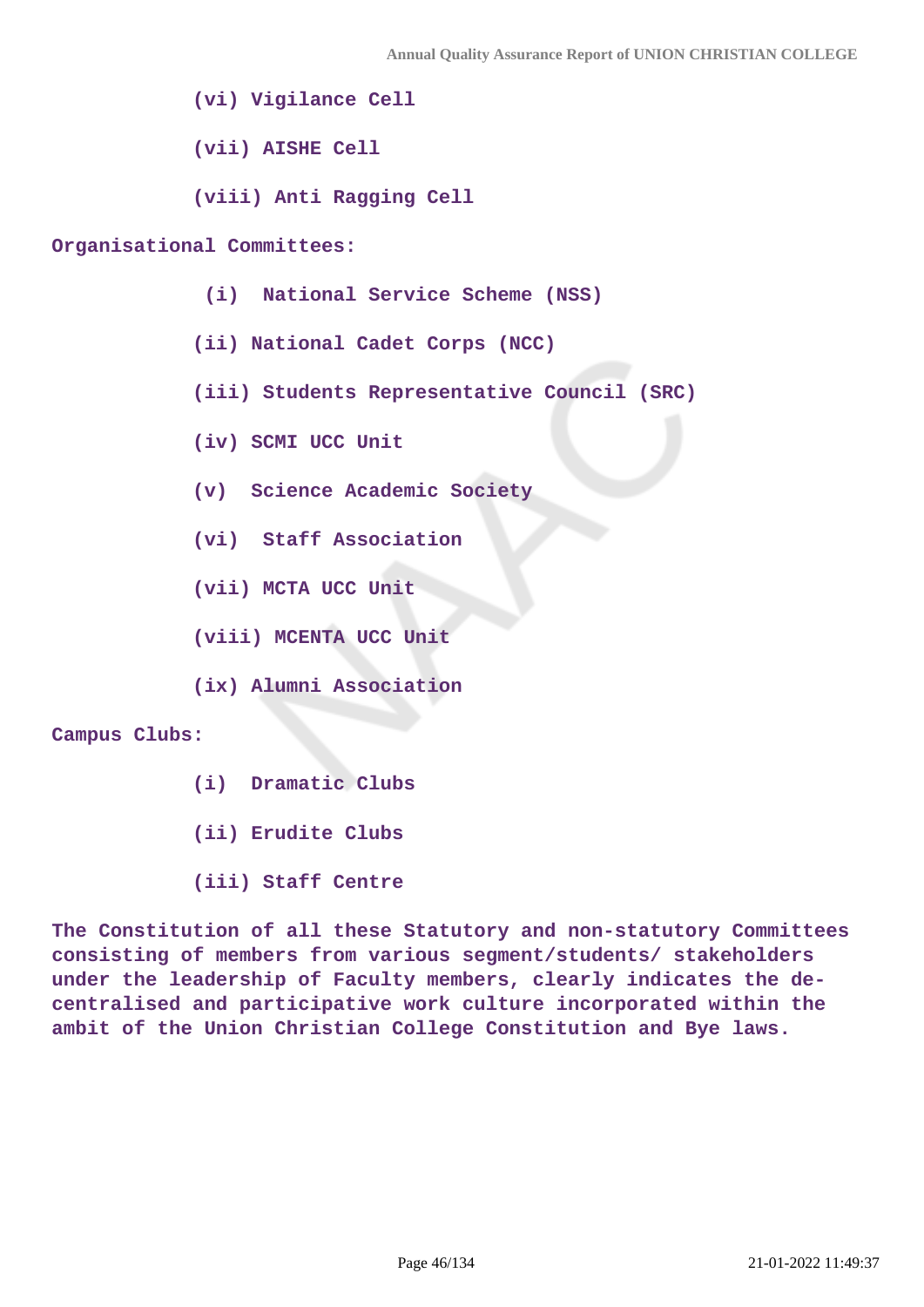| <b>File Description</b>                  | <b>Documents</b>                                                                                                     |
|------------------------------------------|----------------------------------------------------------------------------------------------------------------------|
| Paste link for additional<br>information | https://www.uccollegemeghalaya.ac.in/igac#ig<br>ac cells ; https://www.uccollegemeghalaya.ac<br>.in/student services |
| Upload any additional<br>information     | No File Uploaded                                                                                                     |

# **6.2 - Strategy Development and Deployment**

6.2.1 - The institutional Strategic/ perspective plan is effectively deployed

**The institutional Strategic/ perspective plan is effectively deployed**

**Objectives of Perspective Plan:**

**The College prepared the perspective / strategic plan by taking into account the following aspects:**

- **1. NAAC peer team's observations and recommendations for quality enhancement of the Institution during the previous reaccreditation.**
- **2. Vision and Mission of the Institution**
- **3. The feedback obtained from various stakeholders of the college**
- **4. The policy of Higher education and NEP 2020**
- **5. Recommendation of IQAC**

**Perspective Plan:**

- **Introducing new courses: Due to the keen demand of the various**  $\bullet$ **stakeholders of the institution, the College plans to introduce new academic courses such as B.A. (Sociology) B.A. (Social Work), B.Sc (Home Science), M.A (Geography and History). The college already started value aided and skillbased vocational courses such as Certificate course in**
- **1. Carpentry**
- **2. Apiculture**
- **3. Mushroom cultivation,**
- **4. Soft Skill programme,**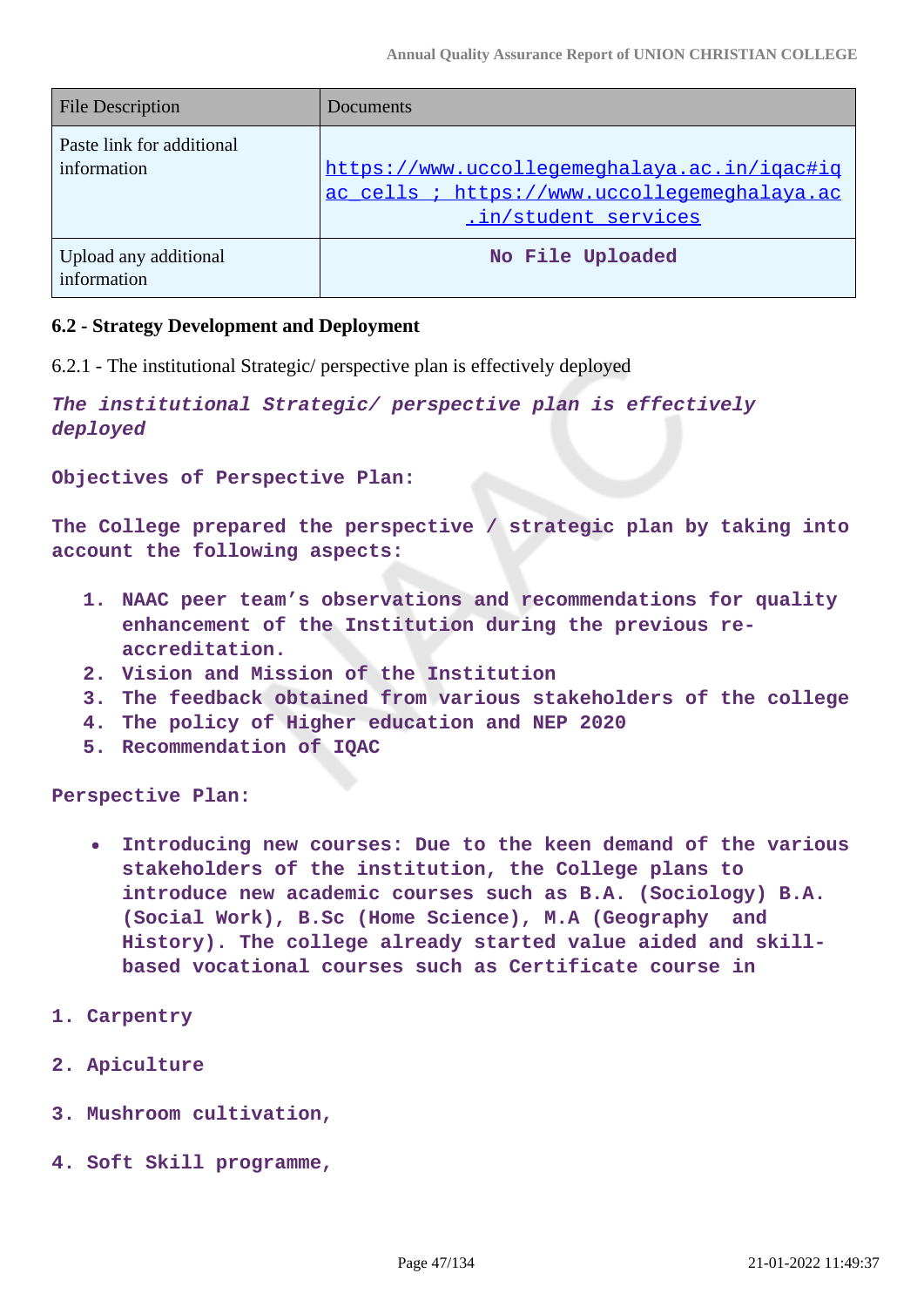- **5. Beauty Parlour,**
- **6. Computer in Tally course,**
- **7. Fashion designing.**
	- **Conducting Academic Audit and strengthening feedback system: The College conducting the academic audit and plans to strengthen the feedback system.**
	- **Strengthening curricular, co-curricular and extra-curricular activities: For the all-round development of students the college proposes to strengthen curricular, co-curricular and extra-curricular activities through N.S.S., N.C.C,SCMI, Women's Study Centre, Cultural Departments, Physical Education Departments, Dramatic and Theatrical Club, Science Society, Erudite club and various departments of the College,**
	- **Promoting research culture, publication and innovation: The College plans to promote research culture and innovation through the research committee, Research papers, Publications and participations in innovation based activities such as United Board. The College proposes to organize Conferences, Seminars and Workshops through various departments and to start "Webinar series" for all departments.**
	- **Promotion of linkages and collaborations with institutions/ industries/ NGO's: The College continue to promote linkages and collaborations with the other higher education institutions, industries, NGO's, and GO's as per the guidelines of NEP 2020, UGC and NAAC.**
	- **Strengthening the career counselling cell and centre for entry in services.: The College initiate to strengthen the activities of Career counselling cell and centre for entry in services such as seminars, guest lectures, training, guidance session, personality development session, coaching classes for competitive examinations like UPSC and MPSC etc.**
	- **Increasing participation of students in cultural and sports &**  $\bullet$ **games activities: The College plans to increase participation of students in cultural and sports & games activities for the all-round development of the students. It plans to upgrade sports facilities in the college like Swimming pool, Football ground, Badminton court, Table tennis, Volley Ball court, Basketball court, Training ground for NCC cadets etc.**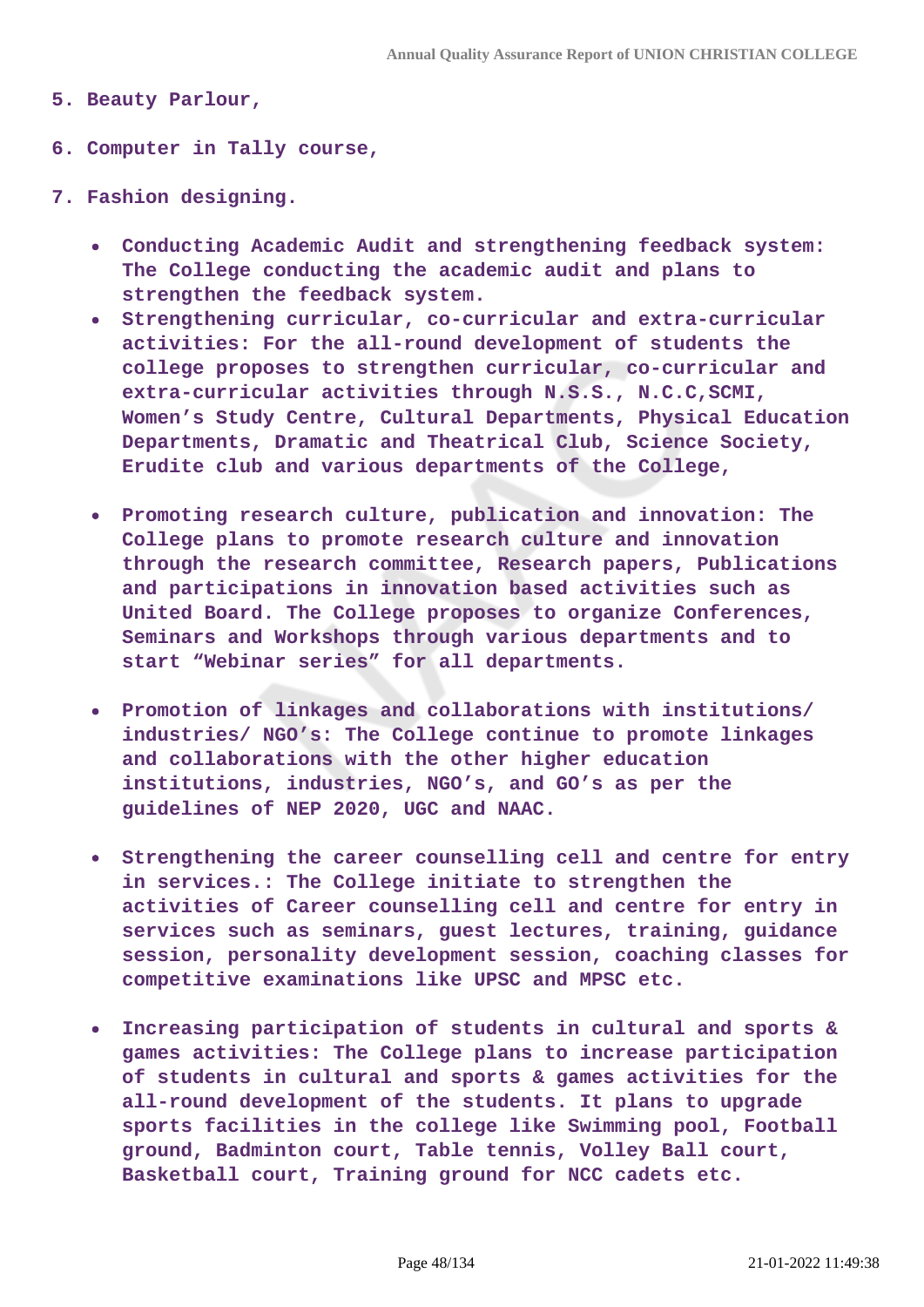- **Increasing Faculty / Staff development programme: The college proposes to increase Faculty as well as Staff development programmes such as FDP programmes, Workshops, Seminars, Conferences, Training.**
- **Strengthening welfare schemes for students: The college continue to strengthen welfare schemes for students such as 'Earn while you learn' Scheme, Scholarships and Free studentship, Hostel facilities for Boys' & Girls', Modern Hygienic Refectories, Remedial Coaching classes, Coaching classes for SC,ST,OBC and other minority students, ambulance facility and Doctor on Call facility, Free Medical Check-up and free Hospitalization, Grievance Redressal Cell, Anti Ragging Cell, Women's study Centre, Career Counselling cell, Centre for entry in services, Parking facility, Providing Sanitary Napkins, Canteen facility, Publishing College magazine, Garden facility, Gymnasium, Library Reading Room, etc.**
- **Strengthening the conduction of social activities: The College plans to increase the conduction of outreach social activities to create strong connectivity with neighbourhood Community through various departments and committees of the college.**
- **Strengthening innovative pedagogical teaching: To make teaching learning process more effective, the college plans to strengthen innovative Pedagogical Teaching such as ICT enabled teaching, interactive method, participative learning, experiential learning, problem solving method, Seminars, Group discussion, Mentor-mentee programme, Use of Language Lab, Industrial Visits, Excursion and department study tours.**
- **Increasing library learning resources: The College plans to strengthened NPTEL and increase Digital Library Learning Resources for the development of students and staffs.**
- **Conducting Green Audit of college campus: The college conduct Green Audit of the College Campus through Environment department.**

**Deployment documents: The mobilization of financial resources obtained from governmental as well as non-governmental grants is of crucial significance for the growth of the institution. The following grants received during the last five years which corresponds to the fulfilment of the Institutional Strategic plan:**

**The College received an UGC grant to the tune of Rs under**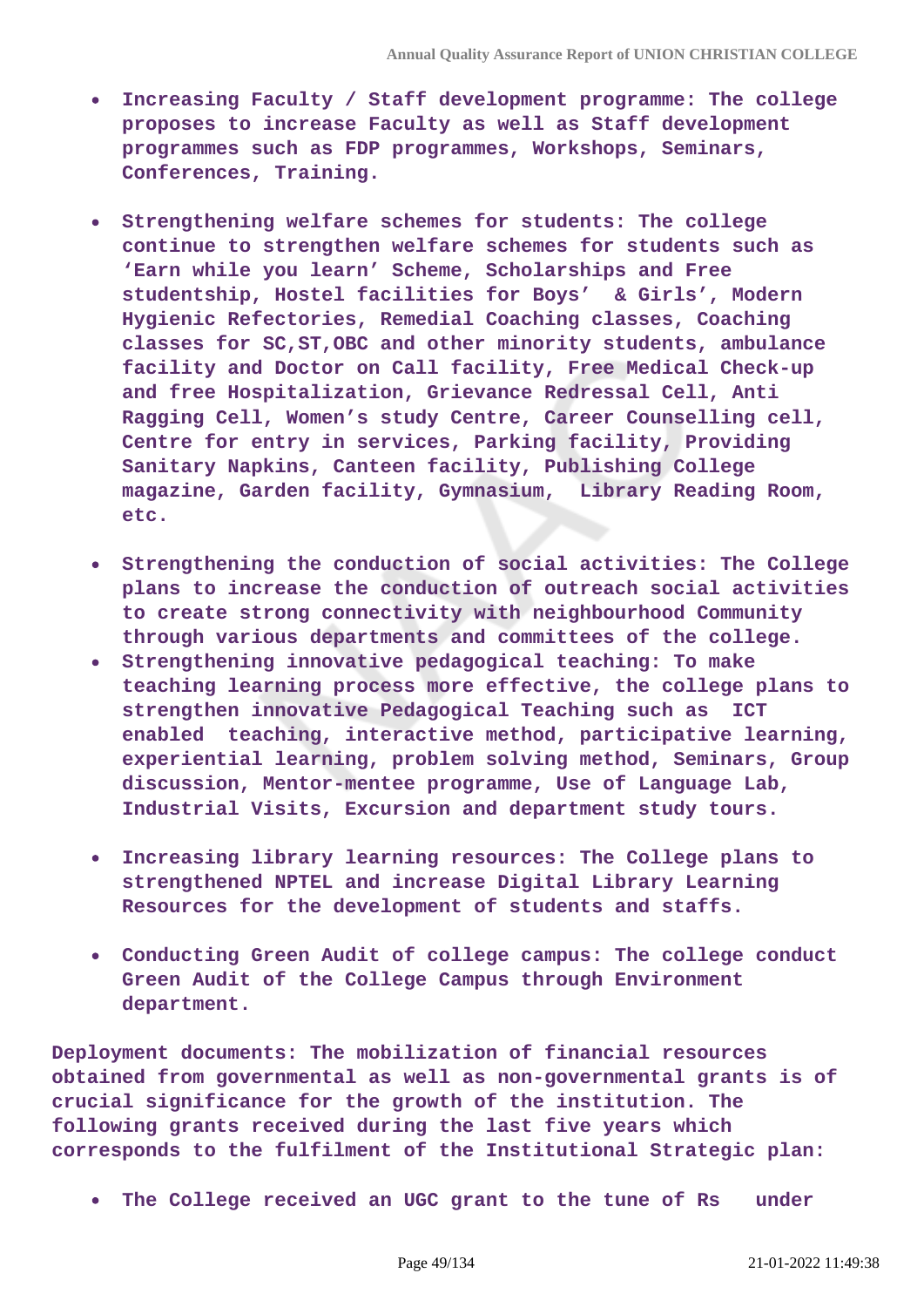**the Head during the XIIth Plan Period. This financial assistance was duly spent on books, equipments, repairs and renovations and extension activities of the College.**

- **The College received the Rashtriya Uchchatara Shikshya Abhiyan (RUSA) Grant of Rs 2 crores for new Construction, renovation of Classrooms and extension of Library and purchase of equipments in the year 2016. Out of this, 25 lacs of the Equity grants was received within this and utilised for equity programmes conducted by the College.**
- **A grant of 9.8 lacs was received from CSR fund of NEEPCO in 2018-19.**

**The College has made enormous effort to reach out to various sources and agency to mobilize funds as outlined in the Strategic Plan and has been successful in receiving various types of financial assistance both from the government and non-government for its development.**

#### **Strategic Plan**

**By taking into consideration above mentioned aspects, the institution has a Perspective/Strategic Plan in place to help it develop in a systematic, well-thought-out and phased manner.**

- **Application for grants from government and non-government sources.**
- **Application for more substantive posts from the State Government.**
- **Achievement of national and international recognition in the form of grants and awards.**
- **Mobilization of funds and projects through the alumnae and other stakeholders.**
- **ICT-based teaching and learning**
- **Providing various Vocational courses which will help in increasing their practical knowledge and to make students more employable.**
- **To develop a comprehensive system of student mentoring and student support.**
- **Conducting basic computer courses like DTP, Tally etc. through Equity programs and Skill India Scheme.**
- **Conducting Career guidance courses, Soft Skill and personality development programmes.**
- **Organize Study tours for students of respective departments.**
- **Introduction of new subjects at the under-graduate level.**
- **Application for Post-Graduate Courses.**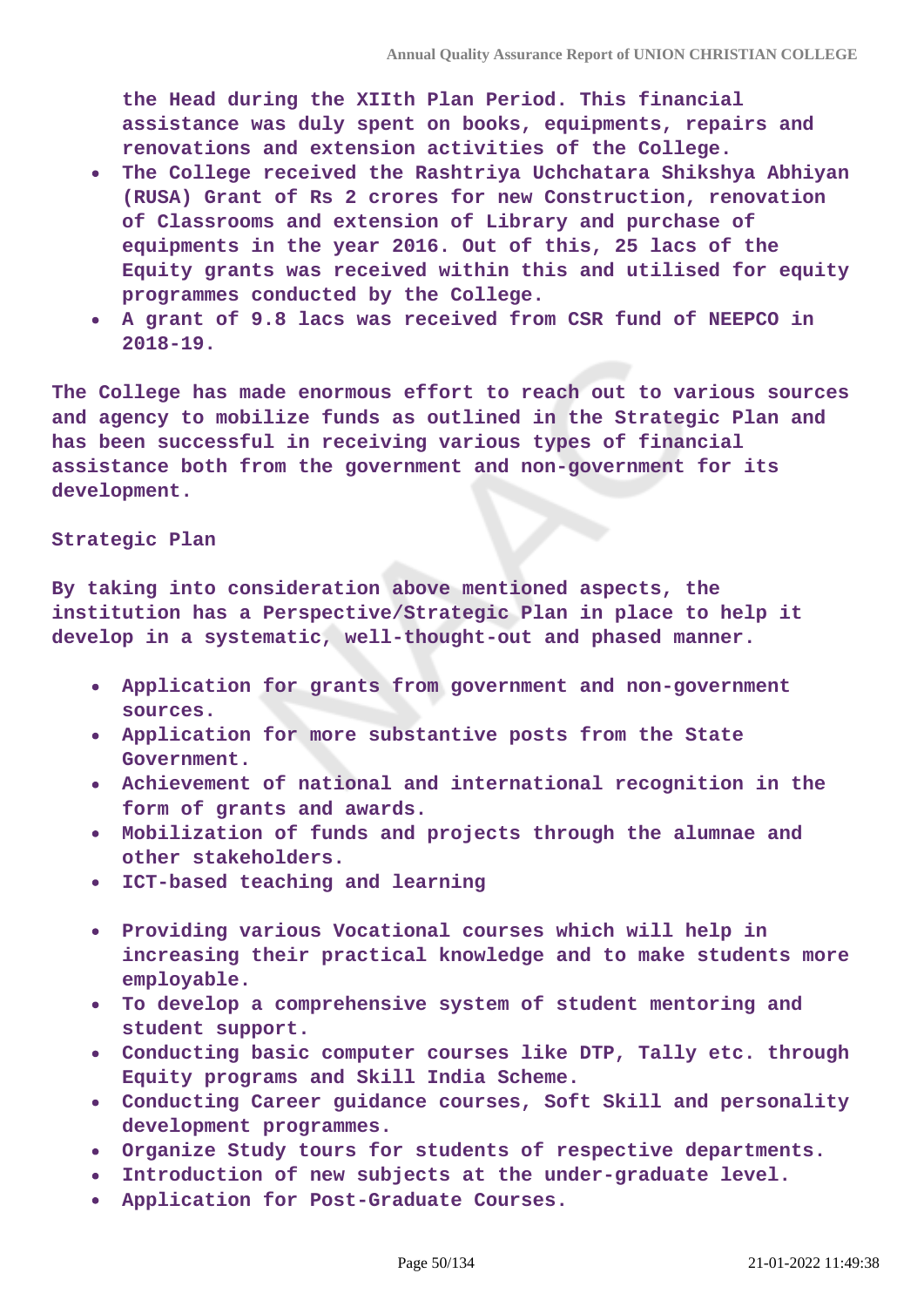- **Provide state of digital library facilities and language lab.**
- **Partnering with Research Institutes.**
- **Extension of available area through horizontal and vertical expansion to accommodate more ICT enabled classrooms, laboratories, Staffrooms, Guest Houses, etc.**
- **Renovations to revive the ageing infrastructure of the institution like the Boys and Girls refectories, Health centre, etc.**
- **Development of Guest houses, campus Shopping hub for college students.**

**The use of Solar and renewable energy for campus street lights, water harvesting, solid waste management and maintenance of Green and eco friendly campus etc**

| <b>File Description</b>                                   | Documents        |
|-----------------------------------------------------------|------------------|
| Strategic Plan and deployment<br>documents on the website | No File Uploaded |
| Paste link for additional<br>information                  | Nil              |
| Upload any additional<br>information                      | No File Uploaded |

6.2.2 - The functioning of the institutional bodies is effective and efficient as visible from policies, administrative setup, appointment and service rules, procedures, etc.

**Governing Body:**

**The Governing Body as per the Constitution of the college has 15 members in all: 4 members are from the North East India Christian Council which is the sponsoring body, 4 members nominee from synods/churches and missions affiliated to the North East India Christian Council, 2 members University nominee as Teacher Representatives, 1 member as Donor member representative, 2 member Staff Representatives, 1 member as Government Nominee and 1 member Principal as Secretary. The Office Bearers are Chairman, Vice-Chairman, Secretary and Treasurer. The Principal is the Secretary of the Governing Body and an ex-officio member in all the Committees.**

**Administrative Set Up:**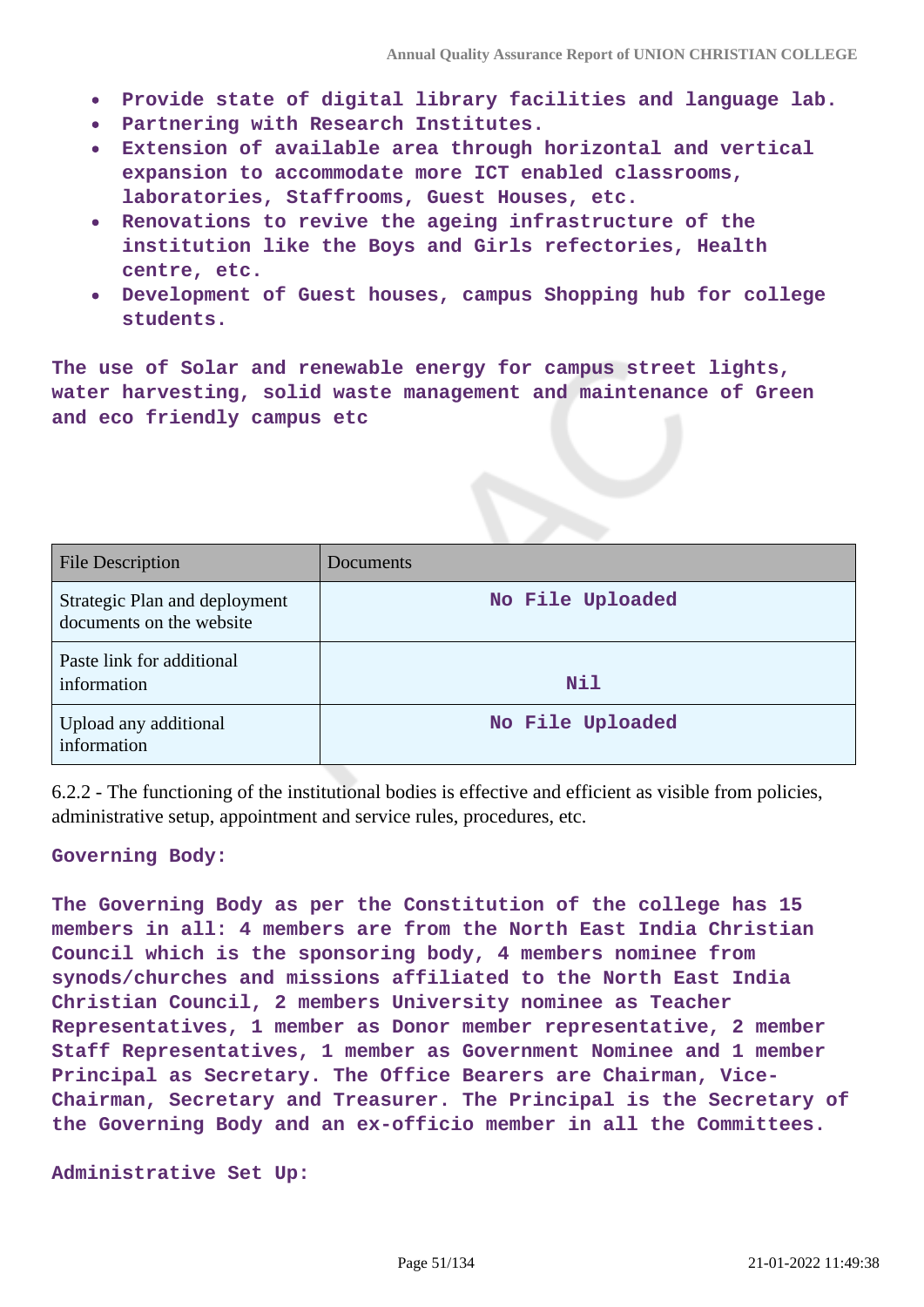**The Chairman, Treasurer and the Principal as the Secretary form the nucleus of the administration with the former being the final authority in all financial matters. The Principal who is the Secretary shares the work and execute all the works and financial projects before the Chairman endorses the same. The Principal is vested with the day-to-day running of the college. He has his team of Administrative officers which includes Vice-Principal, Dean of students welfare, IQAC Coordinator, Office Manager, the Heads of Departments, Chairman Staff Association as Staff representative and the other office clerks to assist him in the discharge of office works.**

**The Functions of Various Bodies:**

**The Executive Committee, the Finance Committee, the Building cumcampus development Committee, the Hostel Wardens Committee, the Purchase and Accounts committee take important decisions regarding policy implementation, finance, building construction, renovation and maintenance, issues related to the college hostel and budgeting. There is also the Academic Advisory committee comprises of all Heads of Departments, Academic Staff Council a general meeting of all teachers and staff of the college and the Association of the Teaching and Non-teaching staff.**

**Service Rules, Procedures, Recruitment and Promotion Policies:**

**Service rules and procedures are guided by the North Eastern Hill University Statutes (latest edition), the Constitution and Bye laws 2018 of the college and the Management rules of the State Government as amended from time to time in this regard. The recruitment rules for the teaching staff are as per the Government order 2010 along with the eligibility criteria prescribed by the UGC; that for the non-teaching staff is as per Government order. The promotional policies for teachers are according to UGC regulations as adopted by the university from time to time and for nonteaching staff according to Government Education department rules.**

**Grievance Redressal Mechanisms:**

**There are several Grievance Redressal Mechanisms including the Women Cell, the Anti-Sexual Harassment Cell with its Internal Complaints Committee; the Anti-Ragging Cell; a Grievance Redressal Cell with complaints boxes prominently placed and the full implementation of the Right to Information.**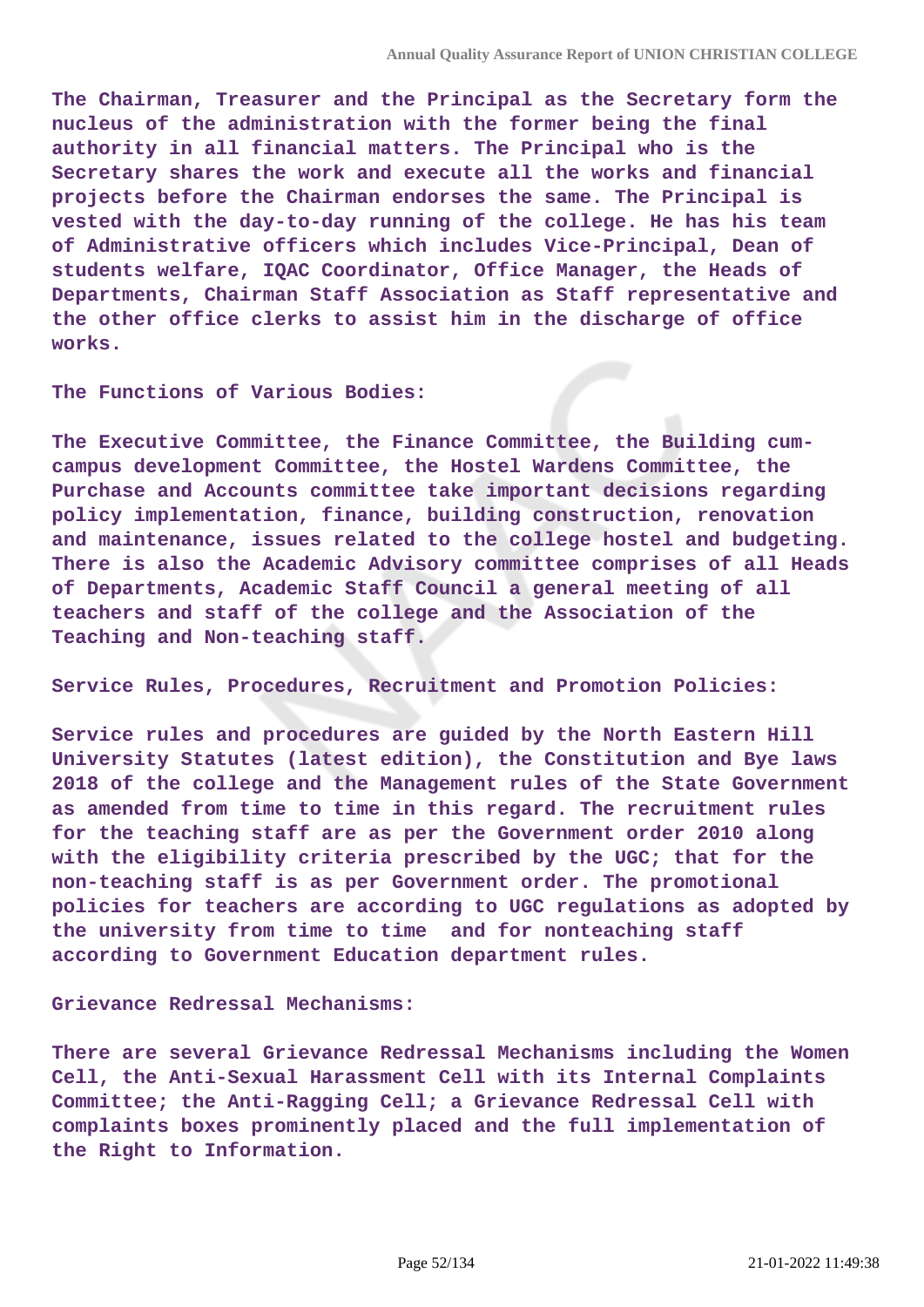| File Description                                 | Documents                                                                                                                     |
|--------------------------------------------------|-------------------------------------------------------------------------------------------------------------------------------|
| Paste link for additional<br>information         | https://www.uccollegemeghalaya.ac.in/student<br>corner#anti ragging, https://www.uccollegem<br>eghalaya.ac.in/igac#igac cells |
| Link to Organogram of the<br>Institution webpage | Nil                                                                                                                           |
| Upload any additional<br>information             | View File                                                                                                                     |

#### **6.2.3 - Implementation of e-governance in areas of operation Administration Finance and Accounts Student Admission and Support Examination C. Any 2 of the above**

| <b>File Description</b>                                                                                       | Documents        |
|---------------------------------------------------------------------------------------------------------------|------------------|
| <b>ERP</b> (Enterprise Resource)<br>Planning)Document                                                         | No File Uploaded |
| Screen shots of user interfaces                                                                               | No File Uploaded |
| Any additional information                                                                                    | View File        |
| Details of implementation of e-<br>governance in areas of operation,<br>Administration etc (Data<br>Template) | View File        |

# **6.3 - Faculty Empowerment Strategies**

6.3.1 - The institution has effective welfare measures for teaching and non- teaching staff

**The following facilities are provided to personnel of the college:**

- **Management permitted the employees to form the Cooperative Society with provision of loans to teachers and staff**
- **Salary Advance to needy staff members**
- **Arrangement of Personal loans from Bank**
- **Gratuity**  $\bullet$
- **College welfare fund and CPF facility for both teaching & non-** $\bullet$ **teaching staff**
- **Provision for ex-gratia payment for third and fourth grade employees in the case of serious illness or death.**
- **Dispensary with medical facilities exists for teaching and non-** $\bullet$ **teaching staff and students of the College**
- **Provision for reservation exists in admissions of wards of**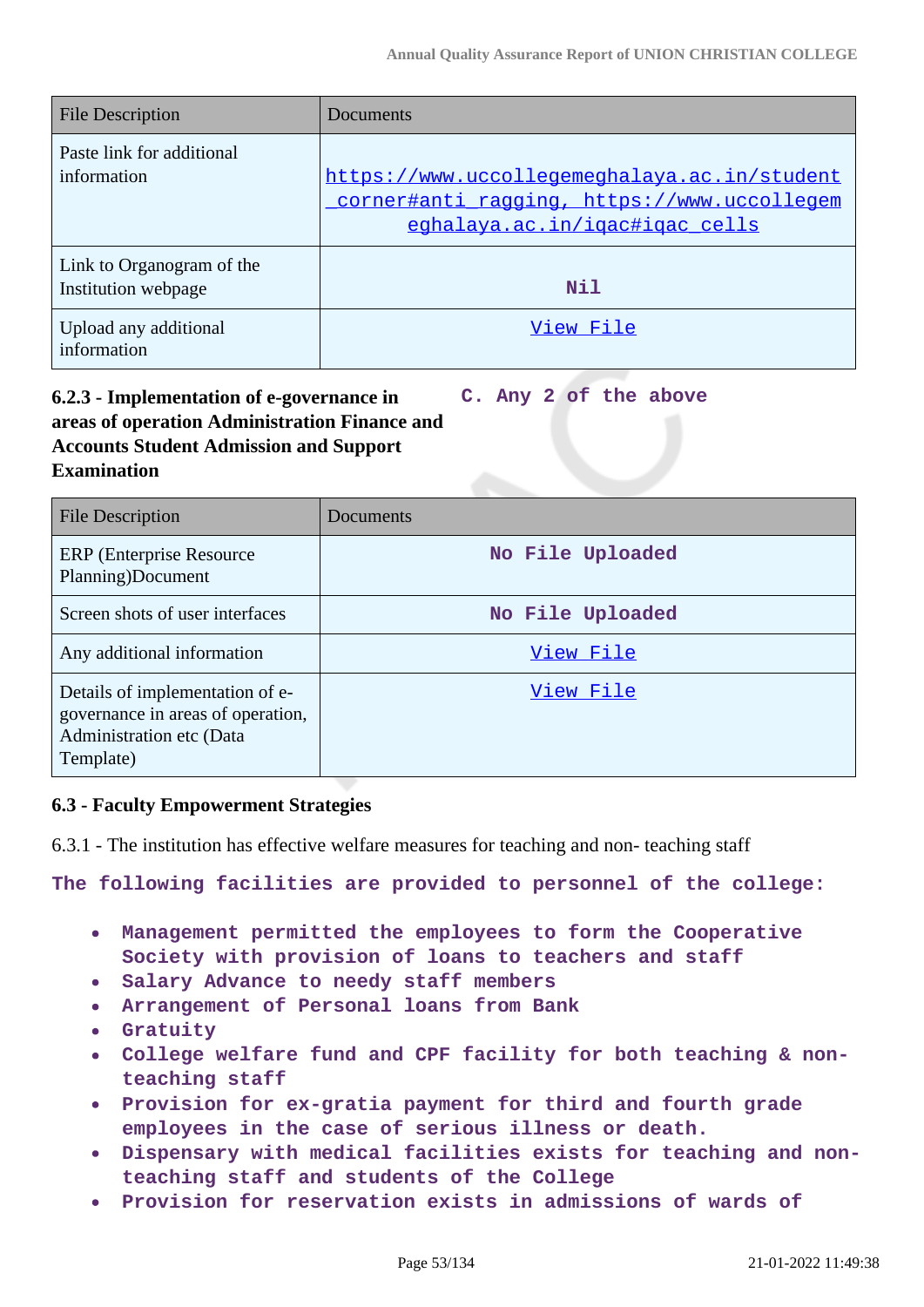**teaching and non-teaching staff**

- **Office Staff club facility for employees**  $\bullet$
- **Free uniforms for grade IV employees**  $\bullet$
- **Staff Association, MCTA and MCNTEA are present for teachers and employees**
- **All the full time and part time teachers appointed by the management are paid salary on time by the management through RTGS**
- **Teachers are given separate department office rooms with computer facility**
- **Staff members are deputed to Orientation course and Refresher Courses**
- **Placement and promotions as per the University and Government Rules**
- **Management felicitates teachers and non-teaching staff for their commendable achievement and service on the Annual College Foundation Day**
- **Separate wash room and College canteen**
- **Management provides ample opportunities to develop leadership qualities of staff members by nominating them as Secretaries, Organizers, Conveners and Co-ordinators of different committees and activities.**

| <b>File Description</b>                  | Documents  |
|------------------------------------------|------------|
| Paste link for additional<br>information | <b>Nil</b> |
| Upload any additional<br>information     | View File  |

**6.3.2 - Number of teachers provided with financial support to attend conferences/ workshops and towards membership fee of professional bodies during the year**

**6.3.2.1 - Number of teachers provided with financial support to attend conferences/workshops and towards membership fee of professional bodies during the year**

**0**

| <b>File Description</b>                                                                                                          | Documents        |
|----------------------------------------------------------------------------------------------------------------------------------|------------------|
| Upload any additional<br>information                                                                                             | No File Uploaded |
| Details of teachers provided with<br>financial support to attend<br>conference, workshops etc during<br>the year (Data Template) | No File Uploaded |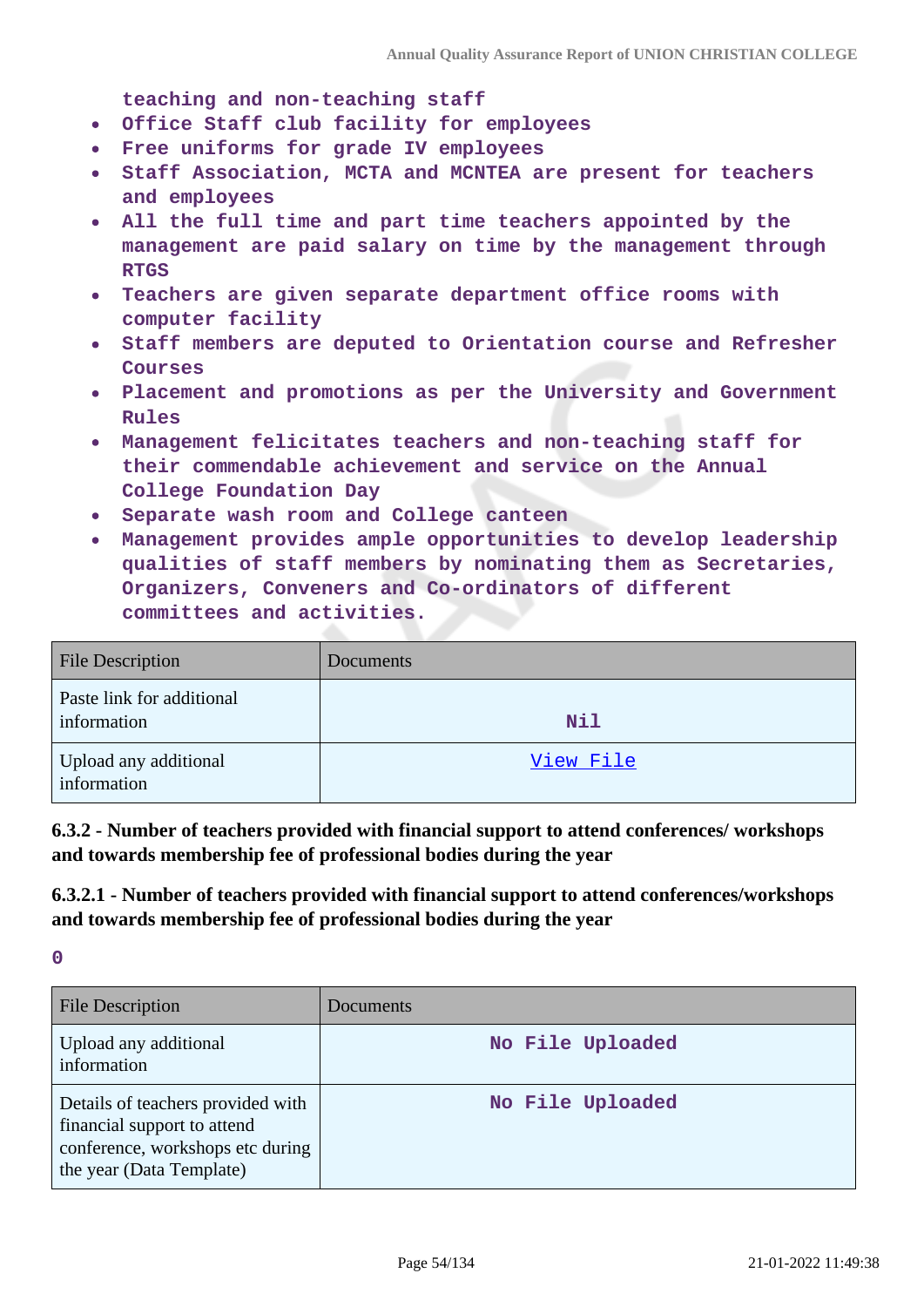**6.3.3 - Number of professional development /administrative training programs organized by the institution for teaching and non-teaching staff during the year**

**6.3.3.1 - Total number of professional development /administrative training Programmes organized by the institution for teaching and non teaching staff during the year**

**1**

| <b>File Description</b>                                                                                                                                                 | Documents        |
|-------------------------------------------------------------------------------------------------------------------------------------------------------------------------|------------------|
| Reports of the Human Resource<br>Development Centres (UGCASC<br>or other relevant centres).                                                                             | No File Uploaded |
| Reports of Academic Staff<br>College or similar centers                                                                                                                 | No File Uploaded |
| Upload any additional<br>information                                                                                                                                    | View File        |
| Details of professional<br>development / administrative<br>training Programmes organized<br>by the University for teaching<br>and non teaching staff (Data<br>Template) | View File        |

**6.3.4 - Number of teachers undergoing online/face-to-face Faculty development Programmes (FDP) during the year (Professional Development Programmes, Orientation / Induction Programmes, Refresher Course, Short Term Course etc.)**

**6.3.4.1 - Total number of teachers attending professional development Programmes viz., Orientation / Induction Programme, Refresher Course, Short Term Course during the year**

**9**

| <b>File Description</b>                                                                                    | Documents        |
|------------------------------------------------------------------------------------------------------------|------------------|
| <b>IQAC</b> report summary                                                                                 | View File        |
| Reports of the Human Resource<br>Development Centres (UGCASC<br>or other relevant centers)                 | No File Uploaded |
| Upload any additional<br>information                                                                       | No File Uploaded |
| Details of teachers attending<br>professional development<br>programmes during the year<br>(Data Template) | View File        |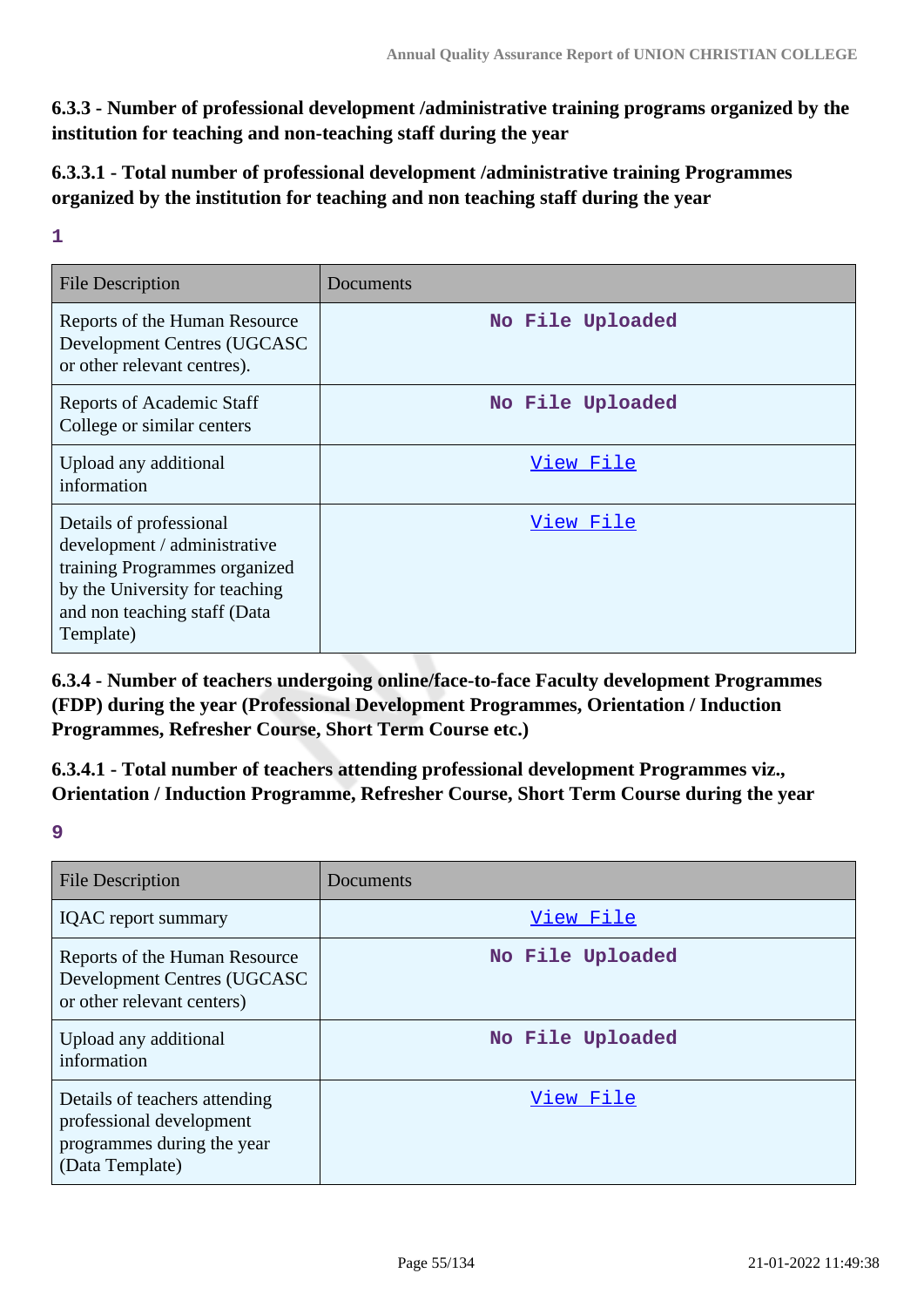6.3.5 - Institutions Performance Appraisal System for teaching and non- teaching staff

**Teachers and non-teaching staff performance are appraised and evaluated based on Feedback collected from students.**

| <b>File Description</b>                  | Documents |
|------------------------------------------|-----------|
| Paste link for additional<br>information | Nil       |
| Upload any additional<br>information     | View File |

## **6.4 - Financial Management and Resource Mobilization**

6.4.1 - Institution conducts internal and external financial audits regularly Enumerate the various internal and external financial audits carried out during the year with the mechanism for settling audit objections within a maximum of 200 words

- **1. The Governing Body of the College looks after the utilization of the available resources and funds. All incomes and expenditures have to be approved by the Governing Body/ North East India Christian Council (NEICC), general council biannual Meeting.**
- **2. Apart from the Governing Body, the College has also instituted the Finance Committee to oversee the financial transactions of the institution.**
- **3. Departments have their Annual Budget allocated as per student strength. Purchases are made through Departmental purchase committees.**
- **4. Payment of bills and re-imbursement of expenses is done as and when received, as per rules, and verified by the in-charges.**
- **5. There is also a Nodal Officer for scholarships of SC/ST who look after the online applications to the Govt**
- **The Internal Auditor is appointed by the Governing Body every financial year.**
- **The External audit is done by the auditor (Chartered Accountant) every financial year. The Audit Report with the audited financial statement is presented to the Governing Body for approval. The Finance Committee monitors financial issues and the same are reported in GB meetings.**
- **Local Audit Account Examiner are appointed by the State Govt. The last Audit was done up to 31st march 2012.**
- **Audit objections are taken care within three months from the date of Issuing the Letter by the Govt. and the same has been**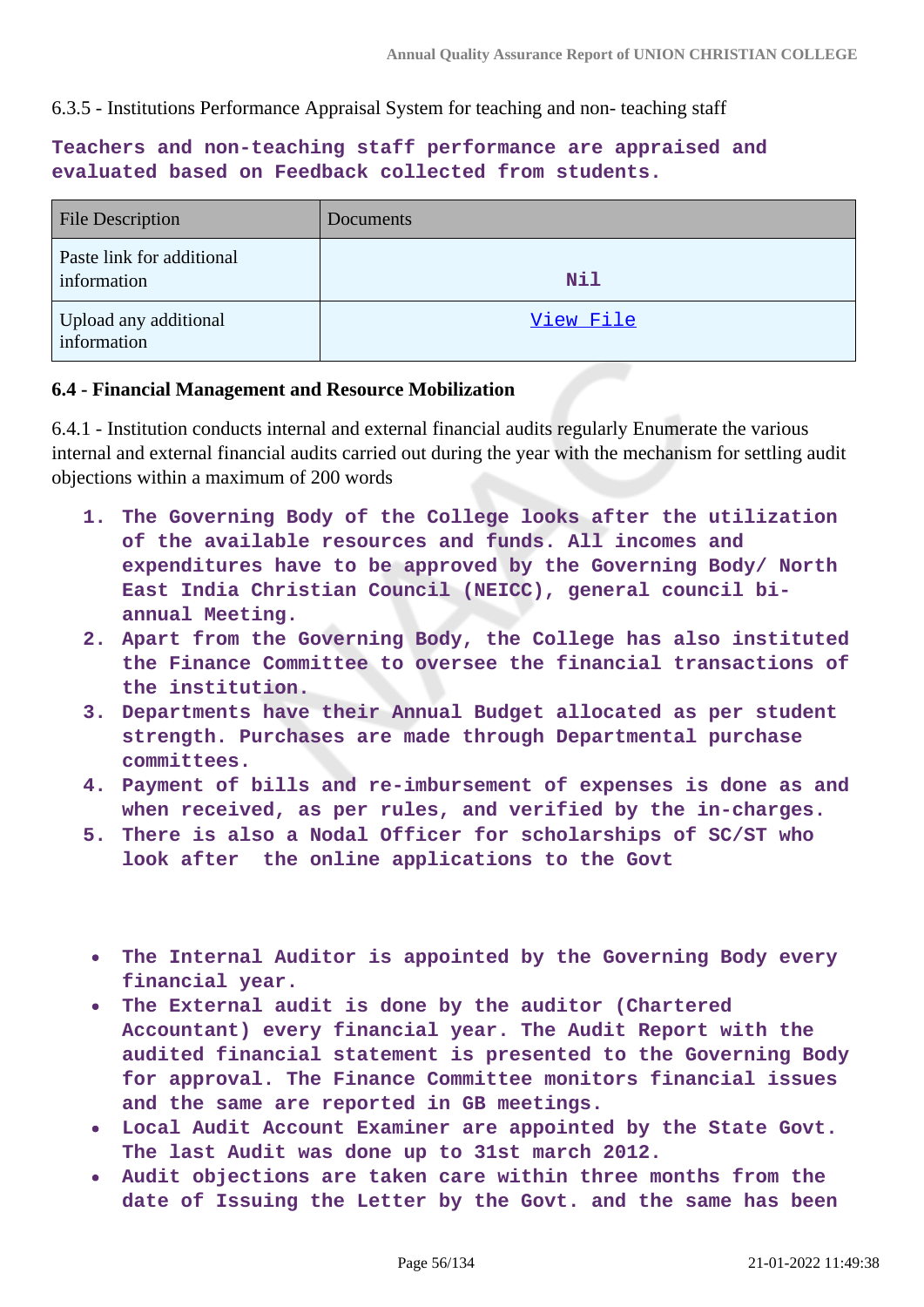### **complied.**

| <b>File Description</b>                  | Documents |
|------------------------------------------|-----------|
| Paste link for additional<br>information | Nil       |
| Upload any additional<br>information     | View File |

# **6.4.2 - Funds / Grants received from non-government bodies, individuals, philanthropers during the year (not covered in Criterion III)**

**6.4.2.1 - Total Grants received from non-government bodies, individuals, Philanthropers during the year (INR in Lakhs)**

### **787627**

| <b>File Description</b>                                                                                                                        | Documents        |
|------------------------------------------------------------------------------------------------------------------------------------------------|------------------|
| Annual statements of accounts                                                                                                                  | View File        |
| Any additional information                                                                                                                     | No File Uploaded |
| Details of Funds / Grants<br>received from of the non-<br>government bodies, individuals,<br>Philanthropers during the year<br>(Data Template) | View File        |

6.4.3 - Institutional strategies for mobilization of funds and the optimal utilization of resources

**The College has received funding from the following:**

- **Salary Grant from Govt. of Meghalaya**  $\bullet$
- **UGC Grant**
- **Donation/sponsorship from North East India Christian Council.**  $\bullet$
- **Tuition Fee, etc.**  $\bullet$
- **RUSA, Ministry of HRD, Govt. of India.**  $\bullet$
- **Indian Council for Social Science Research (ICSSR).**  $\bullet$
- **NSS- from NEHU.**  $\bullet$
- **NCC- from Meghalaya NCC Battalion.**  $\bullet$

| <b>File Description</b>                  | <b>Documents</b> |
|------------------------------------------|------------------|
| Paste link for additional<br>information | <b>Nil</b>       |
| Upload any additional<br>information     | No File Uploaded |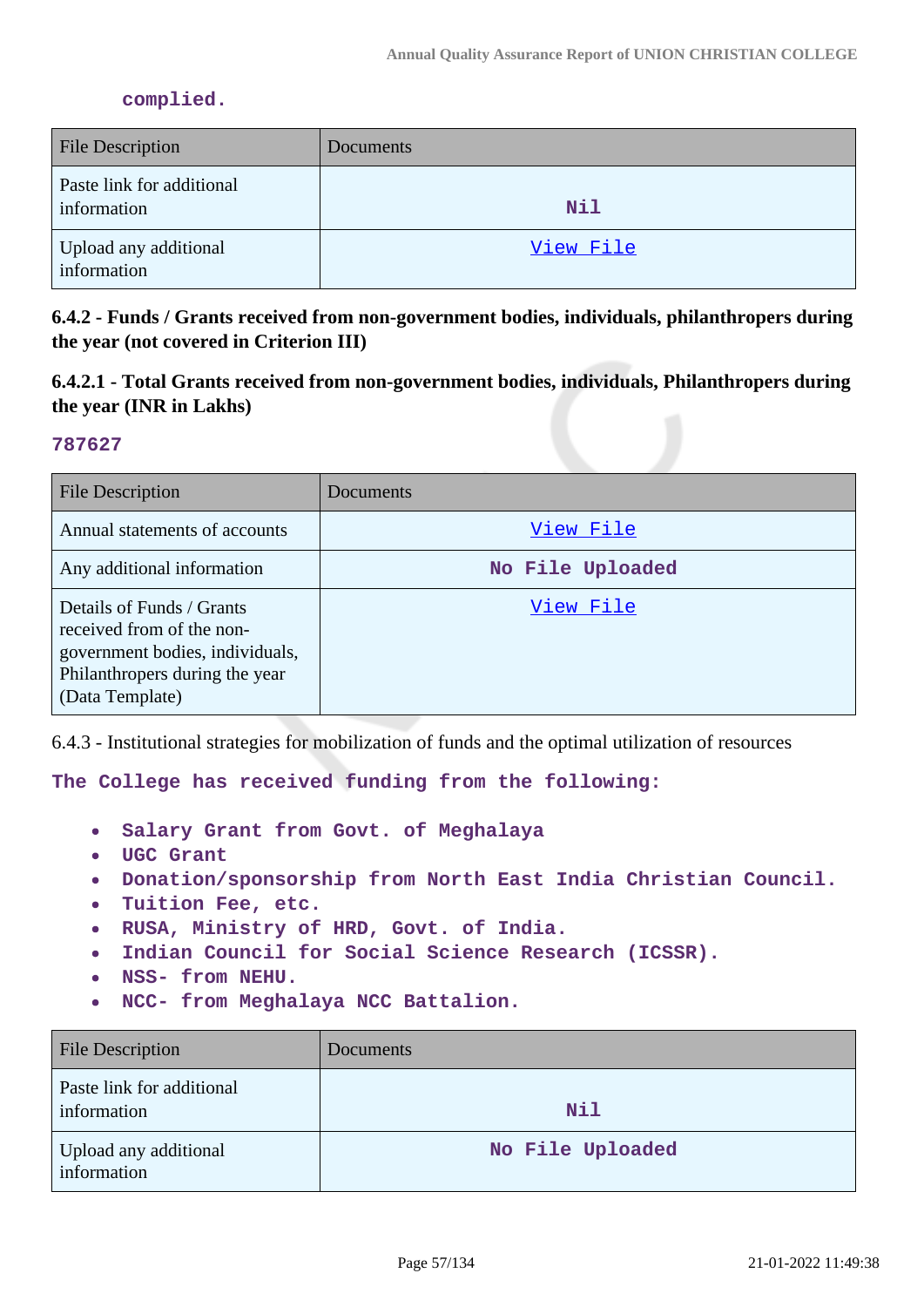## **6.5 - Internal Quality Assurance System**

6.5.1 - Internal Quality Assurance Cell (IQAC) has contributed significantly for institutionalizing the quality assurance strategies and processes

**Commitment to quality has been a maxim of the College since its very inception. The College has constituted the IQAC since from 2005 and which has now become the designated nodal agency for ensuring and providing quality guarantees in academics and administration of college. The IQAC has a diverse composition of alumni, parents, non teaching staff, external experts and students. Quality is ensured by implementing all the guidelines of the University and UGC with regard to academic and administrative matters. For instance the reservation policy, the examination framework, syllabus implementation, recruitment policies are all according to the norms prescribed by the University, UGC and Ministry of Human Resource Development. All recruitments strictly follow UGC and Govt. of Meghalaya norms.**

### **Objectives of IQAC**

**1. Developing and disseminating standards of excellence in pedagogy and institution building.**

**2. Providing a systematized and durable mechanism for conscious and continuing self-evaluation, introspection, and improvement in the overall performance of the College.**

**3. Conceptualizing, plan and implement quality initiatives and regularly evaluating the same.**

**4. Providing a forum for students and alumni to participate in strengthening the academic standards of the institution. The cell shall receive and evaluate feedback from students, parents, alumni, and other stake holders as well as the society at large on an ongoing basis and strive to make quality consciousness an institutional paradigm.**

| <b>File Description</b>                  | Documents        |
|------------------------------------------|------------------|
| Paste link for additional<br>information | <b>Nil</b>       |
| Upload any additional<br>information     | No File Uploaded |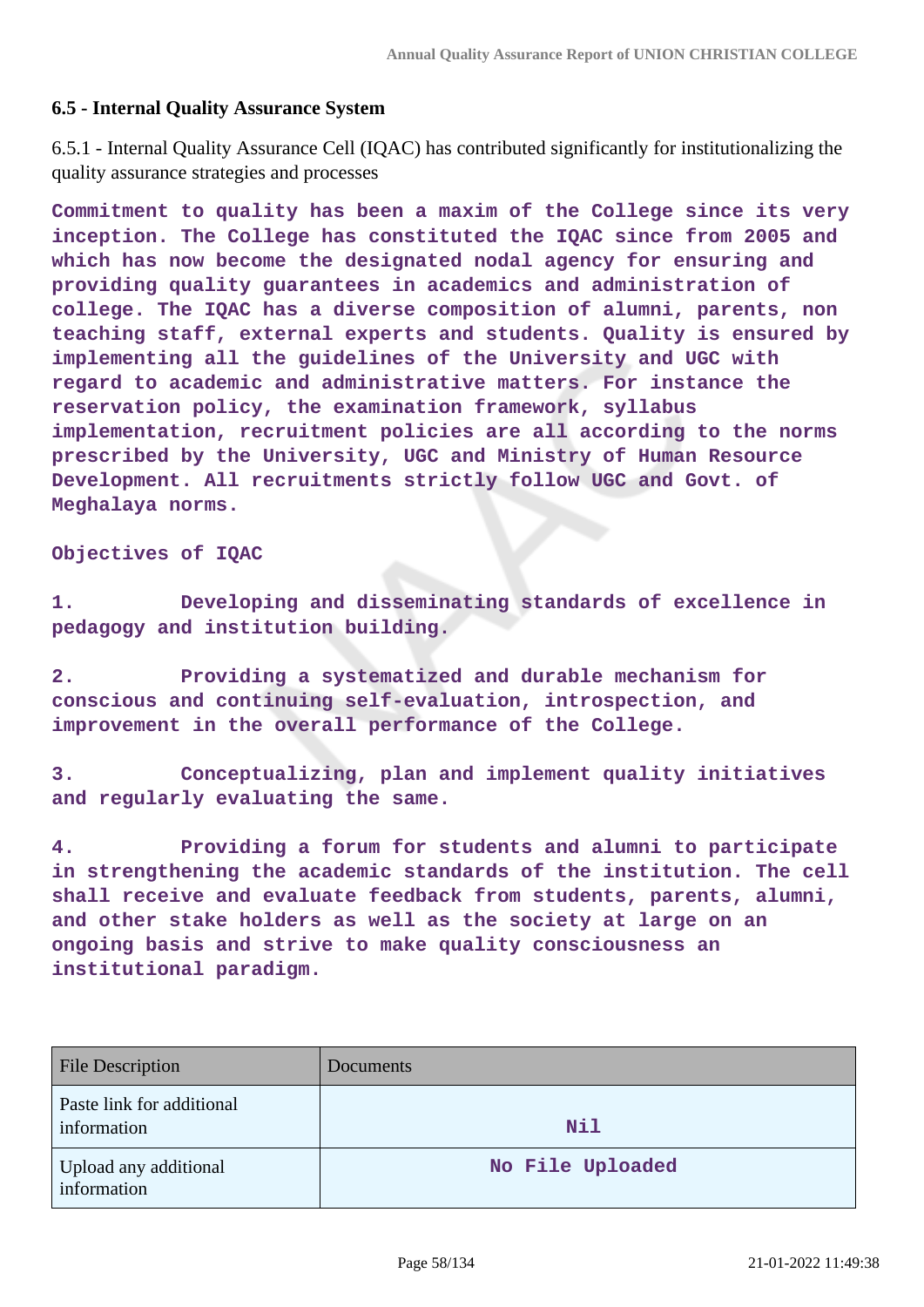6.5.2 - The institution reviews its teaching learning process, structures & methodologies of operations and learning outcomes at periodic intervals through IQAC set up as per norms and recorded the incremental improvement in various activities

- **1. Introduction of new Program: In line with the NAAC Peer Team Recommendations (2012), the College has started a new undergraduate program of Bachelor of Arts in Nutrition in 2014. Two new Courses in Bachelor in Social Work and Bachelor in Home Science will be introducted w.e.f. 2022 subject to approval from the University.**
- **2. Collaborative Linkages with other institutions for teaching and research: In line with the NAAC Peer Team Recommendations (2012), the College has entered in a number of Memorandum of Understanding with other institutions to facilitate whole personality education of the students and to imbibe new ideas within the staffs:**
- **The College has entered into Memorandum of Collaboration with**  $\bullet$ **the United Board for Christian Higher Education in Asia, Hong Kong w.e.f 28th August 2015 for Faculty Development Program abroad, fellowships and scholarship in Asian Universities and research.**
- **The College has also entered into an MoU with Bishop Heber**  $\bullet$ **College (Autonmous), Trichi in 2014 to facilitate faculty exchange programs and joint research works between the institutions.**
- **The College is collaborating with the United States-India**  $\bullet$ **Education Foundation (USIEF) for the Fulbright Specialist Program on the topic- Social Forestry, under the Departments of Botany and Zoology.**
- **1. Interdepartmental Linkages for Interdisciplinary teaching and research: In line with the NAAC Peer Team Recommendations (2012), the College has started:**
- **A Science Society in 2014 to facilitate interdisciplinary research within the Science Disciplines.**
- **An Interdisciplinary Journal for the Arts Disciplines was**  $\bullet$ **instituted in 2016 to promote research culture among the staffs in the College.**
- **An Interdisciplinary Fulbright Specialist Program on the topic- Social Forestry is being conducted jointly by the Departments of Botany and Zoology.**
- **A Joint National Seminar on "Recent Advancements in Science and Technology" was organized by the Science Depts. in 2019**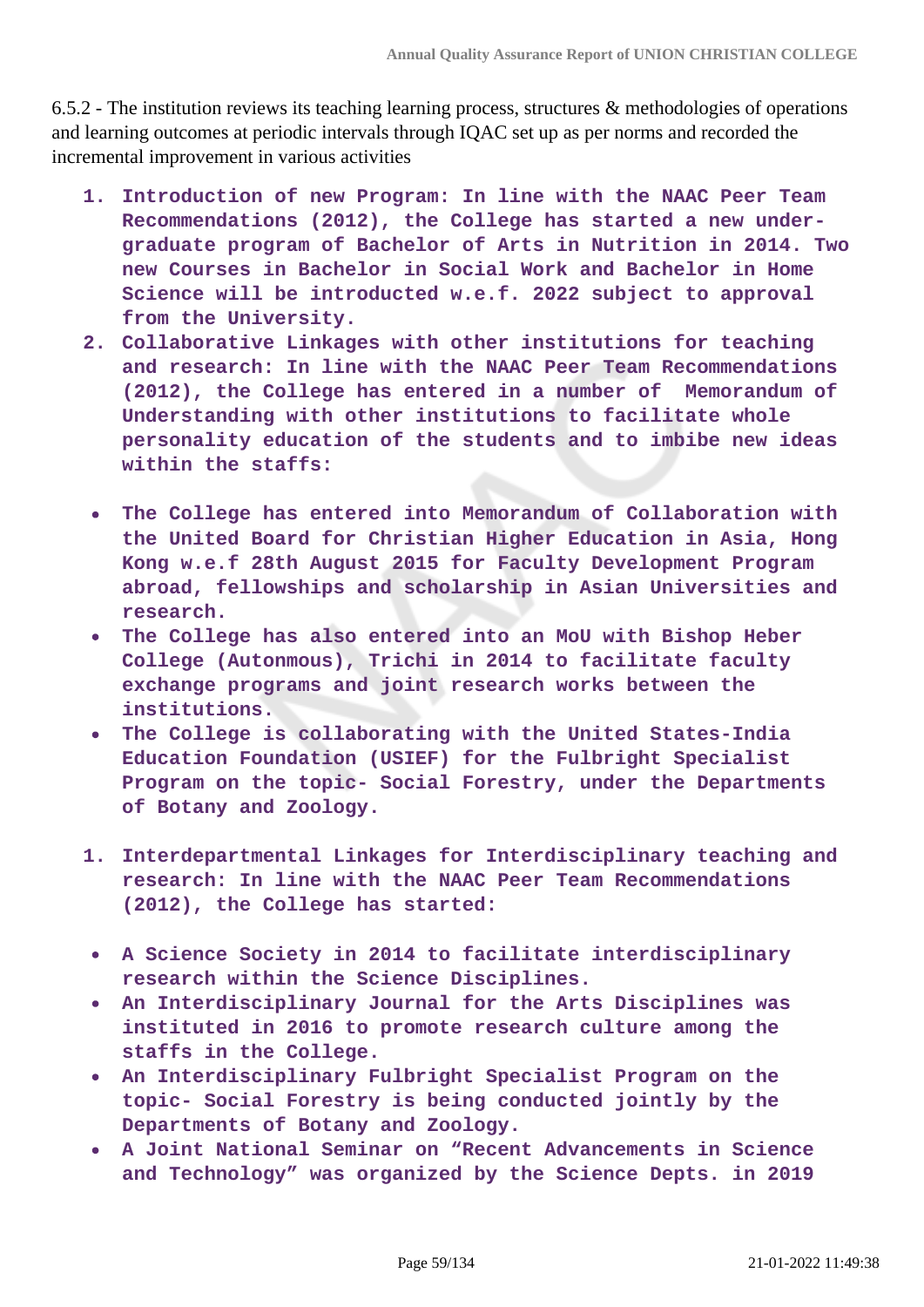**1. Research Activities and Organisation of Seminar/Conferences. In line with the NAAC Peer Team Recommendations (2012), the College has initiated steps for an active research environment as evident from the following research works conducted by the faculties and seminars organized:**

**Faculty who are currently doing their Doctoral studies:**

**1. Mr. Banshaikupar L. Mawlong, Dept of Political Science, Under North Eastern Hill University**

| <b>File Description</b>                  | Documents  |
|------------------------------------------|------------|
| Paste link for additional<br>information | <b>Nil</b> |
| Upload any additional<br>information     | View File  |

**6.5.3 - Quality assurance initiatives of the institution include: Regular meeting of Internal Quality Assurance Cell (IQAC); Feedback collected, analyzed and used for improvements Collaborative quality initiatives with other institution(s) Participation in NIRF any other quality audit recognized by state, national or international agencies (ISO Certification, NBA) C. Any 2 of the above**

| <b>File Description</b>                                                                         | Documents                                 |
|-------------------------------------------------------------------------------------------------|-------------------------------------------|
| Paste web link of Annual reports<br>of Institution                                              | https://www.uccollegemeghalaya.ac.in/igac |
| Upload e-copies of the<br>accreditations and certifications                                     | No File Uploaded                          |
| Upload any additional<br>information                                                            | View File                                 |
| <b>Upload details of Quality</b><br>assurance initiatives of the<br>institution (Data Template) | View File                                 |

# **INSTITUTIONAL VALUES AND BEST PRACTICES**

# **7.1 - Institutional Values and Social Responsibilities**

7.1.1 - Measures initiated by the Institution for the promotion of gender equity during the year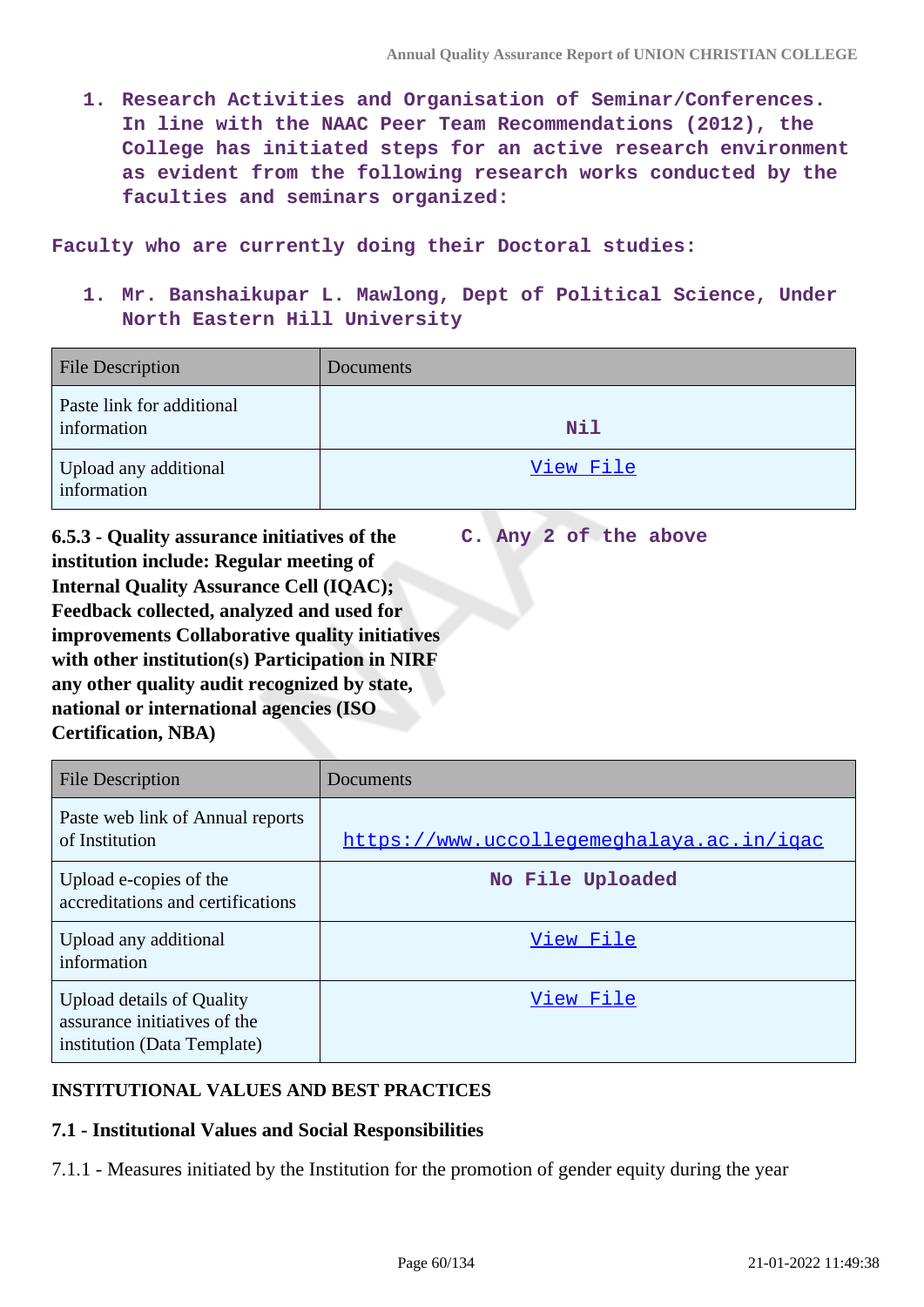**D. Any 1 of the above**

**1. As per Govt. guidelines, the IQAC has instituted two cells- Women Cell and the Anti-Sexual Harassment Cell, for the promotion of Gender Equity in the institution.**

**2. A National Webinar on Women and the spaces they inhabit was organised by the Women Cell, on Decemeber 11, 2020.**

**3. A Special Lecture cum Workshop on Choose to challenge, was organised by the Women Cell on March 8, 2021.**

| <b>File Description</b>                                                                                                                                                                         | Documents                                                                                    |
|-------------------------------------------------------------------------------------------------------------------------------------------------------------------------------------------------|----------------------------------------------------------------------------------------------|
| Annual gender sensitization<br>action plan                                                                                                                                                      | https://www.uccollegemeghalaya.ac.in/public/<br>igac/others/Women%20Cell%20Report_2020-21.pd |
| Specific facilities provided for<br>women in terms of: a. Safety and<br>security b. Counseling c.<br>Common Rooms d. Day care<br>center for young children e. Any<br>other relevant information | Nil                                                                                          |

**7.1.2 - The Institution has facilities for alternate sources of energy and energy conservation measures Solar energy Biogas plant Wheeling to the Grid Sensorbased energy conservation Use of LED bulbs/ power efficient equipment** 

| <b>File Description</b>        | Documents        |
|--------------------------------|------------------|
| Geo tagged Photographs         | View File        |
| Any other relevant information | No File Uploaded |

7.1.3 - Describe the facilities in the Institution for the management of the following types of degradable and non-degradable waste (within 200 words) Solid waste management Liquid waste management Biomedical waste management E-waste management Waste recycling system Hazardous chemicals and radioactive waste management

**Facilities available in the Institution for the management of of degradable and non-degradable waste:**

**1. Solid waste management.**

**- Garbage Bins are installed in almost all prominent places in the**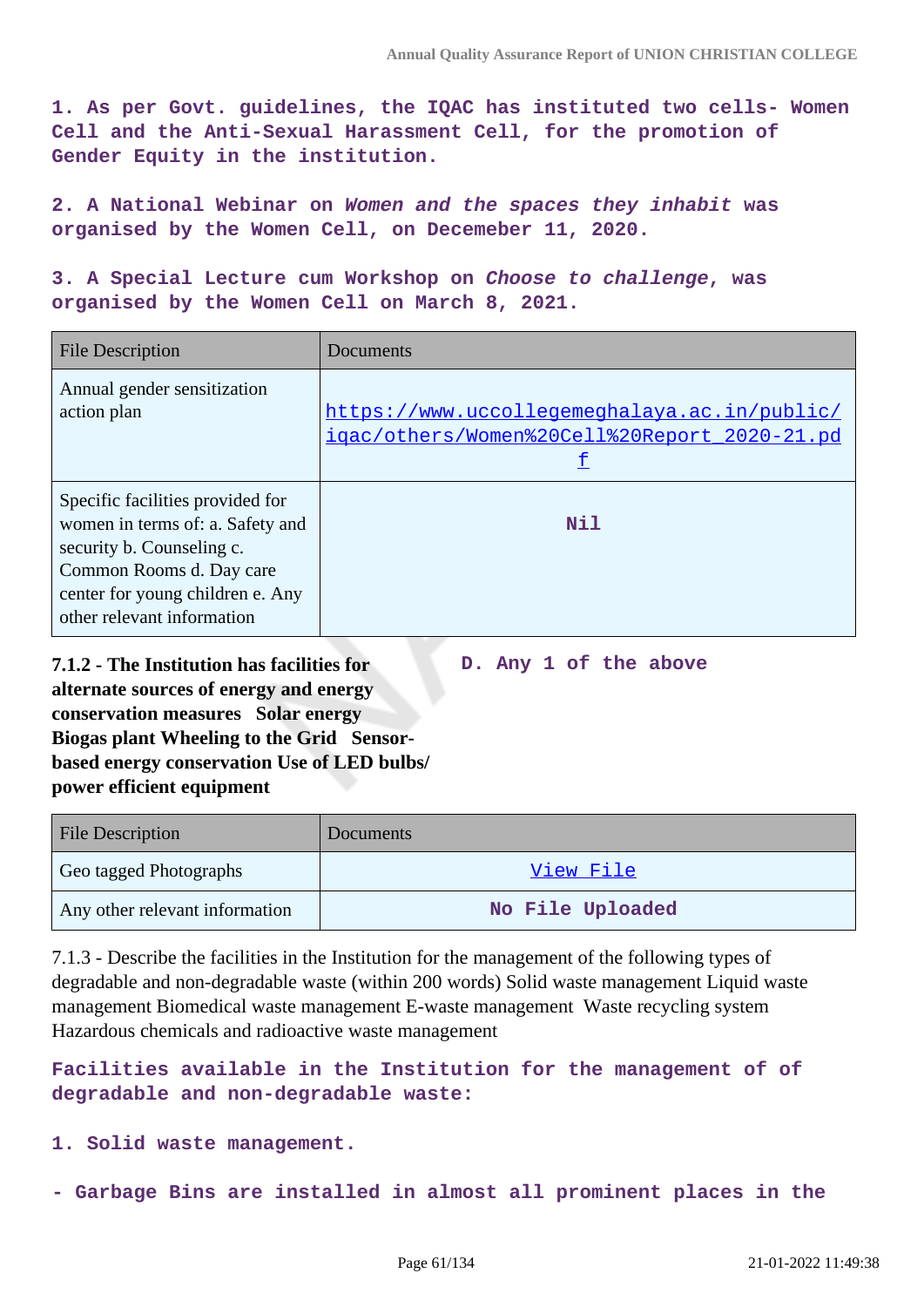**A. Any 4 or All of the above**

#### **campus.**

# **- The Solid Waste from the Classroomsa and Hostels are regularly collected and disposed off in the open Landfill of the College.**

| <b>File Description</b>                                                                      | Documents        |
|----------------------------------------------------------------------------------------------|------------------|
| Relevant documents like<br>agreements/MoUs with<br>Government and other approved<br>agencies | No File Uploaded |
| Geo tagged photographs of the<br>facilities                                                  | Nil              |
| Any other relevant information                                                               | View File        |

**7.1.4 - Water conservation facilities available in the Institution: Rain water harvesting Bore well /Open well recharge Construction of tanks and bunds Waste water recycling Maintenance of water bodies and distribution system in the campus B. Any 3 of the above**

| <b>File Description</b>                              | <b>Documents</b> |
|------------------------------------------------------|------------------|
| Geo tagged photographs / videos<br>of the facilities | View File        |
| Any other relevant information                       | No File Uploaded |

### **7.1.5 - Green campus initiatives include**

# **7.1.5.1 - The institutional initiatives for greening the campus are as follows:**

- 
- **1.Restricted entry of automobiles**
- **2.Use of Bicycles/ Battery powered vehicles**
- **3.Pedestrian Friendly pathways**
- **4.Ban on use of Plastic**
- **5.landscaping with trees and plants**

| <b>File Description</b>                         | <b>Documents</b> |
|-------------------------------------------------|------------------|
| Geo tagged photos / videos of the<br>facilities | View File        |
| Any other relevant documents                    | No File Uploaded |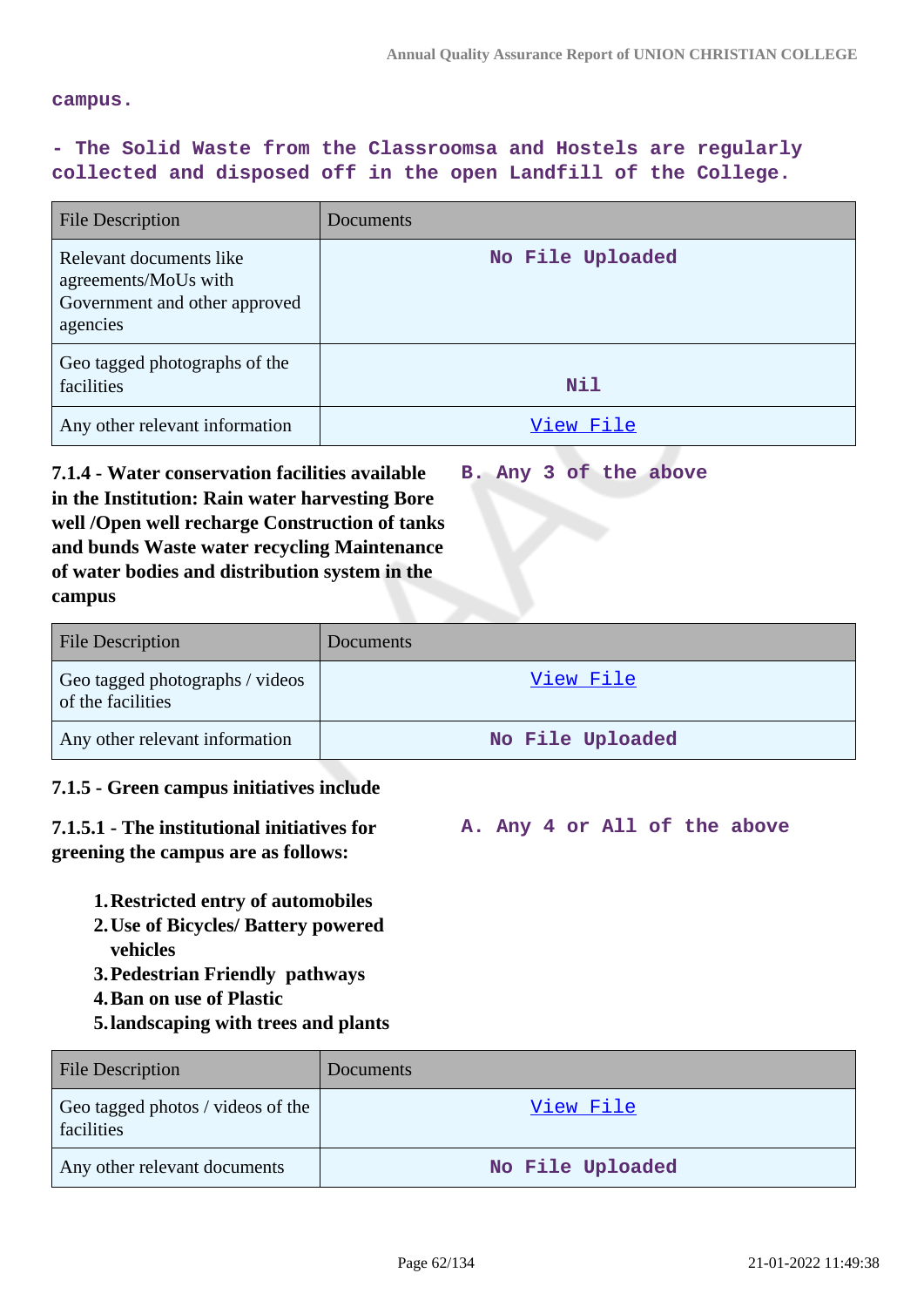**C. Any 2 of the above**

**7.1.6 - Quality audits on environment and energy are regularly undertaken by the institution**

**7.1.6.1 - The institutional environment and energy initiatives are confirmed through the following 1.Green audit 2. Energy audit 3.Environment audit 4.Clean and green campus recognitions/awards 5. Beyond the campus environmental promotional activities D. Any 1 of the above**

File Description Documents Reports on environment and energy audits submitted by the auditing agency [View File](https://assessmentonline.naac.gov.in/storage/app/public/aqar/14817/14817_87_203.pdf) Certification by the auditing agency **No File Uploaded** Certificates of the awards received **No File Uploaded** Any other relevant information **No File Uploaded** 

**7.1.7 - The Institution has disabled-friendly, barrier free environment Built environment with ramps/lifts for easy access to classrooms. Disabled-friendly washrooms Signage including tactile path, lights, display boards and signposts Assistive technology and facilities for persons with disabilities (Divyangjan) accessible website, screenreading software, mechanized equipment 5. Provision for enquiry and information : Human assistance, reader, scribe, soft copies of** reading material, screen reading

| <b>File Description</b>                                                        | Documents        |
|--------------------------------------------------------------------------------|------------------|
| Geo tagged photographs / videos<br>of the facilities                           | View File        |
| Policy documents and<br>information brochures on the<br>support to be provided | No File Uploaded |
| Details of the Software procured<br>for providing the assistance               | No File Uploaded |
| Any other relevant information                                                 | No File Uploaded |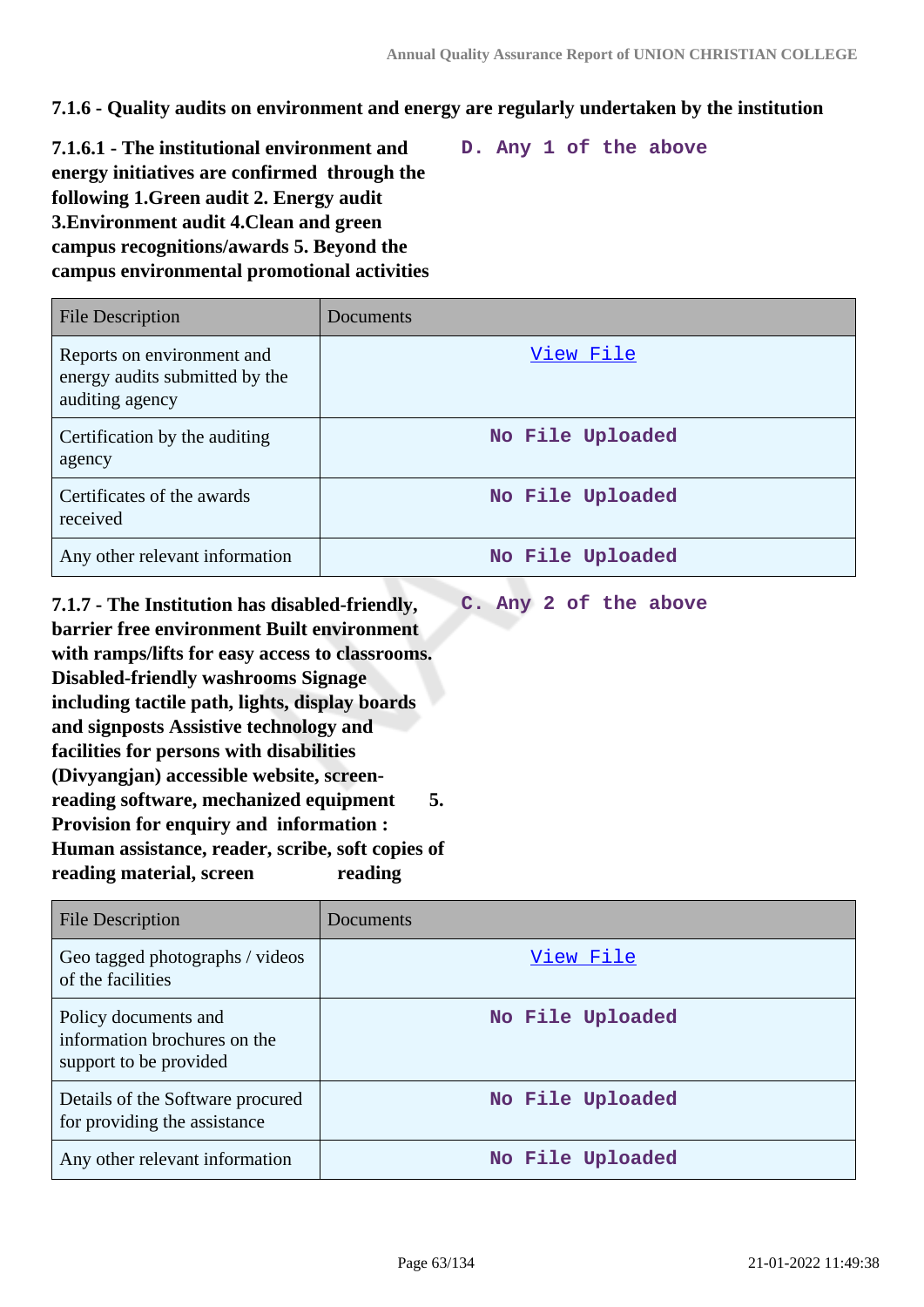7.1.8 - Describe the Institutional efforts/initiatives in providing an inclusive environment i.e., tolerance and harmony towards cultural, regional, linguistic, communal socioeconomic and other diversities (within 200 words).

**The College encouragement towards cultural diversity is best represented in the diversity in its enrollment. At present the College is a replica of Cultural Diversity of -Northeast India catering to the academic needs of the students from the eight states (viz. Meghalaya, Assam, Nagaland, Tripura, Mizoram, Manipur, Arunachal Pradesh and Sikkim) of North-East India. Since 2015 the college also started enrolling students from other countries-Myanmar, Bangladesh, South Africa, Somalia, Zambia and Uganda. Currently the Institution has 63 teaching faculty staff with an enrollment of 891 students during the academic session 2020-21, with 496 male (55 per cent) and 395 female (45 per cent) students. Out of the total students enrolled, 891 (96 %) belong to the Scheduled Tribe category. Majority of the students enrolled in the Institution belong to the most economically impoverished and marginalized group - Scheduled Tribe Category (96%), followed by students belonging to General (1.4 %), SC (0.3%) and OBC (2%) categories respectively.**

**Cultural programs were organized regularly highlighted the rich cultural diversity of the region and the country as a whole.**

| <b>File Description</b>                                                                                                                      | <b>Documents</b> |
|----------------------------------------------------------------------------------------------------------------------------------------------|------------------|
| Supporting documents on the<br>information provided (as<br>reflected in the administrative<br>and academic activities of the<br>Institution) | View File        |
| Any other relevant information                                                                                                               | No File Uploaded |

7.1.9 - Sensitization of students and employees of the Institution to the constitutional obligations: values, rights, duties and responsibilities of citizens

**The College through its various cells and units organised regular programs to inculcate a sense of obligations and duties towards the constitutions.**

**1. On 15th August,2020 the NSS Unit conducted two programmes,**

- **Flag Hosting Programme**
- **Fit India programme.**

**2. On 12th March, 2021, the NSS Unit in collaboration with History Department, UCC, organized a daylong Seminar on "Commemoration of**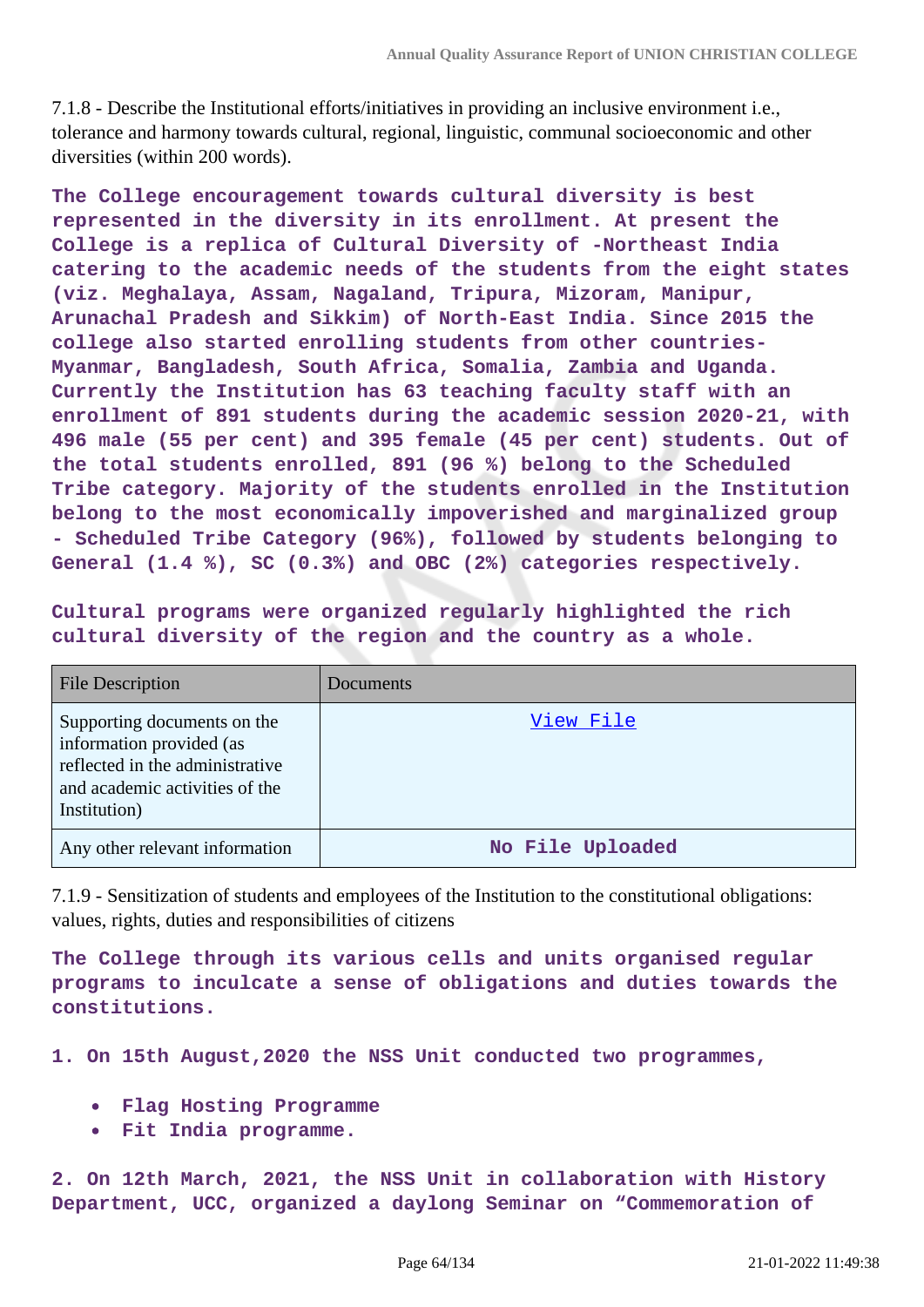**75th Anniversary of India's Freedom Struggle "with the theme 'UNSUNG HEROES' in RUSA Conference hall, where more than 70 NSS Volunteers and teachers participated.**

**3. On 29th March,2021 two programmes were conducted in the college campus where more than 70 NSS Volunteers and two Programme Officer Mr. K. Sarma and Mr. A. B. Kharkongor participated.**

- **Awareness Programme on Covid-19 Protocols**
- **Cleaning Drive programme.**

**4. From 17/05/2021 to 21/05/2021 Programme officers and NSS volunteers were busy with the college authority for the Covid 19 vaccination Drive programme where 168 persons (students, staff and family members) were vaccinated in Umsning PHC, RiBhoi District.**

**5. On 18/06/2021 the College conducted a Tree Plantation programme where 20 NSS volunteers and 18 staff members including Programme officer were present. That day we planted 180 saplings in the college campus.**

**6. On 21/06/2021 "International Yoga Day" was conducted with a theme "Yoga at home Programme" where many staff members and volunteers participated from their respective home.**

**7. On 26/06/2021 the NSS Unit conducted "International Day Against Drug Abuse and Illicit Trafficking programme" in the college campus where 25 NSS volunteers participated.**

| <b>File Description</b>                                                                                    | <b>Documents</b> |
|------------------------------------------------------------------------------------------------------------|------------------|
| Details of activities that inculcate<br>values; necessary to render<br>students in to responsible citizens | View File        |
| Any other relevant information                                                                             | No File Uploaded |

**7.1.10 - The Institution has a prescribed code A. All of the above of conduct for students, teachers, administrators and other staff and conducts periodic programmes in this regard. The Code of Conduct is displayed on the website There is a committee to monitor adherence to the Code of Conduct Institution organizes professional ethics programmes for students, teachers, administrators and other staff 4. Annual awareness programmes on Code of**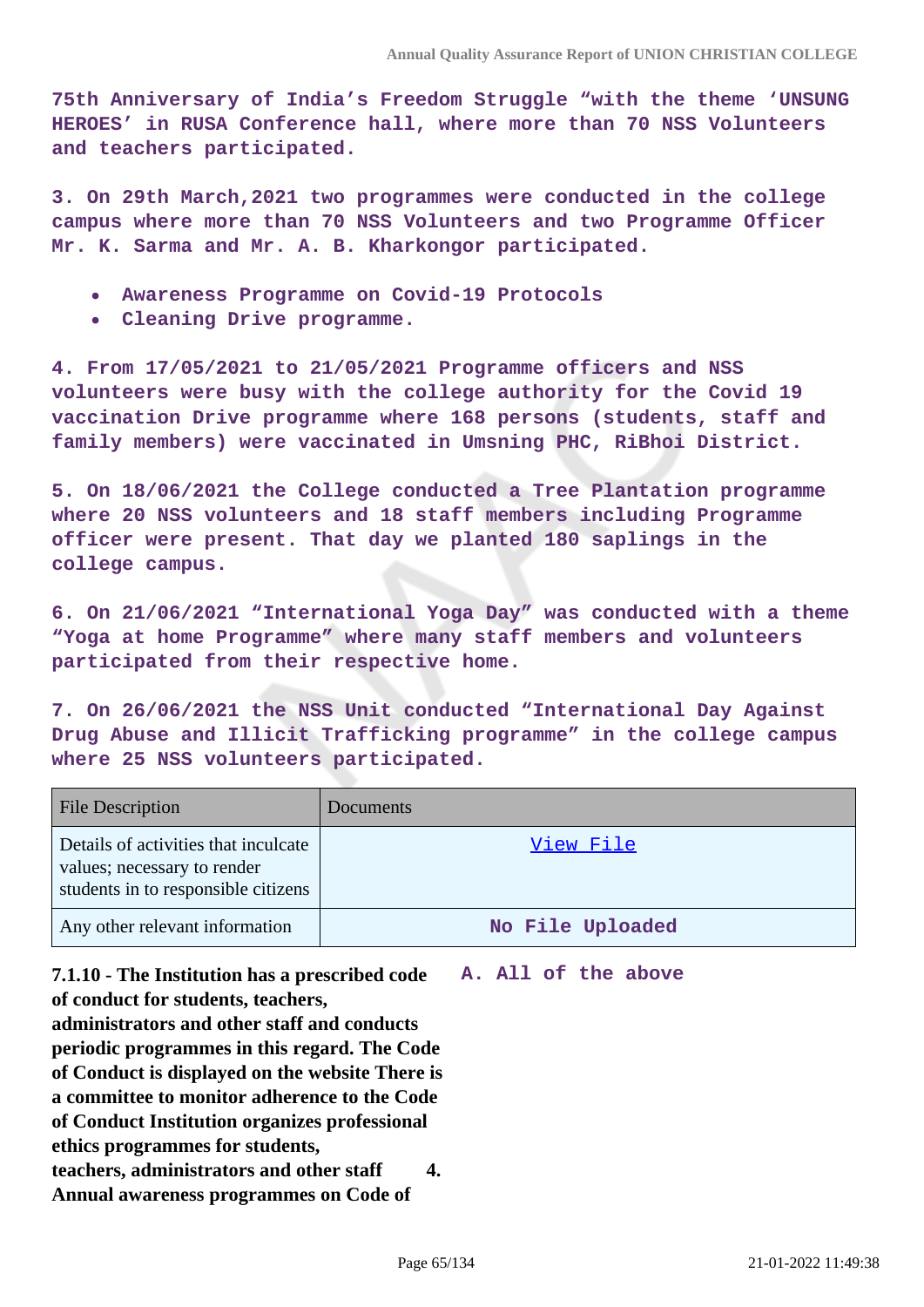# **Conduct are organized**

| <b>File Description</b>                                                                                                                                                                                | Documents        |
|--------------------------------------------------------------------------------------------------------------------------------------------------------------------------------------------------------|------------------|
| Code of ethics policy document                                                                                                                                                                         | View File        |
| Details of the monitoring<br>committee composition and<br>minutes of the committee<br>meeting, number of programmes<br>organized, reports on the various<br>programs etc., in support of the<br>claims | View File        |
| Any other relevant information                                                                                                                                                                         | No File Uploaded |

7.1.11 - Institution celebrates / organizes national and international commemorative days, events and festivals

**The College through its various cells and units organised regular programs to inculcate a sense of obligations and duties towards the constitutions.**

**1. On 15th August,2020 the NSS Unit conducted two programmes,**

- **Flag Hosting Programme**
- **Fit India programme.**

**2. On 12th March, 2021, the NSS Unit in collaboration with History Department, UCC, organized a daylong Seminar on "Commemoration of 75th Anniversary of India's Freedom Struggle "with the theme 'UNSUNG HEROES' in RUSA Conference hall, where more than 70 NSS Volunteers and teachers participated.**

**3. On 18/06/2021 the College conducted a Tree Plantation programme in commemoration of the World Environment Day where 20 NSS volunteers and 18 staff members including Programme officer were present. That day we planted 180 saplings in the college campus.**

**4. On 21/06/2021 "International Yoga Day" was conducted with a theme "Yoga at home Programme" where many staff members and volunteers participated from their respective home.**

**5. On 26/06/2021 the NSS Unit conducted "International Day Against Drug Abuse and Illicit Trafficking programme" in the college campus where 25 NSS volunteers participated.**

**6. In observation of the Internaational Women Day, A Special Lecture**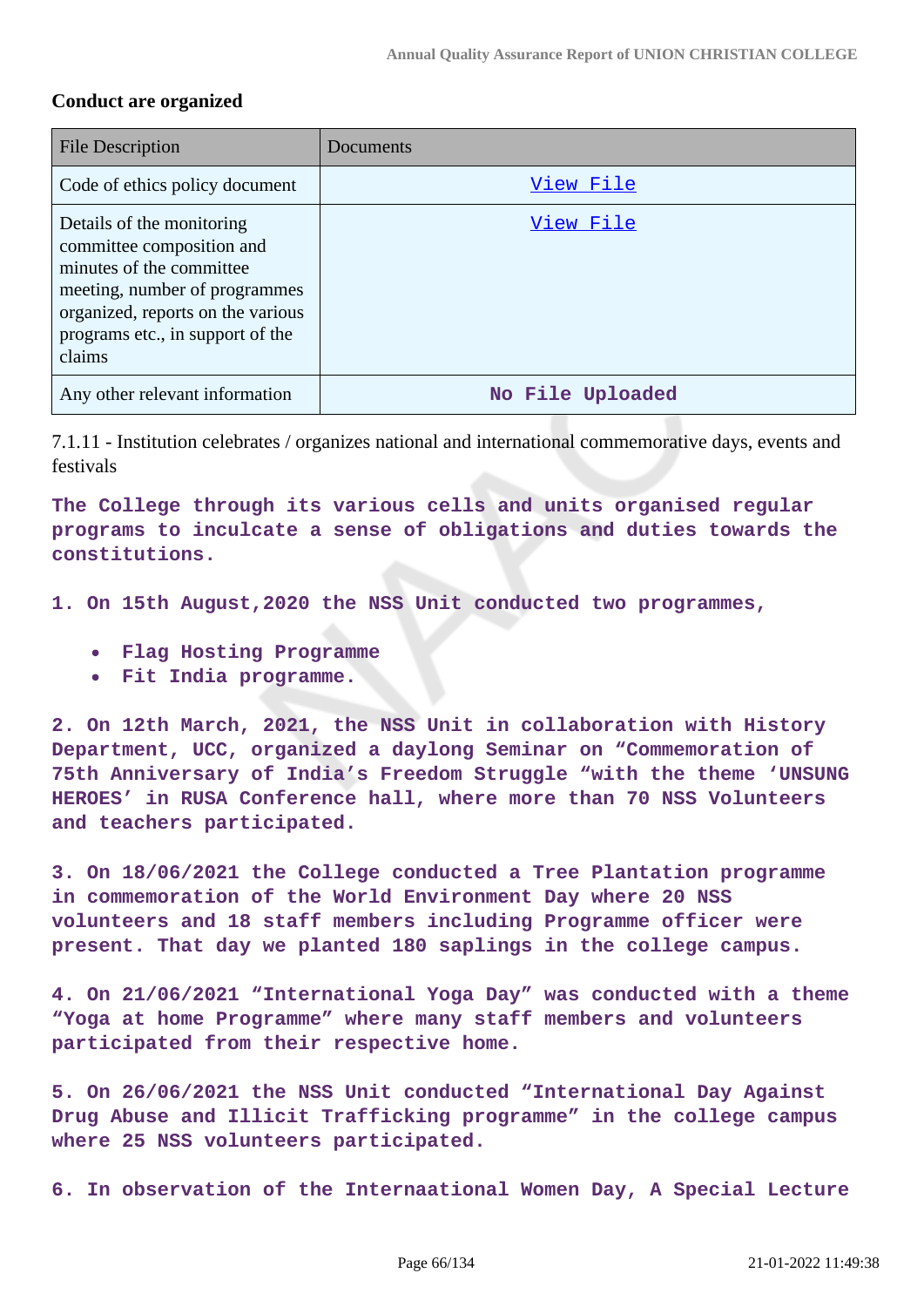**cum Workshop on Choose to challenge, was organised by the Women Cell on March 8, 2021.**

| <b>File Description</b>                                                                         | Documents        |
|-------------------------------------------------------------------------------------------------|------------------|
| Annual report of the celebrations<br>and commemorative events for<br>the last (During the year) | View File        |
| Geo tagged photographs of some<br>of the events                                                 | No File Uploaded |
| Any other relevant information                                                                  | No File Uploaded |

### **7.2 - Best Practices**

7.2.1 - Describe two best practices successfully implemented by the Institution as per NAAC format provided in the Manual.

**- Environment Consciousness Initiative through organisation of Seminars, Workshops, Tree Plantation, Cleaning Drive, Conservation, etc.**

**- Free Studentship and Earn While you Learn Scheme for students coming from economically weak families.**

| <b>File Description</b>                         | <b>Documents</b> |
|-------------------------------------------------|------------------|
| Best practices in the Institutional<br>web site | View File        |
| Any other relevant information                  | No File Uploaded |

## **7.3 - Institutional Distinctiveness**

7.3.1 - Portray the performance of the Institution in one area distinctive to its priority and thrust within 200 words

- **1. Title of the Practice: Environment Consciousness**
- **2. Goal: The following are the important goals of the practice:**
- **To maintain an eco-friendly campus.**  $\bullet$
- **Conservation and preservation of the College's Green**  $\bullet$ **landscape.**
- **To maintain a Clean and healthy campus.**  $\bullet$
- **1. The Context: A beautiful and clean campus. Basic to the educational philosophy of Union Christian College is the insight that the learning environment needs to be both beautiful and clean. The College campus ambience is, hence, in**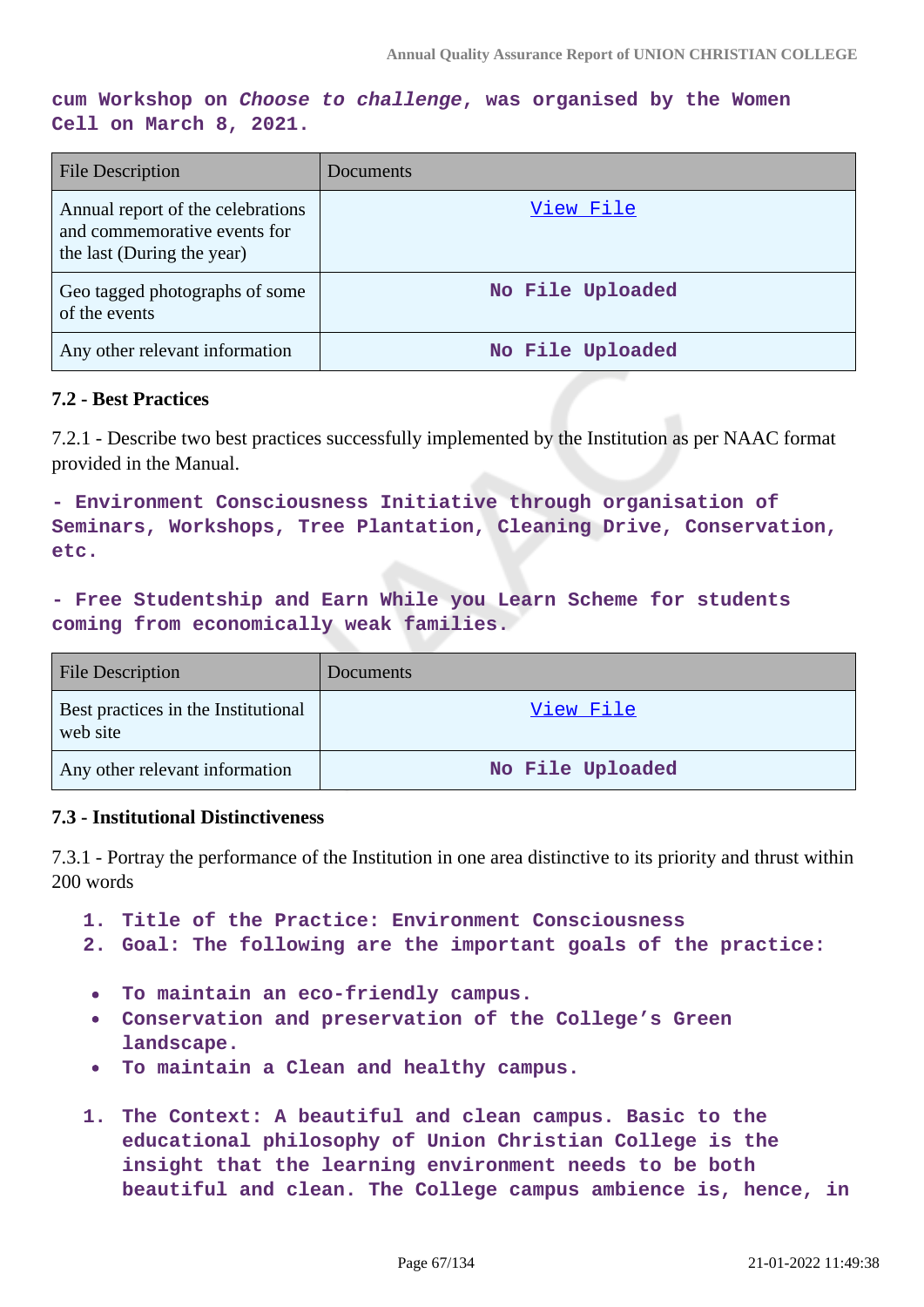**perfect sync with the Prime Minister's Swatch Bharat Abhiyan.**

- **2. The Practice: As part and parcel of the culture of an environment conscious college, the following events are observed and organized:**
- **The NSS Unit regularly conducted Tree Plantation Drive and NSS Camps in neighbouring Villages. The institution plants tree every year to make the campus green. It has conducted campaigns for conservation of and against wastage of water. The NSS volunteers look after the cleanliness of the campus and also participate in campus cleaning programmes. There are a number of litter bins for disposal of waste materials. The student participants were made aware of the importance of the day.**
- **College Annual Cleaning Campaign in the month of August where students and teachers take part.**
- **Hostels Work Project once a week to maintain cleanliness**  $\bullet$ **within the hostels has been a hallmark of the College since its inception till today.**
- **The College has also organized Seminars and Workhop to**  $\bullet$ **sensitize teachers and students on environmental issues.**
- **Green Audit of the Campus was conducted in 2014, 2019-20.**
- **The College has also conducted A Documentation of the Herbal Plant Species in the Herbal Park as part of its Environment Consciousness initiatives.**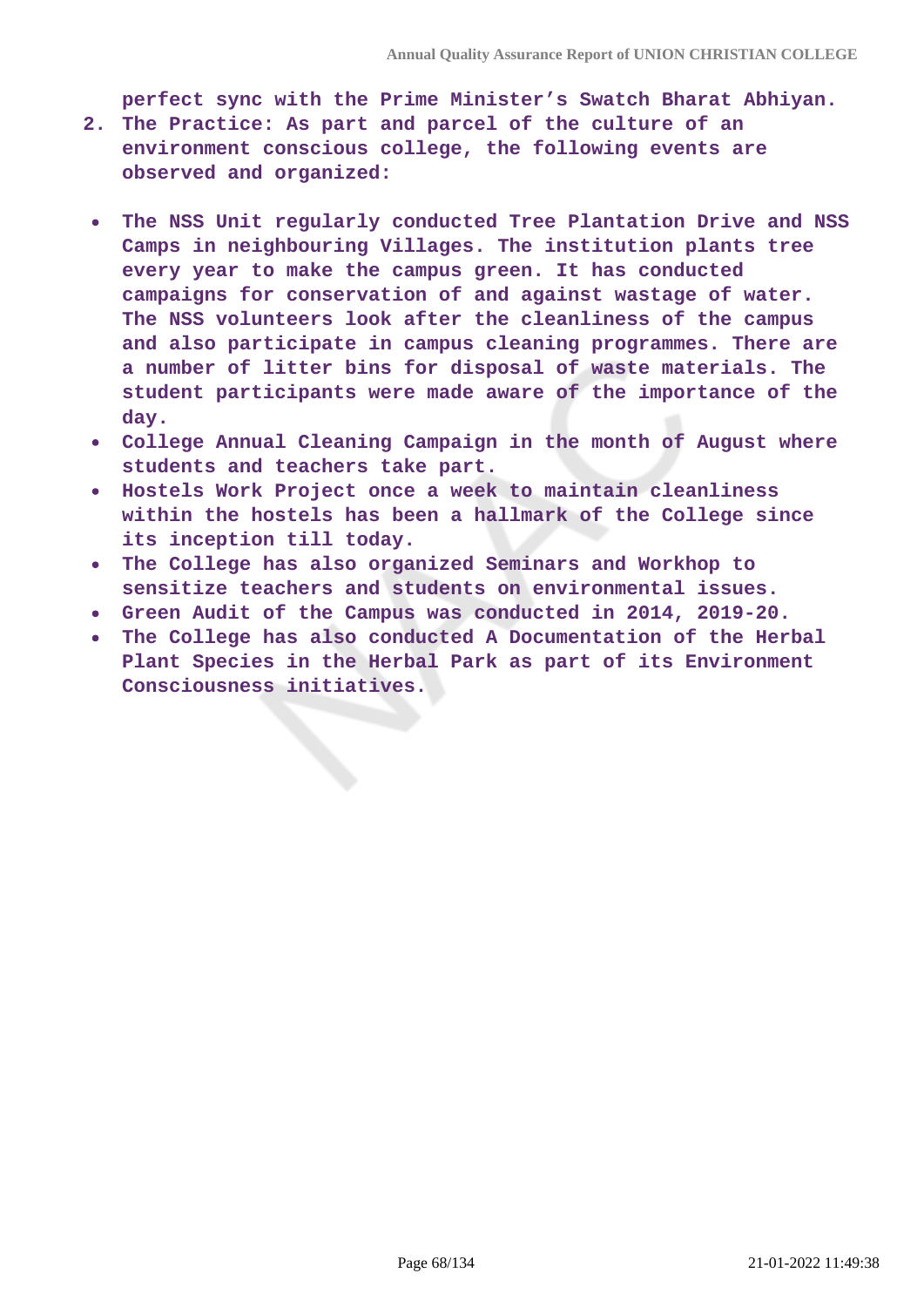# **Part B**

# **CURRICULAR ASPECTS**

# **1.1 - Curricular Planning and Implementation**

1.1.1 - The Institution ensures effective curriculum delivery through a well planned and documented process

- **Union Christian College, being an affiliated college, does not have the freedom to develop its own curriculum. Even so, efforts are made, within the limitations of the prescribed framework, to complement the curriculum wherever felt to be necessary. This task is left to the initiative of departments via Departmental Seminar, Orientation programs, Modular Syllabus and Projects.**
- **Efforts are made to ensure that the curriculum is implemented efficiently and innovatively. This includes a wide variety of things from the recruitment of faculty, work culture, institutional vision, supervision and review through departmental meetings –Student-Faculty-Committee meetings as well as the Principal's meeting with departments. Through a series of research projects and field trips, the students are encouraged to develop a research interest at the undergraduate level.**

| <b>File Description</b>                | Documents        |
|----------------------------------------|------------------|
| Upload relevant supporting<br>document | No File Uploaded |
| Link for Additional information        | Nil              |

1.1.2 - The institution adheres to the academic calendar including for the conduct of Continuous Internal Evaluation (CIE)

**The college follows the curriculum framed by the university. Under the semester system the college fulfilled the timely delivery of the program through Online classes, webinar, workshop, internal evaluation, assignment and project, practical's and experiments are conducted whenever it is feasible in an online mode.**

**The Student Academic Calendar highlighting the evaluation process and other relevant information are published at the beginning of the academic year. The Student Academic calendar is made available to every student at the time of registration. Any**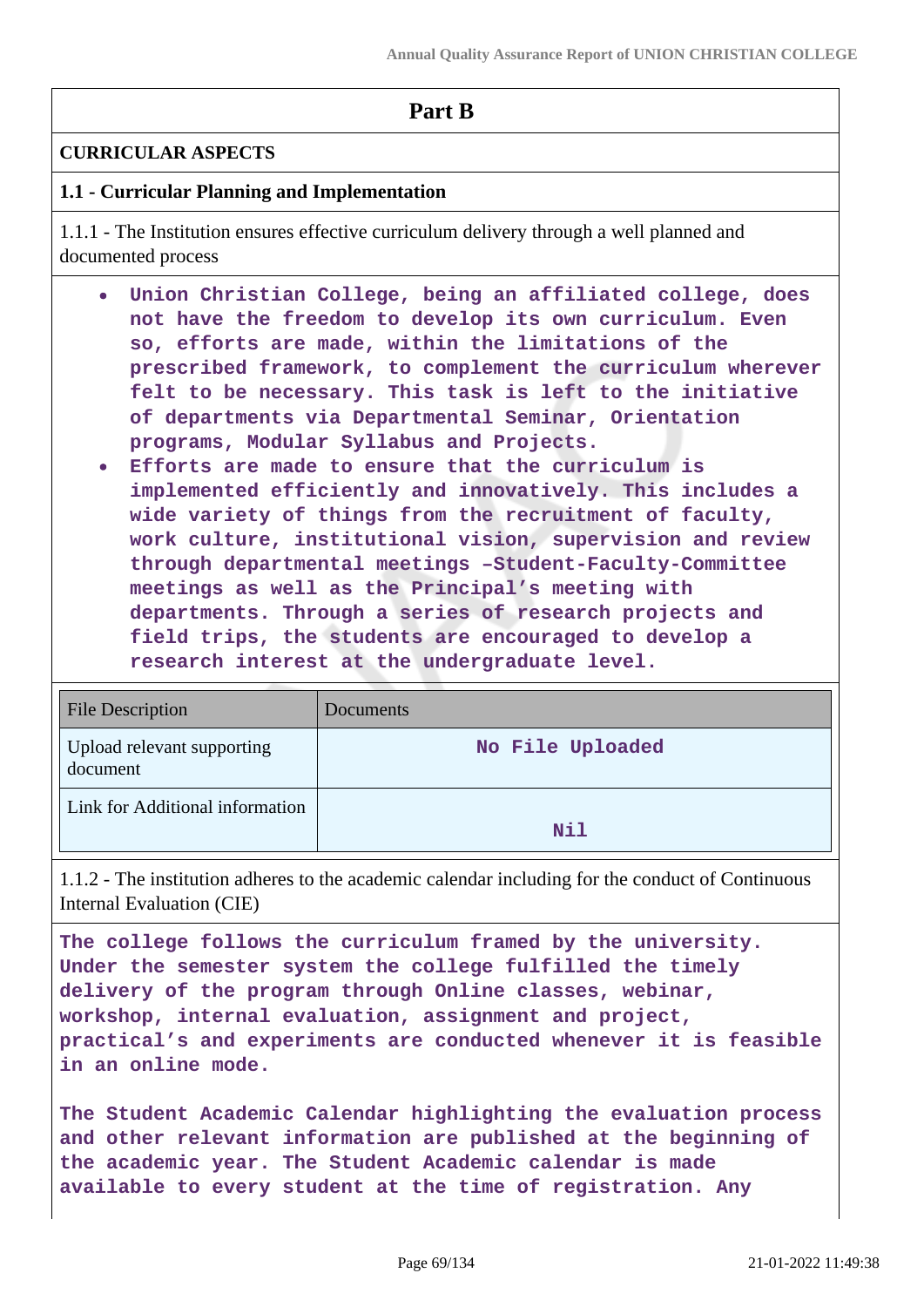**modifications in the evaluation parameters, mode of evaluation, etc are informed to the students by College authorities as and when applicable. The course evaluation process is very transparent and every student is given an opportunity to go through evaluated answer sheets (for internal examinations).**

| <b>File Description</b>                                                                                                                                                                                                                                                                                                                                                                                                                                                                                                                                 | Documents                             |  |
|---------------------------------------------------------------------------------------------------------------------------------------------------------------------------------------------------------------------------------------------------------------------------------------------------------------------------------------------------------------------------------------------------------------------------------------------------------------------------------------------------------------------------------------------------------|---------------------------------------|--|
| Upload relevant supporting<br>documents                                                                                                                                                                                                                                                                                                                                                                                                                                                                                                                 | No File Uploaded                      |  |
| Link for Additional information                                                                                                                                                                                                                                                                                                                                                                                                                                                                                                                         | https://www.uccollegemeghalaya.ac.in/ |  |
| C. Any 2 of the above<br>1.1.3 - Teachers of the Institution participate<br>in following activities related to curriculum<br>development and assessment of the affiliating<br>University and/are represented on the<br>following academic bodies during the year.<br><b>Academic council/BoS of Affiliating</b><br><b>University Setting of question papers for</b><br><b>UG/PG</b> programs Design and Development<br>of Curriculum for Add on/ certificate/<br><b>Diploma Courses Assessment /evaluation</b><br>process of the affiliating University |                                       |  |
| <b>File Description</b>                                                                                                                                                                                                                                                                                                                                                                                                                                                                                                                                 | Documents                             |  |
| Details of participation of<br>teachers in various<br>bodies/activities provided as a<br>response to the metric                                                                                                                                                                                                                                                                                                                                                                                                                                         | View File                             |  |
| Any additional information                                                                                                                                                                                                                                                                                                                                                                                                                                                                                                                              | No File Uploaded                      |  |
| 1.2 - Academic Flexibility                                                                                                                                                                                                                                                                                                                                                                                                                                                                                                                              |                                       |  |
| 1.2.1 - Number of Programmes in which Choice Based Credit System (CBCS)/ elective<br>course system has been implemented                                                                                                                                                                                                                                                                                                                                                                                                                                 |                                       |  |
| 1.2.1.1 - Number of Programmes in which CBCS/ Elective course system implemented                                                                                                                                                                                                                                                                                                                                                                                                                                                                        |                                       |  |

**14**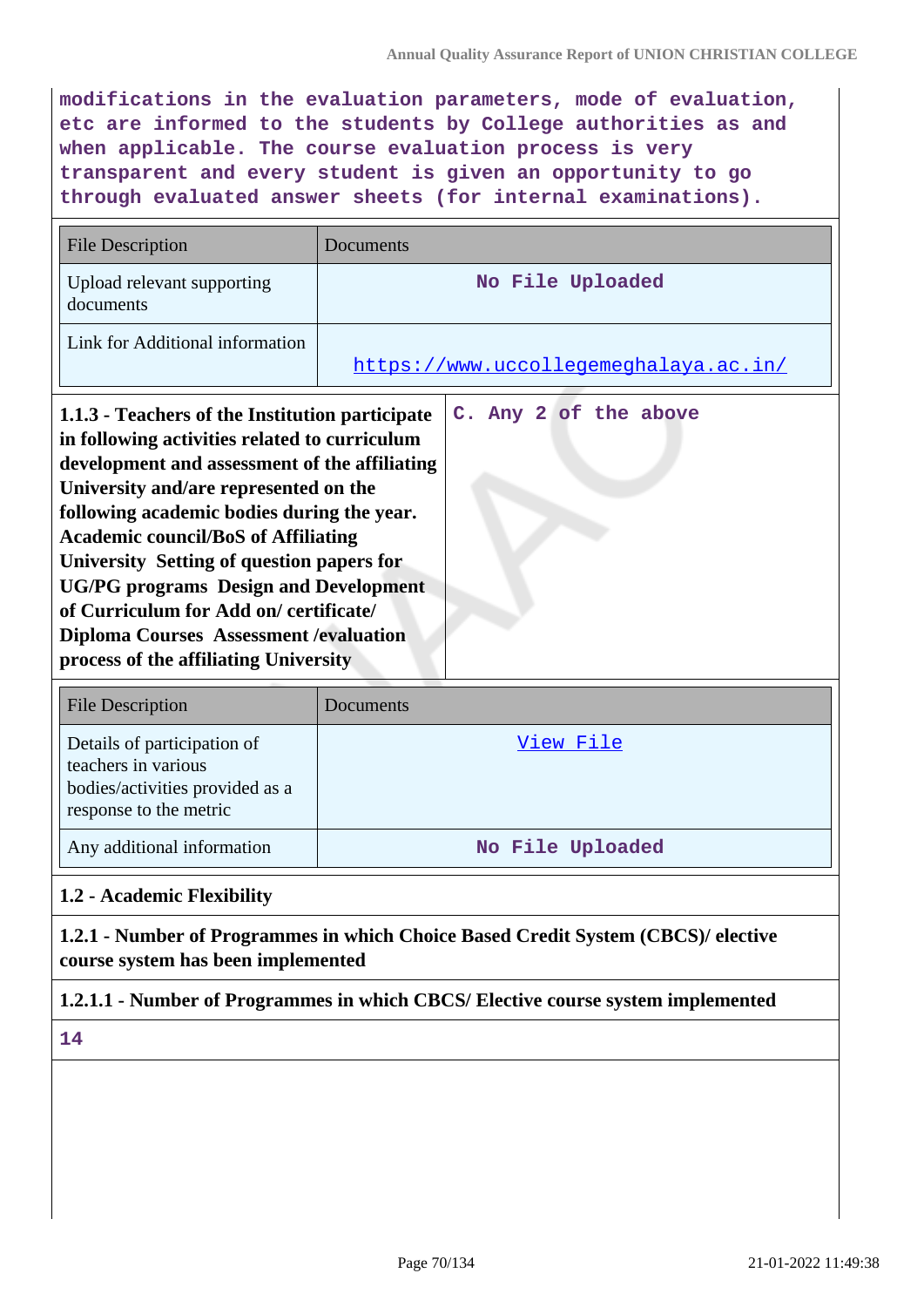| <b>File Description</b>                                    | Documents        |
|------------------------------------------------------------|------------------|
| Any additional information                                 | No File Uploaded |
| Minutes of relevant Academic<br>Council/BOS meetings       | No File Uploaded |
| Institutional data in prescribed<br>format (Data Template) | View File        |

# **1.2.2 - Number of Add on /Certificate programs offered during the year**

**1.2.2.1 - How many Add on /Certificate programs are added during the year. Data requirement for year: (As per Data Template)**

**0**

| <b>File Description</b>                                                       | Documents        |
|-------------------------------------------------------------------------------|------------------|
| Any additional information                                                    | No File Uploaded |
| Brochure or any other<br>document relating to Add on<br>/Certificate programs | No File Uploaded |
| List of Add on /Certificate<br>programs (Data Template)                       | No File Uploaded |

# **1.2.3 - Number of students enrolled in Certificate/ Add-on programs as against the total number of students during the year**

**0**

# **1.2.3.1 - Number of students enrolled in subject related Certificate or Add-on programs during the year**

**0**

| File Description                                                                          | Documents        |
|-------------------------------------------------------------------------------------------|------------------|
| Any additional information                                                                | No File Uploaded |
| Details of the students enrolled<br>in Subjects related to<br>certificate/Add-on programs | No File Uploaded |

# **1.3 - Curriculum Enrichment**

1.3.1 - Institution integrates crosscutting issues relevant to Professional Ethics, Gender, Human Values, Environment and Sustainability into the Curriculum

# **1. Department of Chemistry organised a National Level Webinar on "Recent Advances in Nanomaterials Based Pesticides**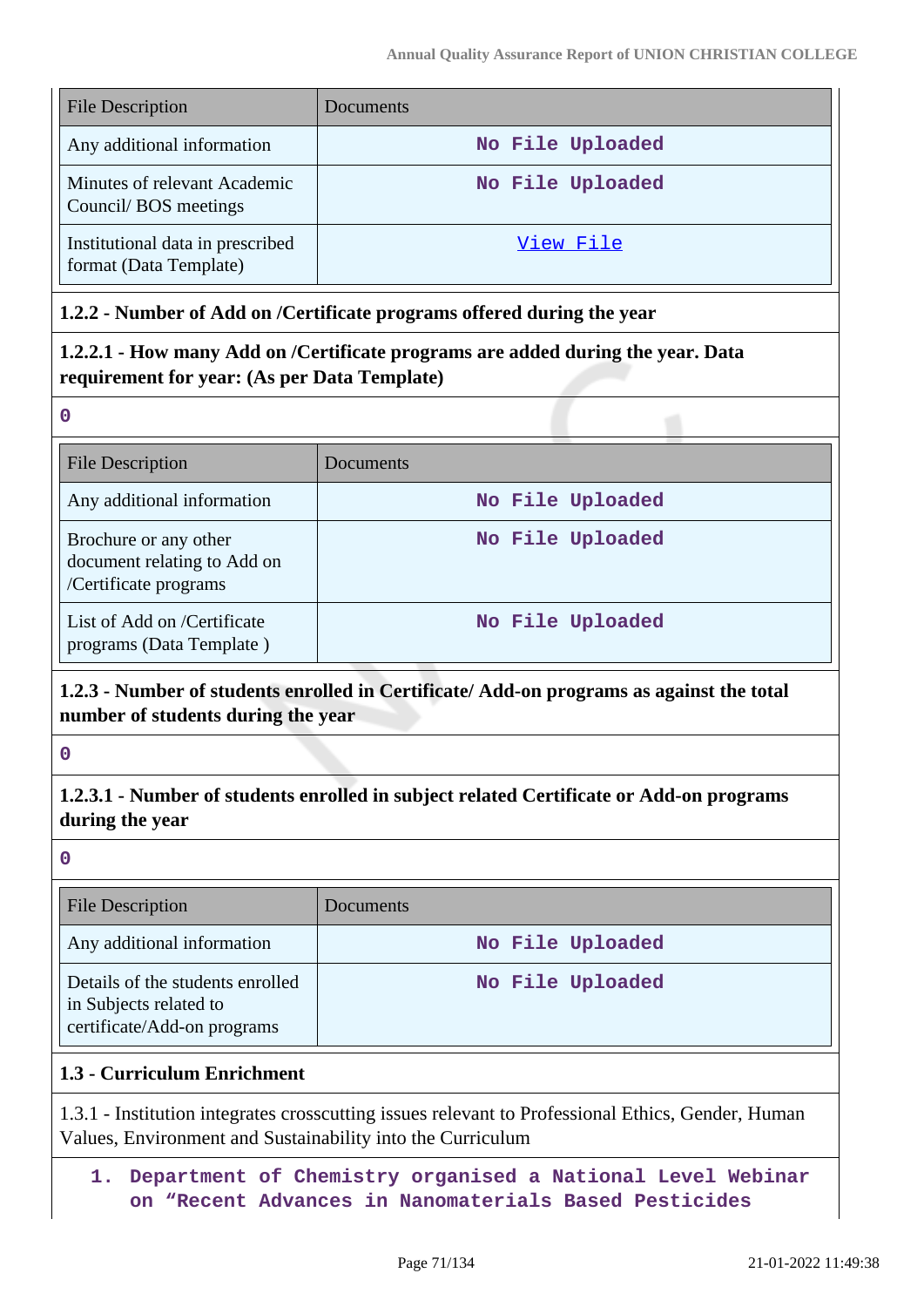**Sensor" on 04.12.2020, where, Dr. N. Vasimalai, Assistant Professor Dept. of Chemistry, B. S. Abdur Rahman Crescent Institute of Science and Technology, Chennai were the Resource Person**

- **2. Department of Geography organised an International Webinar Climate Change and Agriculture in North East India on 07.01.2021, where, Dr. Bremly W B Lyngdoh, Founder and CEO of Worldview ImpactCo-Founder of Global Youth Action Network were the Resource Person**
- **3. Department of Economics Dept & Commerce Dept, in Collaboration Agency- ICAI, Kolkata. a National Webinar on Sustainable Development: Battling Environmental Problems through Systematic Lockdown on 16.01.2021, where, Prof. Utpal Kumar De (Economics Dept.,NEHU) CA Rajendra Kumar Vyas (ICAI) Prof Abhik Gupta (Assam University) CA Hari Ram Agarwal (ICAI) were the Resource Person**
- **4. Dept. of History organised Webinar Lecture Series on "Exploring New Dynamics and Methodologies in the Studies of History' 14.12.2020,19.12.2020, 11.01.2021, 18.01.2021, 22.01.2021 & 05.02.2021, where Dr. Danny Burke, National university of Ireland Dr. Tejas Madan Garge, Director, Directorate of Archaeology and Museum, Maharashtra Prof. Rajib Handique, Deptt. History, Guwahati University Ms. Pallavee Gokhale, Research Fellow at the Indian Institute of Science Education and Research, Pune Dr. Binayak Dutta, Deptt. Of Hidstory NEHU. Prof. Banrida. T. Langstieh, Deptt. Anthropology, NEHU were the Resource person.**
- **5. Dept. of History organised International Webinar on "The Austro-Asiatic and The Trans Himalayan Language" on 12.02.2021, where, Prof. George Van Driem, University of Bern, Netherland were the Resource Person**
- **6. Dept. of History in Collaboration with NSS Unit Commemoration of 75th Anniversary of India's Freedom Struggle on 12.03.2021 where Mr. R.S. Wahlang, Mr. A.B.S KharkongorMrs. P. Kharsyntiew, were the Resource Person**
- **7. Physics Dept. organised National Webinar On "Wireless Communication & 5G" on 30.01.2021 where Prof. Ratnajit Bhattacharjee, Dept. of Electronics and Engineering , IIT Guwahati. were the Resource Person**
- **8. Webinar On Cancer Prevention and Healthy Lifestyle Time: Sep 30, 2020, 11:00 AM in collaboration with Sanjeevani Life Beyond Cancer (SLBC)**
- **9. Women Cell, Union Christian College organised a National Webinar/ Women and the spaces they inhabit on 11/12/2020 10.00 A.M. to 4.30 P.M where Prof. Esther Syiem Deptt of English, NEHU Shillong Dr. Pushpesh Kumar Deptt of**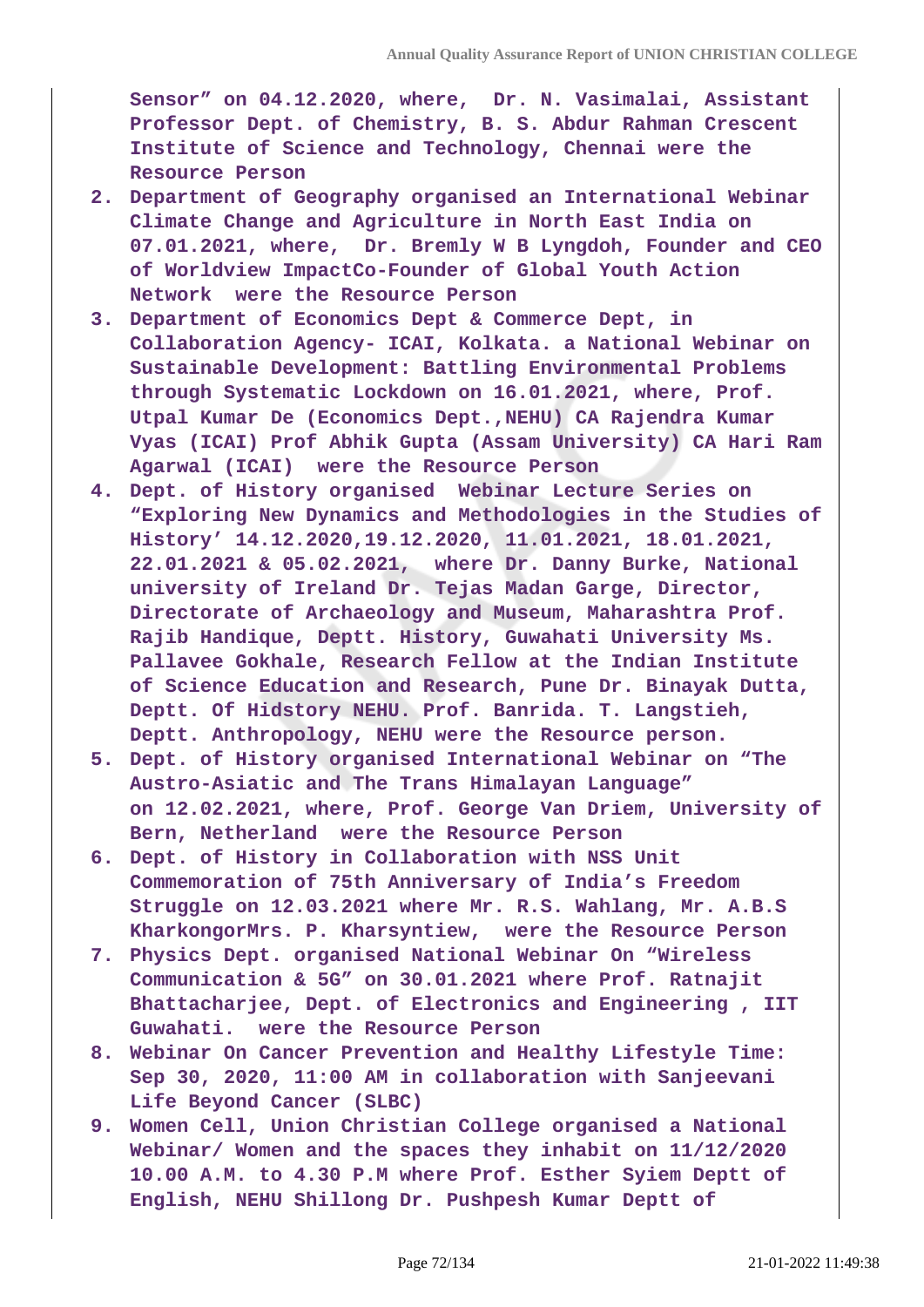**Sociology, University of Hyderabad Smt. Anindita Ghosh Deptt of English, University of Delhi Dr. Doma T. Bhutia Additional Advocate General, Sikkim were the Resource Person along with the following PANNELIST Smt. Janessaline M. Pyngrope, Rev. Kyrsoibor Pyrtuh, DR.Namami Sharma, Dr. Gracious M. temsen, Dr. Anjali Das, Smt. Supriya Das (IPS), Smt. WeidamonKharnaior**

**10. Women Cell, Union Christian College observed International Women's Day on March 8 2021 Resource Person where Ms. Ibansiewdor Lyngdoh, Asst. Professor, Economics Dept, Ms. Longnam Kharpuri, Asst, Professor, English Dept, Ms. Phidariing Kharsyntiew, ANO NCC Girls' Battalion, UCC, Ms. B. R. Lyngdoh, Convenor, Women Cell, UCC were the Resourse Person**

| <b>File Description</b>                                                                                                                                                   | Documents        |
|---------------------------------------------------------------------------------------------------------------------------------------------------------------------------|------------------|
| Any additional information                                                                                                                                                | No File Uploaded |
| Upload the list and description<br>of courses which address the<br>Professional Ethics, Gender,<br>Human Values, Environment<br>and Sustainability into the<br>Curriculum | View File        |

## **1.3.2 - Number of courses that include experiential learning through project work/field work/internship during the year**

**5**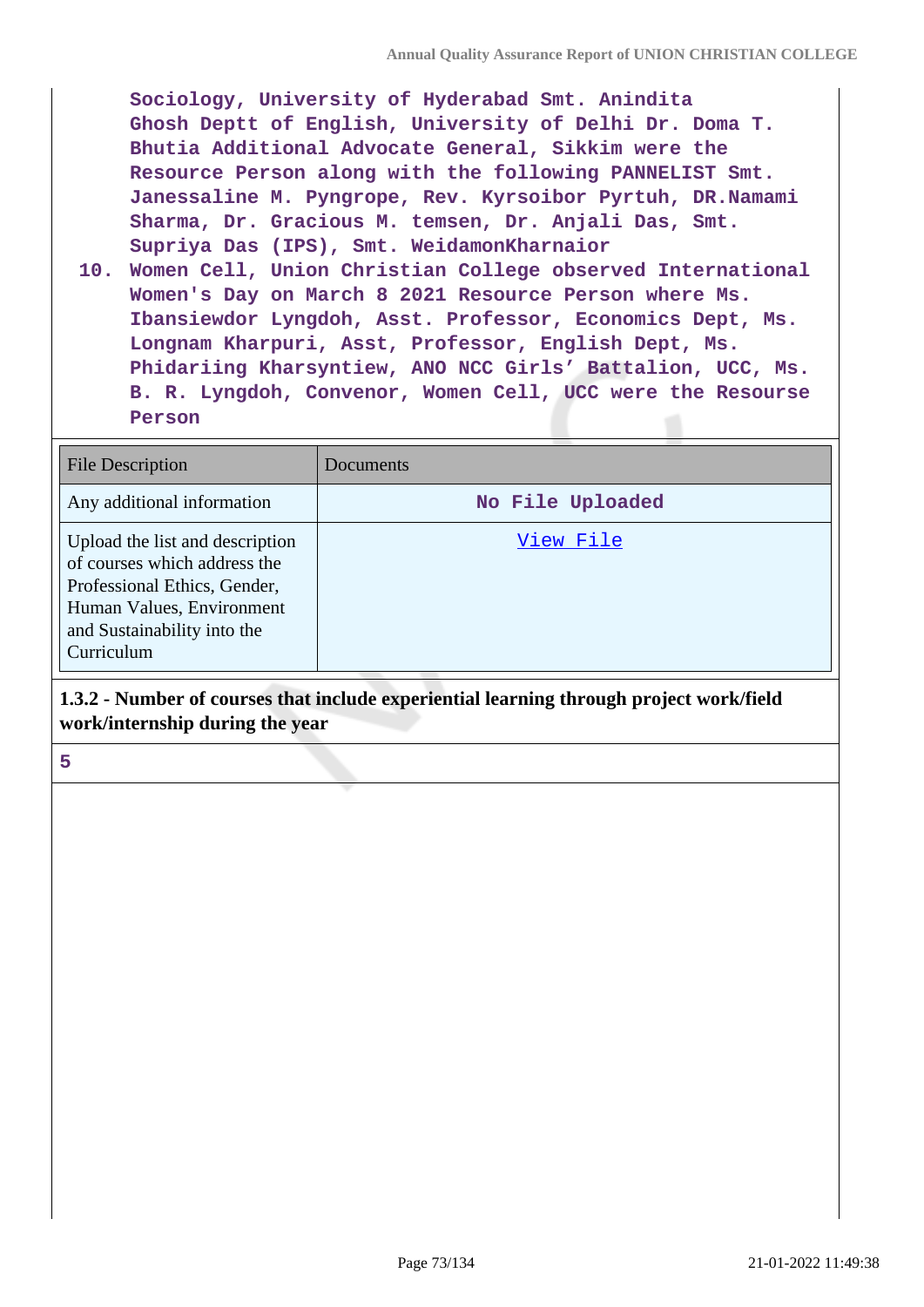| <b>File Description</b>                                                                                                     | Documents        |
|-----------------------------------------------------------------------------------------------------------------------------|------------------|
| Any additional information                                                                                                  | No File Uploaded |
| Programme / Curriculum/<br>Syllabus of the courses                                                                          | <u>View File</u> |
| Minutes of the Boards of<br>Studies/Academic Council<br>meetings with approvals for<br>these courses                        | No File Uploaded |
| MoU's with relevant<br>organizations for these courses,<br>if any                                                           | No File Uploaded |
| Number of courses that include<br>experiential learning through<br>project work/field<br>work/internship (Data<br>Template) | View File        |

## **1.3.3 - Number of students undertaking project work/field work/ internships**

**107**

| <b>File Description</b>                                                                                             | Documents        |
|---------------------------------------------------------------------------------------------------------------------|------------------|
| Any additional information                                                                                          | No File Uploaded |
| List of programmes and number<br>of students undertaking project<br>work/field work//internships<br>(Data Template) | View File        |

## **1.4 - Feedback System**

| 1.4.1 - Institution obtains feedback on the     |  |  | C. Any 2 of the above |
|-------------------------------------------------|--|--|-----------------------|
| syllabus and its transaction at the institution |  |  |                       |
| from the following stakeholders Students        |  |  |                       |
| <b>Teachers Employers Alumni</b>                |  |  |                       |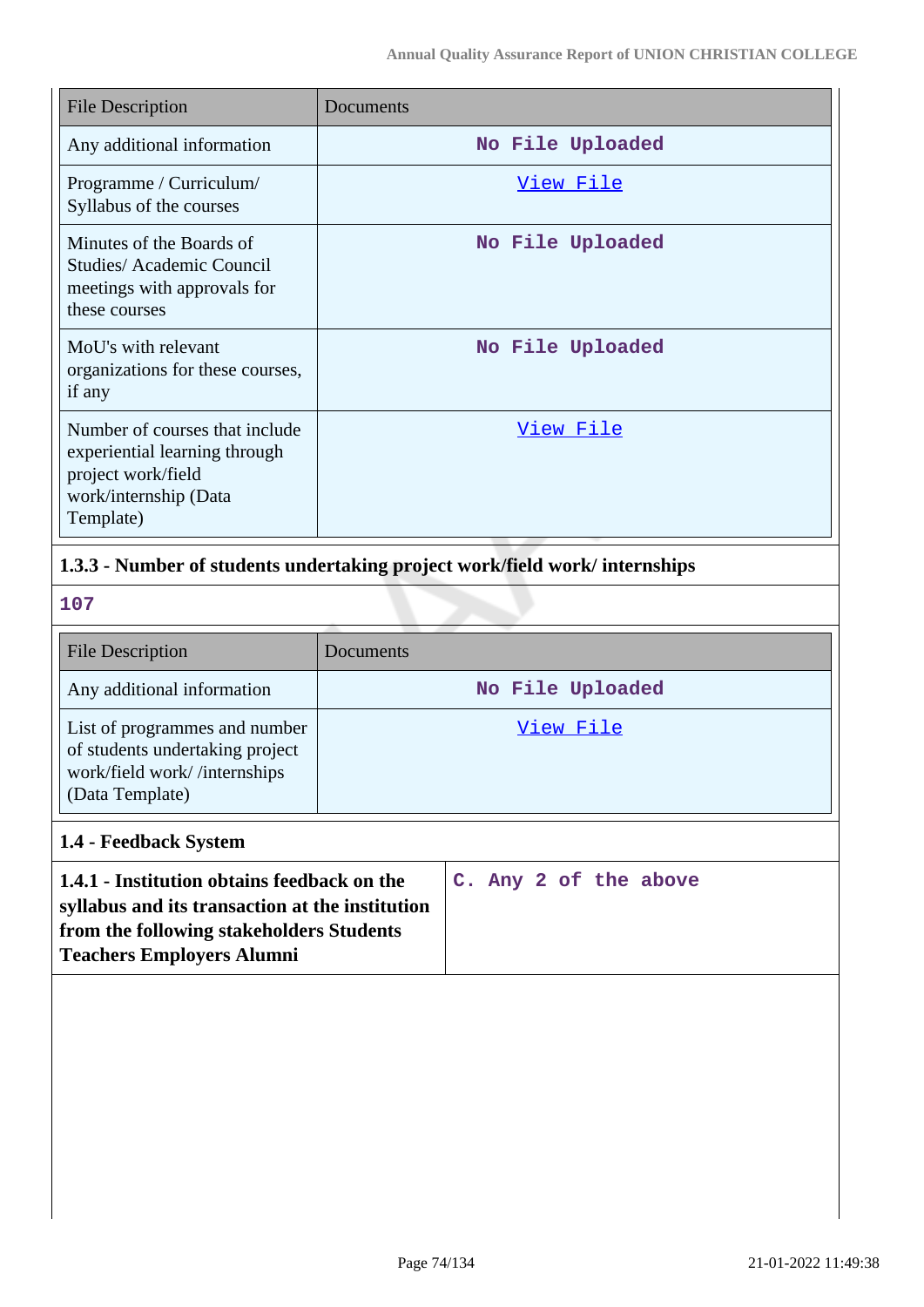| <b>File Description</b>                                                                                                                                          | Documents        |
|------------------------------------------------------------------------------------------------------------------------------------------------------------------|------------------|
| URL for stakeholder feedback<br>report                                                                                                                           | View File        |
| Action taken report of the<br>Institution on feedback report as<br>stated in the minutes of the<br>Governing Council, Syndicate,<br>Board of Management (Upload) | No File Uploaded |
| Any additional<br>information(Upload)                                                                                                                            | No File Uploaded |

| 1.4.2 - Feedback process of the Institution | C. Feedback collected and |
|---------------------------------------------|---------------------------|
| may be classified as follows                | analyzed                  |

| <b>File Description</b>              | Documents                                  |
|--------------------------------------|--------------------------------------------|
| Upload any additional<br>information | View File                                  |
| URL for feedback report              |                                            |
|                                      | https://www.uccollegemeghalaya.ac.in/publi |
|                                      | c/igac/others/STUDENTS%20FEEDBACK%202020-2 |
|                                      | 1.pdf                                      |

## **TEACHING-LEARNING AND EVALUATION**

## **2.1 - Student Enrollment and Profile**

## **2.1.1 - Enrolment Number Number of students admitted during the year**

## **2.1.1.1 - Number of sanctioned seats during the year**

**1680**

| <b>File Description</b>                    | Documents        |
|--------------------------------------------|------------------|
| Any additional information                 | No File Uploaded |
| Institutional data in prescribed<br>format | View File        |

## **2.1.2 - Number of seats filled against seats reserved for various categories (SC, ST, OBC, Divyangjan, etc. as per applicable reservation policy during the year (exclusive of supernumerary seats)**

## **2.1.2.1 - Number of actual students admitted from the reserved categories during the year**

**873**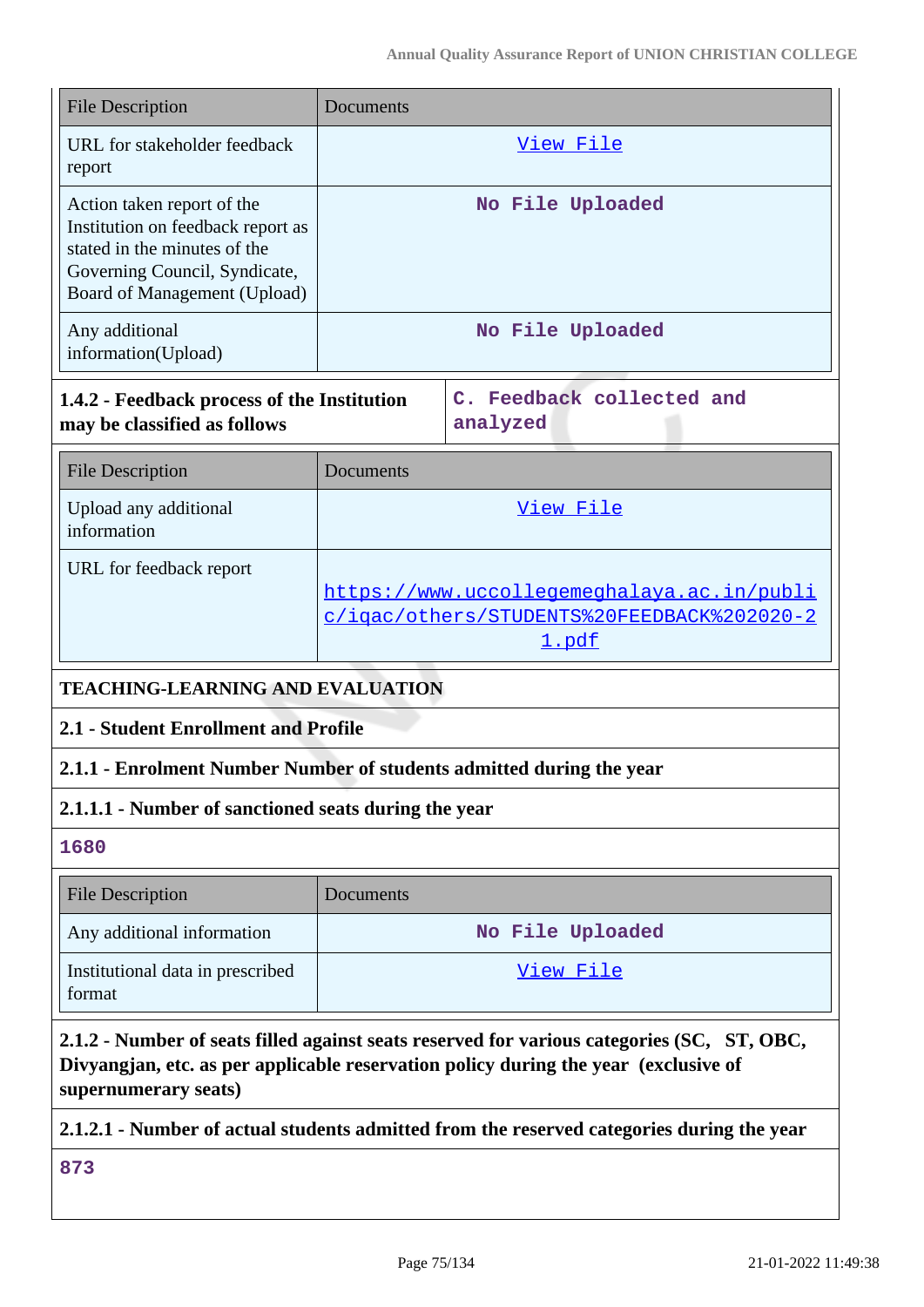| <b>File Description</b>                                          | Documents        |
|------------------------------------------------------------------|------------------|
| Any additional information                                       | No File Uploaded |
| Number of seats filled against<br>seats reserved (Data Template) | View File        |

### **2.2 - Catering to Student Diversity**

2.2.1 - The institution assesses the learning levels of the students and organizes special Programmes for advanced learners and slow learners

**The Institution assesses the learning levels of all admitted students in relation to advanced learners and slow learners through:**

- **Internal test (Online for the Session 2020-2021)**
- **Performance in assignment (Online for the Session 2020-2021)**
- **Through practical (Online for the Session 2020-2021)**

#### **Special Program for Slow Learner**

- **If a student is found deficient, or is a slow learner, immediate measures through tutorial and remedial classes are introduced to ensure that the student is raised to the required bar.**
- **Departmental Seminar, group discussion, where student is taught by student themselves.**
- **Projects, audio visual learning were organized by some department**
- **access to library (departmental and central library), INFLIBNET.**
- **Students also interact regularly with teachers outside the classroom either individually or in groups to address their course related or other general problems.**
- **The college also provides the research opportunities to undergraduate students which strengthen the basic knowledge of the student and prepare them not only to face the present course work but also guide them to choose future career options.**
- **Special Program for Advanced Learner**

**The College through Departmental Projects by respective departments provides support to advanced learners.**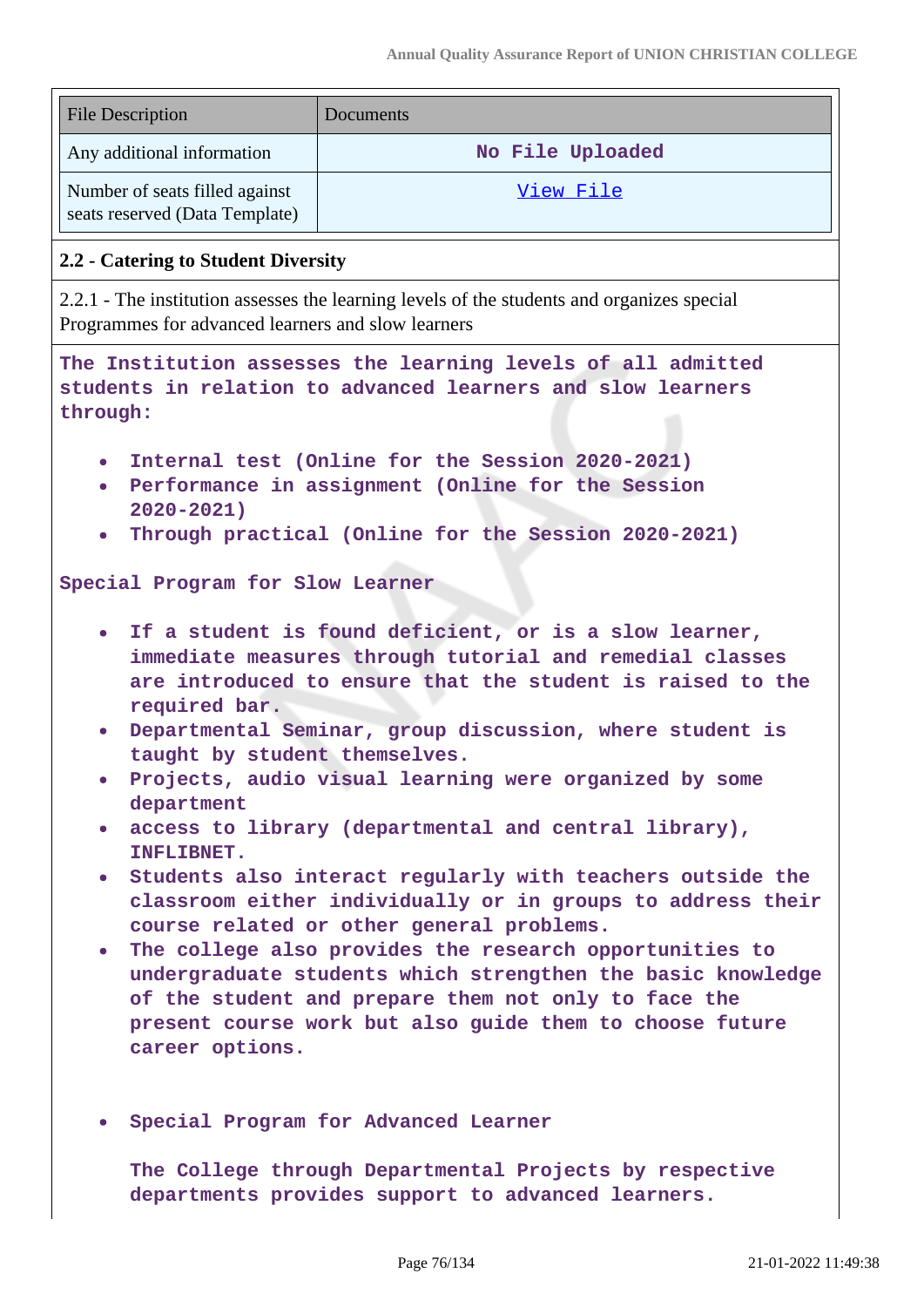| <b>File Description</b>              | Documents        |
|--------------------------------------|------------------|
| Link for additional Information      | Nil              |
| Upload any additional<br>information | No File Uploaded |

## **2.2.2 - Student- Full time teacher ratio (Data for the latest completed academic year)**

| Number of Students | Number of Teachers |
|--------------------|--------------------|
| 891                |                    |
|                    |                    |

| <b>File Description</b>    | Documents |
|----------------------------|-----------|
| Any additional information | View File |

## **2.3 - Teaching- Learning Process**

2.3.1 - Student centric methods, such as experiential learning, participative learning and problem solving methodologies are used for enhancing learning experiences

**One of the clear emphases in the academic vision of the college is the need to respect the talent and independence of the student. The foremost factor in ensuring academic performance of the highest order is a robust academic 'environment'.**

- **There are department which have prescribed field project as per their syllabus i.e. Chemistry, Botany, Zoology, Geography, Nutrition, Commerce which involved lots of experiential learning where students go to the field interact with the people and come up with the report**
- **Other department like Economics, Education, History, Political science, English used to take students for study tour to enable students to understand the reality of what has been taught in the classroom.**
- **Different Certificate Course/Workshop related to the syllabus were introduced but due to the Pandamic (Covid-19) following Certificate Courses was postponed for the session**
- **Geographical Information System and Remote Sensing short term course were introduced for all the students.**
- **Department of Zoology took initiative to conduct Apiculture program where training was given to students.**
- **Department of Botany took initiative to conduct Mushroom Cultivation Program and training was given to students.**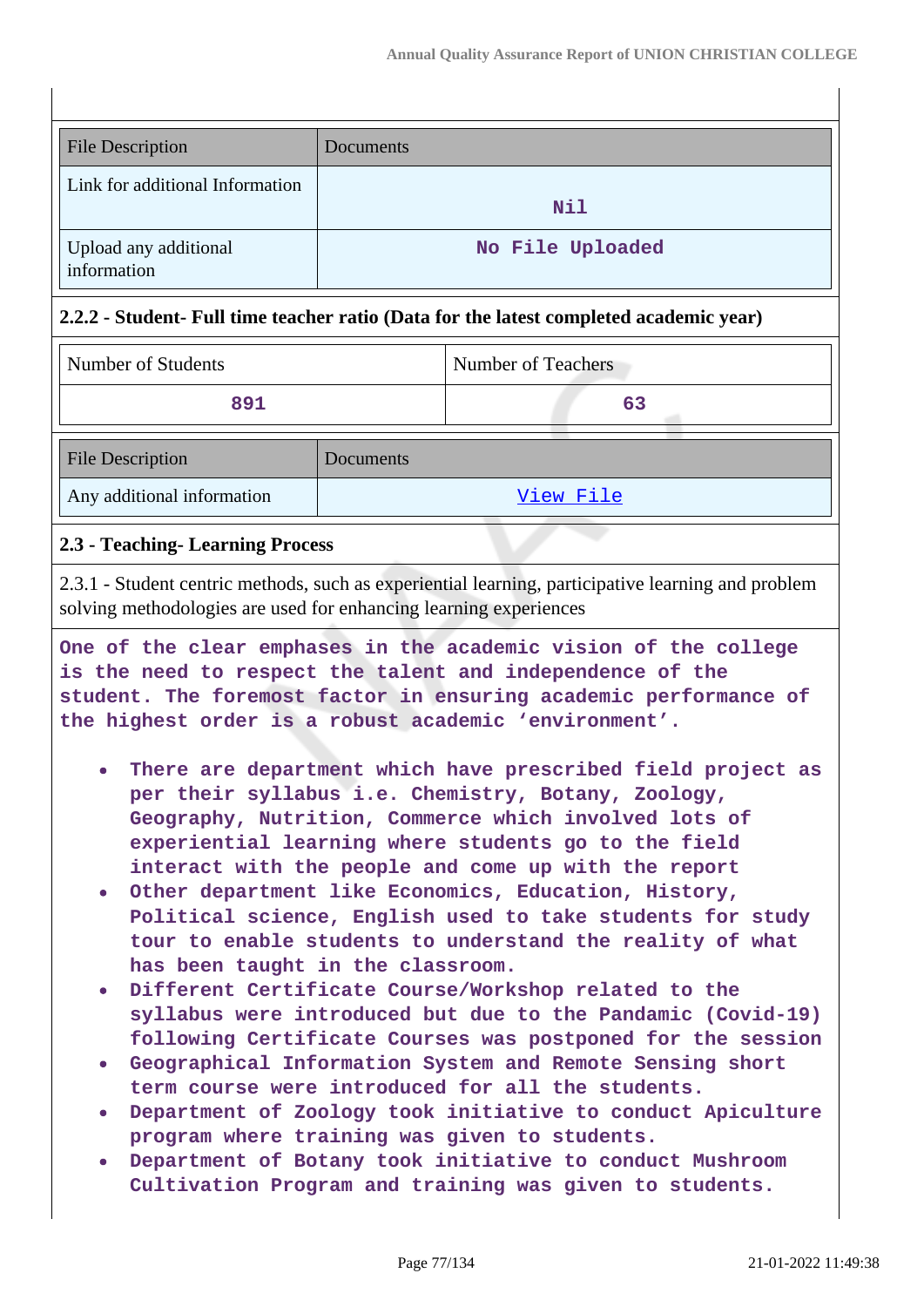- **Department of English conducted Physical Theatre Workshop where performance and panel discussion was involved.**
- **Workshop on Rhetoric and Prosody was organized by English Department.**
- **Engaging the students in the topic of Folklore through Seminar**
- **Engaging artistic abilities of the students by encouraging contribution to department wall magazine.**
- **Language lab was set-up to help the students.**

**Students were engaged in problem solving methodologies through preparation of dissertation, practical and field visits**

| <b>File Description</b>              | Documents        |
|--------------------------------------|------------------|
| Upload any additional<br>information | No File Uploaded |
| Link for additional information      | <b>Nil</b>       |

2.3.2 - Teachers use ICT enabled tools for effective teaching-learning process. Write description in maximum of 200 words

- **100% of the staff in the college use ICT tools effectively in the teaching learning process**
- **The college has 16 enabled ICT classroom and 8 smartclassroom**
- **The college has separate Wi-Fi unit for Administrative, Science and Arts Academic block**
- **The college has e-learning resources from INFLIBNET**
- **The staff of the college attend orientation course; refresher course to strengthen their knowledge on ICT, since the course give them exposure on MOOCs, MOODLE, GOOGLECLASS.**
- **The college use social media through WhatsApp, twitter, Instagram, Facebook to interact with the students.**

| <b>File Description</b>                                                                                     | <b>Documents</b> |
|-------------------------------------------------------------------------------------------------------------|------------------|
| Upload any additional<br>information                                                                        | View File        |
| Provide link for webpage<br>describing the ICT enabled<br>tools for effective teaching-<br>learning process | <b>Nil</b>       |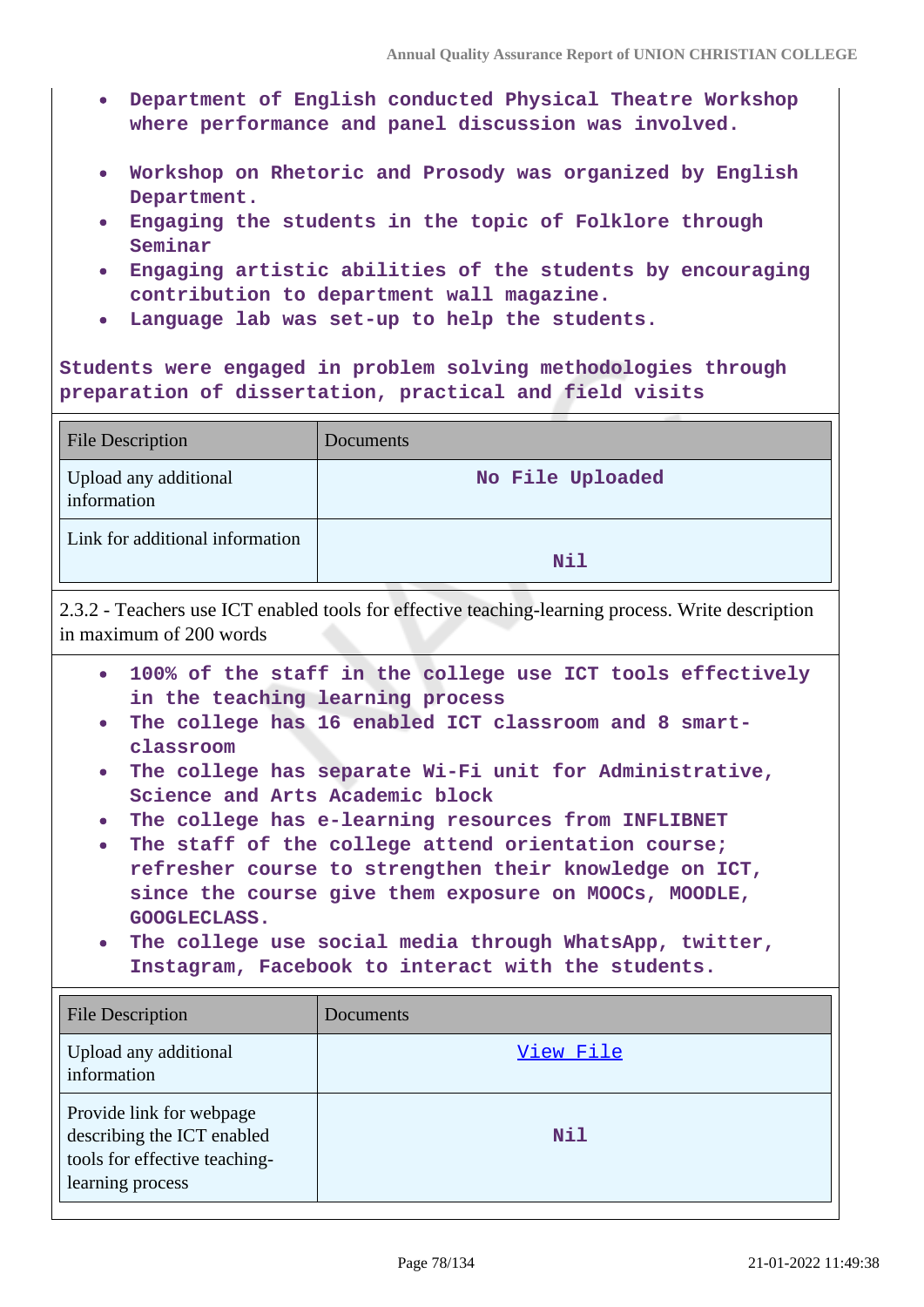# **2.3.3 - Ratio of mentor to students for academic and other related issues (Data for the latest completed academic year ) 2.3.3.1 - Number of mentors 63** File Description Documents Upload, number of students enrolled and full time teachers on roll. [View File](https://assessmentonline.naac.gov.in/storage/app/public/aqar/14817/14817_19_38.pdf) Circulars pertaining to assigning mentors to mentees **No File Uploaded** mentor/mentee ratio [View File](https://assessmentonline.naac.gov.in/storage/app/public/aqar/14817/14817_19_40.pdf) **2.4 - Teacher Profile and Quality 2.4.1 - Number of full time teachers against sanctioned posts during the year 63** File Description Documents Full time teachers and sanctioned posts for year (Data Template) [View File](https://assessmentonline.naac.gov.in/storage/app/public/aqar/14817/14817_20_41.xlsx) Any additional information **No File Uploaded** List of the faculty members authenticated by the Head of [View File](https://assessmentonline.naac.gov.in/storage/app/public/aqar/14817/14817_20_43.pdf)

**2.4.2 - Number of full time teachers with Ph. D. / D.M. / M.Ch. /D.N.B Superspeciality / D.Sc. / D.Litt. during the year (consider only highest degree for count)**

**2.4.2.1 - Number of full time teachers with Ph. D. / D.M. / M.Ch. /D.N.C Superspeciality / D.Sc. / D.Litt. during the year**

**21**

**HEI**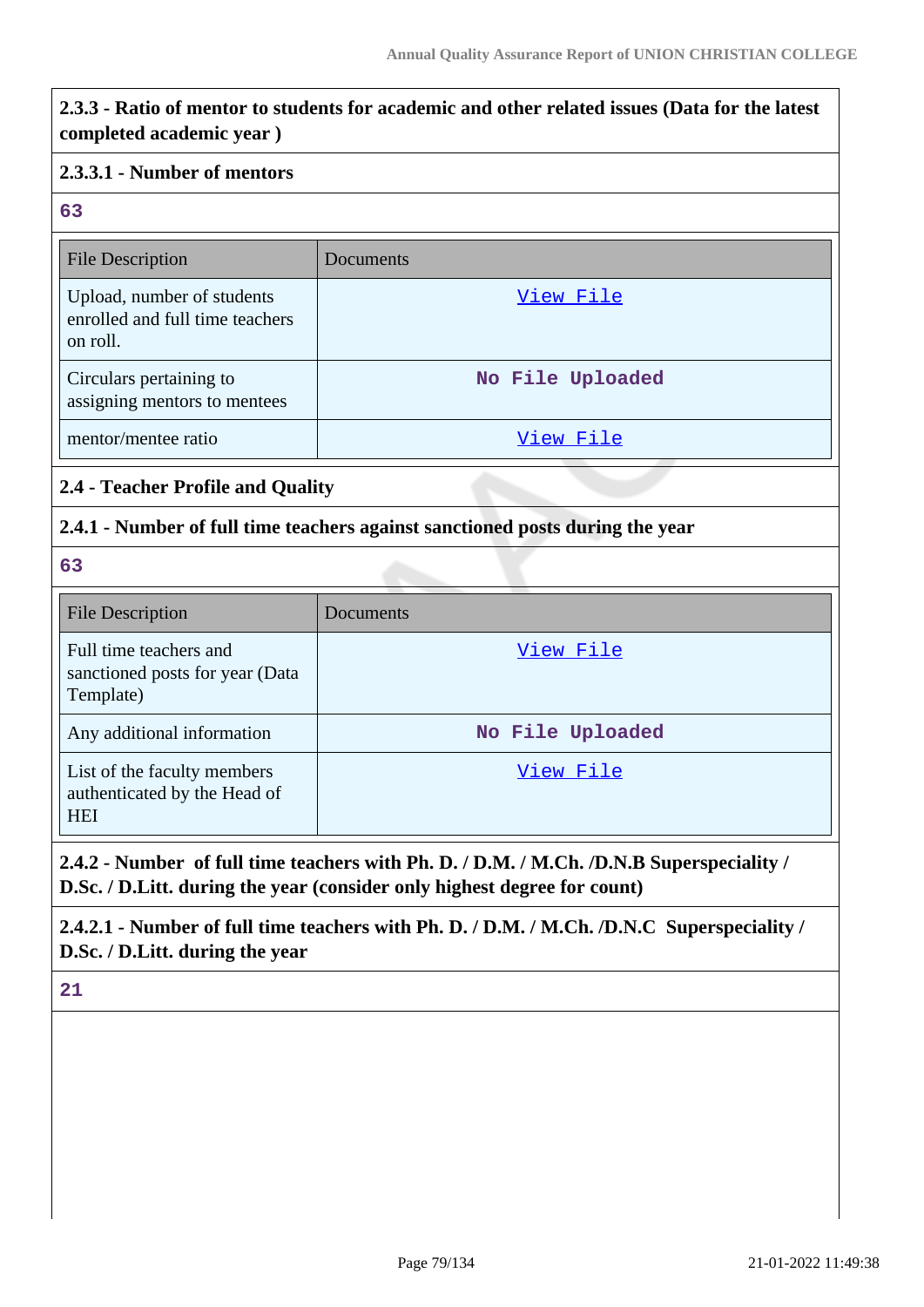| <b>File Description</b>                                                                                                                                                               | Documents        |
|---------------------------------------------------------------------------------------------------------------------------------------------------------------------------------------|------------------|
| Any additional information                                                                                                                                                            | No File Uploaded |
| List of number of full time<br>teachers with Ph. D. $/$ D.M. $/$<br>M.Ch./ D.N.B Super specialty /<br>D.Sc. / D.Litt. and number of<br>full time teachers for year (Data<br>Template) | View File        |

**2.4.3 - Number of years of teaching experience of full time teachers in the same institution (Data for the latest completed academic year)**

## **2.4.3.1 - Total experience of full-time teachers**

#### **848**

| <b>File Description</b>                                                                                 | Documents        |
|---------------------------------------------------------------------------------------------------------|------------------|
| Any additional information                                                                              | No File Uploaded |
| List of Teachers including their<br>PAN, designation, dept. and<br>experience details(Data<br>Template) | View File        |

## **2.5 - Evaluation Process and Reforms**

2.5.1 - Mechanism of internal assessment is transparent and robust in terms of frequency and mode. Write description within 200 words.

**Student Academic Calendar highlighting the evaluation process and other relevant information are published at the beginning of the academic year. The Student Academic Policy is made available to every student at the time of registration. Any modifications in the evaluation parameters, mode of evaluation, etc are informed to the students by College authorities as and when applicable. The course evaluation process is very transparent and every student is given an opportunity to go through evaluated answer sheets (for internal examinations). The Detailed rules and regulation of the College pertaining to assessment and evaluation is also clearly spelled out in the Prospectus which was issued to all students at the beginning of every semester.**

**Under the new semester system which was introduced in 2015, evaluation has undergone a sea change. To assess the academic performance of students, a continuous evaluation system is followed which include Assignments, tests and final examination.**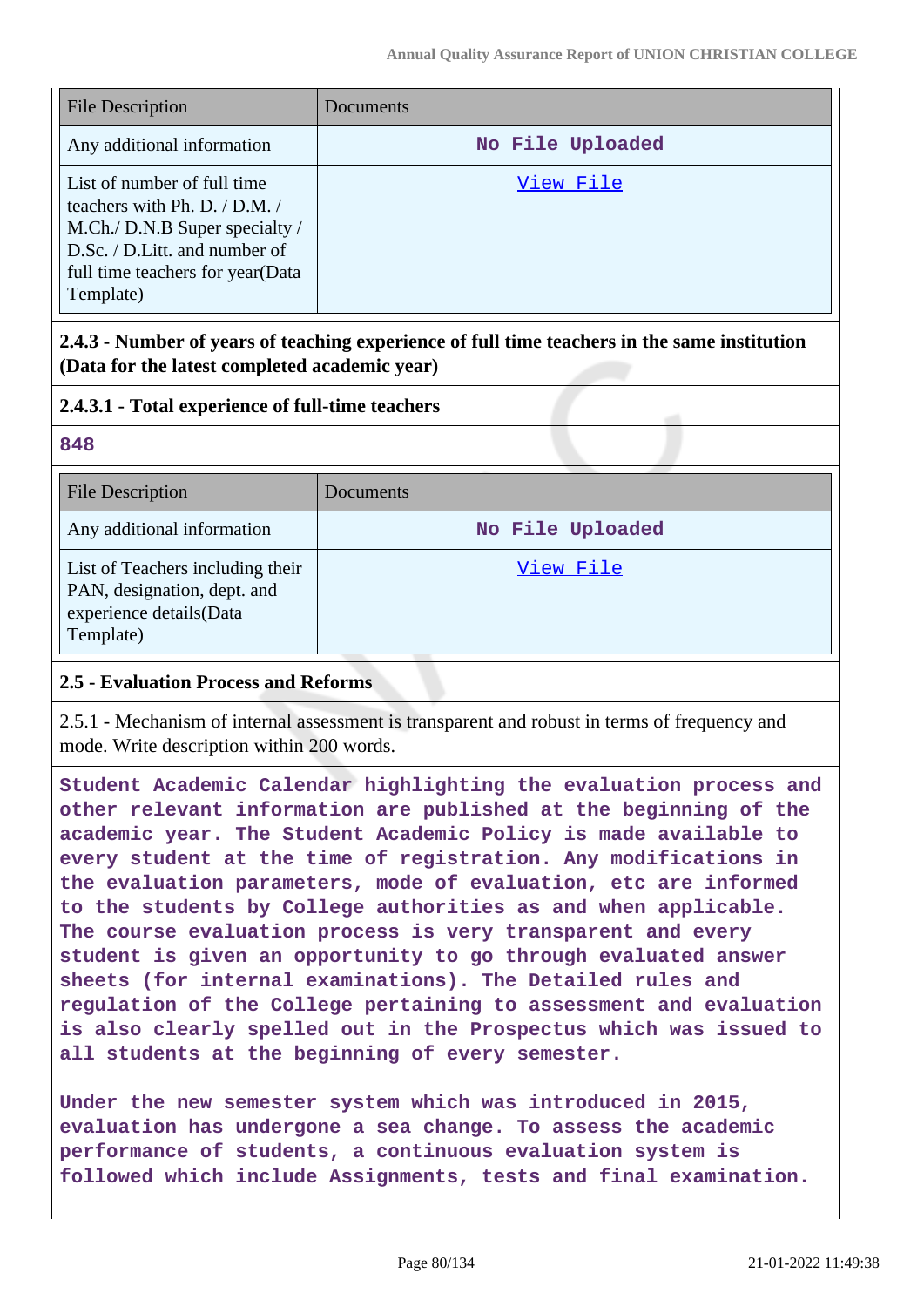**Method of Assessment:**

- **1. Internal Assessment (Tests, Assignments, Projects, Field Trips)- 25 Marks.**
- **2. External Assessment (conducted by the affiliating university) - 75 Marks**

**Internal assessment performance are discussed with the students regularly.**

| <b>File Description</b>         | Documents                                  |
|---------------------------------|--------------------------------------------|
| Any additional information      | No File Uploaded                           |
| Link for additional information |                                            |
|                                 | https://www.uccollegemeghalaya.ac.in/exami |
|                                 | nation                                     |

2.5.2 - Mechanism to deal with internal examination related grievances is transparent, time- bound and efficient

**The college has an elaborate internal assessment system- tests, class tests and assignments, Students seminar where the student's performance is consistently monitored. The Department of Examinations maintains and processes the evaluation data and prepares statistical data. The data is handed out to individual departments for discussion and critical assessment. Students are invited to bring to notice any discrepancy in the evaluation process and/or outcome.**

**The Examination Regulations Manual is also handed over to all the teachers every year which clearly spells out various processes and role of each functionary in the evaluation process. The IQAC through the Academic Calendar monitors that the evaluation process is carried out on time**

| <b>File Description</b>         | Documents                                            |
|---------------------------------|------------------------------------------------------|
| Any additional information      | No File Uploaded                                     |
| Link for additional information | https://www.uccollegemeghalaya.ac.in/exami<br>nation |

## **2.6 - Student Performance and Learning Outcomes**

2.6.1 - Teachers and students are aware of the stated Programme and course outcomes of the Programmes offered by the institution.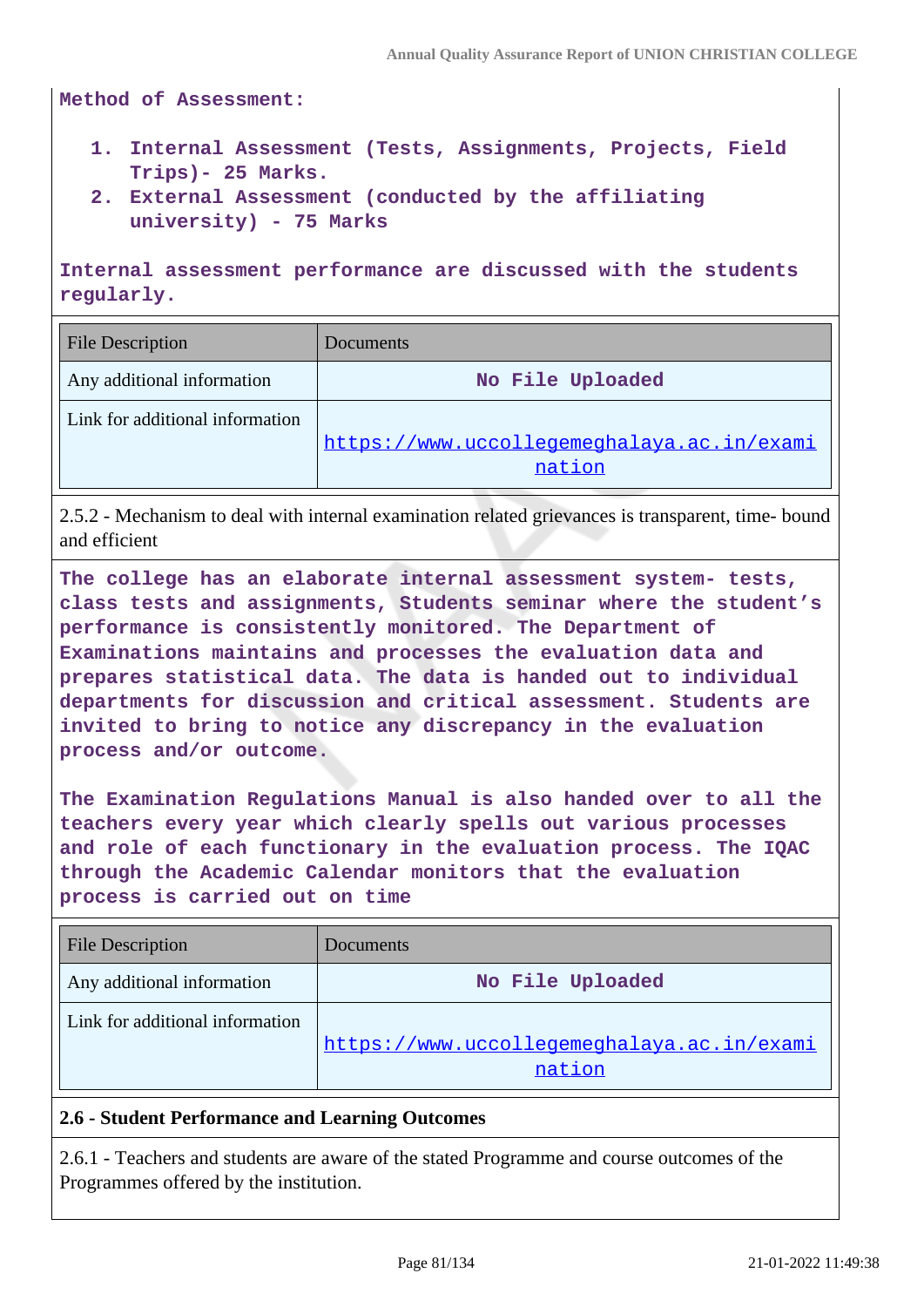$\overline{\phantom{a}}$ 

| The programmme outcomes and course outcomes are spelled out in<br>the prospectus and the same are brief to the students at the<br>beginning of every semester. |                                                                                                                                                                                                                                                 |  |
|----------------------------------------------------------------------------------------------------------------------------------------------------------------|-------------------------------------------------------------------------------------------------------------------------------------------------------------------------------------------------------------------------------------------------|--|
| <b>File Description</b>                                                                                                                                        | Documents                                                                                                                                                                                                                                       |  |
| Upload any additional<br>information                                                                                                                           | <u>View File</u>                                                                                                                                                                                                                                |  |
| Paste link for Additional<br>information                                                                                                                       | <b>Nil</b>                                                                                                                                                                                                                                      |  |
| Upload COs for all courses<br>(exemplars from Glossary)                                                                                                        | No File Uploaded                                                                                                                                                                                                                                |  |
|                                                                                                                                                                | 2.6.2 - Attainment of Programme outcomes and course outcomes are evaluated by the institution.                                                                                                                                                  |  |
|                                                                                                                                                                | Attainment of Programme outcomes and course outcomes are<br>evaluated by the institution is evaluated in the form of<br>examination- internal which consist of projects, assignments,<br>tests, practicals, etc and Final external examination. |  |
| <b>File Description</b>                                                                                                                                        | Documents                                                                                                                                                                                                                                       |  |
| Upload any additional<br>information                                                                                                                           | No File Uploaded                                                                                                                                                                                                                                |  |
| Paste link for Additional<br>information                                                                                                                       | Nil                                                                                                                                                                                                                                             |  |
| 2.6.3 - Pass percentage of Students during the year                                                                                                            |                                                                                                                                                                                                                                                 |  |
| 2.6.3.1 - Total number of final year students who passed the university examination during<br>the year                                                         |                                                                                                                                                                                                                                                 |  |
| 273                                                                                                                                                            |                                                                                                                                                                                                                                                 |  |
| <b>File Description</b>                                                                                                                                        | Documents                                                                                                                                                                                                                                       |  |
| Upload list of Programmes and<br>number of students passed and<br>appeared in the final year<br>examination (Data Template)                                    | View File                                                                                                                                                                                                                                       |  |
| Upload any additional<br>information                                                                                                                           | No File Uploaded                                                                                                                                                                                                                                |  |
| Paste link for the annual report                                                                                                                               | https://www.uccollegemeghalaya.ac.in/publi<br>c/igac/reports/Annual%20Report%202020-21.p<br>df                                                                                                                                                  |  |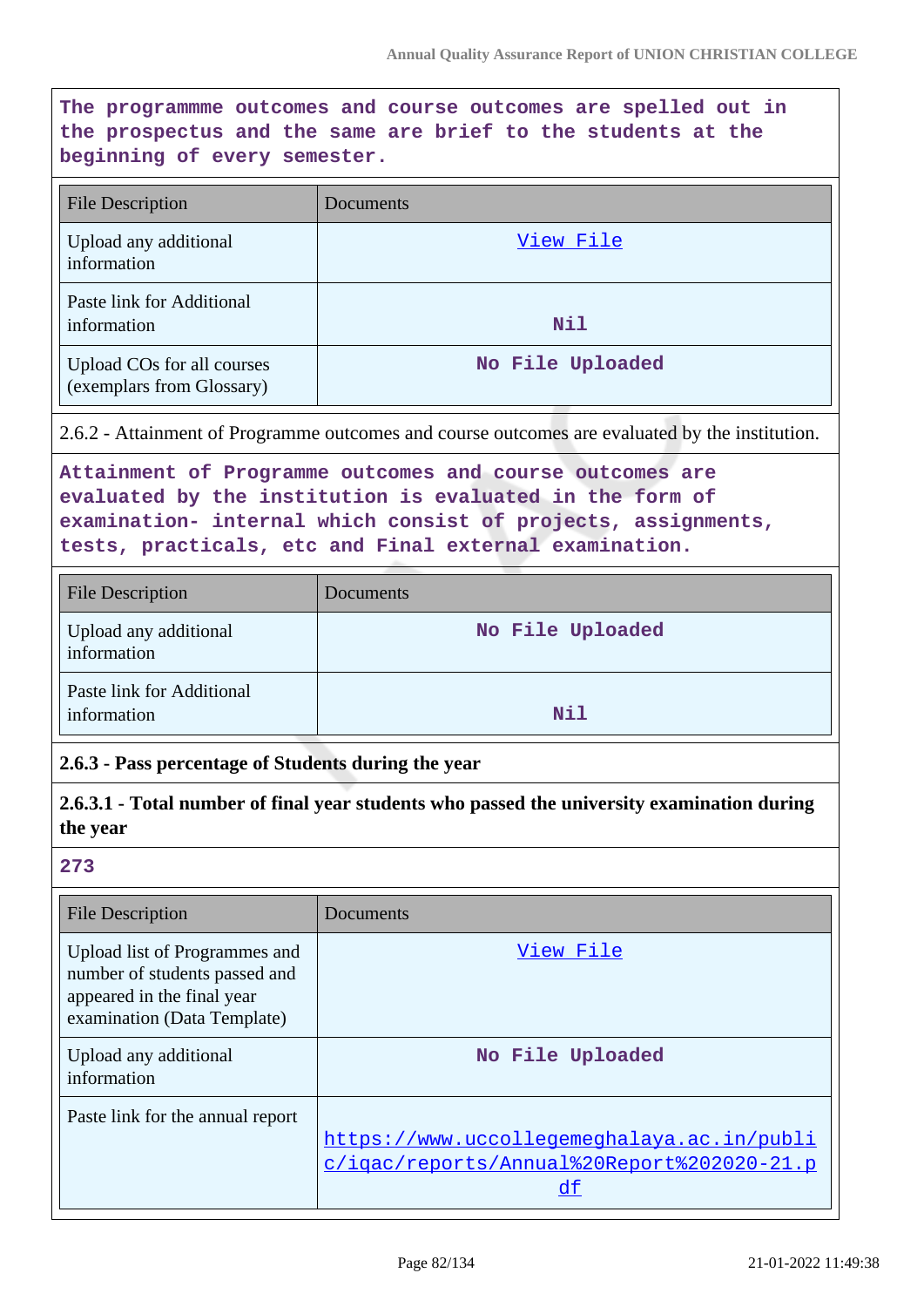### **2.7 - Student Satisfaction Survey**

## **2.7.1 - Student Satisfaction Survey (SSS) on overall institutional performance (Institution may design its own questionnaire) (results and details need to be provided as a weblink)**

[https://www.uccollegemeghalaya.ac.in/public/iqac/others/SSS%20202](https://www.uccollegemeghalaya.ac.in/public/iqac/others/SSS%202020-21.pdf) [0-21.pdf](https://www.uccollegemeghalaya.ac.in/public/iqac/others/SSS%202020-21.pdf)

### **RESEARCH, INNOVATIONS AND EXTENSION**

**3.1 - Resource Mobilization for Research**

**3.1.1 - Grants received from Government and non-governmental agencies for research projects / endowments in the institution during the year (INR in Lakhs)**

**3.1.1.1 - Total Grants from Government and non-governmental agencies for research projects / endowments in the institution during the year (INR in Lakhs)**

### **1.6**

| <b>File Description</b>                                                              | Documents        |
|--------------------------------------------------------------------------------------|------------------|
| Any additional information                                                           | No File Uploaded |
| e-copies of the grant award<br>letters for sponsored research<br>projects/endowments | View File        |
| List of endowments / projects<br>with details of grants(Data<br>Template)            | View File        |

**3.1.2 - Number of departments having Research projects funded by government and non government agencies during the year**

**3.1.2.1 - Number of departments having Research projects funded by government and nongovernment agencies during the year**

| - 1 |  |
|-----|--|
|     |  |
|     |  |

| <b>File Description</b>                                          | Documents        |
|------------------------------------------------------------------|------------------|
| List of research projects and<br>funding details (Data Template) | View File        |
| Any additional information                                       | No File Uploaded |
| Supporting document from<br><b>Funding Agency</b>                | No File Uploaded |
| Paste link to funding agency<br>website                          | Nil              |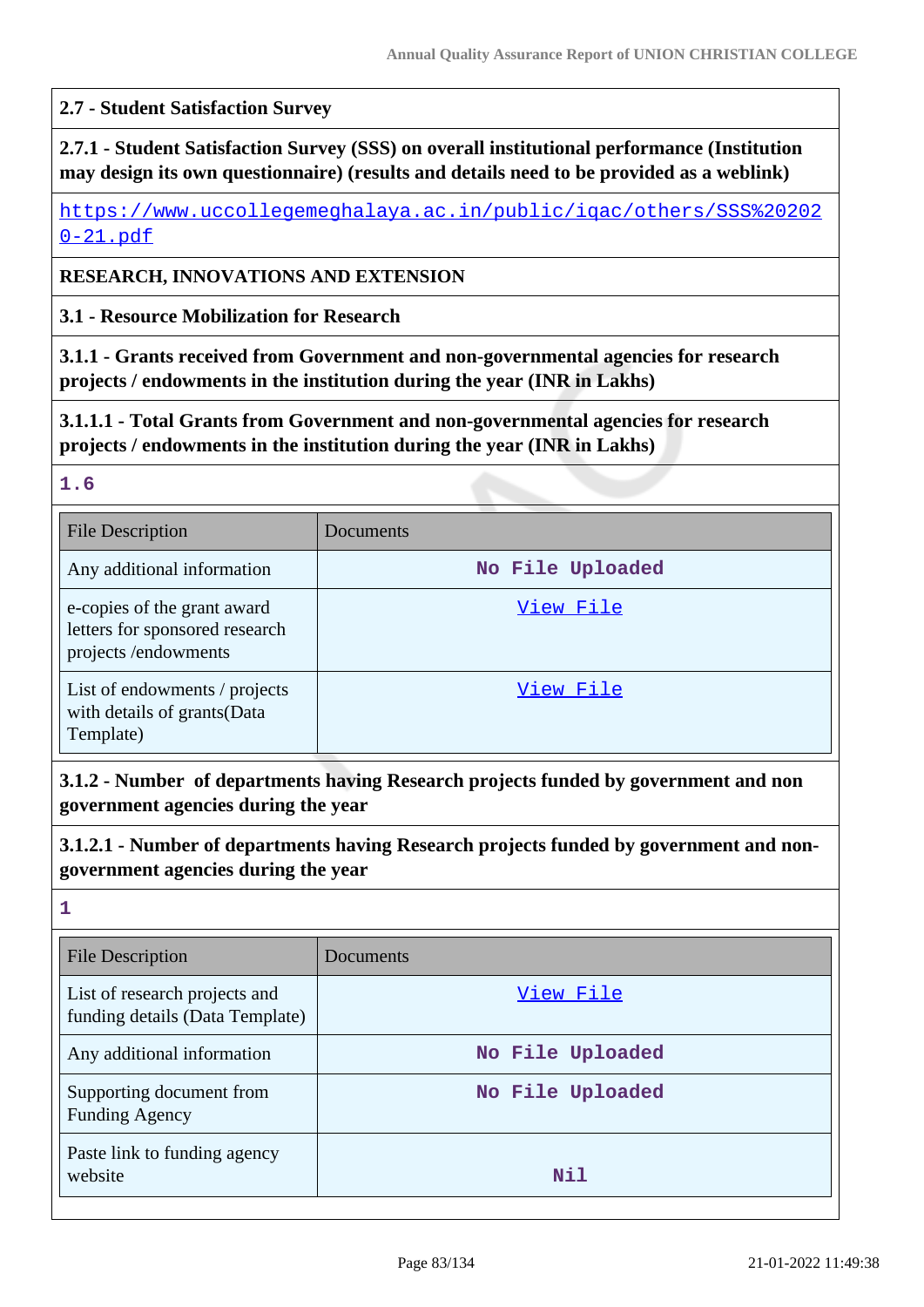**3.1.3 - Number of Seminars/conferences/workshops conducted by the institution during the year**

**3.1.3.1 - Total number of Seminars/conferences/workshops conducted by the institution during the year**

**12**

| <b>File Description</b>                                              | Documents        |
|----------------------------------------------------------------------|------------------|
| Report of the event                                                  | View File        |
| Any additional information                                           | No File Uploaded |
| List of workshops/seminars<br>during last 5 years (Data<br>Template) | View File        |

## **3.2 - Research Publications and Awards**

**3.2.1 - Number of papers published per teacher in the Journals notified on UGC website during the year**

**3.2.1.1 - Number of research papers in the Journals notified on UGC website during the year**

**5**

| File Description                                                                                            | Documents        |
|-------------------------------------------------------------------------------------------------------------|------------------|
| Any additional information                                                                                  | No File Uploaded |
| List of research papers by title,<br>author, department, name and<br>year of publication (Data<br>Template) | View File        |

**3.2.2 - Number of books and chapters in edited volumes/books published and papers published in national/ international conference proceedings per teacher during the year**

**3.2.2.1 - Total number of books and chapters in edited volumes/books published and papers in national/ international conference proceedings during the year**

**8** File Description Documents Any additional information **No File Uploaded** List books and chapters edited volumes/ books published (Data Template) [View File](https://assessmentonline.naac.gov.in/storage/app/public/aqar/14817/14817_33_73.xlsx)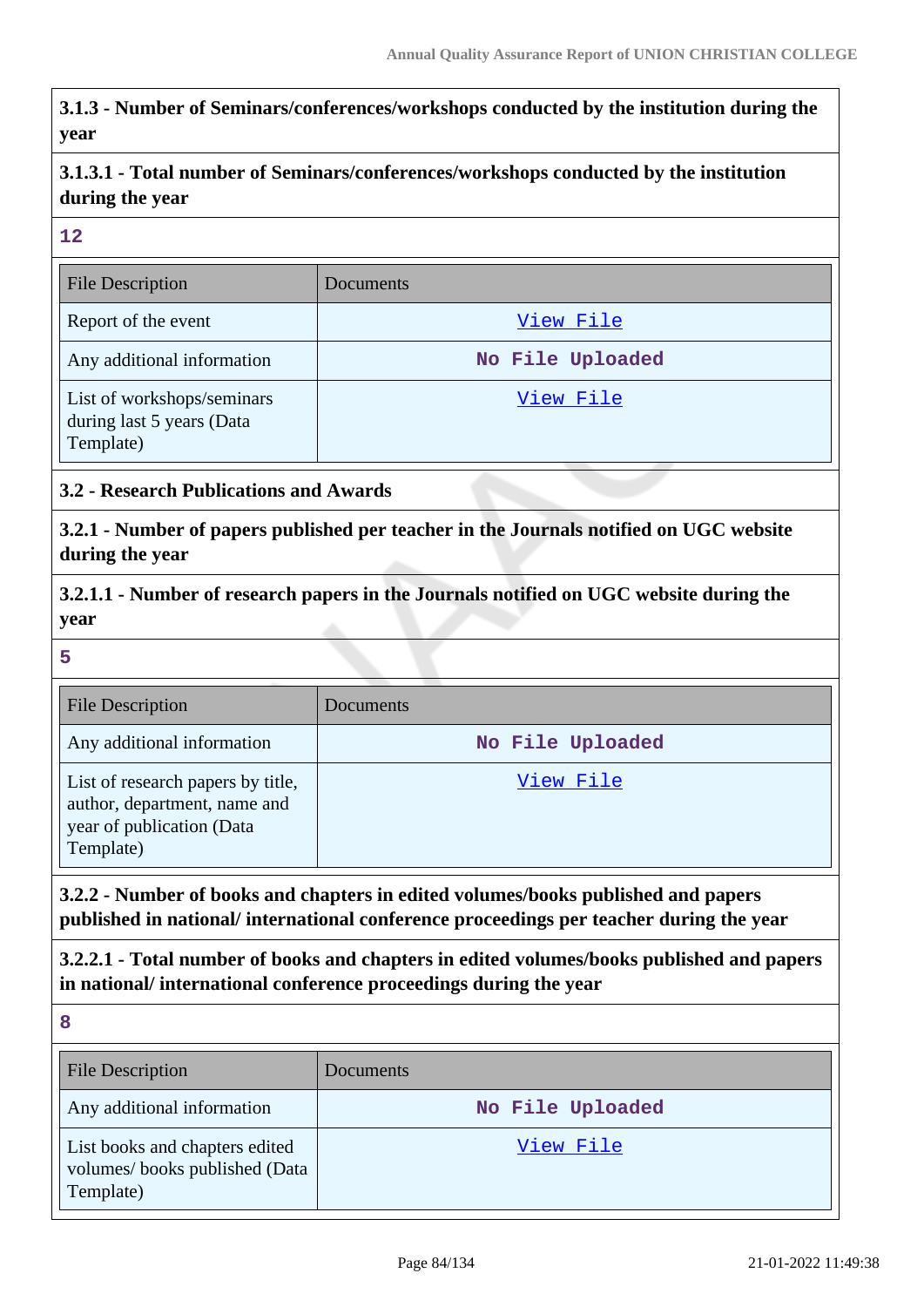### **3.3 - Extension Activities**

3.3.1 - Extension activities are carried out in the neighborhood community, sensitizing students to social issues, for their holistic development, and impact thereof during the year

- **1. On 29th March,2021 we conducted two programmes in the college campus where more than 70 NSS Volunteers and two Programme Officer Mr. K. Sarma and Mr. A. B.Kharkongor participated in the Awareness Programme on Covid-19 Protocols & Cleaning Drive programme.**
- **2. From 17/05/2021 to 21/05/2021 Programme officers and NSS volunteers along with the college authority for the Covid 19 vaccination Drive programme where 168 persons (students, staff and family members) were vaccinated in Umsning PHC, RiBhoi District.**
- **3. On 18/06/2021 we conducted a Tree Plantation programme where 20 NSS volunteers and 18 staff members including Programme officer were present. That day we planted 180 saplings in the college campus**
- **4. On 21/06/2021 "International Yoga Day" we conducted "Yoga at home Programme" where many staff members and volunteers participated from their respective home**
- **5. On 26/06/2021 we conducted "International Day Against Drug Abuse and Illicit Trafficking programme" in the college campus where 25 NSS volunteers participated.**
- **6. On 15th August,2020 NSS UCC Unit conducted two programmes, Flag Hosting Programme & Fit India programme.**
- **7. Hand Sanitizer was made in the College Chemistry Lab as per WHO Guidelines and it was given to students and workers and nearby Villages ASHA wqorker**
- **8. The College has also contributed ?1,25,000/- (Rupees One lakh and Twenty-Five Thousand Only) to the Meghalaya Chief Minister's Relief Fund on 6th April 2020**
- **9. Essential Supplies and dry rations were arranged distributed to all the stranded students and families of Casual Workers**

| <b>File Description</b>                  | Documents                            |
|------------------------------------------|--------------------------------------|
| Paste link for additional<br>information | http://www.uccollegemeghalaya.ac.in/ |
| Upload any additional<br>information     | View File                            |

**3.3.2 - Number of awards and recognitions received for extension activities from government / government recognized bodies during the year**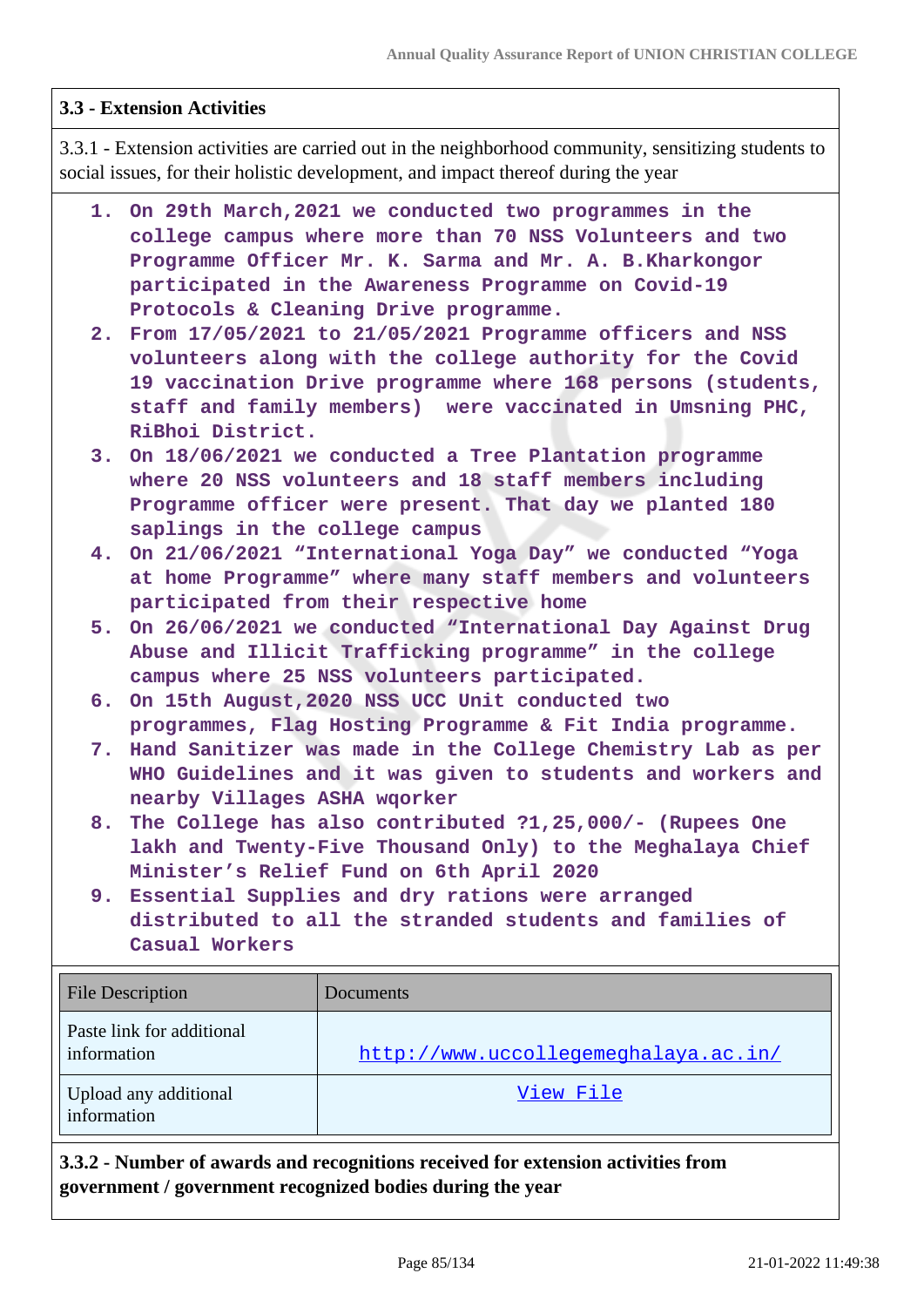## **3.3.2.1 - Total number of awards and recognition received for extension activities from Government/ government recognized bodies during the year**

**0**

| <b>File Description</b>                                                       | Documents        |
|-------------------------------------------------------------------------------|------------------|
| Any additional information                                                    | No File Uploaded |
| Number of awards for extension<br>activities in last 5 year(Data<br>Template) | No File Uploaded |
| e-copy of the award letters                                                   | No File Uploaded |

**3.3.3 - Number of extension and outreach programs conducted by the institution through NSS/NCC/Red cross/YRC etc., ( including the programmes such as Swachh Bharat, AIDS awareness, Gender issues etc. and/or those organized in collaboration with industry, community and NGOs ) during the year**

**3.3.3.1 - Number of extension and outreach Programs conducted in collaboration with industry, community and Non- Government Organizations through NSS/ NCC/ Red Cross/ YRC etc., during the year**

**11**

| <b>File Description</b>                                                                                                          | Documents        |
|----------------------------------------------------------------------------------------------------------------------------------|------------------|
| Reports of the event organized                                                                                                   | View File        |
| Any additional information                                                                                                       | No File Uploaded |
| Number of extension and<br>outreach Programmes<br>conducted with industry,<br>community etc for the last year<br>(Data Template) | View File        |

**3.3.4 - Number of students participating in extension activities at 3.3.3. above during the year**

**3.3.4.1 - Total number of Students participating in extension activities conducted in collaboration with industry, community and Non- Government Organizations through NSS/ NCC/ Red Cross/ YRC etc., during the year**

**493**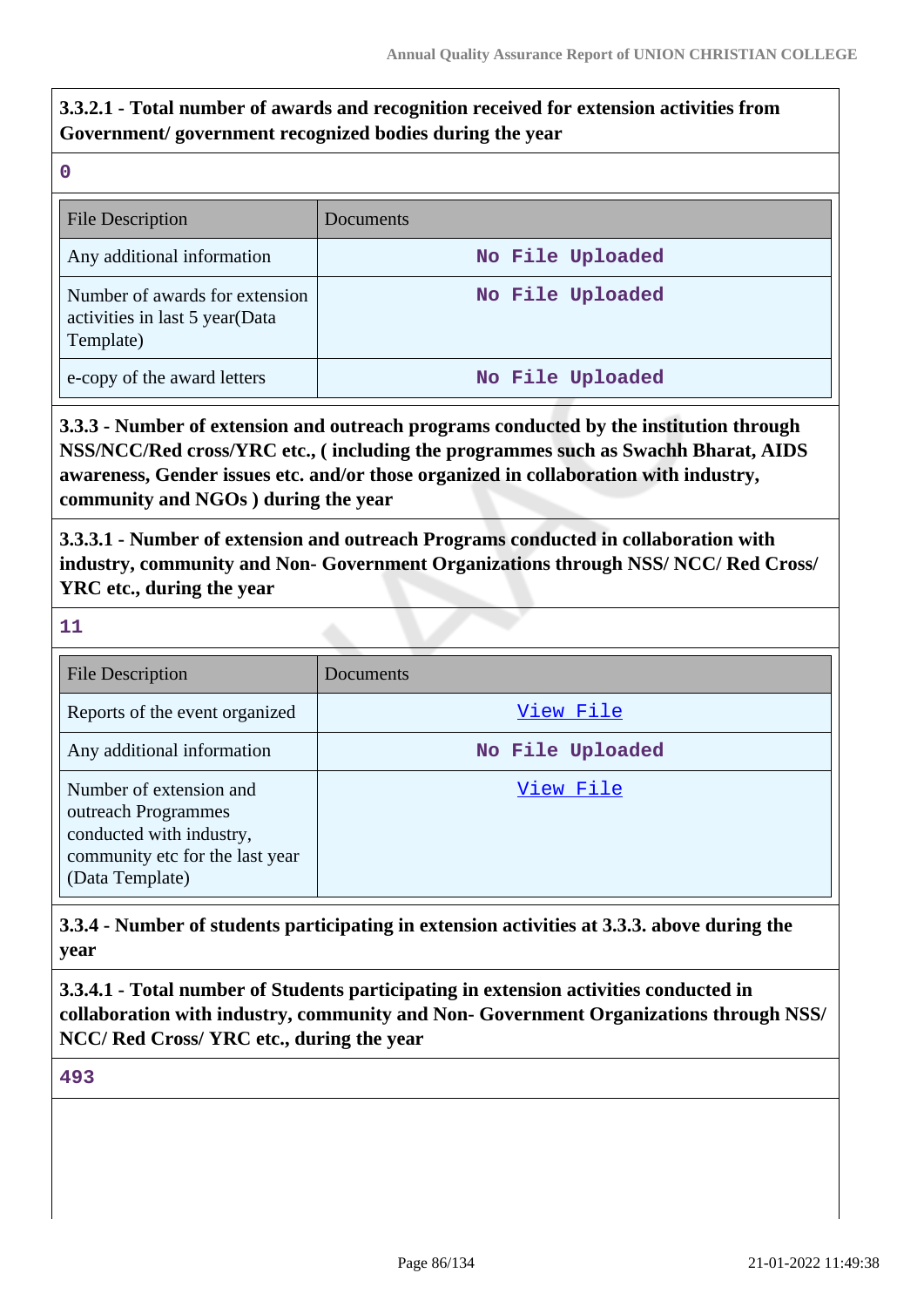| <b>File Description</b>                                                                                 | Documents        |
|---------------------------------------------------------------------------------------------------------|------------------|
| Report of the event                                                                                     | No File Uploaded |
| Any additional information                                                                              | No File Uploaded |
| Number of students<br>participating in extension<br>activities with Govt. or NGO<br>etc (Data Template) | View File        |

## **3.4 - Collaboration**

**3.4.1 - The Institution has several collaborations/linkages for Faculty exchange, Student exchange, Internship, Field trip, On-the- job training, research etc during the year**

**0**

| <b>File Description</b>                                                               | Documents        |
|---------------------------------------------------------------------------------------|------------------|
| e-copies of linkage related<br><b>Document</b>                                        | No File Uploaded |
| Details of linkages with<br>institutions/industries for<br>internship (Data Template) | No File Uploaded |
| Any additional information                                                            | No File Uploaded |

**3.4.2 - Number of functional MoUs with national and international institutions, universities, industries, corporate houses etc. during the year**

**3.4.2.1 - Number of functional MoUs with Institutions of national, international importance, other universities, industries, corporate houses etc. during the year**

**1**

| <b>File Description</b>                                                                                                             | Documents        |
|-------------------------------------------------------------------------------------------------------------------------------------|------------------|
| e-Copies of the MoUs with<br>institution./industry/corporate<br>houses                                                              | View File        |
| Any additional information                                                                                                          | No File Uploaded |
| Details of functional MoUs<br>with institutions of national,<br>international importance, other<br>universities etc during the year | View File        |

## **INFRASTRUCTURE AND LEARNING RESOURCES**

## **4.1 - Physical Facilities**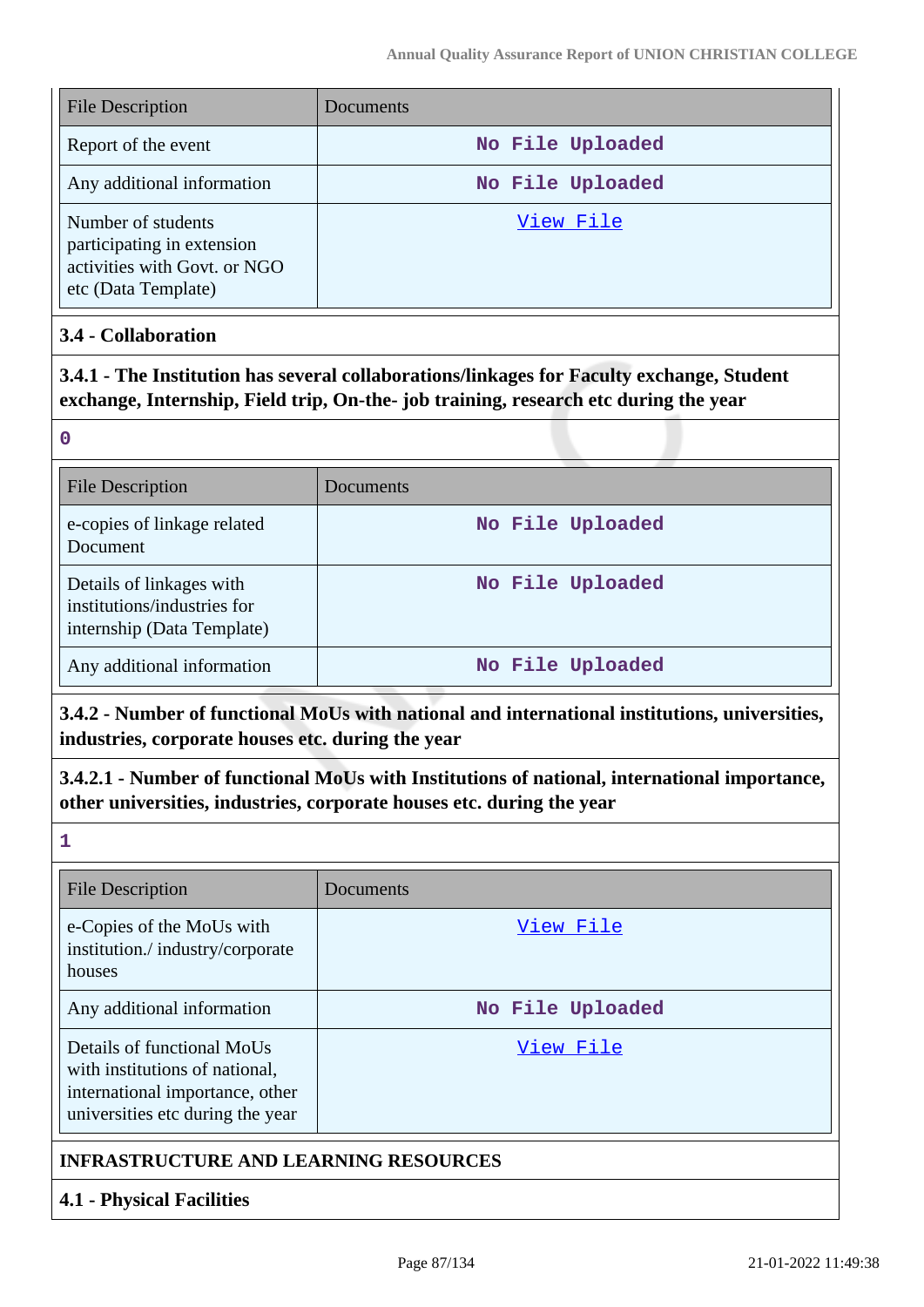4.1.1 - The Institution has adequate infrastructure and physical facilities for teaching- learning. viz., classrooms, laboratories, computing equipment etc.

**Creation and enhancement of infrastructural facilities for improving the teaching-learning process, and extending maximum possible educational amenities to its growing strength of learners is the primary objective of the Institution. With the increase in strength, as per requirement, the institution approaches the University Grants Commission (UGC) for approval of additional funds. Additional funds at times are also obtained from other sources such as RUSA Fund Ministry of Human Resource and Development, the Govt. of Meghalaya and other govt. agencies. The College has instituted its internal Building Committee and Finance Committee for smooth and systematic creation and enhancement of infrastructure in the institution. The Building Committee consists of the Principal of the College, representative from the Governing Body and the Architect/Engineer Consultant (s). To optimize utilization of the existing resources, some of the resources are shared across departments. For example, the college has an upgraded computer lab which is shared between departments for optimal utilization. Extensive planning for physical infrastructure is made by the Building Committee and administration department in phased manner. Strategic plan of the university takes into consideration the new academic programmes to be started in a specific time period and infrastructure requirements. Elaborate presentation is then made to the Governing body for approval and construction is then carried out as per the college policy.**

**? Classrooms: The College has spacious classrooms for all the three streams-Arts, Science and Commerce.**

**? ICT enabled Classrooms: The Science departments have smart classrooms to facilitate efficient teaching and learning with fully equipped sophisticated technological gadgets.**

**? ICT Learning Spaces: The College has its Central Library with internet facility, Science Departmental Library and a Digital Lab with LCD projectors and internet connectivity.**

**? Seminar Halls: The College has its own Auditorium to facilitate and host seminars and other conferences without many difficulties. It also has a Conference Room to host any Closedgroup Colloquium.**

**? Tutorial spaces: The College has its own Digital Classroom for**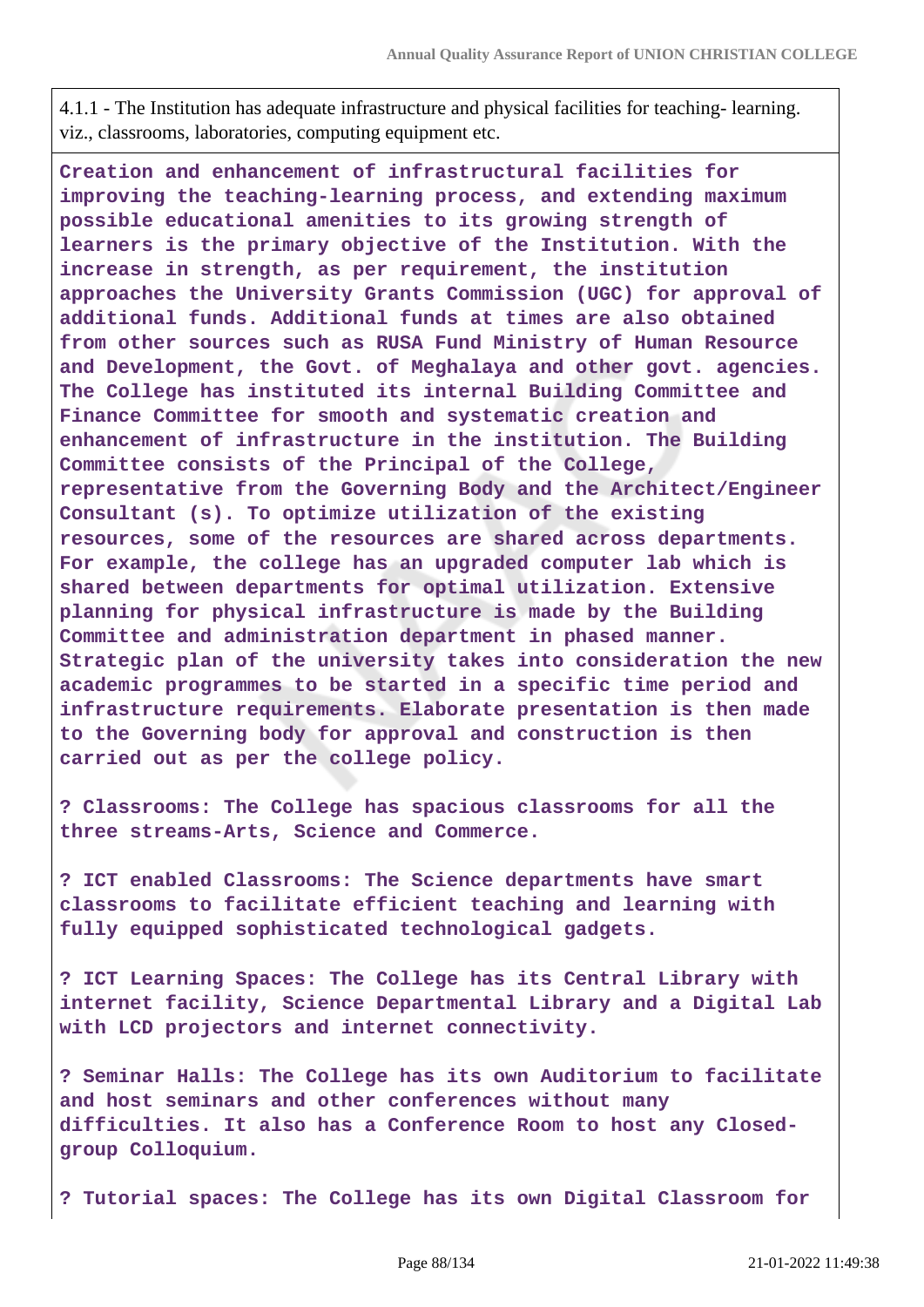**any tutorial classes for the students.**

**? Laboratories: The College Science Laboratories are equipped with state of the art facilities. The College also has a dedicated Laboratory for Geography Department.**

**? Herbal Park: The College has also created its own Herbal Park where endemic and rare plant species are planted and maintained.**

**? Equipments: The College is also equipped with latest equipments like Computer technology, Projectors, etc for enhanced learning.**

| <b>File Description</b>                  | Documents |
|------------------------------------------|-----------|
| Upload any additional<br>information     | View File |
| Paste link for additional<br>information | Nil       |

4.1.2 - The Institution has adequate facilities for cultural activities, sports, games (indoor, outdoor), gymnasium, yoga centre etc.

- **SPORTS INFRASTRUCTURE: The College has the following facilities:**
- **1. Multi-purpose Indoor stadium facilities**
- **2. Swimming pool**
- **3. Outdoor stadium**
- **4. Gymnasium**
- **5. Basketball Court**
- **6. Volleyball Court**
- **7. Football Ground with Spectators Gallery**
- **Centre for Cultural Activities: Auditorium**
- **Other Facilities:**
- **1. ATM**
- **2. Post office**
- **3. Health Dispensary**
- **4. Stationery Shops.**
- **5. Bus Transport and Ambulance Service.**
- **6. Cafeteria. Extended facility beyond working hours**
- **7. Residential facilities for teaching and non-teaching staff**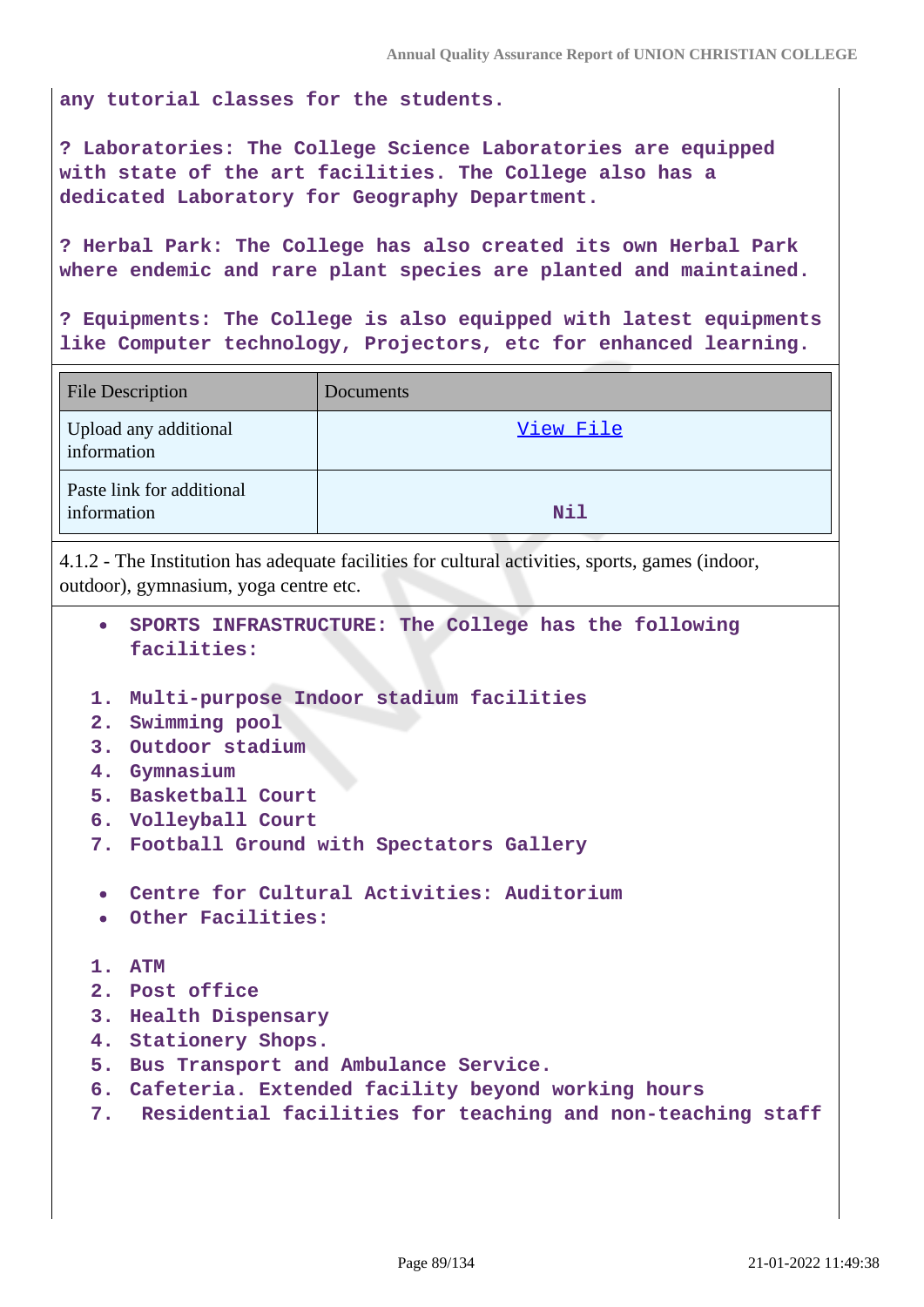- **National Cadet Corps NCC: The College has an NCC Army wings for both boys and girls under Meghalaya NCC Battalion which extends support to the NCC in all their activities.**
- **National Service Schemes NSS: The College extends support to the NSS in all their activities and upholds the motto of the NSS "Not Me But You".**
- **HALLS OF RESIDENCE FOR STUDENTS**

**Boys' Hostel: The College has Six boys hostel.**

- **1. High Hall**
- **2. Windham Hall**
- **3. Dr. Sword's Memorial Hostel**
- **4. Dr. Taylor's Memorial Hostel**
- **5. Stanley Hall Memorial Hostel**
- **6. Austin John International Boys' Hostel**

**Girls Hostel: The College has five girls hostels:**

- **1. Eldora**
- **2. Main Building**
- **3. International Girls' Hostel**
- **4. Science Building**
- **5. New Building.**
- **6. T.R. Das Memorial Hostel**

| File Description                         | Documents  |
|------------------------------------------|------------|
| Upload any additional<br>information     | View File  |
| Paste link for additional<br>information | <b>Nil</b> |

**4.1.3 - Number of classrooms and seminar halls with ICT- enabled facilities such as smart class, LMS, etc.**

#### **24**

**4.1.3.1 - Number of classrooms and seminar halls with ICT facilities**

**24**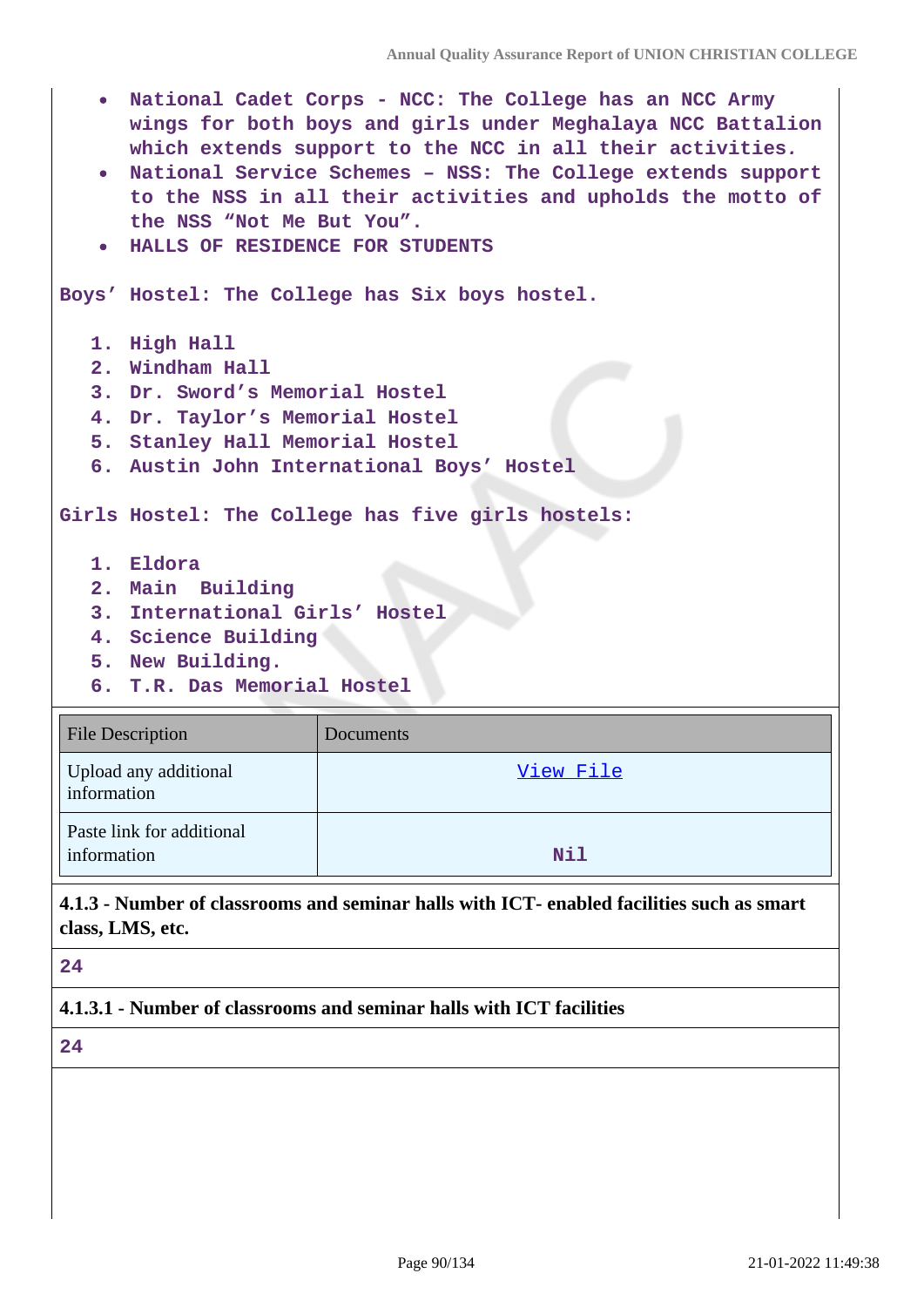| <b>File Description</b>                                                                                   | Documents |
|-----------------------------------------------------------------------------------------------------------|-----------|
| Upload any additional<br>information                                                                      | View File |
| Paste link for additional<br>information                                                                  | Nil       |
| <b>Upload Number of classrooms</b><br>and seminar halls with ICT<br>enabled facilities (Data<br>Template) | View File |

**4.1.4 - Expenditure, excluding salary for infrastructure augmentation during the year (INR in Lakhs)**

## **4.1.4.1 - Expenditure for infrastructure augmentation, excluding salary during the year (INR in lakhs)**

## **1137.264**

| <b>File Description</b>                                                                            | <b>Documents</b> |
|----------------------------------------------------------------------------------------------------|------------------|
| Upload any additional<br>information                                                               | No File Uploaded |
| Upload audited utilization<br>statements                                                           | View File        |
| <b>Upload Details of budget</b><br>allocation, excluding salary<br>during the year (Data Template) | View File        |

## **4.2 - Library as a Learning Resource**

4.2.1 - Library is automated using Integrated Library Management System (ILMS)

- **Total area of the library (in Sq. Mts.): 900 Sq. Mts.**
- **Total seating capacity: 200.**
- **Working hours (on working days, on holidays, before examination days, during examination days, during vacation):**
- **Monday to Friday: 10:00 AM- 5 PM.**
- **Saturday: 10:00 AM- 1 PM.**
- **Layout of the library:**
- **Reading carrels.**
- **Digital Library**
- **Lounge Area.**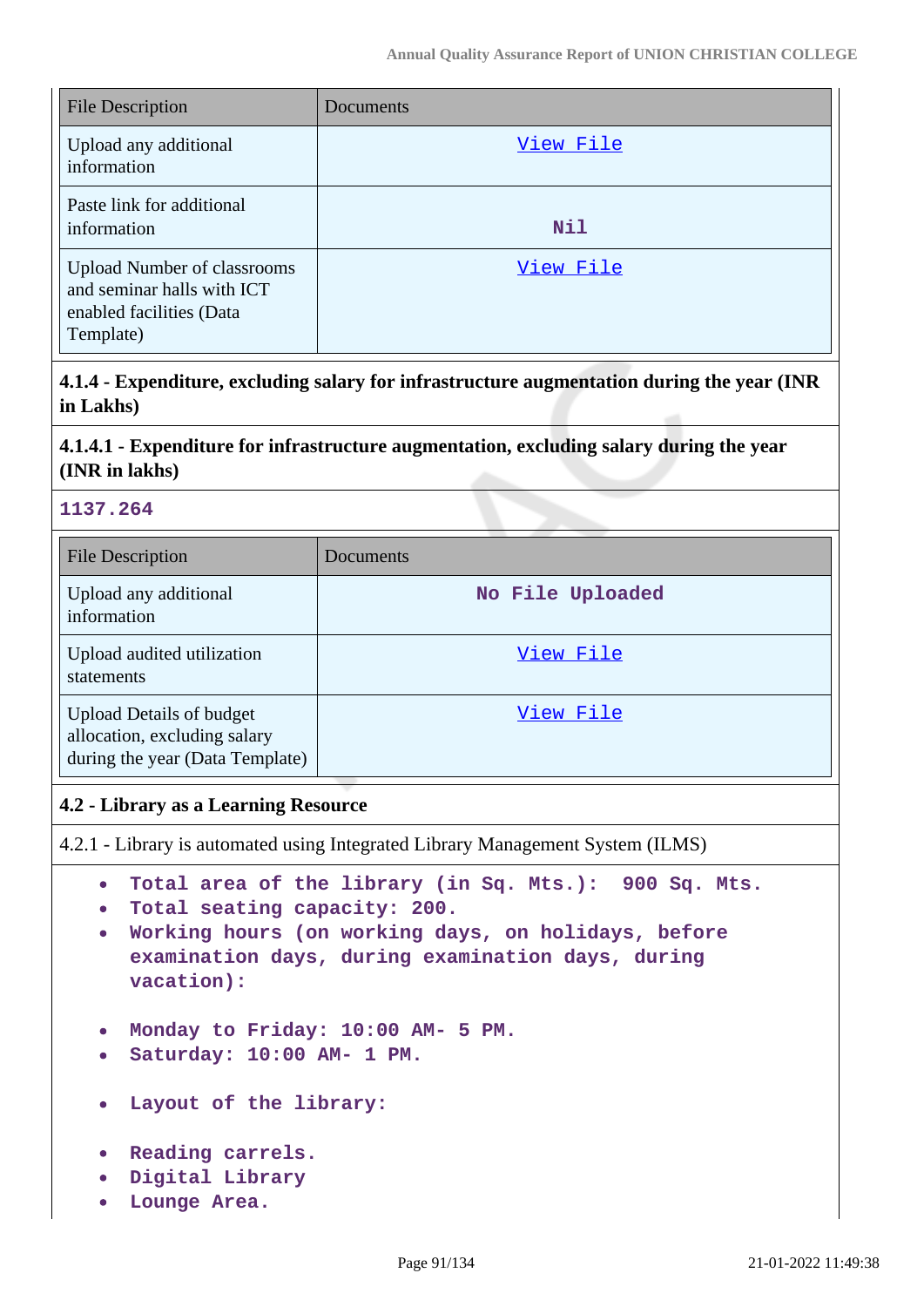| Xerox facility.<br>$\bullet$ .<br>· Back Volume Facility.<br>• IT Facility<br>• Periodical and Magazine Sections.<br>· Archive Section.<br>Conference Room<br><b>CCTV</b><br>$\bullet$      |                                                                                                            |  |  |
|---------------------------------------------------------------------------------------------------------------------------------------------------------------------------------------------|------------------------------------------------------------------------------------------------------------|--|--|
| Initiatives that have been implemented:                                                                                                                                                     |                                                                                                            |  |  |
| • Internet facility<br>economically weaker sections<br>$\bullet$<br>Name of ILMS software: KOHA<br>. Nature of automation: Partially<br>• Version: 18.11.00.000<br>Year of Automation: 2006 | . Earn While You Learn Scheme for students coming from<br>Book Bank and Dept. Book facilities are provided |  |  |
| <b>File Description</b>                                                                                                                                                                     | Documents                                                                                                  |  |  |
| Upload any additional<br>information                                                                                                                                                        | No File Uploaded                                                                                           |  |  |
| Paste link for Additional<br>Information                                                                                                                                                    | Nil                                                                                                        |  |  |
| 4.2.2 - The institution has subscription for<br>the following e-resources e-journals e-<br>ShodhSindhu Shodhganga Membership e-<br>books Databases Remote access toe-<br>resources          | A. Any 4 or more of the above                                                                              |  |  |
| <b>File Description</b>                                                                                                                                                                     | Documents                                                                                                  |  |  |
| Upload any additional<br>information                                                                                                                                                        | No File Uploaded                                                                                           |  |  |
| Details of subscriptions like e-<br>journals,e-ShodhSindhu,<br>Shodhganga Membership etc                                                                                                    | <u>View File</u>                                                                                           |  |  |

**4.2.3 - Expenditure for purchase of books/e-books and subscription to journals/e- journals**

(Data Template)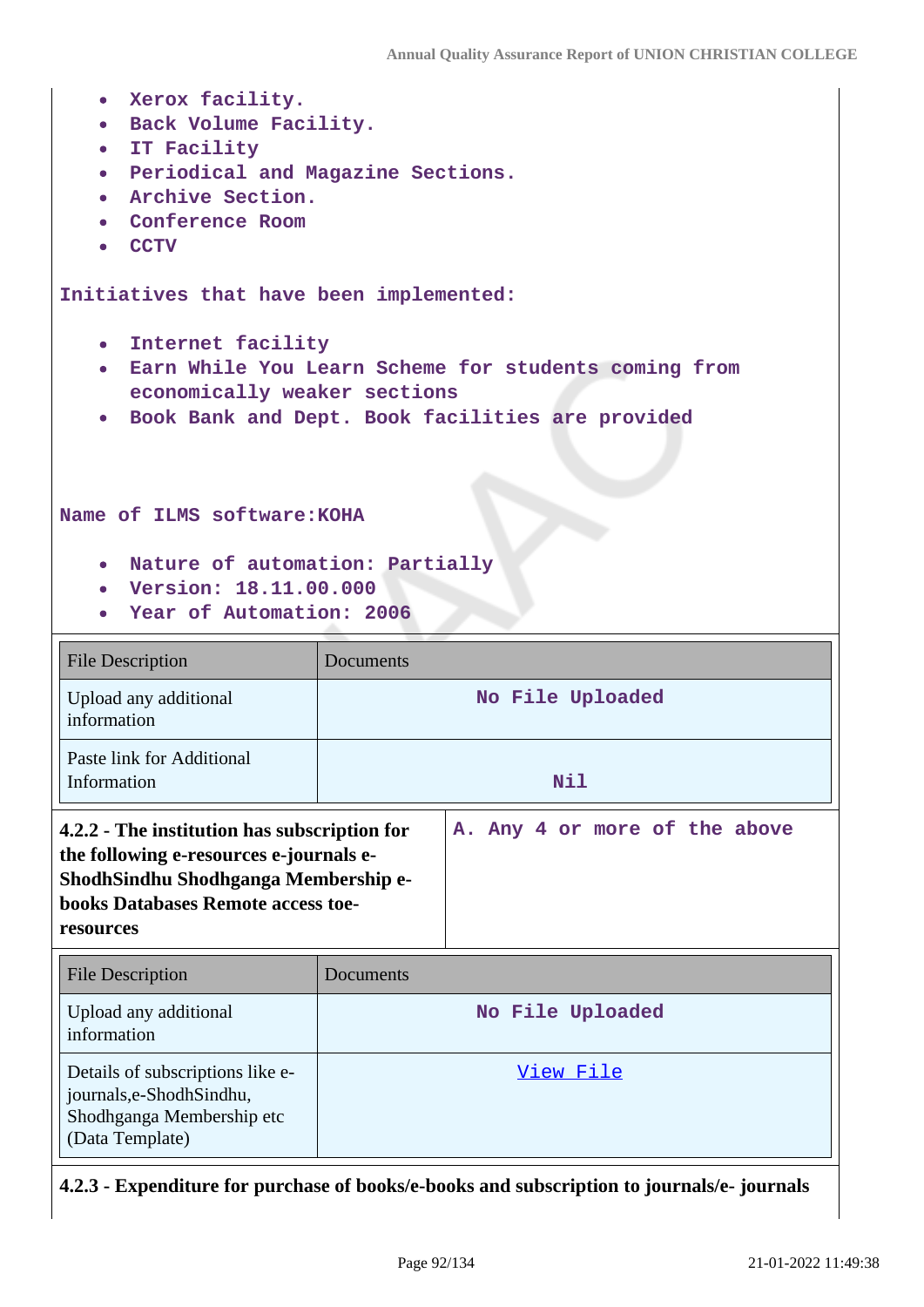### **during the year (INR in Lakhs)**

## **4.2.3.1 - Annual expenditure of purchase of books/e-books and subscription to journals/ejournals during the year (INR in Lakhs)**

|   | w  |   |   |  |
|---|----|---|---|--|
|   |    |   |   |  |
| × | M. | ٧ | ۰ |  |

| File Description                                                                                                              | Documents        |
|-------------------------------------------------------------------------------------------------------------------------------|------------------|
| Any additional information                                                                                                    | No File Uploaded |
| Audited statements of accounts                                                                                                | No File Uploaded |
| Details of annual expenditure<br>for purchase of books/e-books<br>and journals/e- journals during<br>the year (Data Template) | No File Uploaded |

## **4.2.4 - Number per day usage of library by teachers and students ( foot falls and login data for online access) (Data for the latest completed academic year)**

## **4.2.4.1 - Number of teachers and students using library per day over last one year**

**0**

| <b>File Description</b>                              | Documents        |
|------------------------------------------------------|------------------|
| Any additional information                           | No File Uploaded |
| Details of library usage by<br>teachers and students | No File Uploaded |

### **4.3 - IT Infrastructure**

4.3.1 - Institution frequently updates its IT facilities including Wi-Fi

**The IT infrastructure requires regular up gradation to keep pace with the changing technology and to provide state of the art facilities to the students. The College prudently plans and implements strategies for up-gradation. The measures and actions plans taken are as follows:**

- **Enhancement of online transaction facilities: Fully Online Admission Portal with Razor pay/SB Collect Payment Gateway**
- **Inter departmental office communication system: Office Intercom**
- **Modernized surveillance system: CCTV**
- **Partially Wi-Fi enabled campus: Administrative Building and Arts Academic Block & Science Academic Block**
- **Number of classrooms with LCD facilities: 24**
- **Number of classrooms with Wi-Fi/LAN facilities:24**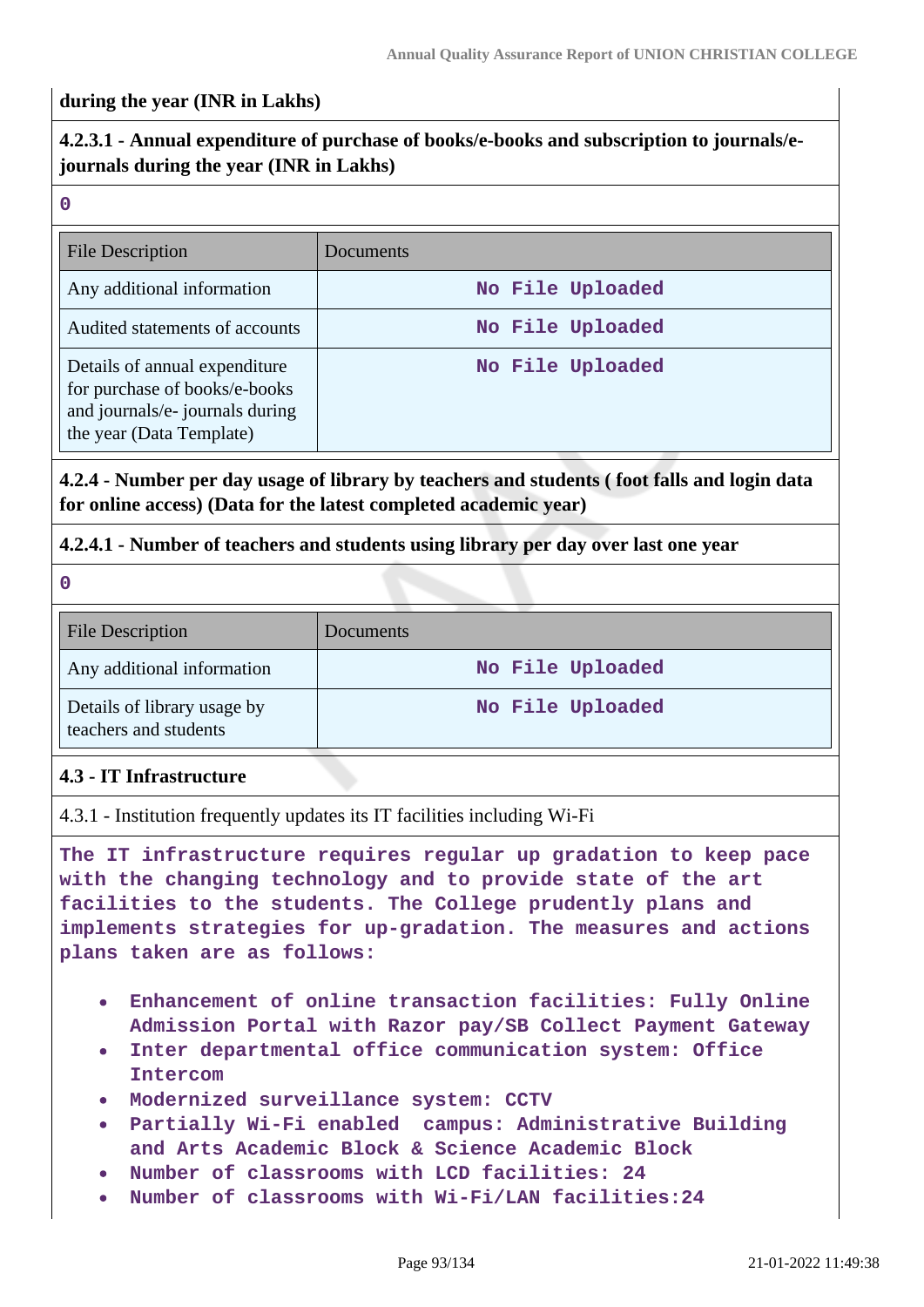- **Number of smart classrooms:6**
- **Number of seminar halls with ICT facilities: 24**
- **Introduction of the Language Lab w.e.f 2018-19 onwards**
- **Augmentation of Computer no in 2019-20- 15 New Desktop were purchased through RUSA Fund**
- **LAN facility: LAN facility is provided to the**
- **1. Administrative Offices**
- **2. Library Offices**
- **3. IQAC**
- **4. Examination Department**
- **5. Digital Lab**
- **6. Digital Classroom.**
- **7. Arts Academic Block**

| <b>File Description</b>                  | Documents        |
|------------------------------------------|------------------|
| Upload any additional<br>information     | No File Uploaded |
| Paste link for additional<br>information | Nil              |

## **4.3.2 - Number of Computers**

**71**

| <b>File Description</b>              | Documents        |
|--------------------------------------|------------------|
| Upload any additional<br>information | No File Uploaded |
| Student – computer ratio             | View File        |
|                                      |                  |

#### **4.3.3 - Bandwidth of internet connection in the Institution B. 30 - 50MBPS**

| File Description                                                               | Documents        |
|--------------------------------------------------------------------------------|------------------|
| Upload any additional<br>Information                                           | No File Uploaded |
| Details of available bandwidth<br>of internet connection in the<br>Institution | View File        |

## **4.4 - Maintenance of Campus Infrastructure**

**4.4.1 - Expenditure incurred on maintenance of infrastructure (physical and academic support facilities) excluding salary component during the year (INR in Lakhs)**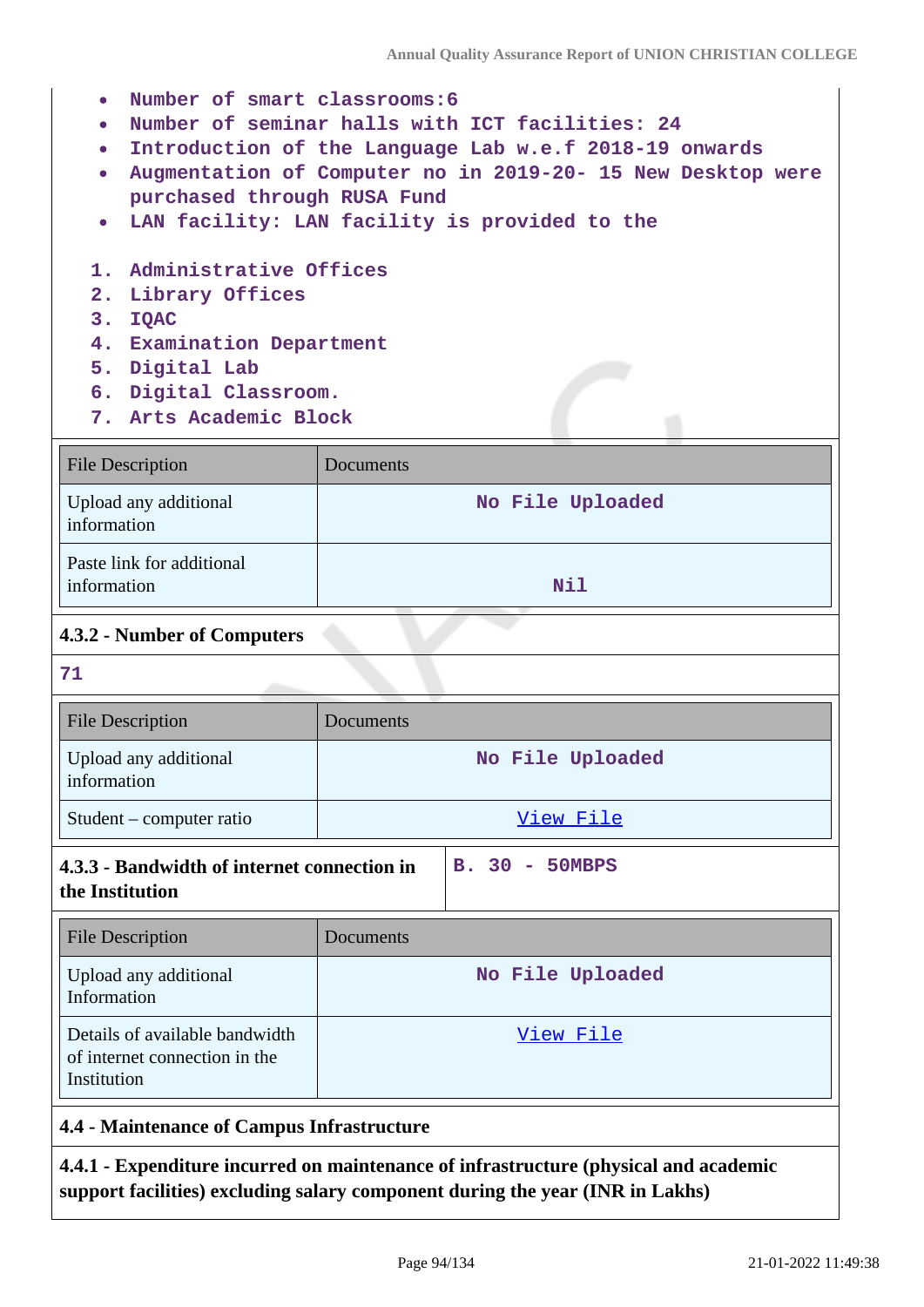## **4.4.1.1 - Expenditure incurred on maintenance of infrastructure (physical facilities and academic support facilities) excluding salary component during the year (INR in lakhs)**

## **2928.035**

| <b>File Description</b>                                                                                                        | Documents        |
|--------------------------------------------------------------------------------------------------------------------------------|------------------|
| Upload any additional<br>information                                                                                           | No File Uploaded |
| Audited statements of accounts.                                                                                                | No File Uploaded |
| Details about assigned budget<br>and expenditure on physical<br>facilities and academic support<br>facilities (Data Templates) | View File        |

4.4.2 - There are established systems and procedures for maintaining and utilizing physical, academic and support facilities - laboratory, library, sports complex, computers, classrooms etc.

**The Policy of maintenance and optimal utilization of the physical infrastructure available is clearly spelled out in the constitution of the various cells under the College Management and under the IQAC.**

**Physical Infrastructure: The Physical Infrastructure of the institution is looked after by the Building Committee. The Building committee meets regularly to chart out plans to augmentation of the physical infrastructure in the campus. Creation and enhancement of infrastructural facilities for improving the teaching-learning process, and extending maximum possible educational amenities to its growing strength of learners is the primary objective of the Institution. With the increase in strength, as per requirement, the institution approaches the University Grants Commission (UGC), RUSA for approval of additional funds. Additional funds at times are also obtained from other sources such as the Govt. of Meghalaya and other govt. agencies. The College has instituted its internal Building Committee and Finance Committee for smooth and systematic creation and enhancement of infrastructure in the institution. The Building Committee consists of the Principal of the College, representative from the Governing Body and the Architect/Engineer Consultant (s).**

**To optimize utilization of the existing resources, some of the resources are shared across departments. For example, the college has an upgraded computer lab which is shared between departments**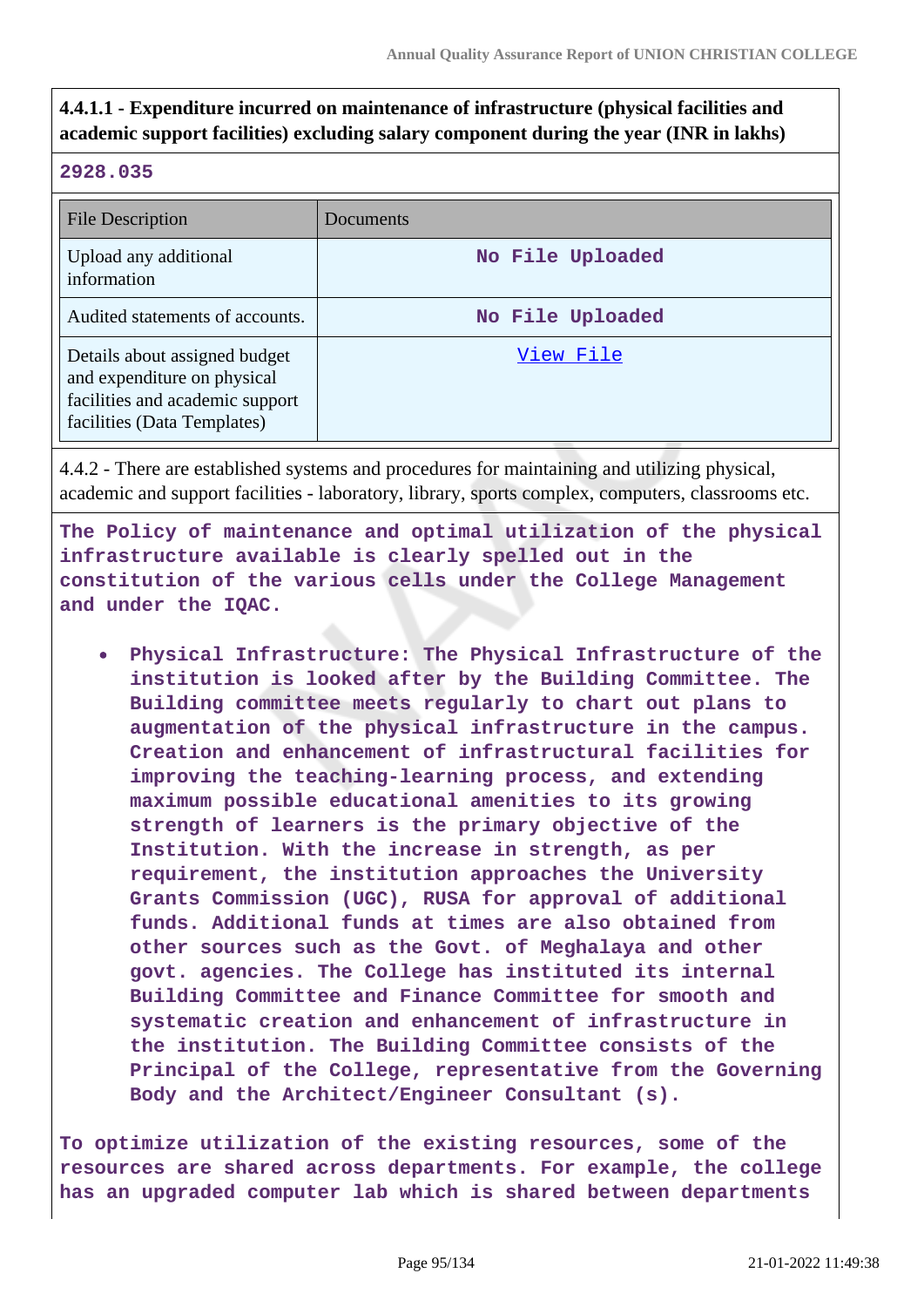**for optimal utilization.**

**Extensive planning for physical infrastructure is made by the Building Committee and administration department in phased manner. Strategic plan of the university takes into consideration the new academic programmes to be started in a specific time period and infrastructure requirements. Elaborate presentation is then made to the Governing body for approval and construction is then carried out as per the college policy.**

**Campus maintenance: The estate office of the college under the supervision of the Estate in-charge is responsible for the maintenance and upkeep of the infrastructure, facilities and equipments of the college. The Estate offices reports on matters pertaining to college and residence to the Principal on a regular basis. Maintenance of infrastructure & equipment is under the supervision of technical services (contractual). The housekeeping & security services supervised by Estate and Administration Department of the College look after the security of all the equipments and instruments.**

**The estate office of the college conducts regular inspection (once every quarter) to oversee the maintenance of the various equipments and instruments.**

**The campus specific steps taken are: -**

- **1. Regular Inspection of the Equipments and Instruments.**
- **2. The College also employ a full-time Electrician to oversee the maintenance of Electrical works within the Campus**
- **3. 24x7 Security are put in place to check theft and damage to College Property.**
- **4. The College has a regular Supply of safe drinking water. Aqua-guard are also installed in most of the buildings.**
- **5. The College has three generators at its disposal to provide uninterrupted electricity to the campus.**
- **6. The College has its own Workshop for the storage of equipments and repair works.**
- **IT Maintenance: The maintenance of the IT infrastructure of the institution lies with the duly constituted IT cell. The IT cell consist of a Chairman and a member, both are from IT back grounds. The IT cell performs the following functions:**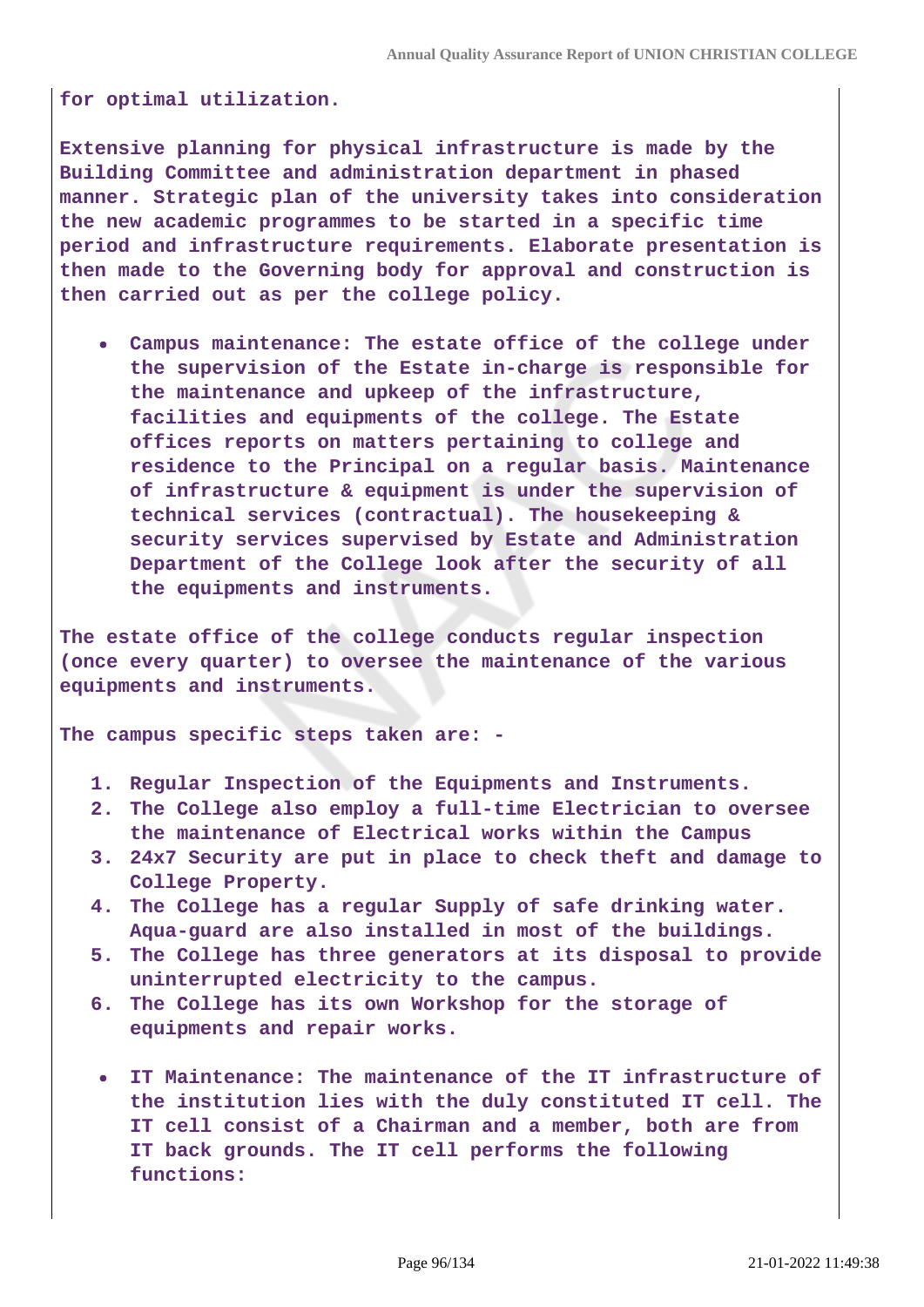- **1. Maintenance and Update of the College Website**
- **2. Maintenance and repair of all IT equipment**
- **3. Conduct of regular IT Audit**
- **Academic Quality Monitoring: The monitoring of the academic performance of students and teachers is carried by the IQAC. The following are the actions plan taken by the IQAC to improve academic performance:**
- **1. Regular and periodic assessment of staff and student's attendance.**
- **2. Augmentation of ICT facilities for teaching-learning**
- **Maintenance of Laboratories is regularly undertaken by the Laboratories assistants of the department concerned in consultation with the Head of the Department.**
- **The Library Committee looked after the requirements of the library infrastructure, conduct of library orientation programs, book fairs and the maintenance of the library as a whole.**

| <b>File Description</b>                  | Documents        |
|------------------------------------------|------------------|
| Upload any additional<br>information     | No File Uploaded |
| Paste link for additional<br>information | Nil              |

### **STUDENT SUPPORT AND PROGRESSION**

#### **5.1 - Student Support**

**5.1.1 - Number of students benefited by scholarships and free ships provided by the Government during the year**

**5.1.1.1 - Number of students benefited by scholarships and free ships provided by the Government during the year**

#### **472**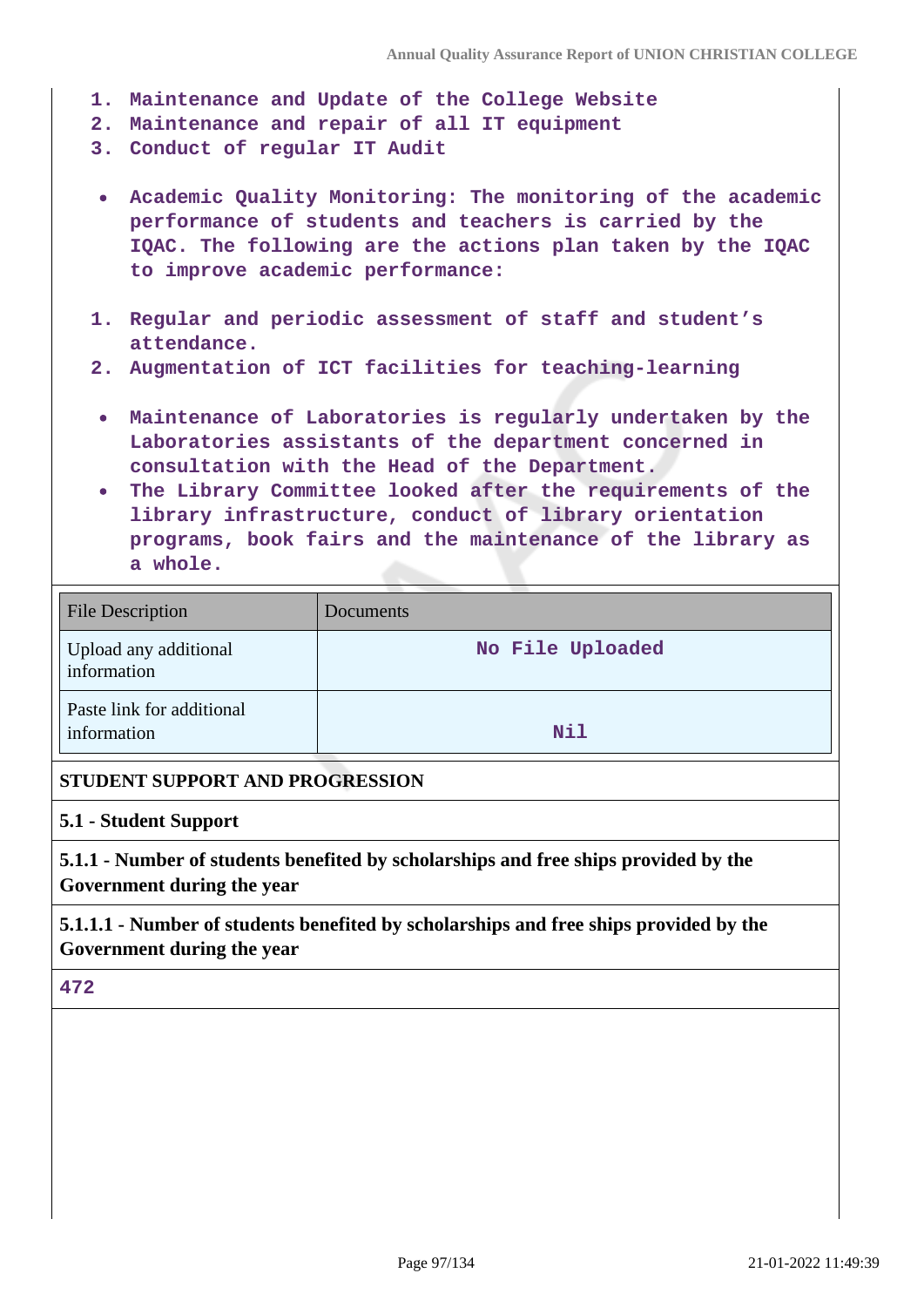| <b>File Description</b>                                                                                                         | Documents        |
|---------------------------------------------------------------------------------------------------------------------------------|------------------|
| Upload self attested letter with<br>the list of students sanctioned<br>scholarship                                              | View File        |
| Upload any additional<br>information                                                                                            | No File Uploaded |
| Number of students benefited<br>by scholarships and free ships<br>provided by the Government<br>during the year (Data Template) | View File        |

**5.1.2 - Number of students benefitted by scholarships, free ships etc. provided by the institution / non- government agencies during the year**

**5.1.2.1 - Total number of students benefited by scholarships, free ships, etc provided by the institution / non- government agencies during the year**

**3**

| <b>File Description</b>                                                                                                                                                                                                                                        | Documents                                                     |                                  |
|----------------------------------------------------------------------------------------------------------------------------------------------------------------------------------------------------------------------------------------------------------------|---------------------------------------------------------------|----------------------------------|
| Upload any additional<br>information                                                                                                                                                                                                                           |                                                               | No File Uploaded                 |
| Number of students benefited<br>by scholarships and free ships<br>institution / non-government<br>agencies in last 5 years (Date<br>Template)                                                                                                                  |                                                               | View File                        |
| 5.1.3 - Capacity building and skills<br>enhancement initiatives taken by the<br>institution include the following: Soft skills<br><b>Language and communication skills Life</b><br>skills (Yoga, physical fitness, health and<br>hygiene) ICT/computing skills |                                                               | 1 of the above<br>D <sub>1</sub> |
| <b>File Description</b>                                                                                                                                                                                                                                        | Documents                                                     |                                  |
| Link to institutional website                                                                                                                                                                                                                                  | https://www.uccollegemeghalaya.ac.in/stude<br>nt services#nss |                                  |
| Any additional information                                                                                                                                                                                                                                     | No File Uploaded                                              |                                  |
| Details of capability building<br>and skills enhancement<br>initiatives (Data Template)                                                                                                                                                                        |                                                               | View File                        |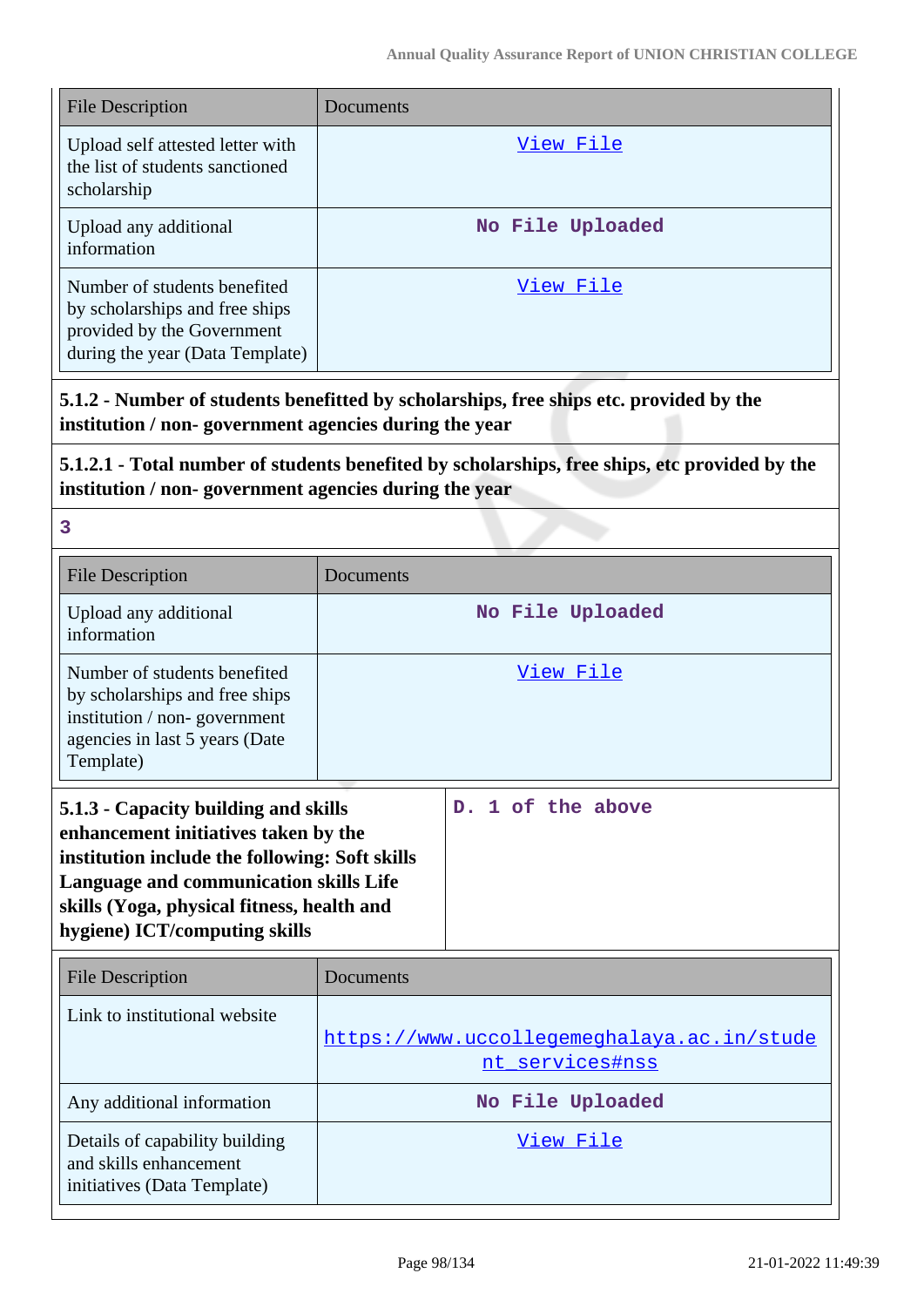**5.1.4 - Number of students benefitted by guidance for competitive examinations and career counseling offered by the institution during the year**

### **Nil**

**5.1.4.1 - Number of students benefitted by guidance for competitive examinations and career counseling offered by the institution during the year**

| <b>File Description</b>                                                                                                                                                                                                                                                                                                                                                                                                                             | Documents           |  |
|-----------------------------------------------------------------------------------------------------------------------------------------------------------------------------------------------------------------------------------------------------------------------------------------------------------------------------------------------------------------------------------------------------------------------------------------------------|---------------------|--|
| Any additional information                                                                                                                                                                                                                                                                                                                                                                                                                          | No File Uploaded    |  |
| Number of students benefited<br>by guidance for competitive<br>examinations and career<br>counseling during the year<br>(Data Template)                                                                                                                                                                                                                                                                                                             | View File           |  |
| 5.1.5 - The Institution has a transparent<br>mechanism for timely redressal of student<br>grievances including sexual harassment and<br>ragging cases Implementation of guidelines<br>of statutory/regulatory bodies Organization<br>wide awareness and undertakings on policies<br>with zero tolerance Mechanisms for<br>submission of online/offline students'<br>grievances Timely redressal of the grievances<br>through appropriate committees | A. All of the above |  |
| <b>File Description</b>                                                                                                                                                                                                                                                                                                                                                                                                                             | Documents           |  |
| Minutes of the meetings of<br>student redressal committee,<br>prevention of sexual harassment<br>committee and Anti Ragging<br>committee                                                                                                                                                                                                                                                                                                            | View File           |  |
| Upload any additional<br>information                                                                                                                                                                                                                                                                                                                                                                                                                | No File Uploaded    |  |
| Details of student grievances<br>including sexual harassment<br>and ragging cases                                                                                                                                                                                                                                                                                                                                                                   | View File           |  |

## **5.2 - Student Progression**

## **5.2.1 - Number of placement of outgoing students during the year**

## **5.2.1.1 - Number of outgoing students placed during the year**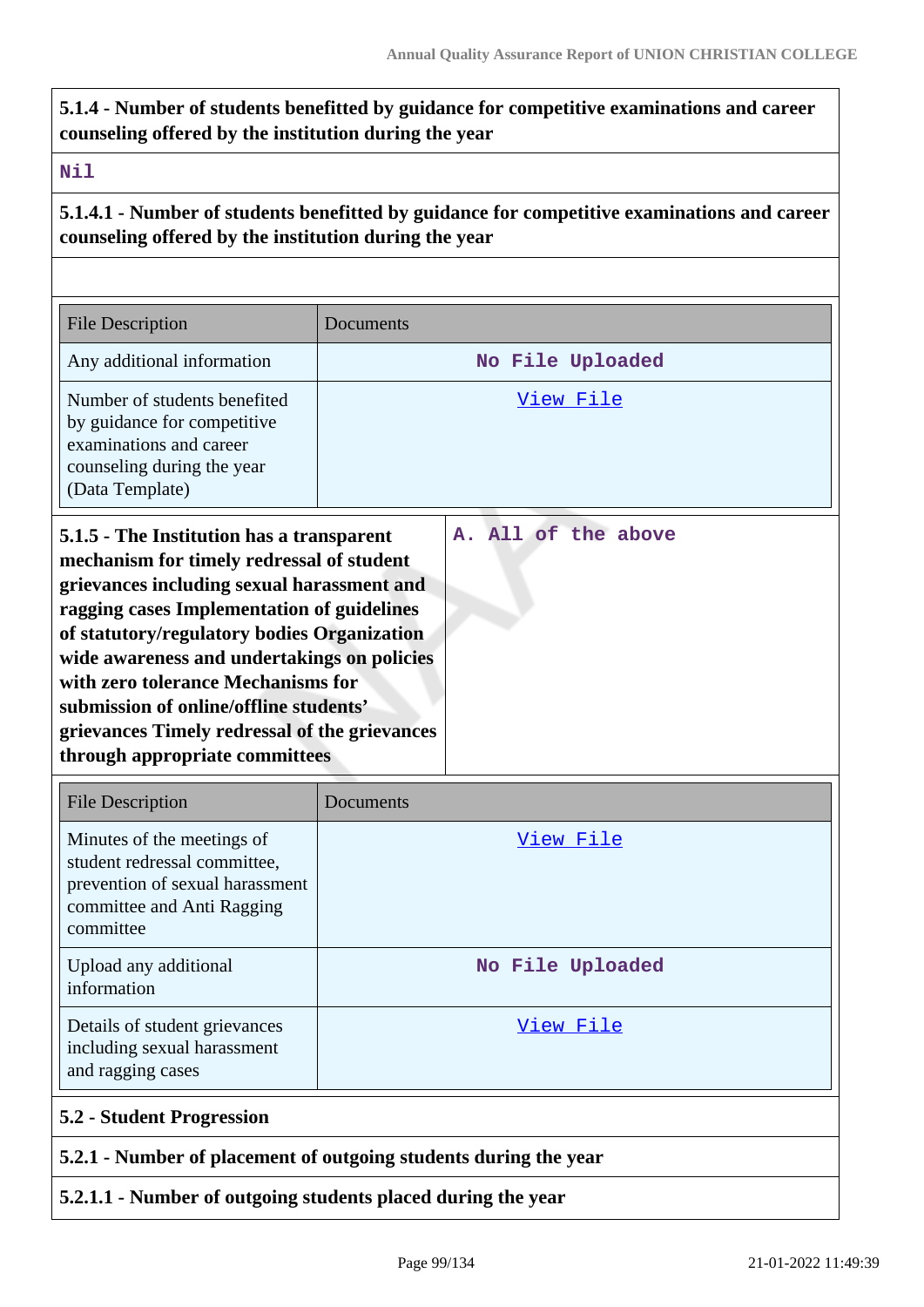| 0                                                                          |                  |  |
|----------------------------------------------------------------------------|------------------|--|
| <b>File Description</b>                                                    | Documents        |  |
| Self-attested list of students<br>placed                                   | View File        |  |
| Upload any additional<br>information                                       | No File Uploaded |  |
| 5.2.2 - Number of students progressing to higher education during the year |                  |  |
| 5.2.2.1 - Number of outgoing student progression to higher education       |                  |  |
| 60                                                                         |                  |  |
| <b>File Description</b>                                                    | Documents        |  |
| Upload supporting data for<br>student/alumni                               | <u>View File</u> |  |
| Any additional information                                                 | No File Uploaded |  |
| Details of student progression                                             | View File        |  |

## **5.2.3 - Number of students qualifying in state/national/ international level examinations during the year (eg: JAM/CLAT/GATE/ GMAT/CAT/GRE/ TOEFL/ Civil Services/State government examinations)**

## **5.2.3.1 - Number of students qualifying in state/ national/ international level examinations (eg: JAM/CLAT/NET/ SLET/ GATE/ GMAT/CAT/GRE/ TOEFL/ Civil Services/ State government examinations) during the year**

**0**

to higher education

| <b>File Description</b>                | <b>Documents</b> |
|----------------------------------------|------------------|
| Upload supporting data for the<br>same | View File        |
| Any additional information             | No File Uploaded |

## **5.3 - Student Participation and Activities**

**5.3.1 - Number of awards/medals for outstanding performance in sports/cultural activities at university/state/national / international level (award for a team event should be counted as one) during the year**

**5.3.1.1 - Number of awards/medals for outstanding performance in sports/cultural activities at university/state/ national / international level (award for a team event should be counted as one) during the year.**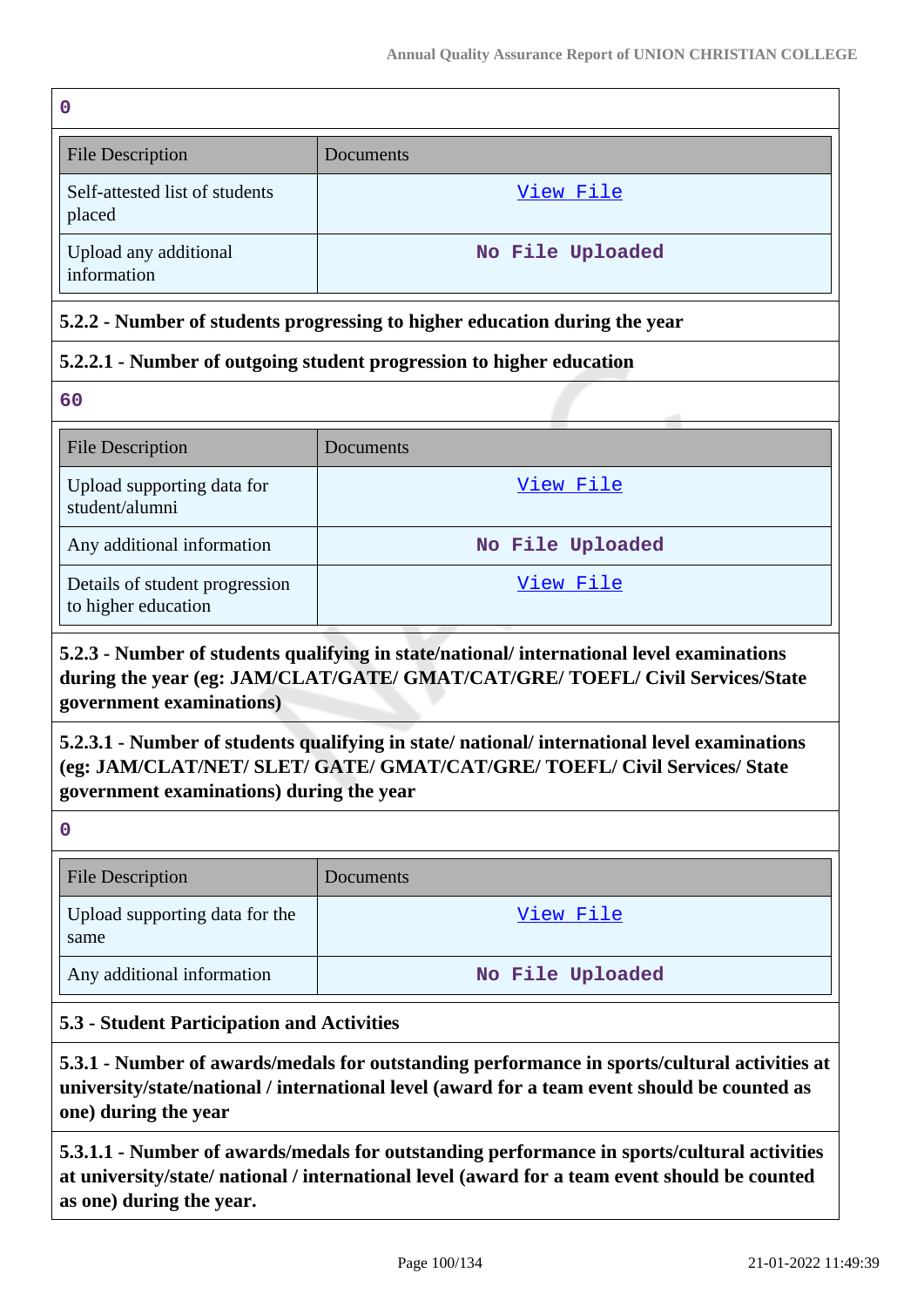| $\mathbf 0$                                                                                                                                                                           |                                                                                                                                                                                                                                                                                                                                                                        |                                                                                                                                                                                                      |
|---------------------------------------------------------------------------------------------------------------------------------------------------------------------------------------|------------------------------------------------------------------------------------------------------------------------------------------------------------------------------------------------------------------------------------------------------------------------------------------------------------------------------------------------------------------------|------------------------------------------------------------------------------------------------------------------------------------------------------------------------------------------------------|
| <b>File Description</b>                                                                                                                                                               | Documents                                                                                                                                                                                                                                                                                                                                                              |                                                                                                                                                                                                      |
| e-copies of award letters and<br>certificates                                                                                                                                         | No File Uploaded                                                                                                                                                                                                                                                                                                                                                       |                                                                                                                                                                                                      |
| Any additional information                                                                                                                                                            | No File Uploaded                                                                                                                                                                                                                                                                                                                                                       |                                                                                                                                                                                                      |
| Number of awards/medals for<br>outstanding performance in<br>sports/cultural activities at univ<br>ersity/state/national/internationa<br>I level (During the year) (Data<br>Template) | View File                                                                                                                                                                                                                                                                                                                                                              |                                                                                                                                                                                                      |
| as per established processes and norms)                                                                                                                                               | 5.3.2 - Institution facilitates students' representation and engagement in various administrative, co-<br>curricular and extracurricular activities (student council/students representation on various bodies                                                                                                                                                         |                                                                                                                                                                                                      |
| 1.                                                                                                                                                                                    | NSS Unit: The NSS in Unit organizes different programs<br>throughout the year. The List of program includes: Fit India program                                                                                                                                                                                                                                         | Commemoration of<br>Struggle<br>Awareness Program<br>Cleaning Drive pr<br>cleaning drive wi<br>Covid 19 vaccinat<br>Tree Plantation p<br>International Yog<br>International Day<br>Trafficking progr |
| Health, Career and Calling<br>$\bullet$<br>Amount to Rs 169140/-                                                                                                                      | 2. College Chapel Online Annual Retreat: The Chapel Committee<br>organized the College Annual Retreat 28th and<br>29thNovember, 2020 for students. The theme of the retreat<br>was Coping Life in Difficult Times, Personal Growth, Mental<br>The Chapel Committee initiated this first Relief & Second<br>Fund in the month of September & December reapectively 2020 |                                                                                                                                                                                                      |
|                                                                                                                                                                                       | 3. College Relief Essential Supplies were distributed to all the<br>52 stranded students and families of Casual Workers.                                                                                                                                                                                                                                               |                                                                                                                                                                                                      |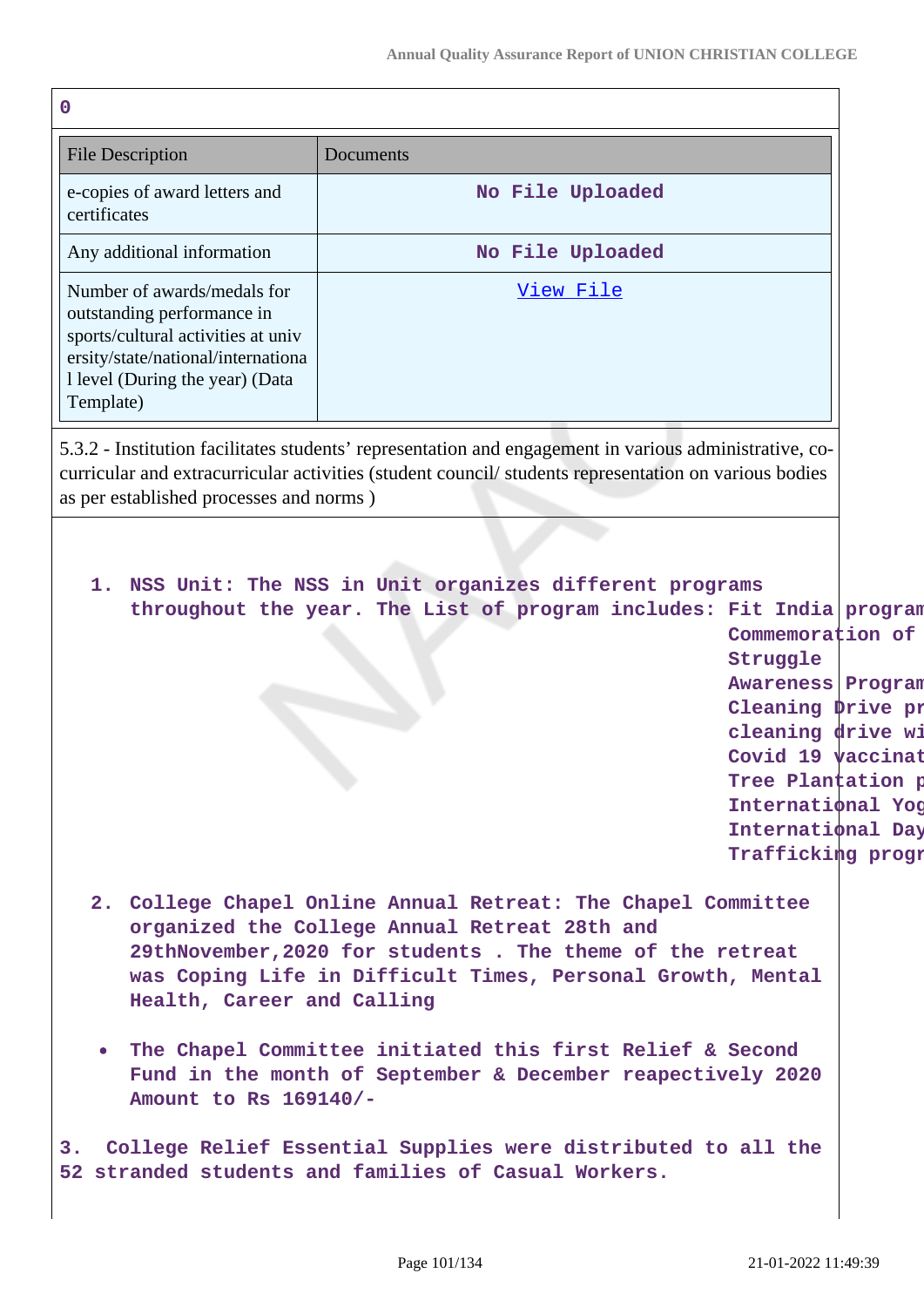**4. The College Dispensary organised Health awareness on COVID was conducted for students and Staffs by Dr. W. Manner on the 16th of March 2020.**

| <b>File Description</b>                  | Documents  |
|------------------------------------------|------------|
| Paste link for additional<br>information | <b>Nil</b> |
| Upload any additional<br>information     | View File  |

**5.3.3 - Number of sports and cultural events/competitions in which students of the Institution participated during the year (organized by the institution/other institutions)**

## **5.3.3.1 - Number of sports and cultural events/competitions in which students of the Institution participated during the year**

**0**

**.**

| <b>File Description</b>                                                                                                                                                                                | Documents        |  |  |  |
|--------------------------------------------------------------------------------------------------------------------------------------------------------------------------------------------------------|------------------|--|--|--|
| Report of the event                                                                                                                                                                                    | No File Uploaded |  |  |  |
| Upload any additional<br>information                                                                                                                                                                   | No File Uploaded |  |  |  |
| Number of sports and cultural<br>events/competitions in which<br>students of the Institution<br>participated during the year<br>(organized by the<br>institution/other institutions<br>(Data Template) | View File        |  |  |  |

## **5.4 - Alumni Engagement**

5.4.1 - There is a registered Alumni Association that contributes significantly to the development of the institution through financial and/or other support services

### **ALUMNI ASSOCIATION**

**The College being residential in nature has a close bond between students and teachers. This relationship within the campus creates an opportunity to identify oneself as students and teachers with the sense of belonging to Union Christian College. Thus Alumni Association provides the platform for developing this relationship between the past and the present. Alumni members**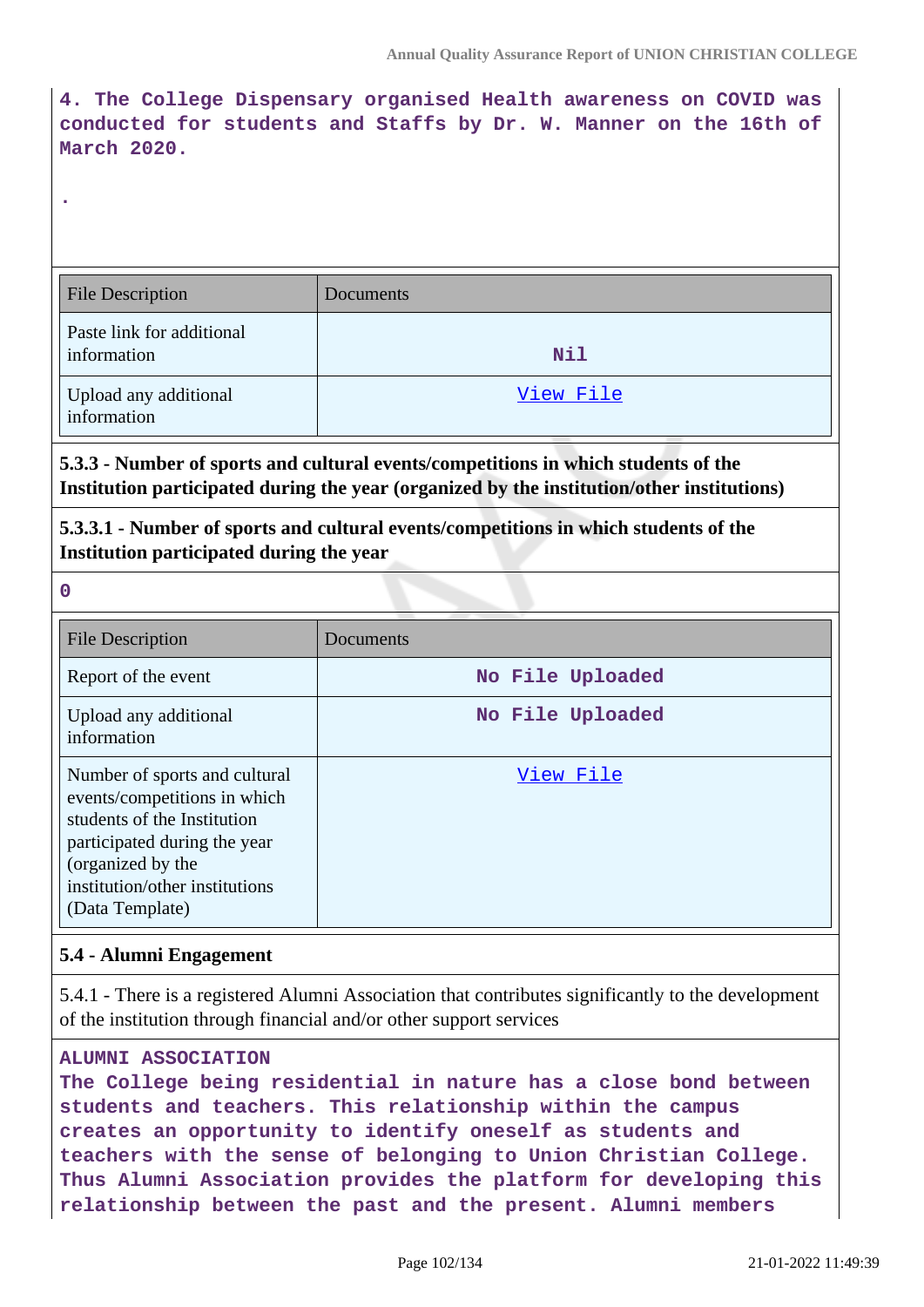**also support the College from time to time whenever the need arises.**

- **President- Dr. Sunil Pio**
- **Vice-president- Dr. (Mrs). Fenella Nonglait**
- **Secretary- Mr. Bijoy A. Sangma**
- **Treasurer Dr. (Mrs). M. C. Daimari**

| <b>File Description</b>                  | Documents                                                      |
|------------------------------------------|----------------------------------------------------------------|
| Paste link for additional<br>information | https://www.uccollegemeghalaya.ac.in/stude<br>nt corner#alumni |
| Upload any additional<br>information     | No File Uploaded                                               |

**5.4.2 - Alumni contribution during the year (INR in Lakhs)**

| <b>File Description</b>              | Documents |
|--------------------------------------|-----------|
| Upload any additional<br>information | View File |

**E. <1Lakhs**

### **GOVERNANCE, LEADERSHIP AND MANAGEMENT**

### **6.1 - Institutional Vision and Leadership**

6.1.1 - The governance of the institution is reflective of and in tune with the vision and mission of the institution

#### **A. Vision and Mission statement of the Institution**

**Union Christian College conducts its programs and activities guided by overarching Vision, Mission, Core value statements. All are revisited periodically and revised, if necessary.**

**VISION STATEMENT:**

- **To develop credible professionals with social concern, reaching out to the nation as innovative leaders and serving the needy with commitment, divine grace and power.**
- **Empowering our students to fulfil their academic and professional passion that is diverse, welcoming and inclusive of all students, faculty and staff. It also seeks to attract and serve students from diverse social, economic and ethnic backgrounds.**

**MISSION STATEMENT:**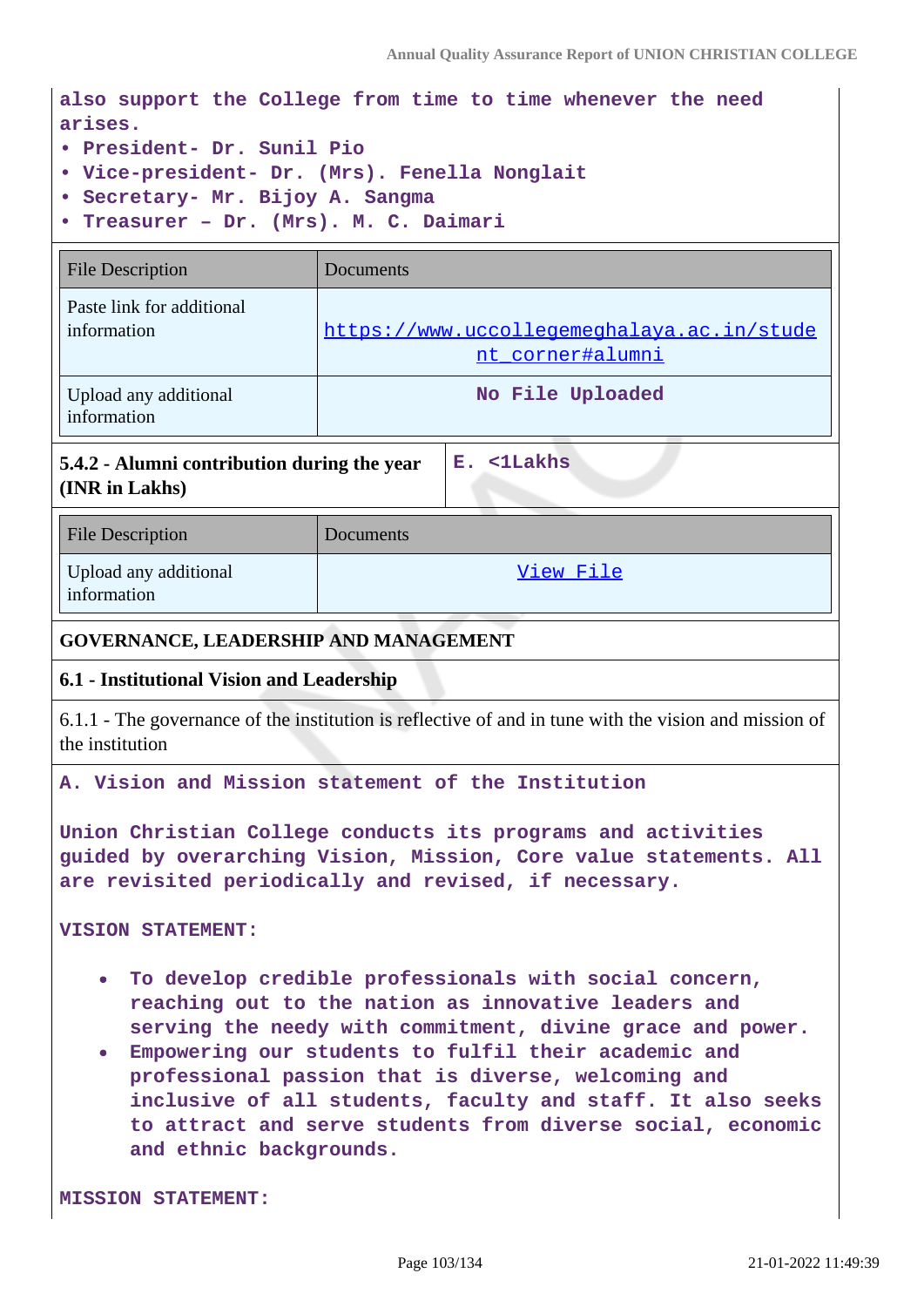- **To provide a holistic and enabling environment of study to young men and women hailing from diverse demographies.**
- **Facilitate the acquisition of knowledge, understanding, critical thinking, and problem-solving abilities for all students.**
- **To consistently upgrade its teaching-learning process and to provide faculty with opportunities and resources for dissemination and production of innovative knowledge.**
- **To nurture students through discipline, character building and human interaction on the campus through the mentoring system.**
- **To maintain a level of standard and excellence in all programs that will give them state-wide, national and international significance.**
- **To expand the range of disciplines/subjects available to students at the under-graduate level.**
- **To incorporate value-added, vocational and add-on courses in its curriculum.**
- **To introduce post-graduate programmes in a phased manner.**
- **To continue to enhance its extension activities and outreach programmes.**

#### **B. Core Values:**

- **Academic excellence and quality teaching**
- **Professional leadership and integrity.**
- **Social responsibility and collaboration.**
- **Equity and social justice.**
- **Mutual respect and honouring of diverse cultures and ethnicity.**
- **Financial stability and accountability.**

#### **C. Nature of Governance:**

**It follows a democratic and participatory mode of governance with all stakeholders participating actively in its administration. The Governing Body delegates authority to the Principal/Secretary who, in turn share it with the different levels of functionaries in the college. The Heads of Departments, the Conveners of various committees and cells along with the staff representatives on higher decision-making bodies play an important role in determining the institutional policies and implementing the same.**

**D. Perspective/Strategic Plan:**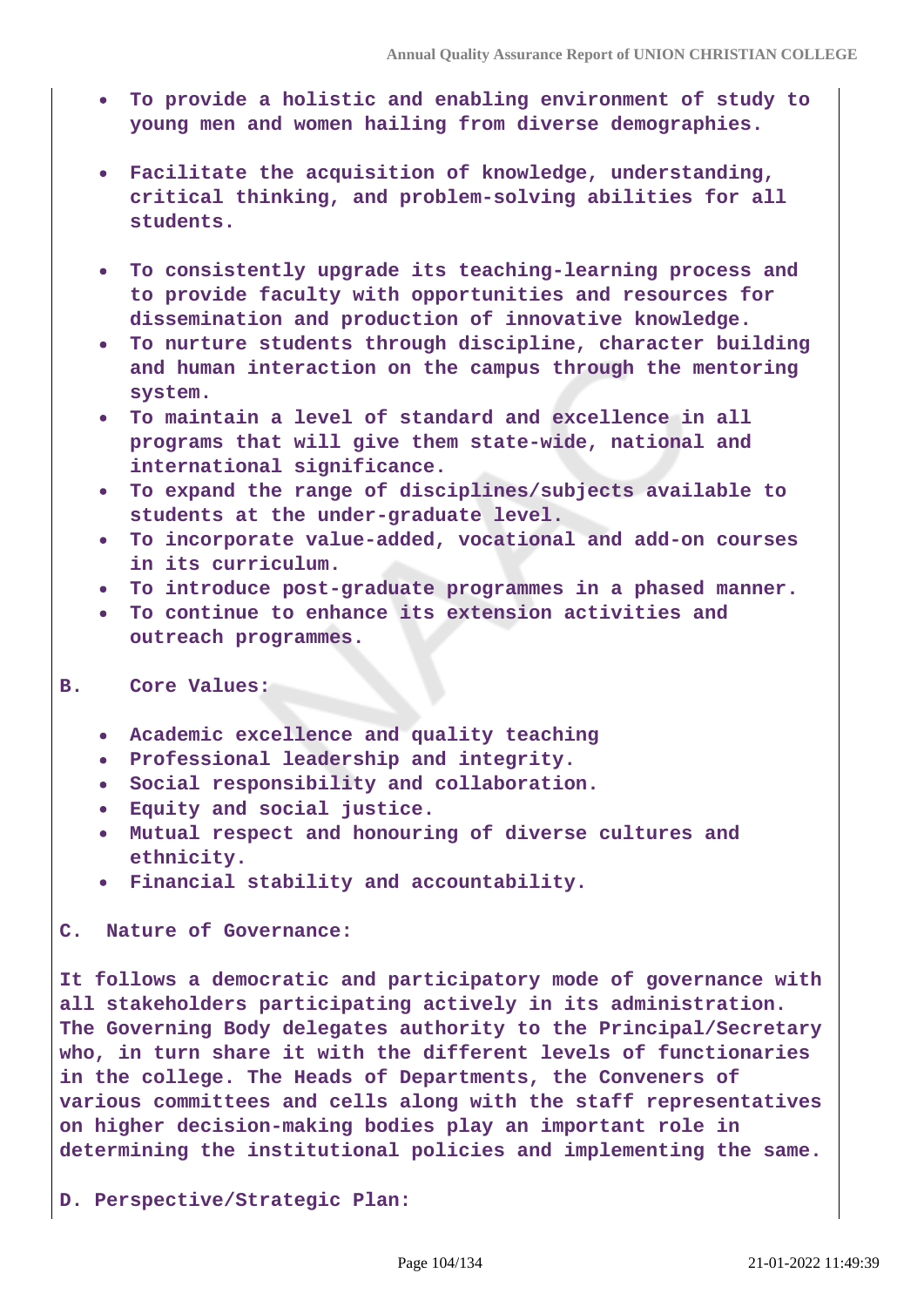**By taking into consideration above mentioned aspects, the institution has a Perspective/Strategic Plan in place to help it develop in a systematic, well-thought-out and phased manner.**

#### **(i) Effective Governance**

- **Application for grants from government and non-government sources.**
- **Application for more substantive posts from the State Government.**
- **Achievement of national and international recognition in the form of grants and awards.**
- **Mobilization of funds and projects through the alumnae and other stakeholders.**

**(ii) Teaching and Learning process**

- **ICT-based teaching and learning**
- **Inculcating a Value System among the Students**
- **Developing requisite competencies amongst students of the College.**
- **To maintain continuously good academic performances**
- **Providing various Vocational courses which will help in increasing their practical knowledge and to make students more employable.**
- **To develop a comprehensive system of student mentoring and student support.**
- **Conducting basic computer courses like DTP, Tally etc. through Equity programs and Skill India Scheme.**
- **Conducting Career guidance courses, Soft Skill and personality development programmes.**
- **Organize Study tours for students of respective departments.**
- **Introduction of new subjects at the under-graduate level.**
- **Improvement of the Scope and Profile of the Teaching-Learning Experience through greater use of ICT and other innovative means.**
- **Application for Post-Graduate Courses.**
- **Provide state of art library facilities and language lab.**
- **Partnering with Research Institutes.**

**(iii) Strengthening the Infrastructure**

**Extension of available area through horizontal and vertical expansion to accommodate more ICT enabled classrooms,**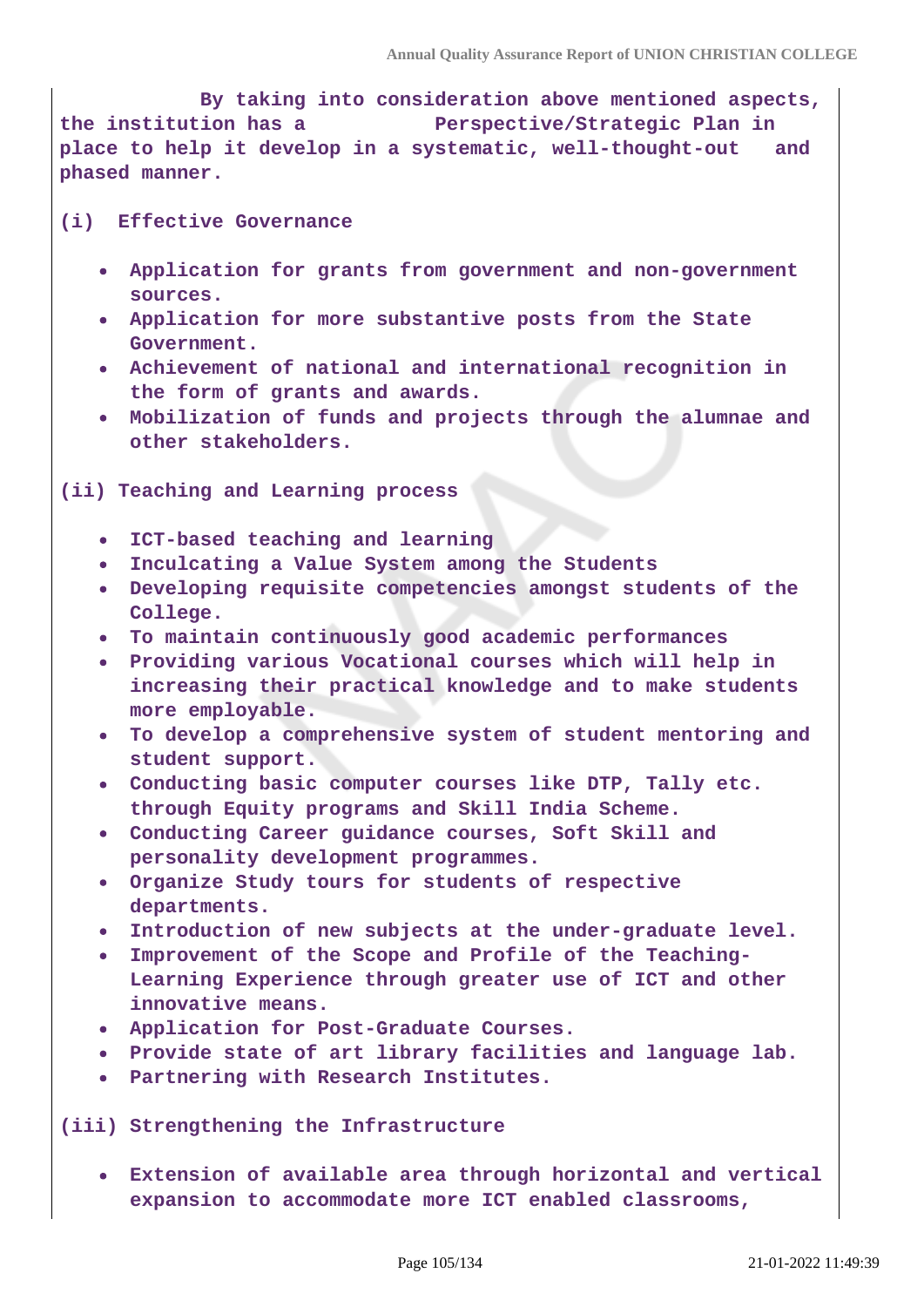**laboratories, auditoria, staff rooms etc.**

- **Renovations to revive the ageing infrastructure of the institution like the Boys and Girls refectories, Health centre, common rooms and Gymnasium, etc.**
- **Development of Guest houses, campus Shopping hub for college students.**
- **The use of Solar and renewable energy for campus street lights, water harvesting, solid waste management and maintenance of Green and eco-friendly campus etc.**
- **E. Participation of Teachers in Decision-Making Bodies.**
	- **Teachers discharge an important role in implementing the vision and mission of the college and to that end play a proactive part in the decision-making process. Teachers influence the institutional polity through the Academic Teachers & Staff Council, through their representatives on the Governing Body, the Planning Committee, Finance Committee, the Building cum Campus Development Committee, Sports Committee and the Hostel & Wardens Committee of the college.**
	- **Heads of Departments enjoy considerable administrative and academic autonomy in running their disciplinary units within the college and in their respective department. They determine admission criteria, marks cut-offs, examination modalities, journal themes, library practices, various teaching learning innovations and other academic priorities.**
	- **Teachers are members and conveners of the various committees that are constituted for the day-to-day functioning of the college. Some of these committees are the Academic Council, the IQAC, the Examination Committee, the Admission Committee, the Library Committee, the Journal & Publication Committee etc.**
	- **Additionally, teachers discharge their responsibility and plays and active role as motivators and spearheads of cultural and socially conscious activities in the institution by steering the NSS unit, the NCC, the Students Representative council, SCMI, the Women Cell, the Environment Club, the Dramatic & Theatrical Club, Staff Centre and other laudable cells and societies.**
	- **Teachers, through their involvements and interaction on these bodies are able to contribute in a significant way to the participatory ethos of the institution.**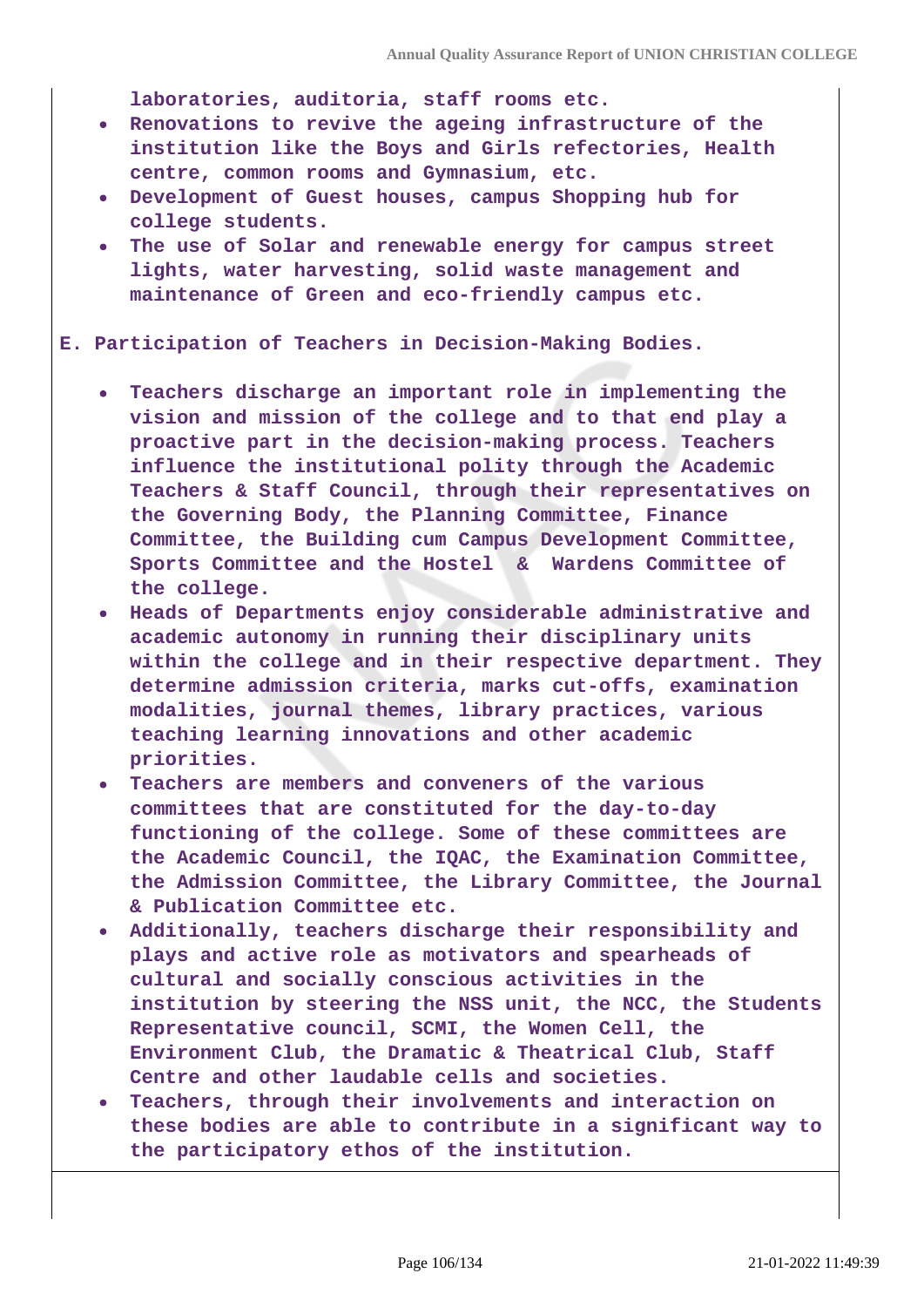| <b>File Description</b>                  | Documents                                                |  |
|------------------------------------------|----------------------------------------------------------|--|
| Paste link for additional<br>information | https://www.uccollegemeghalaya.ac.in/about<br><u>_us</u> |  |
| Upload any additional<br>information     | No File Uploaded                                         |  |

6.1.2 - The effective leadership is visible in various institutional practices such as decentralization and participative management.

**The Union Christian College functions in a well-structured and defined manner to ensure participative management at all levels of decision making guided by its Constitution and Bye laws. The Governing Body gives extensive delegation of authority and flexibility to the Principal to control the administrative and academic duties. The Principal delegates the responsibilities to the faculties of the various departments in the college.**

**6.1.2 Case Study showing Decentralization and Participative management:**

**The role in which Faculties participate in the Management Process:**

- **The Faculties participate in administrative as well as in academic improvement. They constitutes the College Planning Committee, the IQAC and other statutory Committees which continuously work for development of the college.**
- **In the beginning of academic year, all faculty members conduct a meeting under the Academic staff council and discuss the smooth functioning of the institution. Various committees are constituted and responsibilities are assigned to them.**
- **Every faculty member is involved in the various academic and administrative or other statutory and non-statutory committee. The Committees report to the Principal about the planning and implementation of the decision.**
- **Head of the Department which are mostly the senior faculties oversees the teaching plan of his/her department members and in convening the departmental meetings where the programmes for the entire term are decided.**
- **He/She in consultation with his/her department colleagues oversees the paper-setting, moderation, evaluation, marks submission of all internal and practical examinations of the department and determines the admission criteria of the**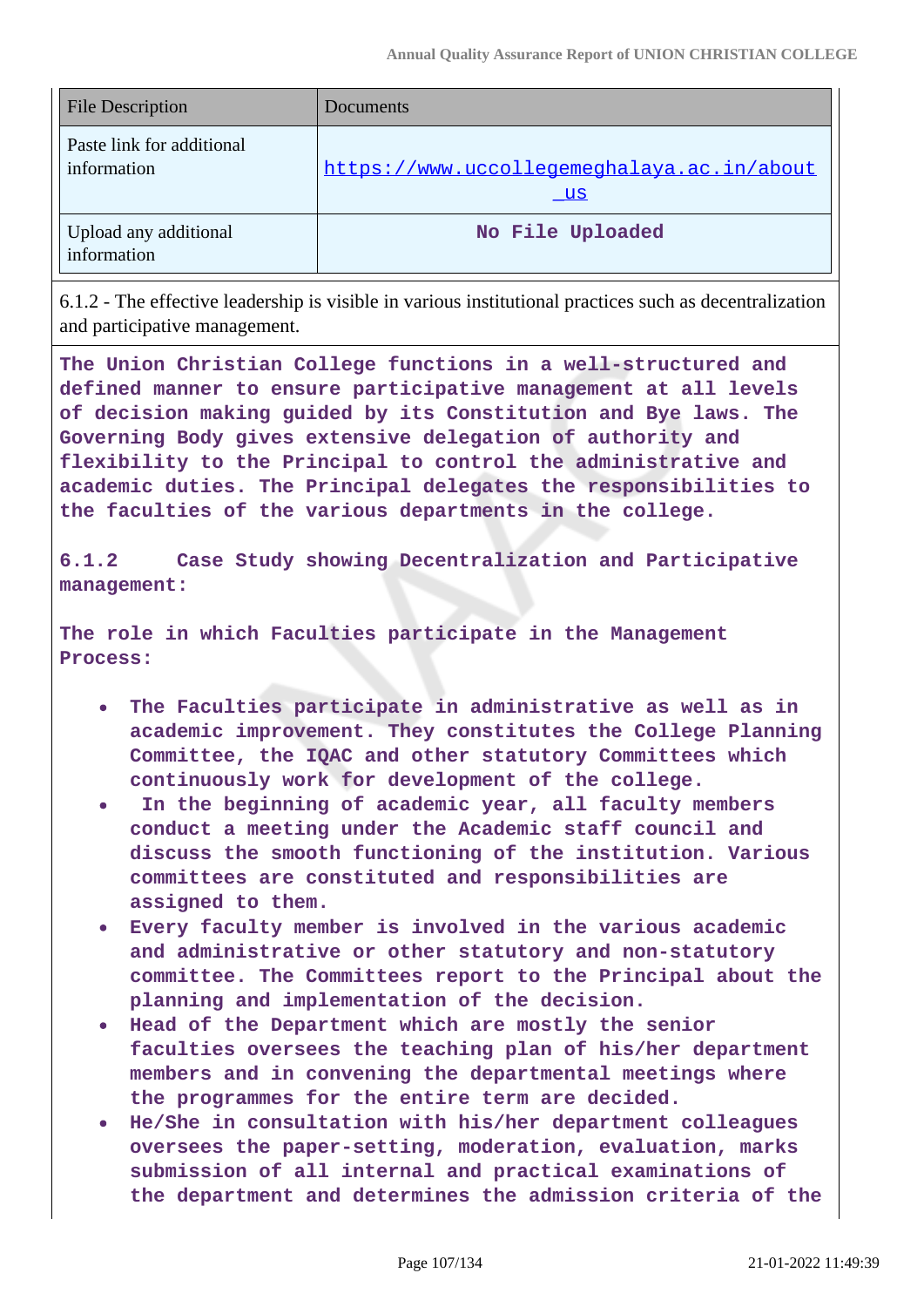**students.**

- **He/She is at liberty to introduce innovative measures for the welfare of his/her students. For instance, the English department has the Erudite club and Dramatic Club, the Science departments the Science Academic Society, etc.**
- **Faculties often takes the lead in planning seminars, workshops, career counseling sessions, departmental excursions, inter department and inter-college exercises.**

**The following committees where the faculties are involved in the participatory management which are integral for the growth and development of the institution and informs their functioning at every level.**

 **Statutory Committees:**

- **1. Governing Body**
- **2. Executive Committee**
- **3. Finance Committee**
- **4. Building cum Campus development committee**
- **5. Selection cum Screening Committee**
- **6. Academic Staff Council**
- **7. Academic Advisory Committee**
- **8. Purchase and Accounts Committee**
- **9. Budget Appraisal Committee**
- **10. Library Committee**
- **11. Discipline Committee**
- **12. Sports Committee**
- **13. Mess Committee**
- **14. Estate and Workshop Committee**
- **15. Dispensary Committee**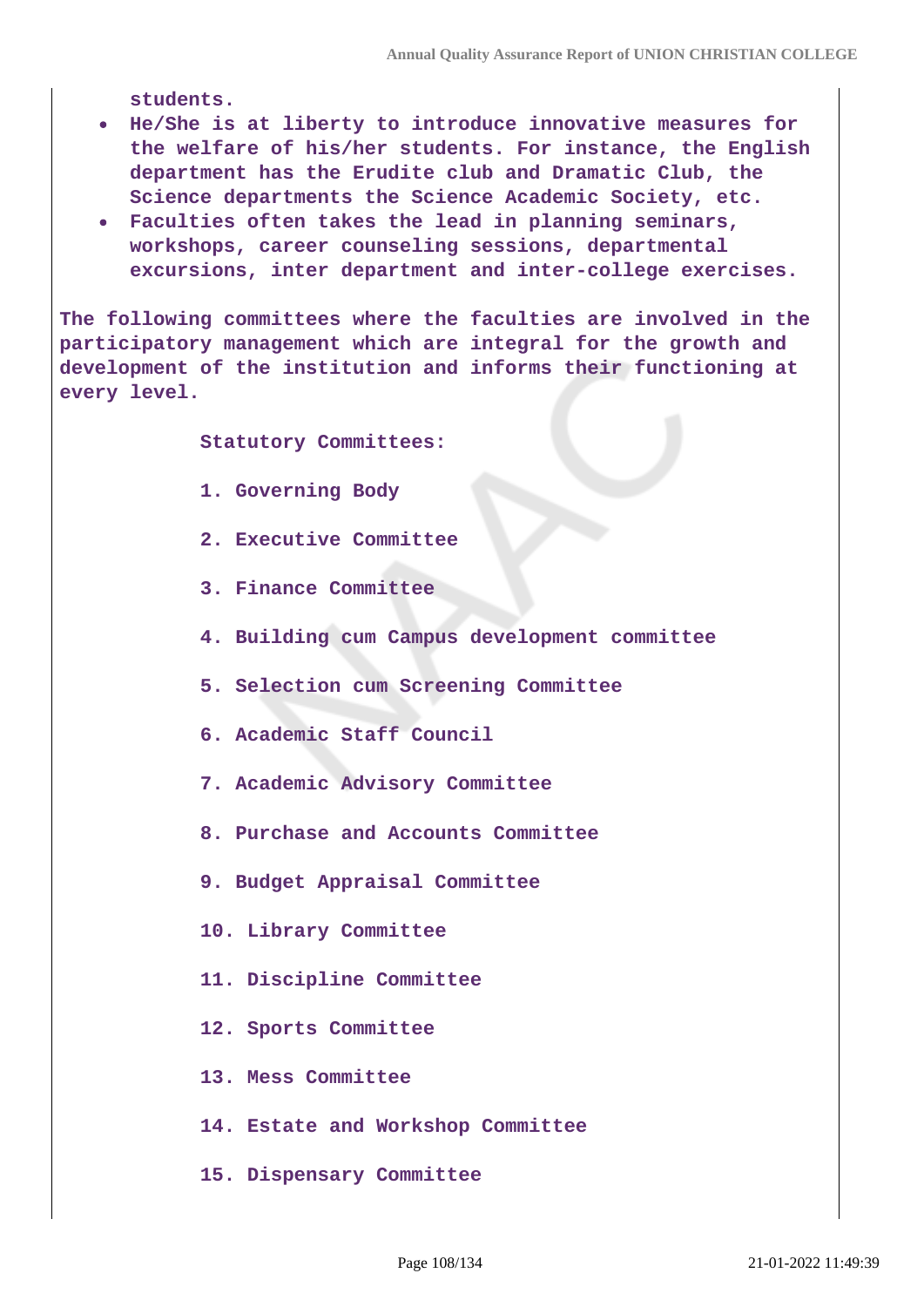**16. Student`s Residence and Wardens Committee**

 **17. IQAC Committee**

 **18. Chapel Committee**

 **19. Wardens Committee**

 **20. Examination Committee**

**Non-statutory committees with terms of reference under IQAC:**

**i. Career Counseling Cell** 

- **To conduct coaching classes for competitive exams.**
- **To conduct career guidance classes.**

**ii. Placement Cell:** 

- **To conduct Workshop/ placement mock interviews for final semester students.**
- **To collaborate with outside agencies specializing in placement for such workshops.**

**iii. Research and Publication Cell:** 

- **To encourage in-house research projects.**
- **To assist the staffs in publication of their research works.**

**iv. Seminar & Program Committee:** 

- **To facilitate the conduct of Seminars/Conferences by the depts.**
- **To supervise the overall organisation of such seminars.**

**v. Grievance Redressal Cell:** 

- **To resolve the complaints, feedback and other grievances of the students community.**
- **The members of the Grievance Redressal Cell meet every quarter to review the complaints, if any and suggest appropriate modes of action.**

**vi. Prospectus Committee:**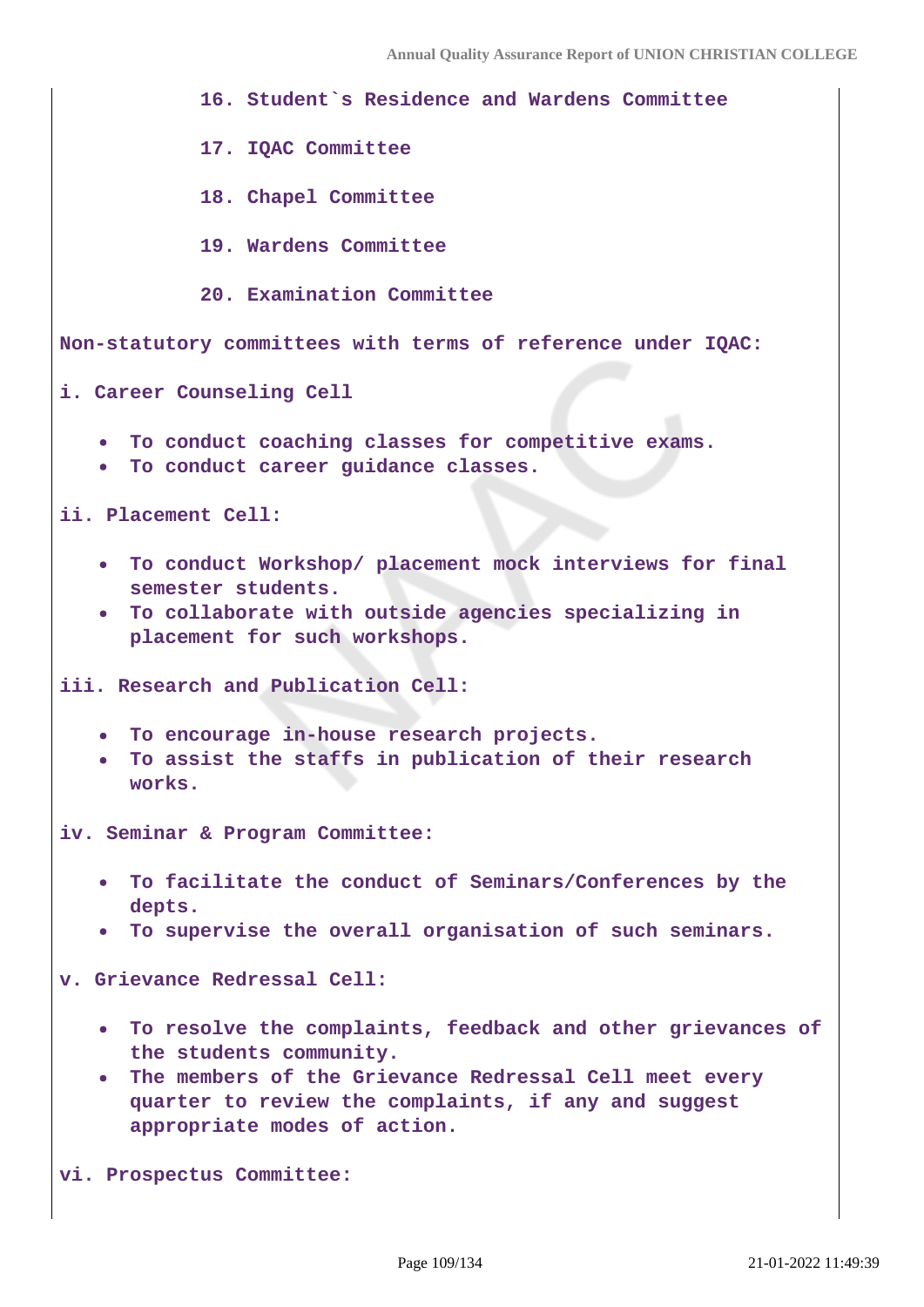| To prepare and publish the prospectus as per relevant<br>$\bullet$<br>guidelines.                                                                                                                     |
|-------------------------------------------------------------------------------------------------------------------------------------------------------------------------------------------------------|
| vii. Alumni Association:                                                                                                                                                                              |
| . To organise the Alumni Association.<br>. To connect with the alumni of the colleges via. Social<br>media and other platforms.<br>• To collect information regarding the placement of the<br>alumni. |
| Other Committees & Cells:                                                                                                                                                                             |
| (i) Transport Cell                                                                                                                                                                                    |
| (ii) RUSA Equity management Cell                                                                                                                                                                      |
| (iii) Women cell                                                                                                                                                                                      |
| (iv) IT Cell                                                                                                                                                                                          |
| (v) Sexual Harassment cell                                                                                                                                                                            |
| (vi) Vigilance Cell                                                                                                                                                                                   |
| (vii) AISHE Cell                                                                                                                                                                                      |
| (viii) Anti Ragging Cell                                                                                                                                                                              |
| Organisational Committees:                                                                                                                                                                            |
| (i) National Service Scheme (NSS)                                                                                                                                                                     |
| (ii) National Cadet Corps (NCC)                                                                                                                                                                       |
| (iii) Students Representative Council (SRC)                                                                                                                                                           |
| (iv) SCMI UCC Unit                                                                                                                                                                                    |
| (v) Science Academic Society                                                                                                                                                                          |
| (vi) Staff Association                                                                                                                                                                                |
| (vii) MCTA UCC Unit                                                                                                                                                                                   |
| (viii) MCENTA UCC Unit                                                                                                                                                                                |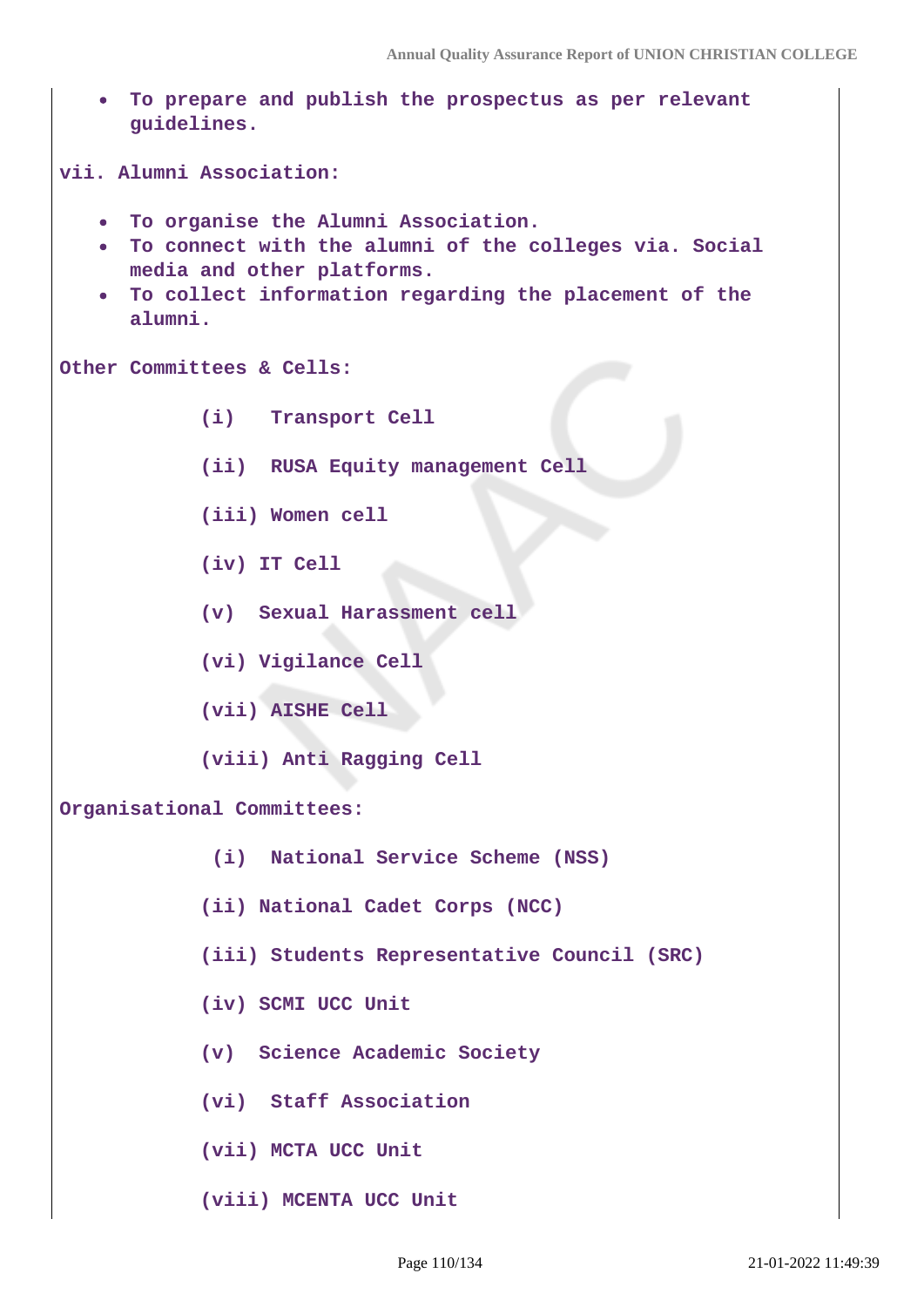**(ix) Alumni Association**

**Campus Clubs:**

 **(i) Dramatic Clubs**

 **(ii) Erudite Clubs**

 **(iii) Staff Centre**

**The Constitution of all these Statutory and non-statutory Committees consisting of members from various segment/students/ stakeholders under the leadership of Faculty members, clearly indicates the de-centralised and participative work culture incorporated within the ambit of the Union Christian College Constitution and Bye laws.**

| <b>File Description</b>                  | Documents                                                                                                            |
|------------------------------------------|----------------------------------------------------------------------------------------------------------------------|
| Paste link for additional<br>information | https://www.uccollegemeghalaya.ac.in/igac#<br>igac cells ; https://www.uccollegemeghalay<br>a.ac.in/student services |
| Upload any additional<br>information     | No File Uploaded                                                                                                     |

## **6.2 - Strategy Development and Deployment**

6.2.1 - The institutional Strategic/ perspective plan is effectively deployed

**The institutional Strategic/ perspective plan is effectively deployed**

**Objectives of Perspective Plan:**

**The College prepared the perspective / strategic plan by taking into account the following aspects:**

- **1. NAAC peer team's observations and recommendations for quality enhancement of the Institution during the previous re-accreditation.**
- **2. Vision and Mission of the Institution**
- **3. The feedback obtained from various stakeholders of the college**
- **4. The policy of Higher education and NEP 2020**
- **5. Recommendation of IQAC**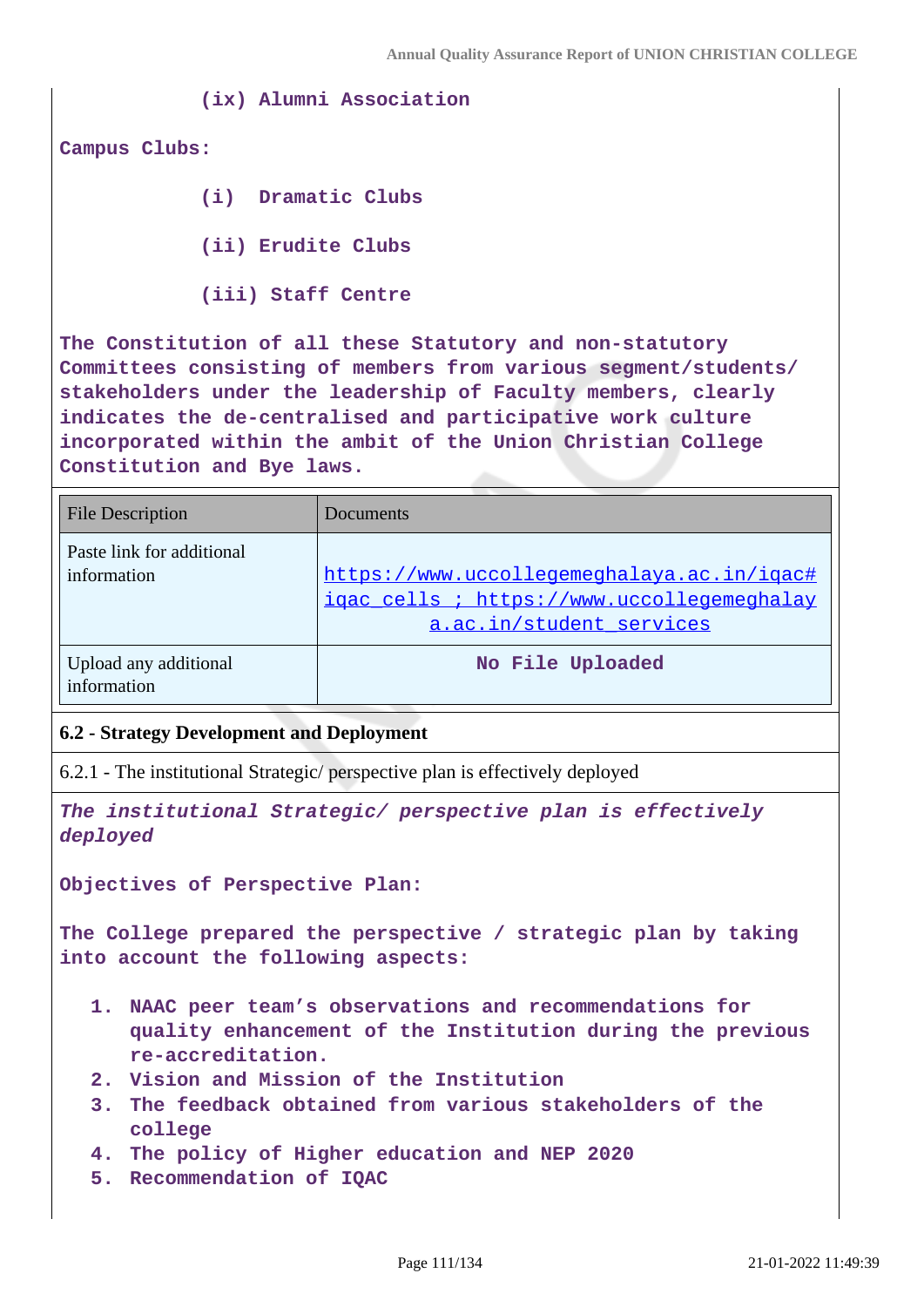**Perspective Plan:**

- **Introducing new courses: Due to the keen demand of the various stakeholders of the institution, the College plans to introduce new academic courses such as B.A. (Sociology) B.A. (Social Work), B.Sc (Home Science), M.A (Geography and History). The college already started value aided and skill-based vocational courses such as Certificate course in**
- **1. Carpentry**
- **2. Apiculture**
- **3. Mushroom cultivation,**
- **4. Soft Skill programme,**
- **5. Beauty Parlour,**
- **6. Computer in Tally course,**
- **7. Fashion designing.**
	- **Conducting Academic Audit and strengthening feedback system: The College conducting the academic audit and plans to strengthen the feedback system.**
	- **Strengthening curricular, co-curricular and extracurricular activities: For the all-round development of students the college proposes to strengthen curricular, cocurricular and extra-curricular activities through N.S.S., N.C.C,SCMI, Women's Study Centre, Cultural Departments, Physical Education Departments, Dramatic and Theatrical Club, Science Society, Erudite club and various departments of the College,**
	- **Promoting research culture, publication and innovation: The College plans to promote research culture and innovation through the research committee, Research papers, Publications and participations in innovation based activities such as United Board. The College proposes to organize Conferences, Seminars and Workshops through various departments and to start "Webinar series" for all departments.**
	- **Promotion of linkages and collaborations with institutions/**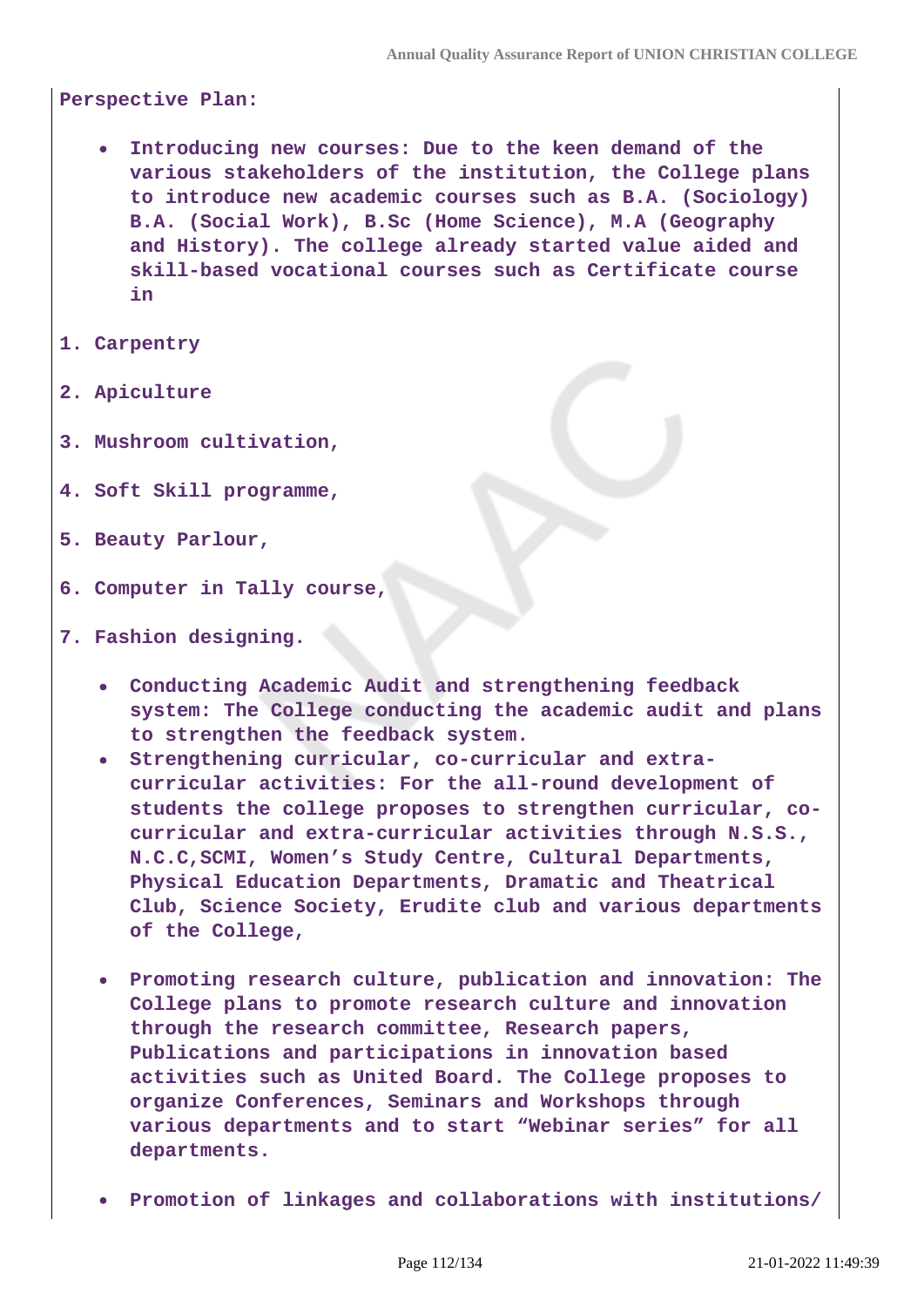**industries/ NGO's: The College continue to promote linkages and collaborations with the other higher education institutions, industries, NGO's, and GO's as per the guidelines of NEP 2020, UGC and NAAC.**

- **Strengthening the career counselling cell and centre for entry in services.: The College initiate to strengthen the activities of Career counselling cell and centre for entry in services such as seminars, guest lectures, training, guidance session, personality development session, coaching classes for competitive examinations like UPSC and MPSC etc.**
- **Increasing participation of students in cultural and sports & games activities: The College plans to increase participation of students in cultural and sports & games activities for the all-round development of the students. It plans to upgrade sports facilities in the college like Swimming pool, Football ground, Badminton court, Table tennis, Volley Ball court, Basketball court, Training ground for NCC cadets etc.**
- **Increasing Faculty / Staff development programme: The college proposes to increase Faculty as well as Staff development programmes such as FDP programmes, Workshops, Seminars, Conferences, Training.**
- **Strengthening welfare schemes for students: The college continue to strengthen welfare schemes for students such as 'Earn while you learn' Scheme, Scholarships and Free studentship, Hostel facilities for Boys' & Girls', Modern Hygienic Refectories, Remedial Coaching classes, Coaching classes for SC,ST,OBC and other minority students, ambulance facility and Doctor on Call facility, Free Medical Check-up and free Hospitalization, Grievance Redressal Cell, Anti Ragging Cell, Women's study Centre, Career Counselling cell, Centre for entry in services, Parking facility, Providing Sanitary Napkins, Canteen facility, Publishing College magazine, Garden facility, Gymnasium, Library Reading Room, etc.**
- **Strengthening the conduction of social activities: The College plans to increase the conduction of outreach social activities to create strong connectivity with neighbourhood Community through various departments and committees of the college.**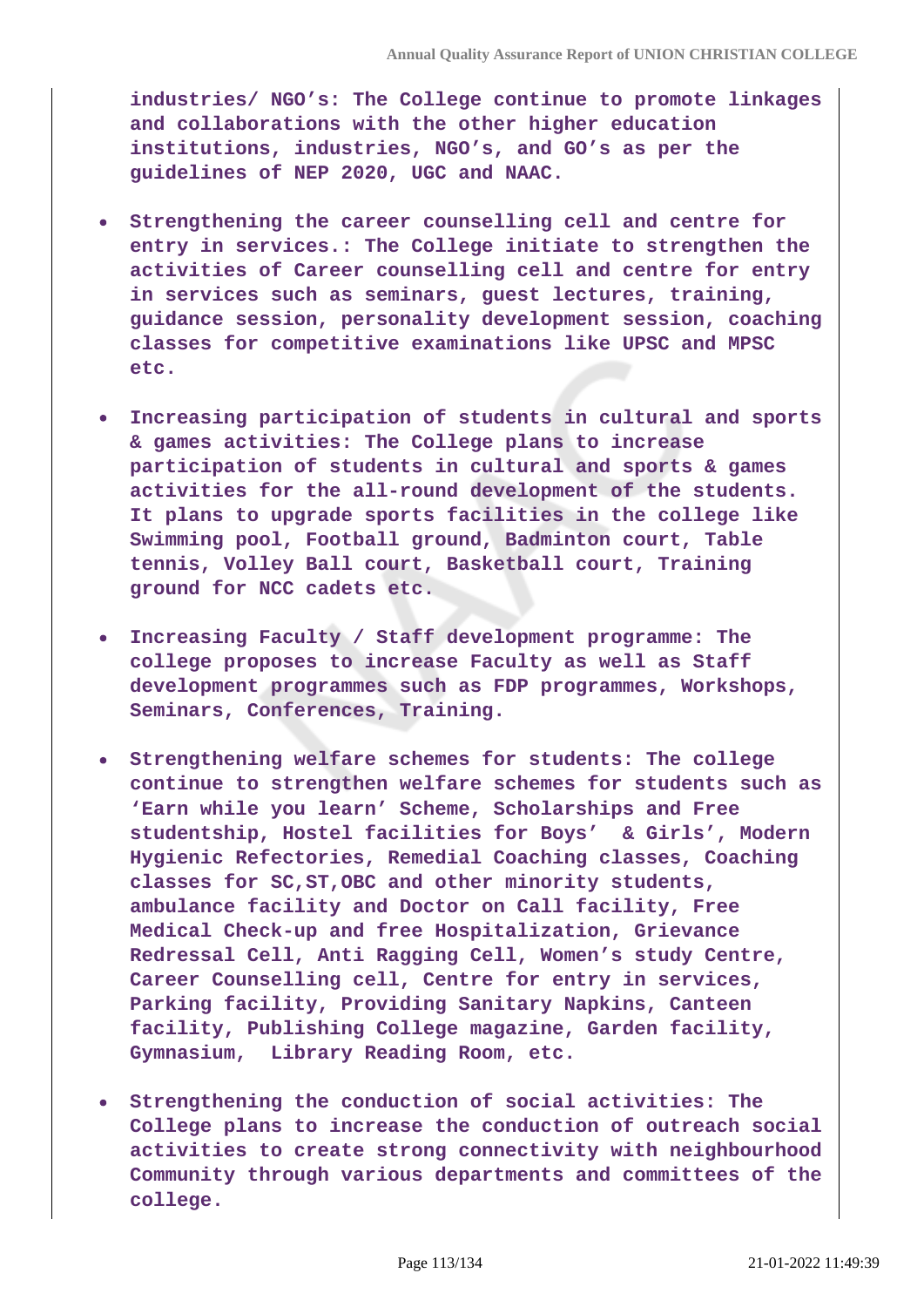- **Strengthening innovative pedagogical teaching: To make teaching learning process more effective, the college plans to strengthen innovative Pedagogical Teaching such as ICT enabled teaching, interactive method, participative learning, experiential learning, problem solving method, Seminars, Group discussion, Mentor-mentee programme, Use of Language Lab, Industrial Visits, Excursion and department study tours.**
- **Increasing library learning resources: The College plans to strengthened NPTEL and increase Digital Library Learning Resources for the development of students and staffs.**
- **Conducting Green Audit of college campus: The college conduct Green Audit of the College Campus through Environment department.**

**Deployment documents: The mobilization of financial resources obtained from governmental as well as non-governmental grants is of crucial significance for the growth of the institution. The following grants received during the last five years which corresponds to the fulfilment of the Institutional Strategic plan:**

- **The College received an UGC grant to the tune of Rs under the Head during the XIIth Plan Period. This financial assistance was duly spent on books, equipments, repairs and renovations and extension activities of the College.**
- **The College received the Rashtriya Uchchatara Shikshya Abhiyan (RUSA) Grant of Rs 2 crores for new Construction, renovation of Classrooms and extension of Library and purchase of equipments in the year 2016. Out of this, 25 lacs of the Equity grants was received within this and utilised for equity programmes conducted by the College.**
- **A grant of 9.8 lacs was received from CSR fund of NEEPCO in 2018-19.**

**The College has made enormous effort to reach out to various sources and agency to mobilize funds as outlined in the Strategic Plan and has been successful in receiving various types of financial assistance both from the government and non-government for its development.**

#### **Strategic Plan**

**By taking into consideration above mentioned aspects, the**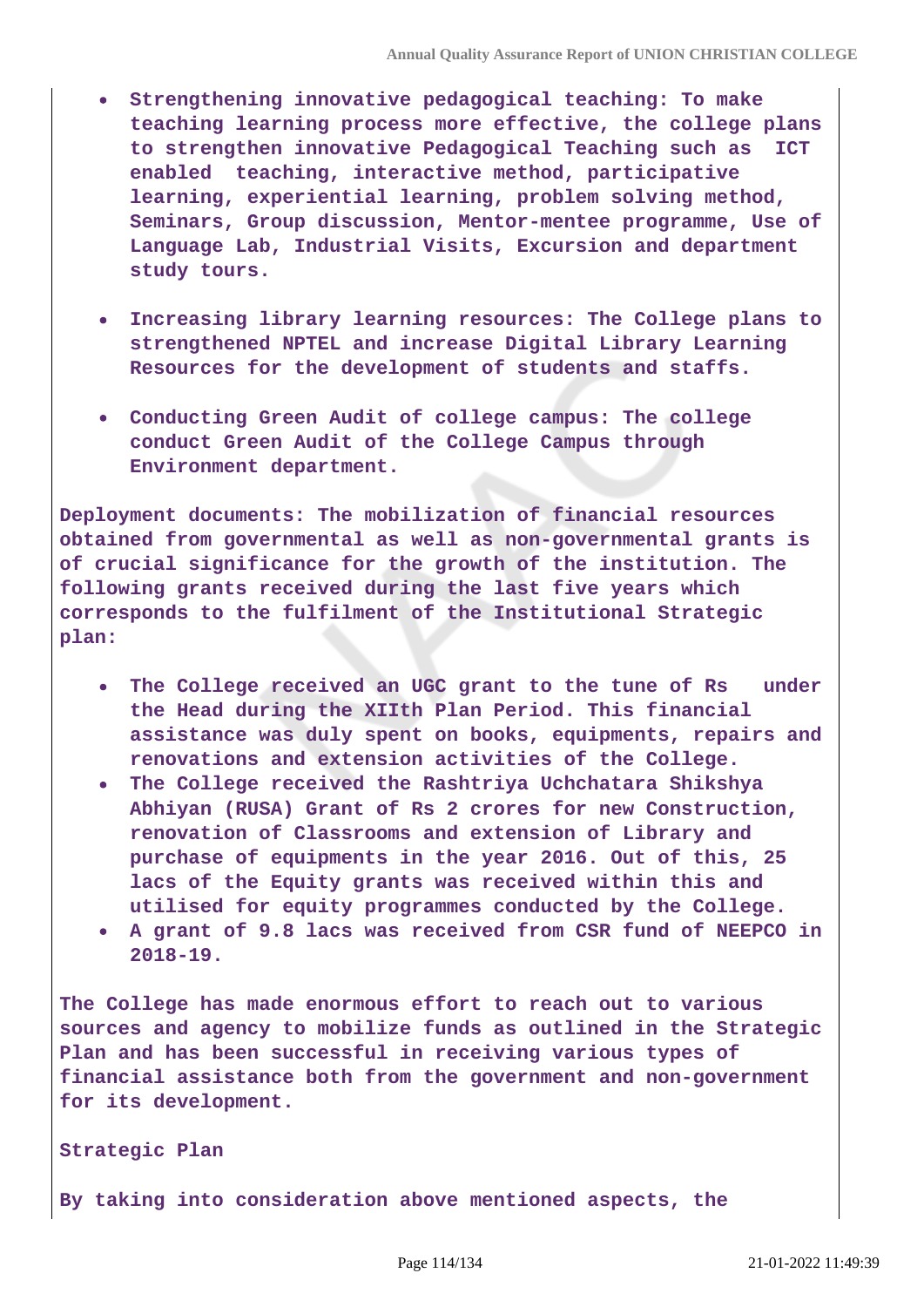**institution has a Perspective/Strategic Plan in place to help it develop in a systematic, well-thought-out and phased manner.**

- **Application for grants from government and non-government sources.**
- **Application for more substantive posts from the State Government.**
- **Achievement of national and international recognition in the form of grants and awards.**
- **Mobilization of funds and projects through the alumnae and other stakeholders.**
- **ICT-based teaching and learning**
- **Providing various Vocational courses which will help in increasing their practical knowledge and to make students more employable.**
- **To develop a comprehensive system of student mentoring and student support.**
- **Conducting basic computer courses like DTP, Tally etc. through Equity programs and Skill India Scheme.**
- **Conducting Career guidance courses, Soft Skill and personality development programmes.**
- **Organize Study tours for students of respective departments.**
- **Introduction of new subjects at the under-graduate level.**
- **Application for Post-Graduate Courses.**
- **Provide state of digital library facilities and language lab.**
- **Partnering with Research Institutes.**
- **Extension of available area through horizontal and vertical expansion to accommodate more ICT enabled classrooms, laboratories, Staffrooms, Guest Houses, etc.**
- **Renovations to revive the ageing infrastructure of the institution like the Boys and Girls refectories, Health centre, etc.**
- **Development of Guest houses, campus Shopping hub for college students.**

**The use of Solar and renewable energy for campus street lights, water harvesting, solid waste management and maintenance of Green and eco friendly campus etc**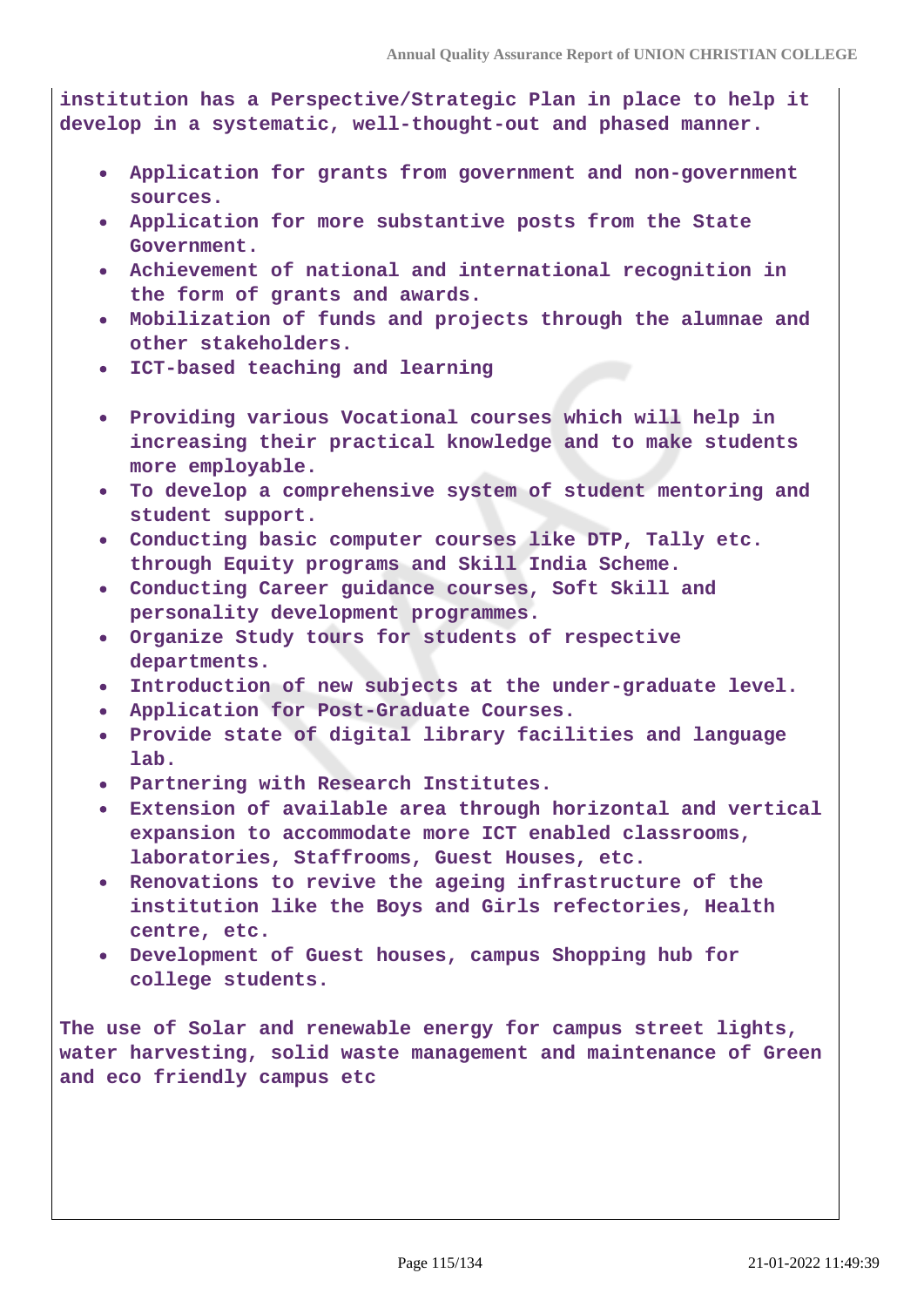| <b>File Description</b>                                   | Documents        |
|-----------------------------------------------------------|------------------|
| Strategic Plan and deployment<br>documents on the website | No File Uploaded |
| Paste link for additional<br>information                  | Nil              |
| Upload any additional<br>information                      | No File Uploaded |

6.2.2 - The functioning of the institutional bodies is effective and efficient as visible from policies, administrative setup, appointment and service rules, procedures, etc.

#### **Governing Body:**

**The Governing Body as per the Constitution of the college has 15 members in all: 4 members are from the North East India Christian Council which is the sponsoring body, 4 members nominee from synods/churches and missions affiliated to the North East India Christian Council, 2 members University nominee as Teacher Representatives, 1 member as Donor member representative, 2 member Staff Representatives, 1 member as Government Nominee and 1 member Principal as Secretary. The Office Bearers are Chairman, Vice-Chairman, Secretary and Treasurer. The Principal is the Secretary of the Governing Body and an ex-officio member in all the Committees.**

**Administrative Set Up:**

**The Chairman, Treasurer and the Principal as the Secretary form the nucleus of the administration with the former being the final authority in all financial matters. The Principal who is the Secretary shares the work and execute all the works and financial projects before the Chairman endorses the same. The Principal is vested with the day-to-day running of the college. He has his team of Administrative officers which includes Vice-Principal, Dean of students welfare, IQAC Coordinator, Office Manager, the Heads of Departments, Chairman Staff Association as Staff representative and the other office clerks to assist him in the discharge of office works.**

#### **The Functions of Various Bodies:**

**The Executive Committee, the Finance Committee, the Building cumcampus development Committee, the Hostel Wardens Committee, the Purchase and Accounts committee take important decisions**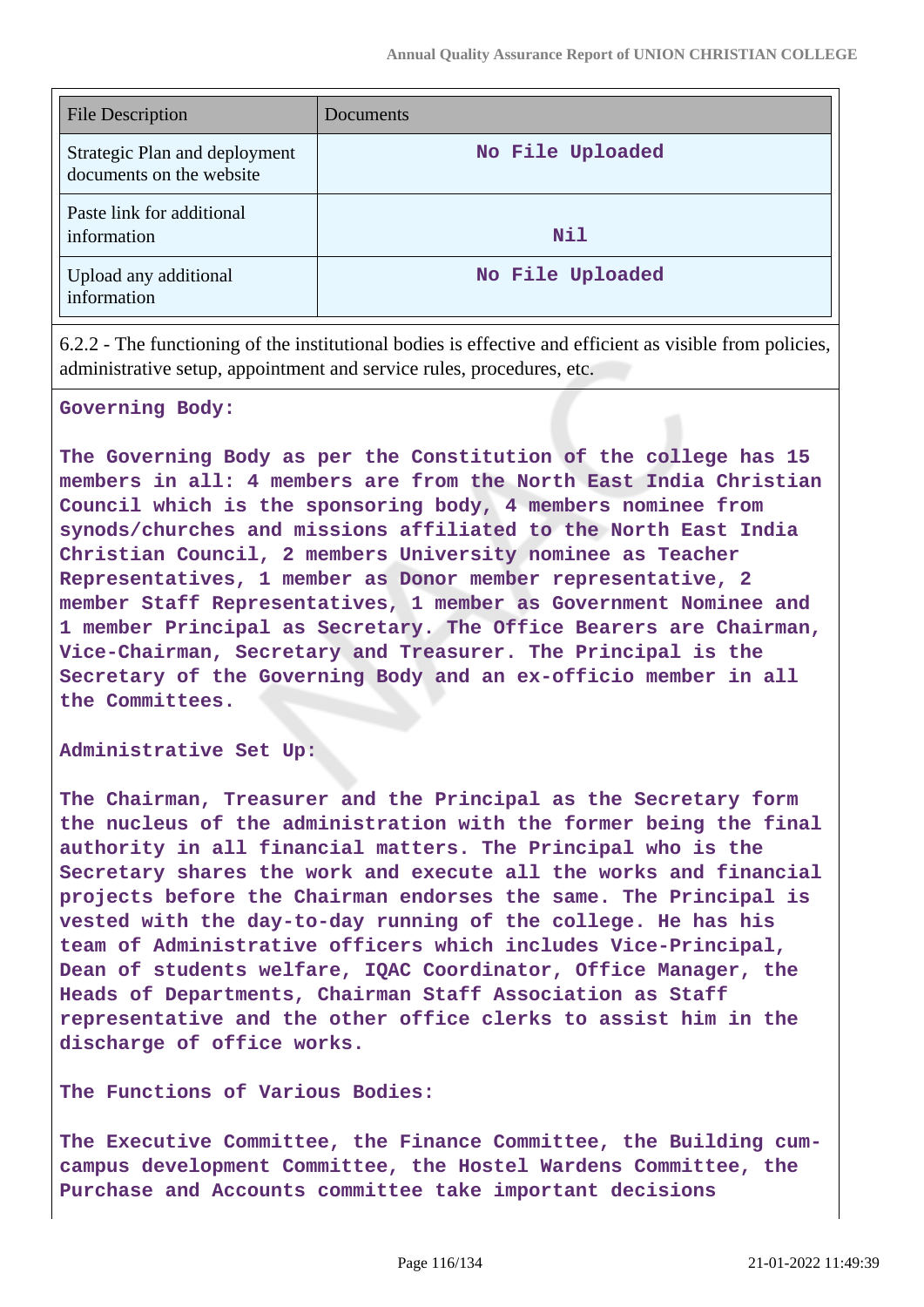**regarding policy implementation, finance, building construction, renovation and maintenance, issues related to the college hostel and budgeting. There is also the Academic Advisory committee comprises of all Heads of Departments, Academic Staff Council a general meeting of all teachers and staff of the college and the Association of the Teaching and Non-teaching staff.**

**Service Rules, Procedures, Recruitment and Promotion Policies:**

**Service rules and procedures are guided by the North Eastern Hill University Statutes (latest edition), the Constitution and Bye laws 2018 of the college and the Management rules of the State Government as amended from time to time in this regard. The recruitment rules for the teaching staff are as per the Government order 2010 along with the eligibility criteria prescribed by the UGC; that for the non-teaching staff is as per Government order. The promotional policies for teachers are according to UGC regulations as adopted by the university from time to time and for nonteaching staff according to Government Education department rules.**

#### **Grievance Redressal Mechanisms:**

**There are several Grievance Redressal Mechanisms including the Women Cell, the Anti-Sexual Harassment Cell with its Internal Complaints Committee; the Anti-Ragging Cell; a Grievance Redressal Cell with complaints boxes prominently placed and the full implementation of the Right to Information.**

| File Description                                                                                                             | Documents                                                                                                                      |
|------------------------------------------------------------------------------------------------------------------------------|--------------------------------------------------------------------------------------------------------------------------------|
| Paste link for additional<br>information                                                                                     | https://www.uccollegemeghalaya.ac.in/stude<br>nt corner#anti ragging, https://www.uccoll<br>egemeghalaya.ac.in/igac#igac cells |
| Link to Organogram of the<br>Institution webpage                                                                             | Nil                                                                                                                            |
| Upload any additional<br>information                                                                                         | View File                                                                                                                      |
| 6.2.3 - Implementation of e-governance in<br>areas of operation Administration Finance<br>and Accounts Student Admission and | C. Any 2 of the above                                                                                                          |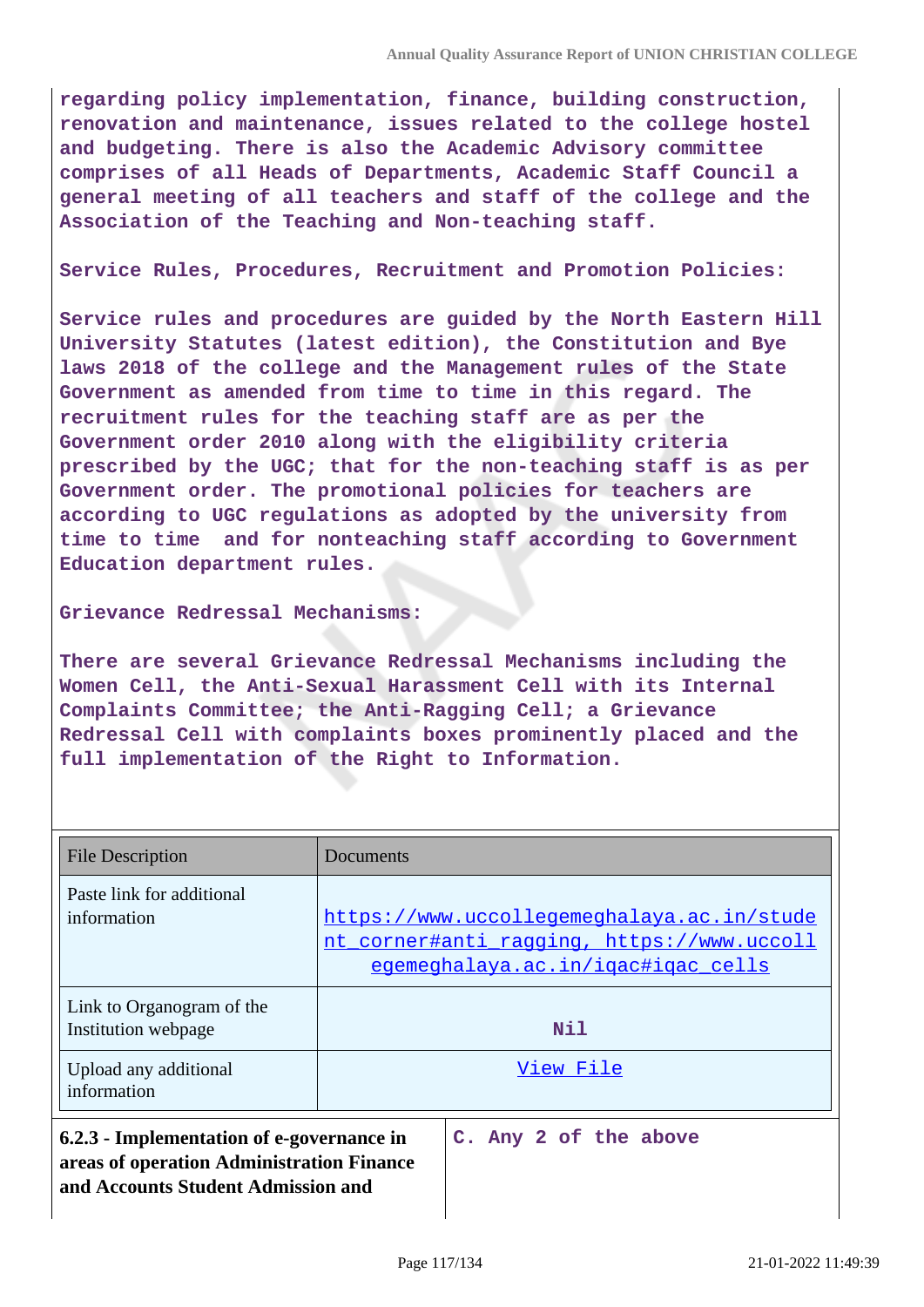# **Support Examination**

| <b>File Description</b>                                                                                       | Documents        |
|---------------------------------------------------------------------------------------------------------------|------------------|
| <b>ERP</b> (Enterprise Resource)<br>Planning)Document                                                         | No File Uploaded |
| Screen shots of user interfaces                                                                               | No File Uploaded |
| Any additional information                                                                                    | View File        |
| Details of implementation of e-<br>governance in areas of<br>operation, Administration etc<br>(Data Template) | View File        |

### **6.3 - Faculty Empowerment Strategies**

6.3.1 - The institution has effective welfare measures for teaching and non- teaching staff

### **The following facilities are provided to personnel of the college:**

- **Management permitted the employees to form the Cooperative Society with provision of loans to teachers and staff**
- **Salary Advance to needy staff members**
- **Arrangement of Personal loans from Bank**
- **Gratuity**
- **College welfare fund and CPF facility for both teaching & non-teaching staff**
- **Provision for ex-gratia payment for third and fourth grade employees in the case of serious illness or death.**
- **Dispensary with medical facilities exists for teaching and non-teaching staff and students of the College**
- **Provision for reservation exists in admissions of wards of teaching and non-teaching staff**
- **Office Staff club facility for employees**
- **Free uniforms for grade IV employees**
- **Staff Association, MCTA and MCNTEA are present for teachers and employees**
- **All the full time and part time teachers appointed by the management are paid salary on time by the management through RTGS**
- **Teachers are given separate department office rooms with computer facility**
- **Staff members are deputed to Orientation course and Refresher Courses**
- **Placement and promotions as per the University and Government Rules**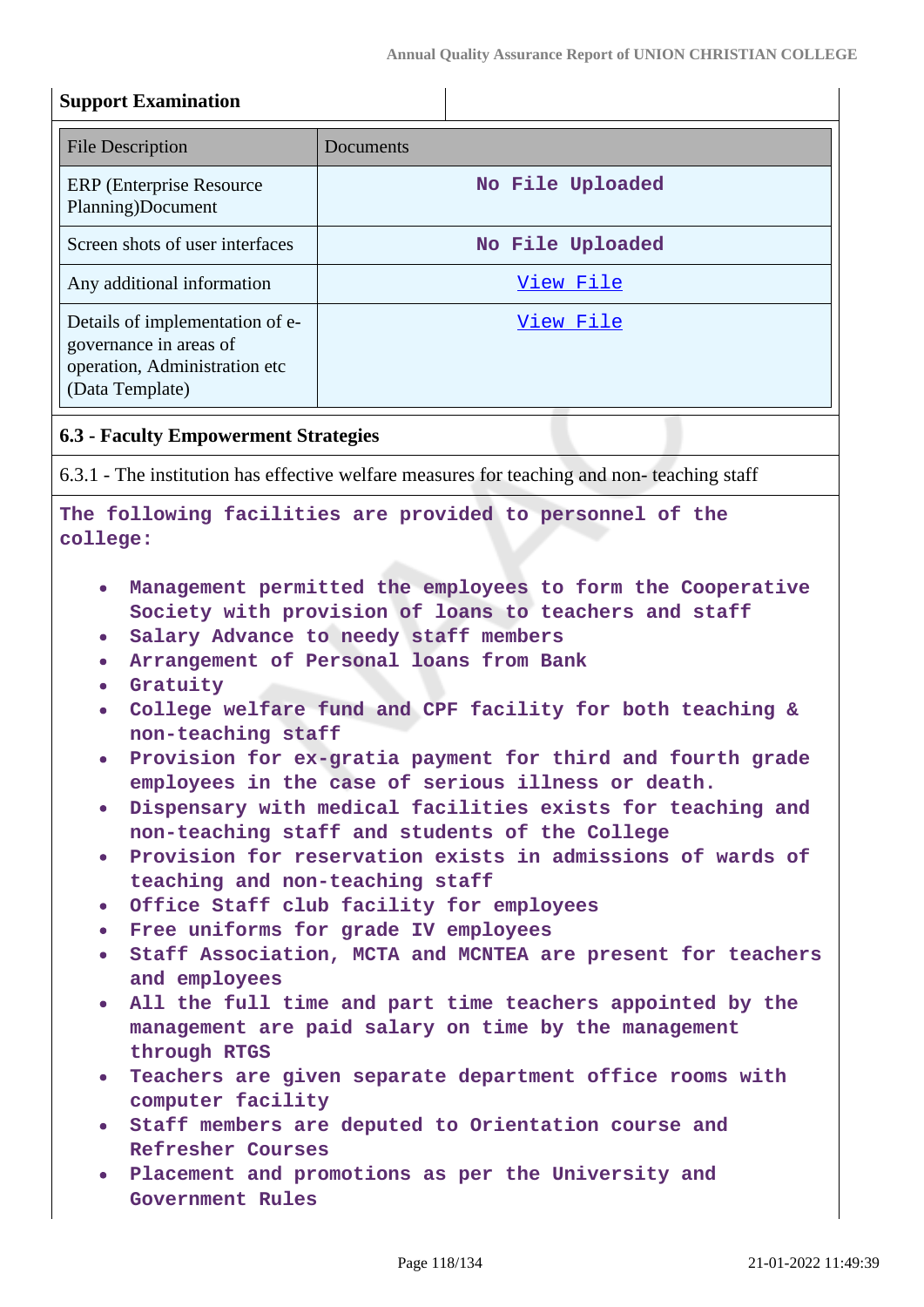- **Management felicitates teachers and non-teaching staff for their commendable achievement and service on the Annual College Foundation Day**
- **Separate wash room and College canteen**
- **Management provides ample opportunities to develop leadership qualities of staff members by nominating them as Secretaries, Organizers, Conveners and Co-ordinators of different committees and activities.**

| <b>File Description</b>                         | Documents |
|-------------------------------------------------|-----------|
| <b>Paste link for additional</b><br>information | Nil       |
| Upload any additional<br>information            | View File |

**6.3.2 - Number of teachers provided with financial support to attend conferences/ workshops and towards membership fee of professional bodies during the year**

**6.3.2.1 - Number of teachers provided with financial support to attend conferences/workshops and towards membership fee of professional bodies during the year**

**0**

| <b>File Description</b>                                                                                                          | <b>Documents</b> |
|----------------------------------------------------------------------------------------------------------------------------------|------------------|
| Upload any additional<br>information                                                                                             | No File Uploaded |
| Details of teachers provided<br>with financial support to attend<br>conference, workshops etc<br>during the year (Data Template) | No File Uploaded |

**6.3.3 - Number of professional development /administrative training programs organized by the institution for teaching and non-teaching staff during the year**

**6.3.3.1 - Total number of professional development /administrative training Programmes organized by the institution for teaching and non teaching staff during the year**

**1**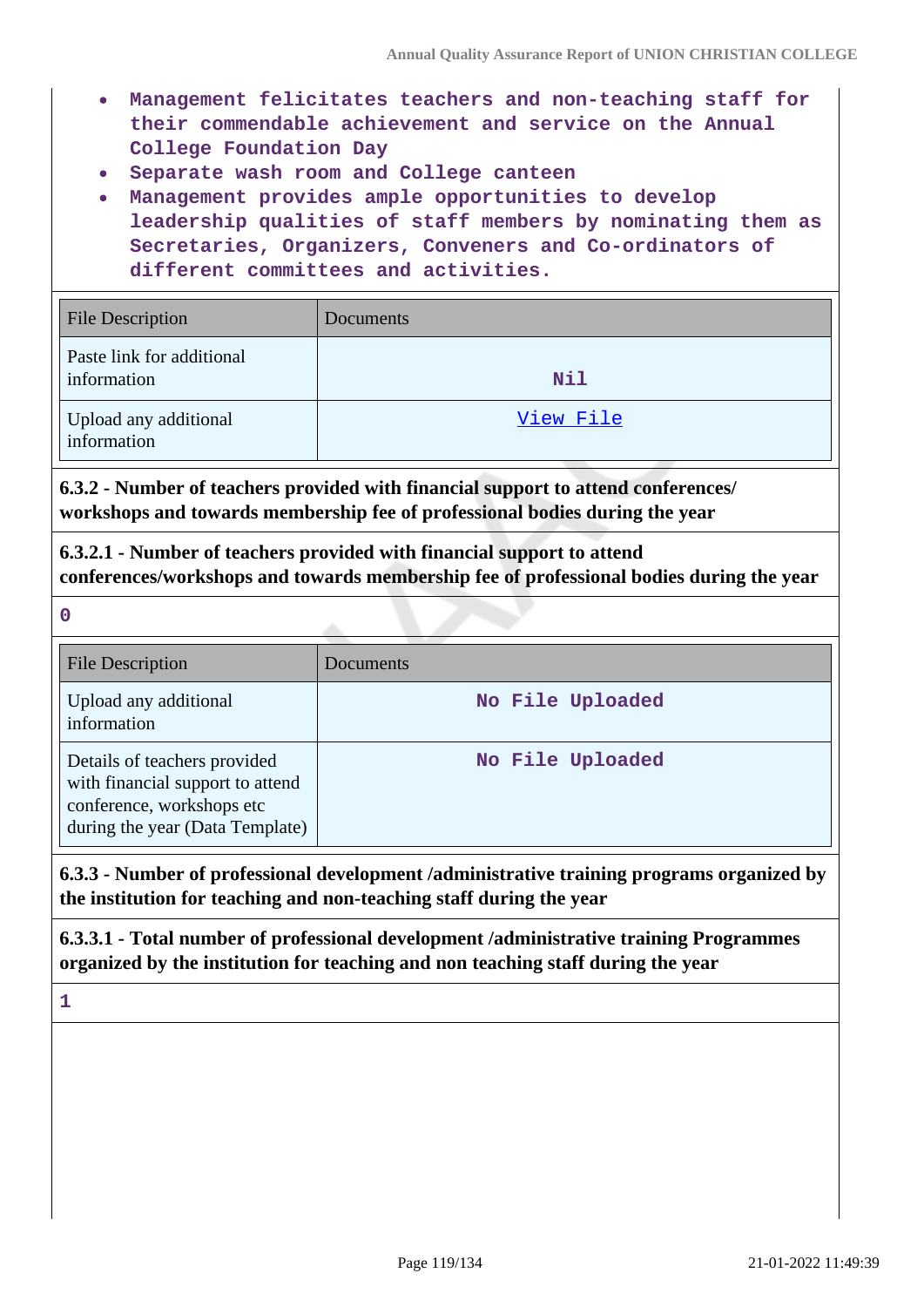| <b>File Description</b>                                                                                                                                                 | Documents        |
|-------------------------------------------------------------------------------------------------------------------------------------------------------------------------|------------------|
| Reports of the Human Resource<br><b>Development Centres</b><br>(UGCASC or other relevant<br>centres).                                                                   | No File Uploaded |
| <b>Reports of Academic Staff</b><br>College or similar centers                                                                                                          | No File Uploaded |
| Upload any additional<br>information                                                                                                                                    | View File        |
| Details of professional<br>development / administrative<br>training Programmes organized<br>by the University for teaching<br>and non teaching staff (Data<br>Template) | <u>View File</u> |

**6.3.4 - Number of teachers undergoing online/face-to-face Faculty development Programmes (FDP) during the year (Professional Development Programmes, Orientation / Induction Programmes, Refresher Course, Short Term Course etc.)**

**6.3.4.1 - Total number of teachers attending professional development Programmes viz., Orientation / Induction Programme, Refresher Course, Short Term Course during the year**

**9**

| <b>File Description</b>                                                                                    | Documents        |
|------------------------------------------------------------------------------------------------------------|------------------|
| <b>IQAC</b> report summary                                                                                 | View File        |
| Reports of the Human Resource<br><b>Development Centres</b><br>(UGCASC or other relevant<br>centers)       | No File Uploaded |
| Upload any additional<br>information                                                                       | No File Uploaded |
| Details of teachers attending<br>professional development<br>programmes during the year<br>(Data Template) | View File        |

6.3.5 - Institutions Performance Appraisal System for teaching and non- teaching staff

**Teachers and non-teaching staff performance are appraised and evaluated based on Feedback collected from students.**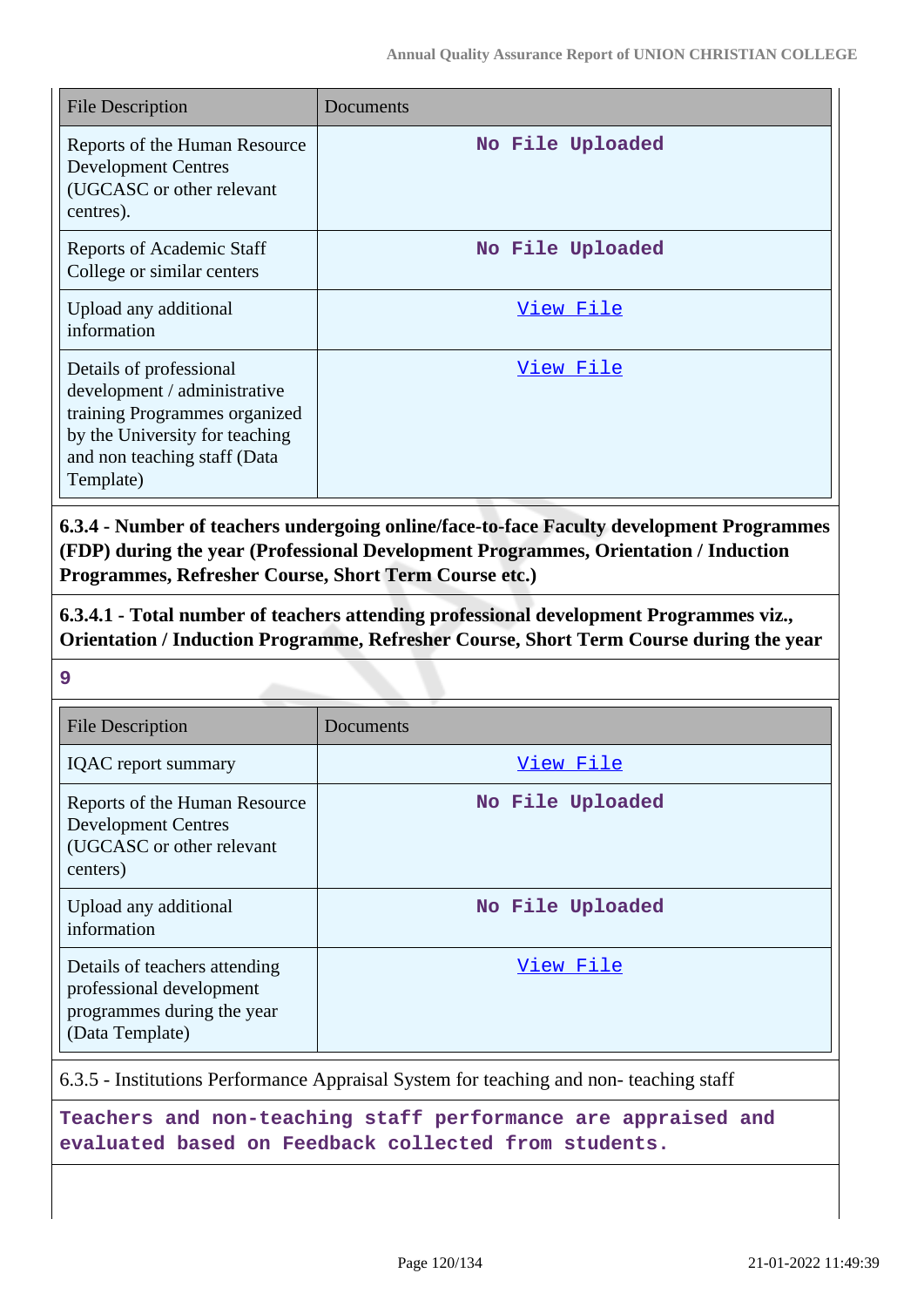| <b>File Description</b>                  | Documents  |
|------------------------------------------|------------|
| Paste link for additional<br>information | <b>Nil</b> |
| Upload any additional<br>information     | View File  |

### **6.4 - Financial Management and Resource Mobilization**

6.4.1 - Institution conducts internal and external financial audits regularly Enumerate the various internal and external financial audits carried out during the year with the mechanism for settling audit objections within a maximum of 200 words

- **1. The Governing Body of the College looks after the utilization of the available resources and funds. All incomes and expenditures have to be approved by the Governing Body/ North East India Christian Council (NEICC), general council bi-annual Meeting.**
- **2. Apart from the Governing Body, the College has also instituted the Finance Committee to oversee the financial transactions of the institution.**
- **3. Departments have their Annual Budget allocated as per student strength. Purchases are made through Departmental purchase committees.**
- **4. Payment of bills and re-imbursement of expenses is done as and when received, as per rules, and verified by the incharges.**
- **5. There is also a Nodal Officer for scholarships of SC/ST who look after the online applications to the Govt**
- **The Internal Auditor is appointed by the Governing Body every financial year.**
- **The External audit is done by the auditor (Chartered Accountant) every financial year. The Audit Report with the audited financial statement is presented to the Governing Body for approval. The Finance Committee monitors financial issues and the same are reported in GB meetings.**
- **Local Audit Account Examiner are appointed by the State Govt. The last Audit was done up to 31st march 2012.**
- **Audit objections are taken care within three months from the date of Issuing the Letter by the Govt. and the same has been complied.**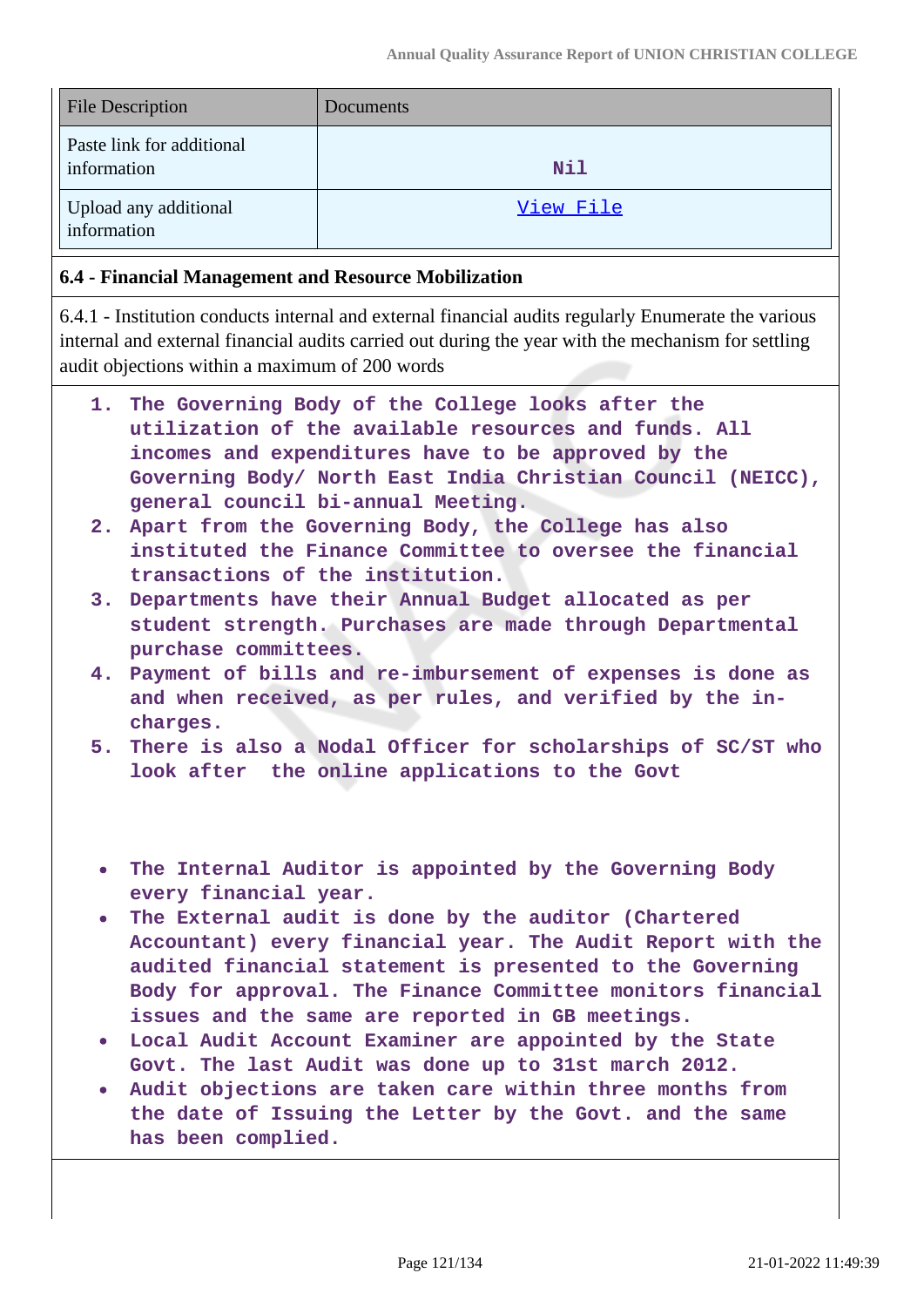| <b>File Description</b>                  | Documents |
|------------------------------------------|-----------|
| Paste link for additional<br>information | Nil       |
| Upload any additional<br>information     | View File |

**6.4.2 - Funds / Grants received from non-government bodies, individuals, philanthropers during the year (not covered in Criterion III)**

**6.4.2.1 - Total Grants received from non-government bodies, individuals, Philanthropers during the year (INR in Lakhs)**

#### **787627**

| <b>File Description</b>                                                                                                                        | Documents        |
|------------------------------------------------------------------------------------------------------------------------------------------------|------------------|
| Annual statements of accounts                                                                                                                  | View File        |
| Any additional information                                                                                                                     | No File Uploaded |
| Details of Funds / Grants<br>received from of the non-<br>government bodies, individuals,<br>Philanthropers during the year<br>(Data Template) | View File        |

6.4.3 - Institutional strategies for mobilization of funds and the optimal utilization of resources

**The College has received funding from the following:**

- **Salary Grant from Govt. of Meghalaya**
- **UGC Grant**
- **Donation/sponsorship from North East India Christian Council.**
- **Tuition Fee, etc.**
- **RUSA, Ministry of HRD, Govt. of India.**
- **Indian Council for Social Science Research (ICSSR).**
- **NSS- from NEHU.**
- **NCC- from Meghalaya NCC Battalion.**

| <b>File Description</b>                  | Documents        |
|------------------------------------------|------------------|
| Paste link for additional<br>information | <b>Nil</b>       |
| Upload any additional<br>information     | No File Uploaded |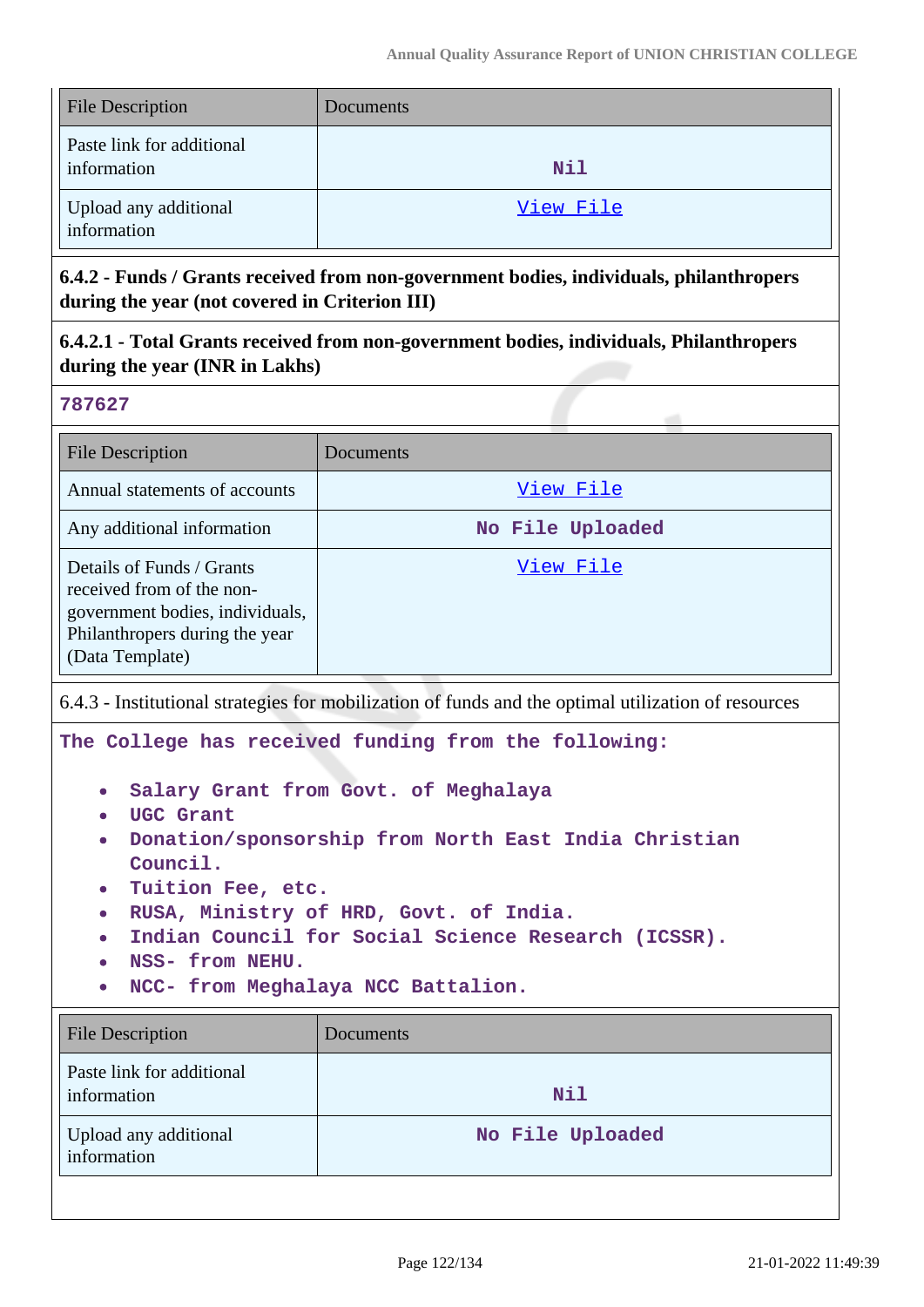### **6.5 - Internal Quality Assurance System**

6.5.1 - Internal Quality Assurance Cell (IQAC) has contributed significantly for institutionalizing the quality assurance strategies and processes

**Commitment to quality has been a maxim of the College since its very inception. The College has constituted the IQAC since from 2005 and which has now become the designated nodal agency for ensuring and providing quality guarantees in academics and administration of college. The IQAC has a diverse composition of alumni, parents, non teaching staff, external experts and students. Quality is ensured by implementing all the guidelines of the University and UGC with regard to academic and administrative matters. For instance the reservation policy, the examination framework, syllabus implementation, recruitment policies are all according to the norms prescribed by the University, UGC and Ministry of Human Resource Development. All recruitments strictly follow UGC and Govt. of Meghalaya norms.**

**Objectives of IQAC** 

**1. Developing and disseminating standards of excellence in pedagogy and institution building.**

**2. Providing a systematized and durable mechanism for conscious and continuing self-evaluation, introspection, and improvement in the overall performance of the College.**

**3. Conceptualizing, plan and implement quality initiatives and regularly evaluating the same.**

**4. Providing a forum for students and alumni to participate in strengthening the academic standards of the institution. The cell shall receive and evaluate feedback from students, parents, alumni, and other stake holders as well as the society at large on an ongoing basis and strive to make quality consciousness an institutional paradigm.**

| <b>File Description</b>                  | Documents        |
|------------------------------------------|------------------|
| Paste link for additional<br>information | <b>Nil</b>       |
| Upload any additional<br>information     | No File Uploaded |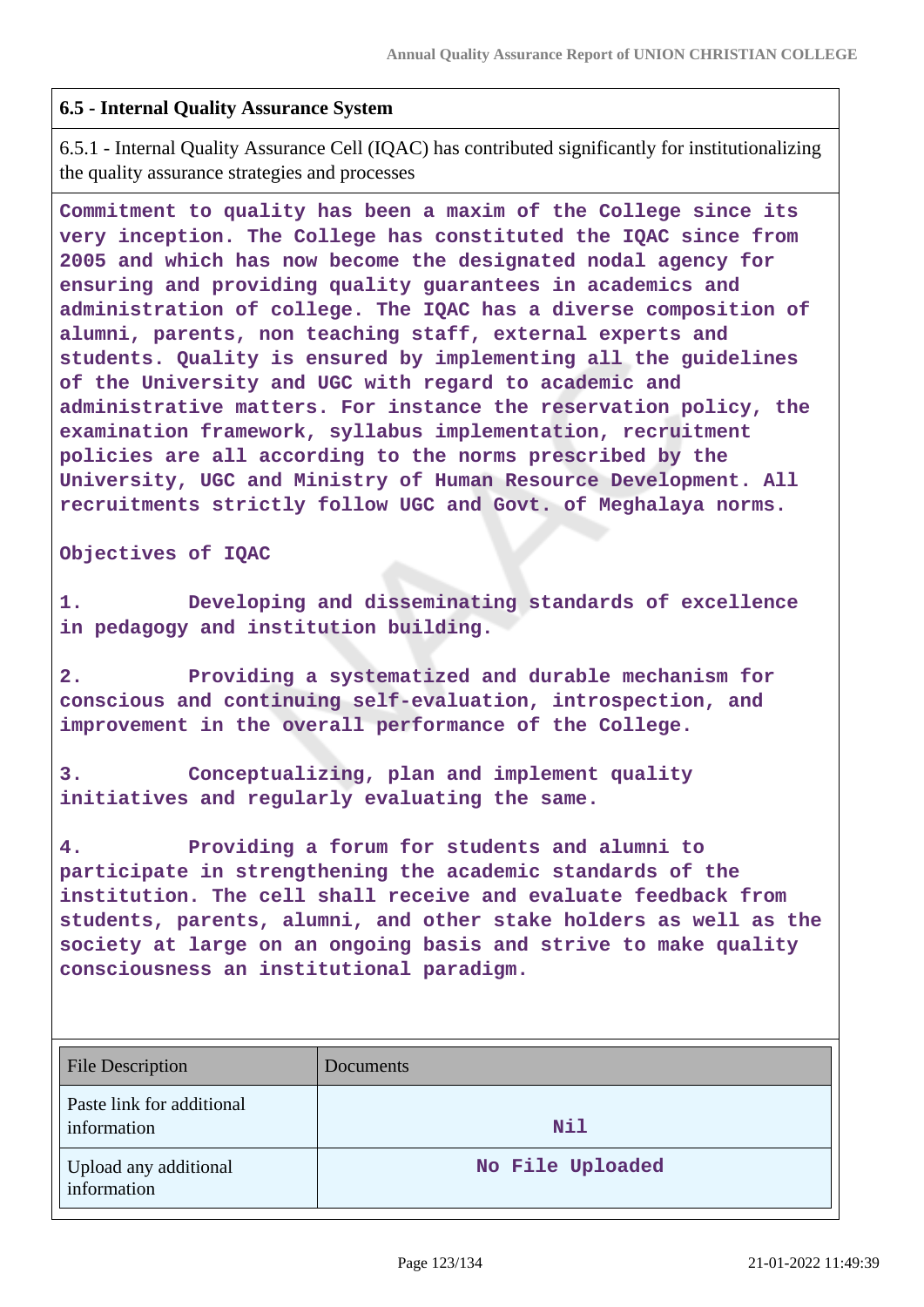6.5.2 - The institution reviews its teaching learning process, structures & methodologies of operations and learning outcomes at periodic intervals through IQAC set up as per norms and recorded the incremental improvement in various activities

- **1. Introduction of new Program: In line with the NAAC Peer Team Recommendations (2012), the College has started a new under-graduate program of Bachelor of Arts in Nutrition in 2014. Two new Courses in Bachelor in Social Work and Bachelor in Home Science will be introducted w.e.f. 2022 subject to approval from the University.**
- **2. Collaborative Linkages with other institutions for teaching and research: In line with the NAAC Peer Team Recommendations (2012), the College has entered in a number of Memorandum of Understanding with other institutions to facilitate whole personality education of the students and to imbibe new ideas within the staffs:**
	- **The College has entered into Memorandum of Collaboration with the United Board for Christian Higher Education in Asia, Hong Kong w.e.f 28th August 2015 for Faculty Development Program abroad, fellowships and scholarship in Asian Universities and research.**
	- **The College has also entered into an MoU with Bishop Heber College (Autonmous), Trichi in 2014 to facilitate faculty exchange programs and joint research works between the institutions.**
- **The College is collaborating with the United States-India Education Foundation (USIEF) for the Fulbright Specialist Program on the topic- Social Forestry, under the Departments of Botany and Zoology.**
- **1. Interdepartmental Linkages for Interdisciplinary teaching and research: In line with the NAAC Peer Team Recommendations (2012), the College has started:**
- **A Science Society in 2014 to facilitate interdisciplinary research within the Science Disciplines.**
- **An Interdisciplinary Journal for the Arts Disciplines was instituted in 2016 to promote research culture among the staffs in the College.**
- **An Interdisciplinary Fulbright Specialist Program on the topic- Social Forestry is being conducted jointly by the Departments of Botany and Zoology.**
- **A Joint National Seminar on "Recent Advancements in Science and Technology" was organized by the Science Depts. in 2019**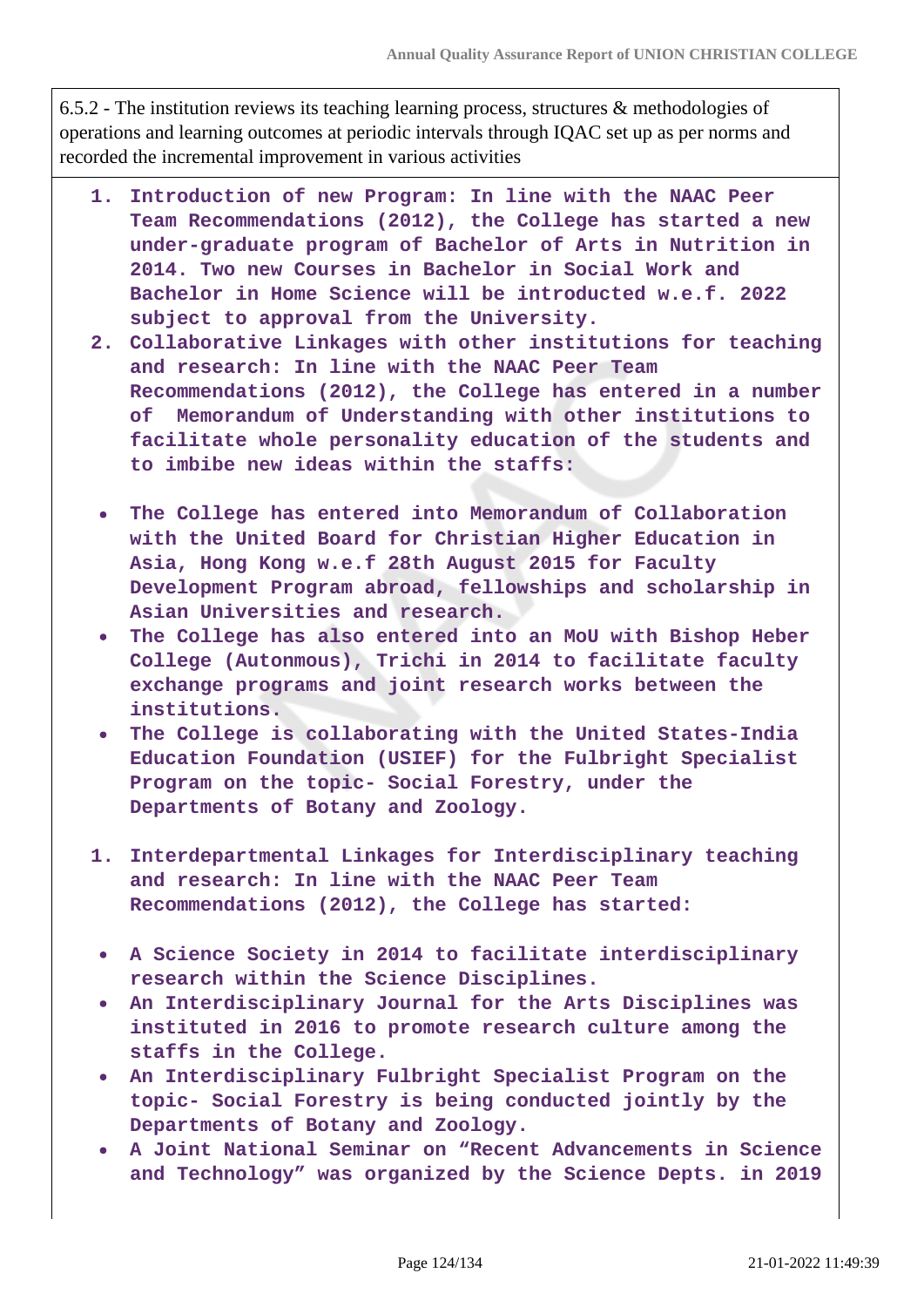**1. Research Activities and Organisation of Seminar/Conferences. In line with the NAAC Peer Team Recommendations (2012), the College has initiated steps for an active research environment as evident from the following research works conducted by the faculties and seminars organized:**

**Faculty who are currently doing their Doctoral studies:**

**1. Mr. Banshaikupar L. Mawlong, Dept of Political Science, Under North Eastern Hill University**

| <b>File Description</b>                                                                                                                                                                                                                                                                                                                                                                                                                | Documents             |
|----------------------------------------------------------------------------------------------------------------------------------------------------------------------------------------------------------------------------------------------------------------------------------------------------------------------------------------------------------------------------------------------------------------------------------------|-----------------------|
| Paste link for additional<br>information                                                                                                                                                                                                                                                                                                                                                                                               | <b>Nil</b>            |
| Upload any additional<br>information                                                                                                                                                                                                                                                                                                                                                                                                   | <u>View File</u>      |
| 6.5.3 - Quality assurance initiatives of the<br>institution include: Regular meeting of<br><b>Internal Quality Assurance Cell (IQAC);</b><br>Feedback collected, analyzed and used for<br><b>improvements Collaborative quality</b><br>initiatives with other institution(s)<br><b>Participation in NIRF any other quality</b><br>audit recognized by state, national or<br>international agencies (ISO Certification,<br><b>NBA</b> ) | C. Any 2 of the above |

| <b>File Description</b>                                                                         | Documents                                 |
|-------------------------------------------------------------------------------------------------|-------------------------------------------|
| Paste web link of Annual<br>reports of Institution                                              | https://www.uccollegemeghalaya.ac.in/igac |
| Upload e-copies of the<br>accreditations and certifications                                     | No File Uploaded                          |
| Upload any additional<br>information                                                            | View File                                 |
| <b>Upload details of Quality</b><br>assurance initiatives of the<br>institution (Data Template) | View File                                 |

# **INSTITUTIONAL VALUES AND BEST PRACTICES**

#### **7.1 - Institutional Values and Social Responsibilities**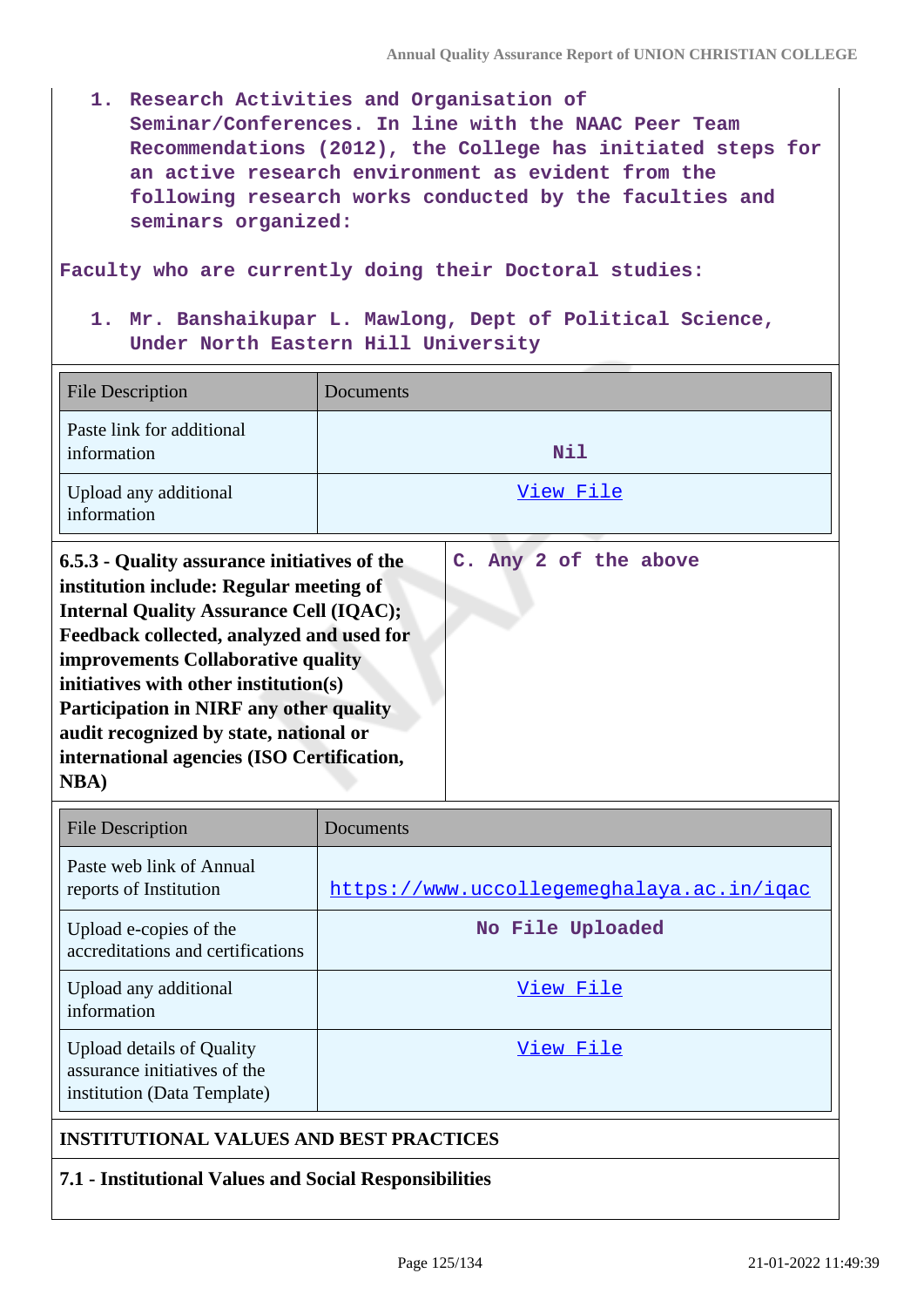7.1.1 - Measures initiated by the Institution for the promotion of gender equity during the year

**1. As per Govt. guidelines, the IQAC has instituted two cells-Women Cell and the Anti-Sexual Harassment Cell, for the promotion of Gender Equity in the institution.**

**2. A National Webinar on Women and the spaces they inhabit was organised by the Women Cell, on Decemeber 11, 2020.**

**3. A Special Lecture cum Workshop on Choose to challenge, was organised by the Women Cell on March 8, 2021.**

| <b>File Description</b>                                                                                                                                                                                                                                    | Documents                                                                                         |  |
|------------------------------------------------------------------------------------------------------------------------------------------------------------------------------------------------------------------------------------------------------------|---------------------------------------------------------------------------------------------------|--|
| Annual gender sensitization<br>action plan                                                                                                                                                                                                                 | https://www.uccollegemeghalaya.ac.in/publi<br>c/igac/others/Women%20Cell%20Report_2020-2<br>1.pdf |  |
| Specific facilities provided for<br>women in terms of: a. Safety<br>and security b. Counseling c.<br>Common Rooms d. Day care<br>center for young children e.<br>Any other relevant information                                                            | Nil                                                                                               |  |
| 7.1.2 - The Institution has facilities for<br>alternate sources of energy and energy<br>conservation measures Solar energy<br><b>Biogas plant Wheeling to the Grid Sensor-</b><br>based energy conservation Use of LED bulbs/<br>power efficient equipment | D. Any 1 of the above                                                                             |  |
| <b>File Description</b>                                                                                                                                                                                                                                    | Documents                                                                                         |  |
| Geo tagged Photographs                                                                                                                                                                                                                                     | View File                                                                                         |  |
| Any other relevant information                                                                                                                                                                                                                             | No File Uploaded                                                                                  |  |

7.1.3 - Describe the facilities in the Institution for the management of the following types of degradable and non-degradable waste (within 200 words) Solid waste management Liquid waste management Biomedical waste management E-waste management Waste recycling system Hazardous chemicals and radioactive waste management

**Facilities available in the Institution for the management of of degradable and non-degradable waste:**

**1. Solid waste management.**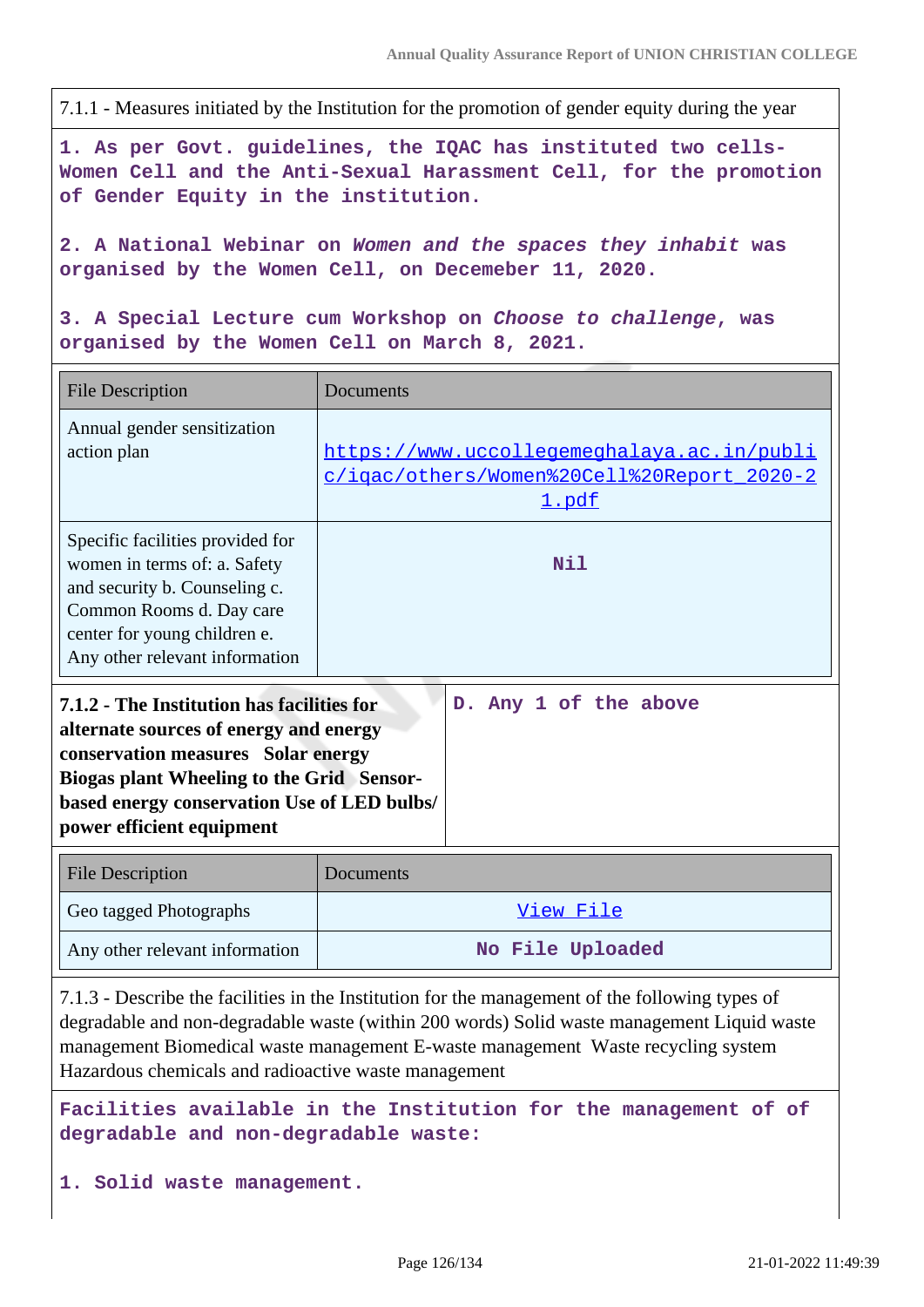**- Garbage Bins are installed in almost all prominent places in the campus.**

# **- The Solid Waste from the Classroomsa and Hostels are regularly collected and disposed off in the open Landfill of the College.**

| <b>File Description</b>                                                                                                                                                                                                                                                                                                          | Documents        |
|----------------------------------------------------------------------------------------------------------------------------------------------------------------------------------------------------------------------------------------------------------------------------------------------------------------------------------|------------------|
| Relevant documents like<br>agreements/MoUs with<br>Government and other approved<br>agencies                                                                                                                                                                                                                                     | No File Uploaded |
| Geo tagged photographs of the<br>facilities                                                                                                                                                                                                                                                                                      | <b>Nil</b>       |
| Any other relevant information                                                                                                                                                                                                                                                                                                   | View File        |
| 7.1.4 - Water conservation facilities available<br>B. Any 3 of the above<br>in the Institution: Rain water harvesting<br><b>Bore well /Open well recharge Construction</b><br>of tanks and bunds Waste water recycling<br><b>Maintenance of water bodies and</b><br>distribution system in the campus                            |                  |
| <b>File Description</b>                                                                                                                                                                                                                                                                                                          | Documents        |
| Geo tagged photographs /<br>videos of the facilities                                                                                                                                                                                                                                                                             | <u>View File</u> |
| Any other relevant information                                                                                                                                                                                                                                                                                                   | No File Uploaded |
| 7.1.5 - Green campus initiatives include                                                                                                                                                                                                                                                                                         |                  |
| 7.1.5.1 - The institutional initiatives for<br>A. Any 4 or All of the above<br>greening the campus are as follows:<br><b>1. Restricted entry of automobiles</b><br>2. Use of Bicycles/ Battery powered<br>vehicles<br>3. Pedestrian Friendly pathways<br><b>4. Ban on use of Plastic</b><br>5. landscaping with trees and plants |                  |
| <b>File Description</b>                                                                                                                                                                                                                                                                                                          | Documents        |
| Geo tagged photos / videos of<br>the facilities                                                                                                                                                                                                                                                                                  | <u>View File</u> |
| Any other relevant documents                                                                                                                                                                                                                                                                                                     | No File Uploaded |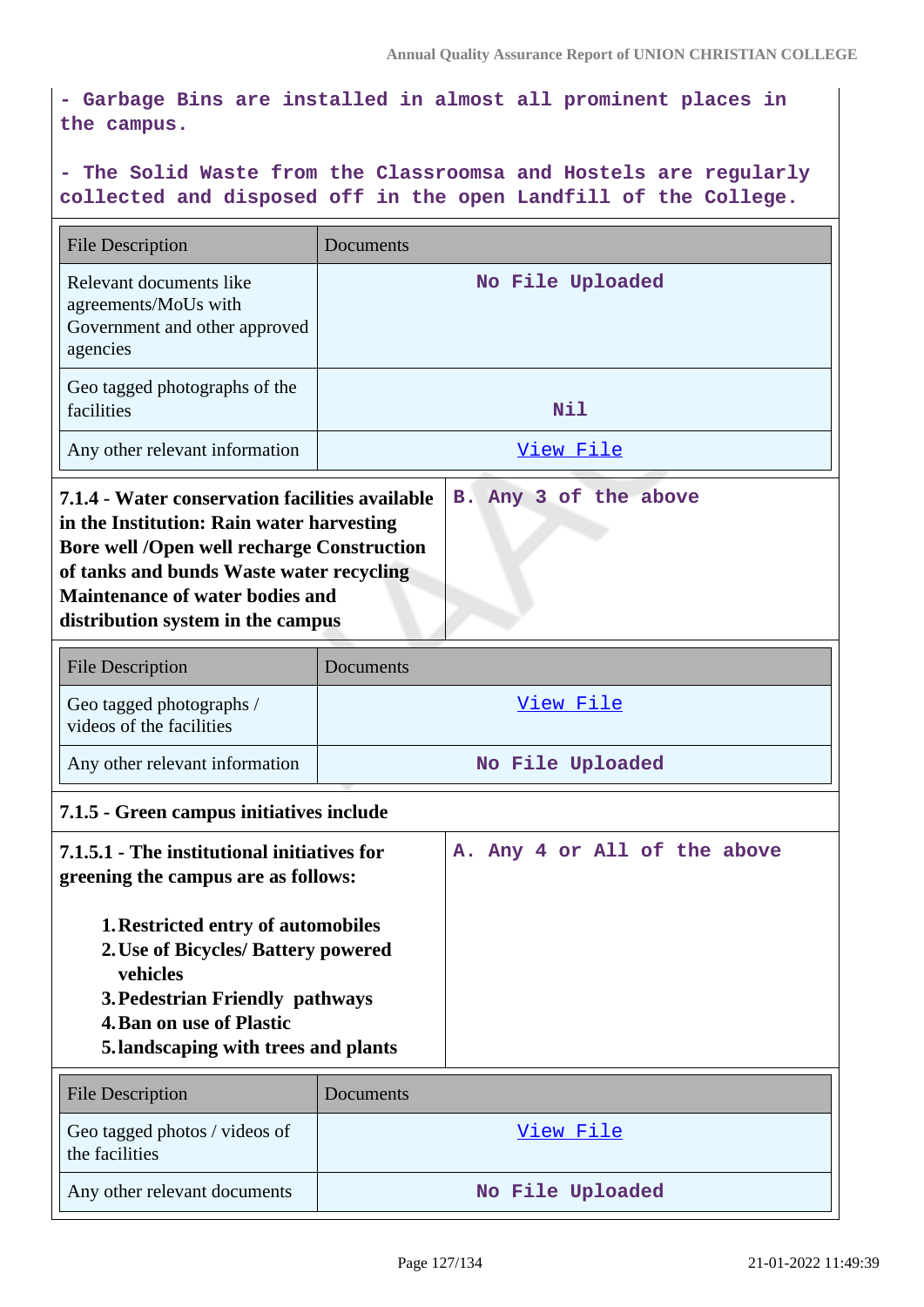| 7.1.6 - Quality audits on environment and energy are regularly undertaken by the institution                                                                                                                                                                                                                                                                                                                                                                                                                |           |                       |
|-------------------------------------------------------------------------------------------------------------------------------------------------------------------------------------------------------------------------------------------------------------------------------------------------------------------------------------------------------------------------------------------------------------------------------------------------------------------------------------------------------------|-----------|-----------------------|
| 7.1.6.1 - The institutional environment and<br>energy initiatives are confirmed through the<br>following 1. Green audit 2. Energy audit<br>3. Environment audit 4. Clean and green<br>campus recognitions/awards 5. Beyond the<br>campus environmental promotional activities                                                                                                                                                                                                                               |           | D. Any 1 of the above |
| <b>File Description</b>                                                                                                                                                                                                                                                                                                                                                                                                                                                                                     | Documents |                       |
| Reports on environment and<br>energy audits submitted by the<br>auditing agency                                                                                                                                                                                                                                                                                                                                                                                                                             |           | View File             |
| Certification by the auditing<br>agency                                                                                                                                                                                                                                                                                                                                                                                                                                                                     |           | No File Uploaded      |
| Certificates of the awards<br>received                                                                                                                                                                                                                                                                                                                                                                                                                                                                      |           | No File Uploaded      |
| Any other relevant information                                                                                                                                                                                                                                                                                                                                                                                                                                                                              |           | No File Uploaded      |
| barrier free environment Built environment<br>with ramps/lifts for easy access to<br>classrooms. Disabled-friendly washrooms<br>Signage including tactile path, lights, display<br>boards and signposts Assistive technology<br>and facilities for persons with disabilities<br>(Divyangjan) accessible website, screen-<br>reading software, mechanized equipment<br>5. Provision for enquiry and information :<br>Human assistance, reader, scribe, soft copies<br>of reading material, screen<br>reading |           |                       |
| <b>File Description</b>                                                                                                                                                                                                                                                                                                                                                                                                                                                                                     | Documents |                       |
| Geo tagged photographs /<br>videos of the facilities                                                                                                                                                                                                                                                                                                                                                                                                                                                        |           | <u>View File</u>      |
| Policy documents and<br>information brochures on the<br>support to be provided                                                                                                                                                                                                                                                                                                                                                                                                                              |           | No File Uploaded      |
| Details of the Software<br>procured for providing the<br>assistance                                                                                                                                                                                                                                                                                                                                                                                                                                         |           | No File Uploaded      |
| Any other relevant information                                                                                                                                                                                                                                                                                                                                                                                                                                                                              |           | No File Uploaded      |

 $\overline{1}$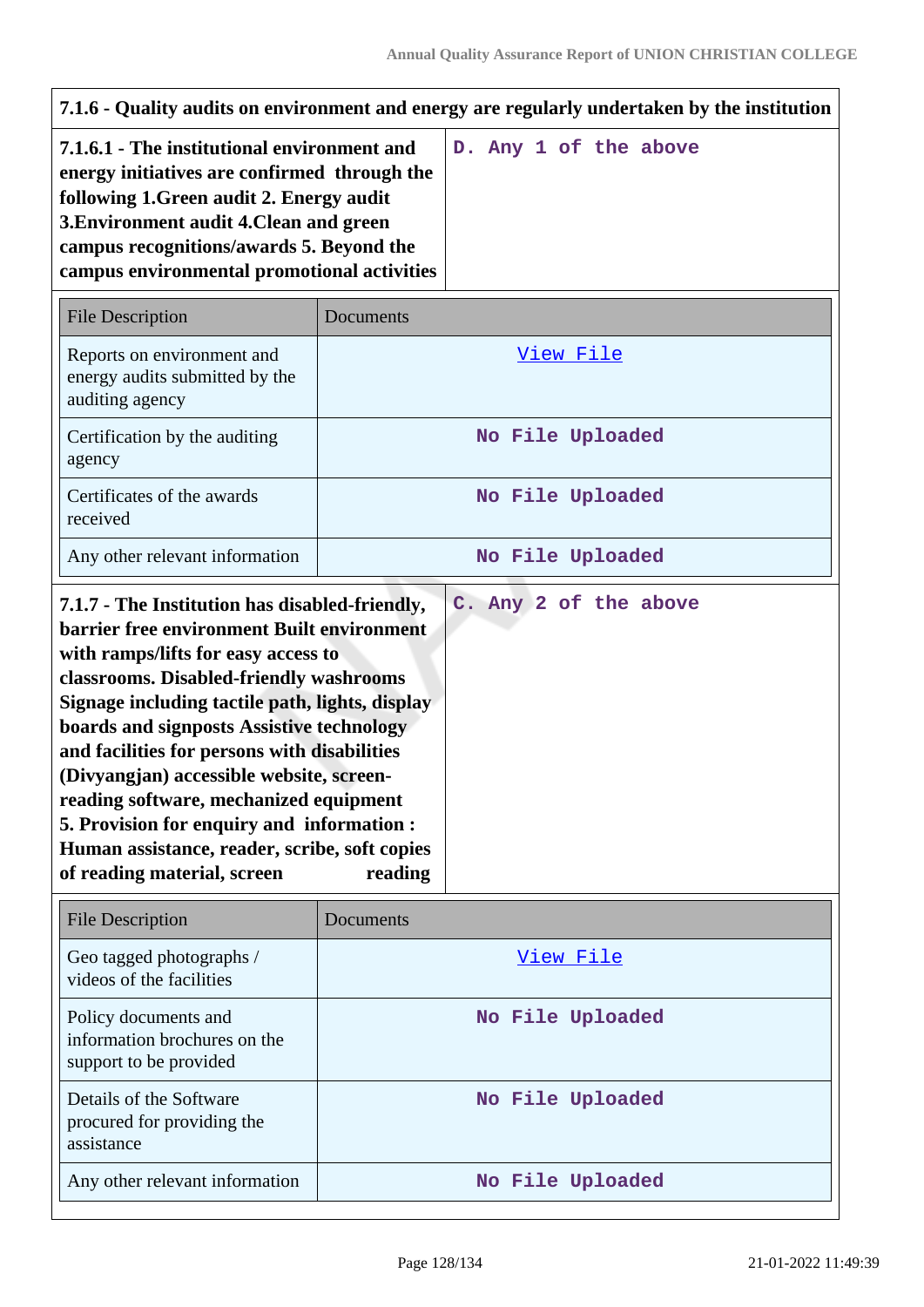7.1.8 - Describe the Institutional efforts/initiatives in providing an inclusive environment i.e., tolerance and harmony towards cultural, regional, linguistic, communal socioeconomic and other diversities (within 200 words).

**The College encouragement towards cultural diversity is best represented in the diversity in its enrollment. At present the College is a replica of Cultural Diversity of -Northeast India catering to the academic needs of the students from the eight states (viz. Meghalaya, Assam, Nagaland, Tripura, Mizoram, Manipur, Arunachal Pradesh and Sikkim) of North-East India. Since 2015 the college also started enrolling students from other countries- Myanmar, Bangladesh, South Africa, Somalia, Zambia and Uganda. Currently the Institution has 63 teaching faculty staff with an enrollment of 891 students during the academic session 2020-21, with 496 male (55 per cent) and 395 female (45 per cent) students. Out of the total students enrolled, 891 (96 %) belong to the Scheduled Tribe category. Majority of the students enrolled in the Institution belong to the most economically impoverished and marginalized group - Scheduled Tribe Category (96%), followed by students belonging to General (1.4 %), SC (0.3%) and OBC (2%) categories respectively.**

**Cultural programs were organized regularly highlighted the rich cultural diversity of the region and the country as a whole.**

| <b>File Description</b>                                                                                                                      | Documents        |
|----------------------------------------------------------------------------------------------------------------------------------------------|------------------|
| Supporting documents on the<br>information provided (as<br>reflected in the administrative<br>and academic activities of the<br>Institution) | View File        |
| Any other relevant information                                                                                                               | No File Uploaded |

7.1.9 - Sensitization of students and employees of the Institution to the constitutional obligations: values, rights, duties and responsibilities of citizens

**The College through its various cells and units organised regular programs to inculcate a sense of obligations and duties towards the constitutions.**

**1. On 15th August,2020 the NSS Unit conducted two programmes,**

- **Flag Hosting Programme**
- **Fit India programme.**

**2. On 12th March, 2021, the NSS Unit in collaboration with**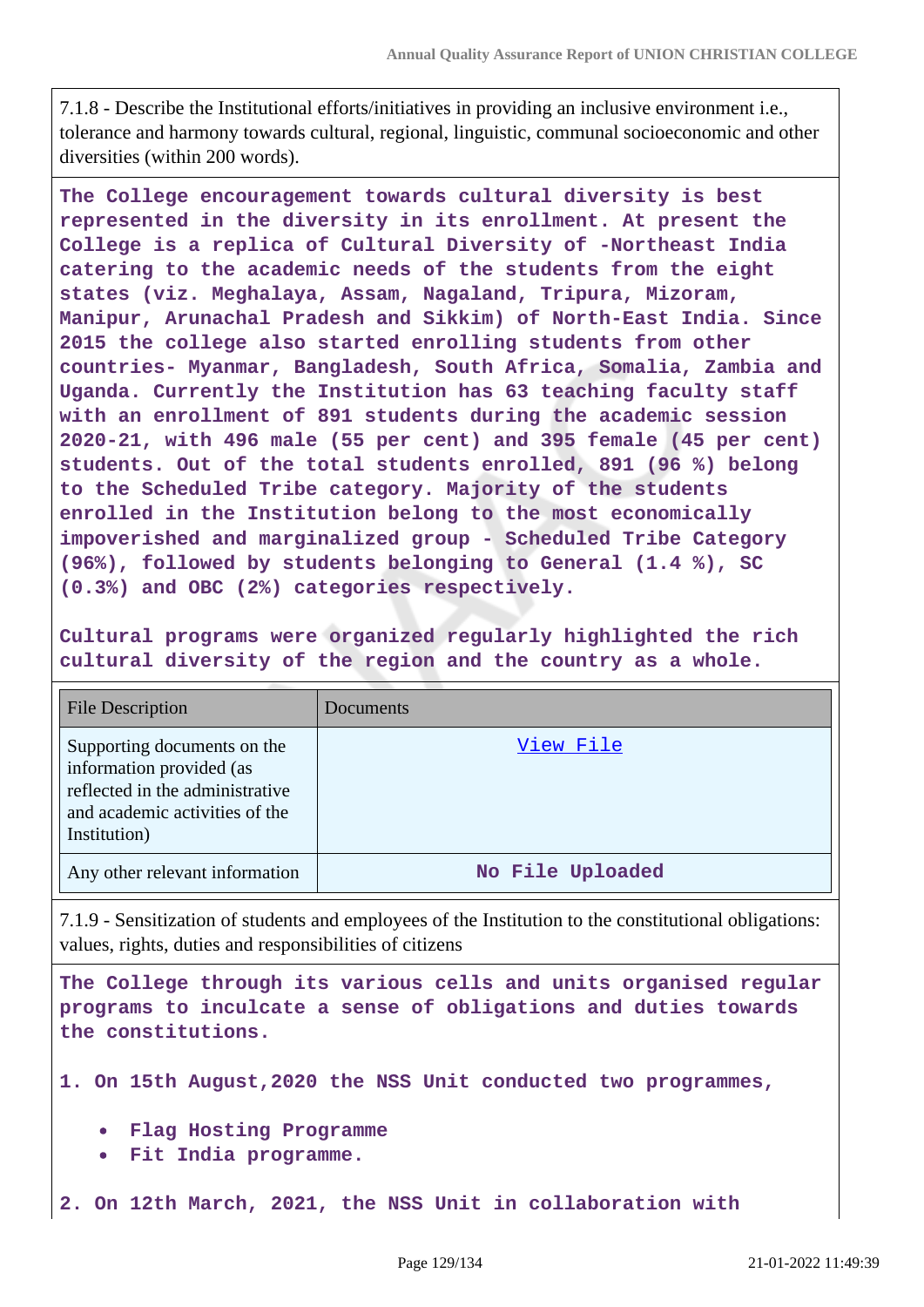**History Department, UCC, organized a daylong Seminar on "Commemoration of 75th Anniversary of India's Freedom Struggle "with the theme 'UNSUNG HEROES' in RUSA Conference hall, where more than 70 NSS Volunteers and teachers participated.**

**3. On 29th March,2021 two programmes were conducted in the college campus where more than 70 NSS Volunteers and two Programme Officer Mr. K. Sarma and Mr. A. B. Kharkongor participated.**

- **Awareness Programme on Covid-19 Protocols**
- **Cleaning Drive programme.**

**4. From 17/05/2021 to 21/05/2021 Programme officers and NSS volunteers were busy with the college authority for the Covid 19 vaccination Drive programme where 168 persons (students, staff and family members) were vaccinated in Umsning PHC, RiBhoi District.**

**5. On 18/06/2021 the College conducted a Tree Plantation programme where 20 NSS volunteers and 18 staff members including Programme officer were present. That day we planted 180 saplings in the college campus.**

**6. On 21/06/2021 "International Yoga Day" was conducted with a theme "Yoga at home Programme" where many staff members and volunteers participated from their respective home.**

**7. On 26/06/2021 the NSS Unit conducted "International Day Against Drug Abuse and Illicit Trafficking programme" in the college campus where 25 NSS volunteers participated.**

| <b>File Description</b>                                                                                                                                                                                                                                                    | Documents           |
|----------------------------------------------------------------------------------------------------------------------------------------------------------------------------------------------------------------------------------------------------------------------------|---------------------|
| Details of activities that<br>inculcate values; necessary to<br>render students in to responsible<br>citizens                                                                                                                                                              | View File           |
| Any other relevant information                                                                                                                                                                                                                                             | No File Uploaded    |
| 7.1.10 - The Institution has a prescribed code<br>of conduct for students, teachers,<br>administrators and other staff and conducts<br>periodic programmes in this regard. The<br>Code of Conduct is displayed on the website<br>There is a committee to monitor adherence | A. All of the above |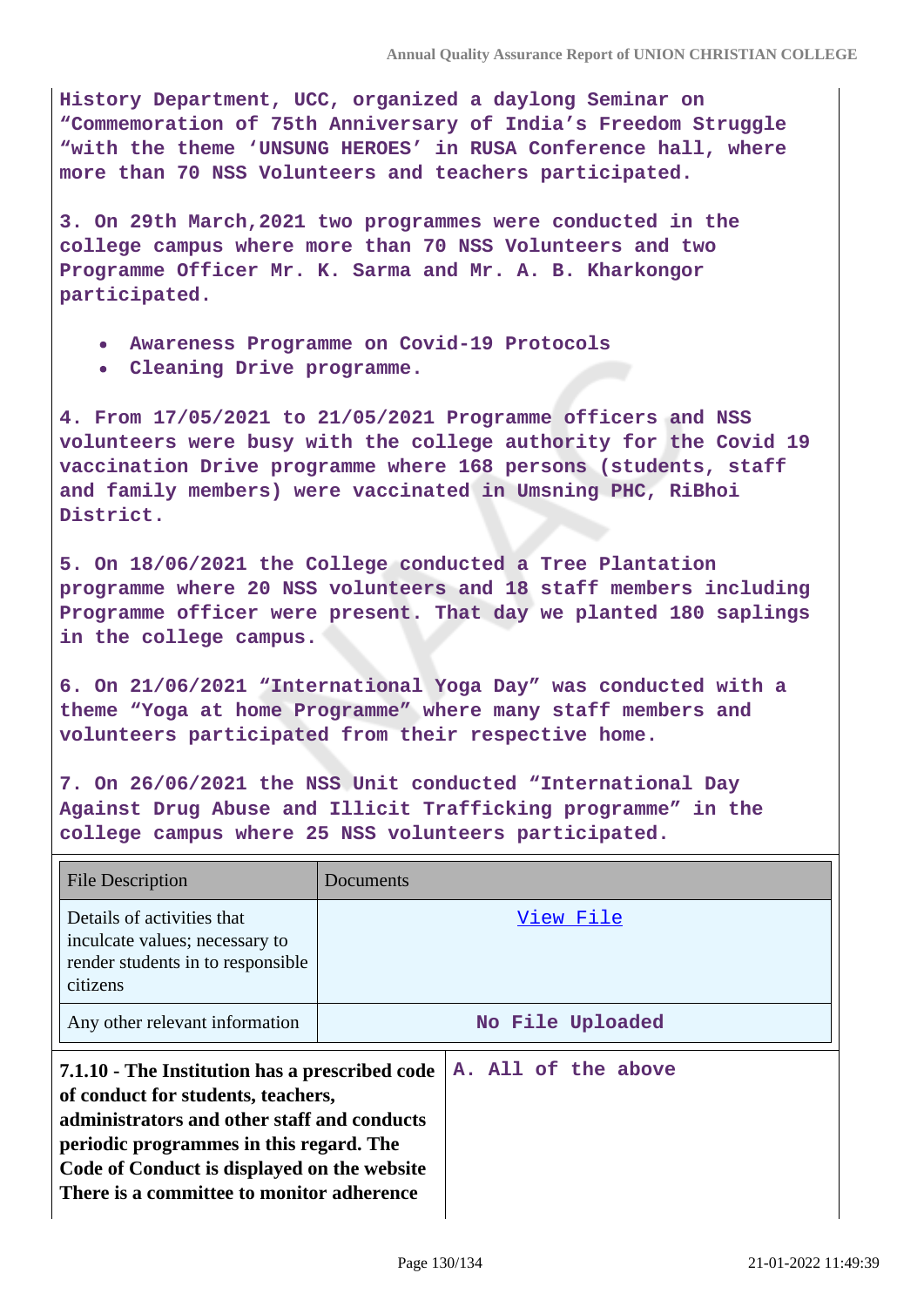**to the Code of Conduct Institution organizes professional ethics programmes for students, teachers, administrators and other staff 4. Annual awareness programmes on Code of Conduct are organized**

| <b>File Description</b>                                                                                                                                                                                | Documents        |
|--------------------------------------------------------------------------------------------------------------------------------------------------------------------------------------------------------|------------------|
| Code of ethics policy document                                                                                                                                                                         | View File        |
| Details of the monitoring<br>committee composition and<br>minutes of the committee<br>meeting, number of<br>programmes organized, reports<br>on the various programs etc., in<br>support of the claims | View File        |
| Any other relevant information                                                                                                                                                                         | No File Uploaded |

7.1.11 - Institution celebrates / organizes national and international commemorative days, events and festivals

**The College through its various cells and units organised regular programs to inculcate a sense of obligations and duties towards the constitutions.**

**1. On 15th August,2020 the NSS Unit conducted two programmes,**

- **Flag Hosting Programme**
- **Fit India programme.**

**2. On 12th March, 2021, the NSS Unit in collaboration with History Department, UCC, organized a daylong Seminar on "Commemoration of 75th Anniversary of India's Freedom Struggle "with the theme 'UNSUNG HEROES' in RUSA Conference hall, where more than 70 NSS Volunteers and teachers participated.**

**3. On 18/06/2021 the College conducted a Tree Plantation programme in commemoration of the World Environment Day where 20 NSS volunteers and 18 staff members including Programme officer were present. That day we planted 180 saplings in the college campus.**

**4. On 21/06/2021 "International Yoga Day" was conducted with a theme "Yoga at home Programme" where many staff members and volunteers participated from their respective home.**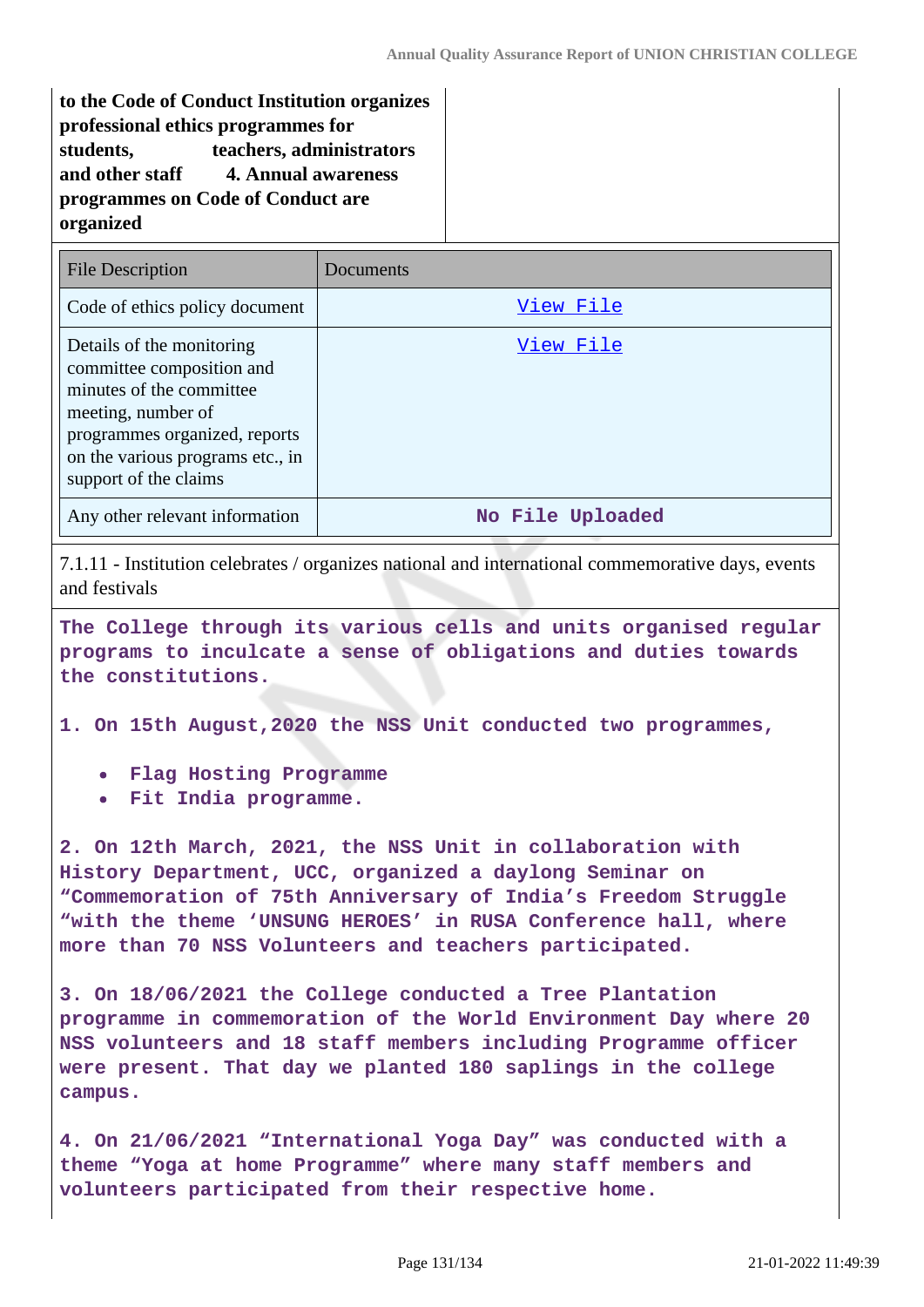**5. On 26/06/2021 the NSS Unit conducted "International Day Against Drug Abuse and Illicit Trafficking programme" in the college campus where 25 NSS volunteers participated.**

**6. In observation of the Internaational Women Day, A Special Lecture cum Workshop on Choose to challenge, was organised by the Women Cell on March 8, 2021.**

| <b>File Description</b>                                                                            | <b>Documents</b> |
|----------------------------------------------------------------------------------------------------|------------------|
| Annual report of the<br>celebrations and<br>commemorative events for the<br>last (During the year) | View File        |
| Geo tagged photographs of<br>some of the events                                                    | No File Uploaded |
| Any other relevant information                                                                     | No File Uploaded |

# **7.2 - Best Practices**

7.2.1 - Describe two best practices successfully implemented by the Institution as per NAAC format provided in the Manual.

**- Environment Consciousness Initiative through organisation of Seminars, Workshops, Tree Plantation, Cleaning Drive, Conservation, etc.**

**- Free Studentship and Earn While you Learn Scheme for students coming from economically weak families.**

| <b>File Description</b>                         | Documents        |
|-------------------------------------------------|------------------|
| Best practices in the<br>Institutional web site | View File        |
| Any other relevant information                  | No File Uploaded |

# **7.3 - Institutional Distinctiveness**

7.3.1 - Portray the performance of the Institution in one area distinctive to its priority and thrust within 200 words

- **1. Title of the Practice: Environment Consciousness**
- **2. Goal: The following are the important goals of the practice:**
- **To maintain an eco-friendly campus.**
- **Conservation and preservation of the College's Green**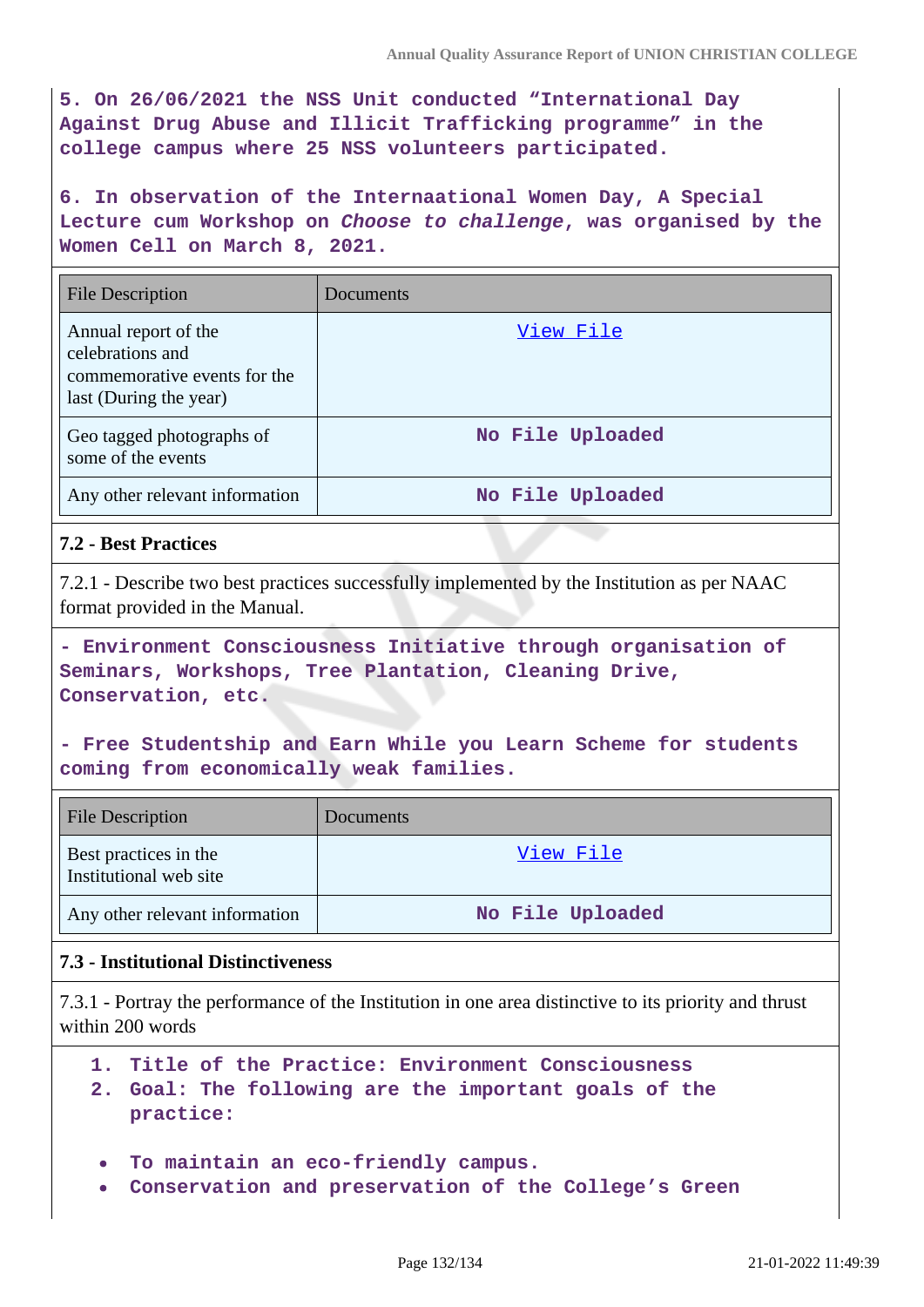**landscape.**

**To maintain a Clean and healthy campus.**

- **1. The Context: A beautiful and clean campus. Basic to the educational philosophy of Union Christian College is the insight that the learning environment needs to be both beautiful and clean. The College campus ambience is, hence, in perfect sync with the Prime Minister's Swatch Bharat Abhiyan.**
- **2. The Practice: As part and parcel of the culture of an environment conscious college, the following events are observed and organized:**
- **The NSS Unit regularly conducted Tree Plantation Drive and NSS Camps in neighbouring Villages. The institution plants tree every year to make the campus green. It has conducted campaigns for conservation of and against wastage of water. The NSS volunteers look after the cleanliness of the campus and also participate in campus cleaning programmes. There are a number of litter bins for disposal of waste materials. The student participants were made aware of the importance of the day.**
- **College Annual Cleaning Campaign in the month of August where students and teachers take part.**
- **Hostels Work Project once a week to maintain cleanliness within the hostels has been a hallmark of the College since its inception till today.**
- **The College has also organized Seminars and Workhop to sensitize teachers and students on environmental issues.**
- **Green Audit of the Campus was conducted in 2014, 2019-20.**
- **The College has also conducted A Documentation of the Herbal Plant Species in the Herbal Park as part of its Environment Consciousness initiatives.**

| <b>File Description</b>                         | Documents        |
|-------------------------------------------------|------------------|
| Appropriate web in the<br>Institutional website | No File Uploaded |
| Any other relevant information                  | No File Uploaded |

7.3.2 - Plan of action for the next academic year

**1. Development and Implimentation of Program Outcome and Course-Outcome Based Curriculum.**

**2. Development of the ERP/College Management Information System.**